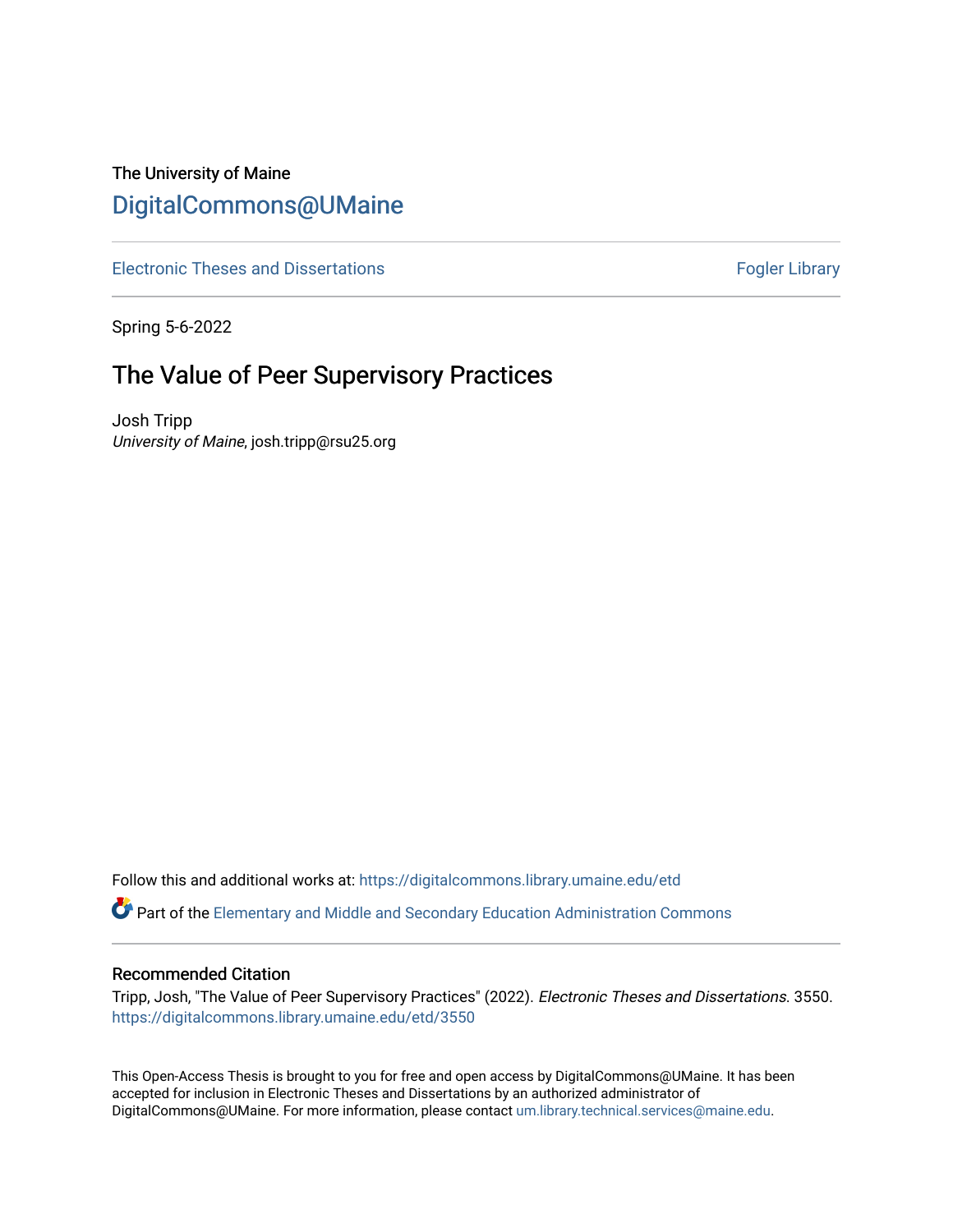# **THE VALUE OF PEER SUPERVISORY PRACTICES**

By

Josh Tripp

B.S. University of Maine, 2003

M.Ed. University of Maine, 2013

# A DISSERTATION

Submitted in Partial Fulfillment of the

Requirements for the Degree of

Doctor of Education

(in Educational Leadership)

The Graduate School The University of Maine May 2022

Advisory Committee:

Ian Mette, Ph.D., Associate Professor of Educational Leadership, Advisor Catharine Biddle, Ph.D., Associate Professor of Educational Leadership Maria Frankland, Ph.D., Lecturer of Educational Leadership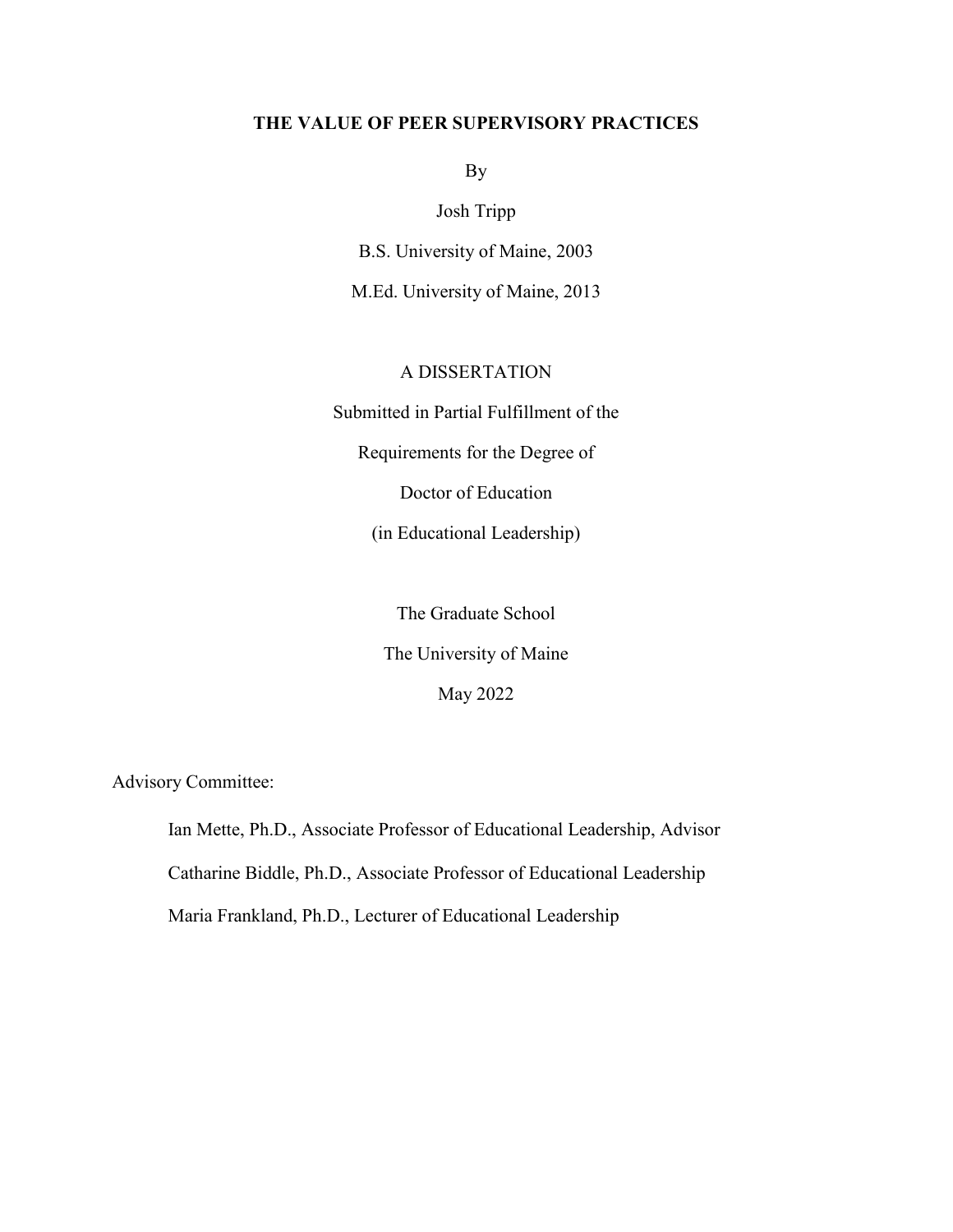© 2022 Josh Tripp

All Rights Reserved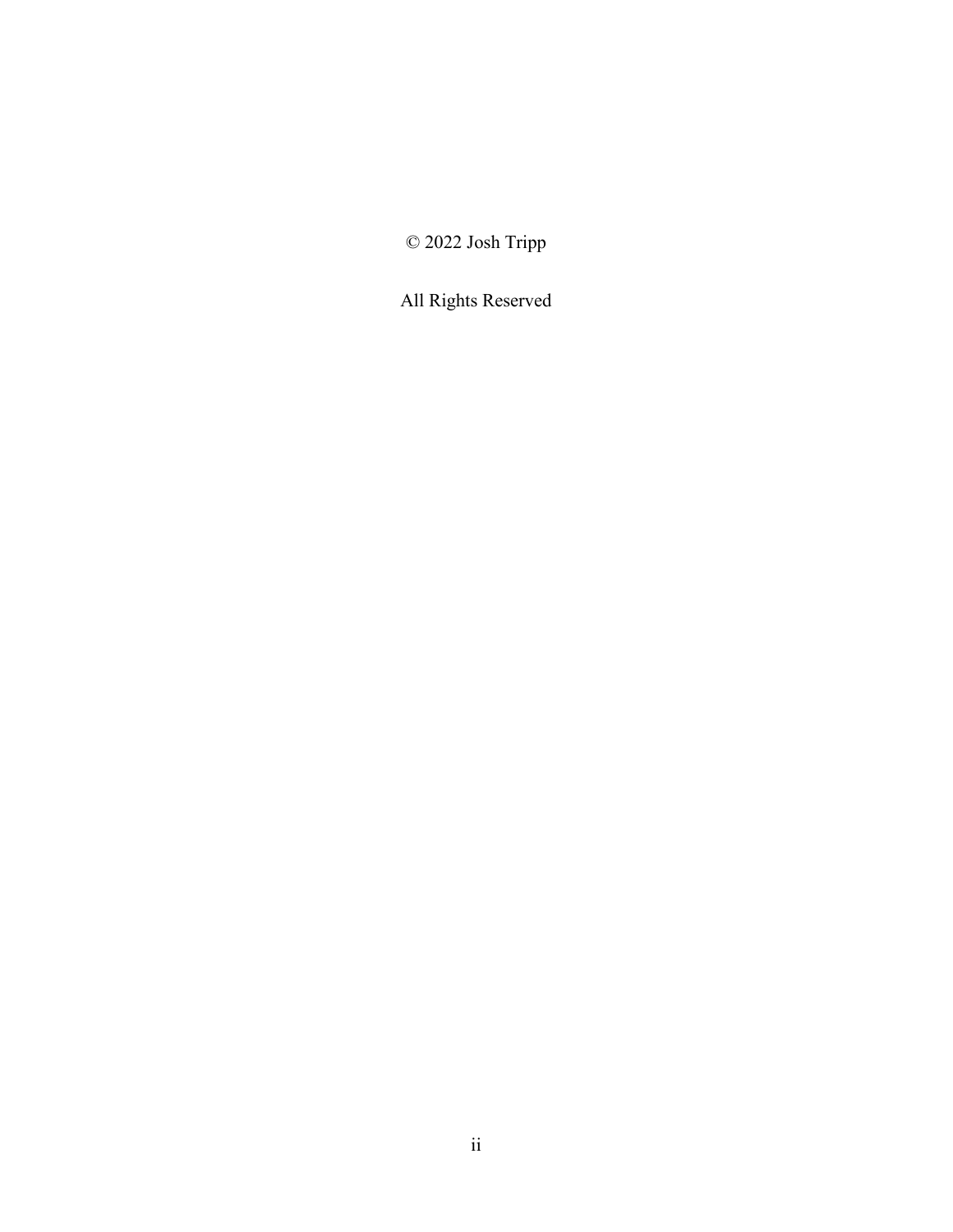# **THE VALUE OF PEER SUPERVISORY PRACTICES**

By Josh Tripp

Dissertation Advisor: Dr. Ian Mette

An Abstract of the Dissertation Presented in Partial Fulfillment of the Requirements for the Degree of Doctor of Education (in Educational Leadership) May 2022

Across the country schools have continuously looked to find ways to increase student achievement. In response to state and federal policy, school districts have used evaluative processes and accountability measures to increase teacher effectiveness. Despite a significant body of research that supports the effect of supervisory practices on teacher effectiveness, this focus on formal evaluation has detracted from the time and resources allocated to instructional supervision. Due to COVID-19, schools across the nation have been forced to provide remote learning opportunities to students. Essentially, this new style of teaching has turned all educators, regardless of experience, into first-year teachers. The learning curve needed to navigate this new educational landscape has forced teachers to learn from one another in order to educate their students. This case study of a rural high school in Maine will examine the impact of supervisory practices in regards to teacher efficacy. The study will examine how teachers have used such practices to aid them in this new way of teaching.

**Keywords:** Peer feedback systems, evaluation, supervision, adult learning models, COVID-19, remote learning.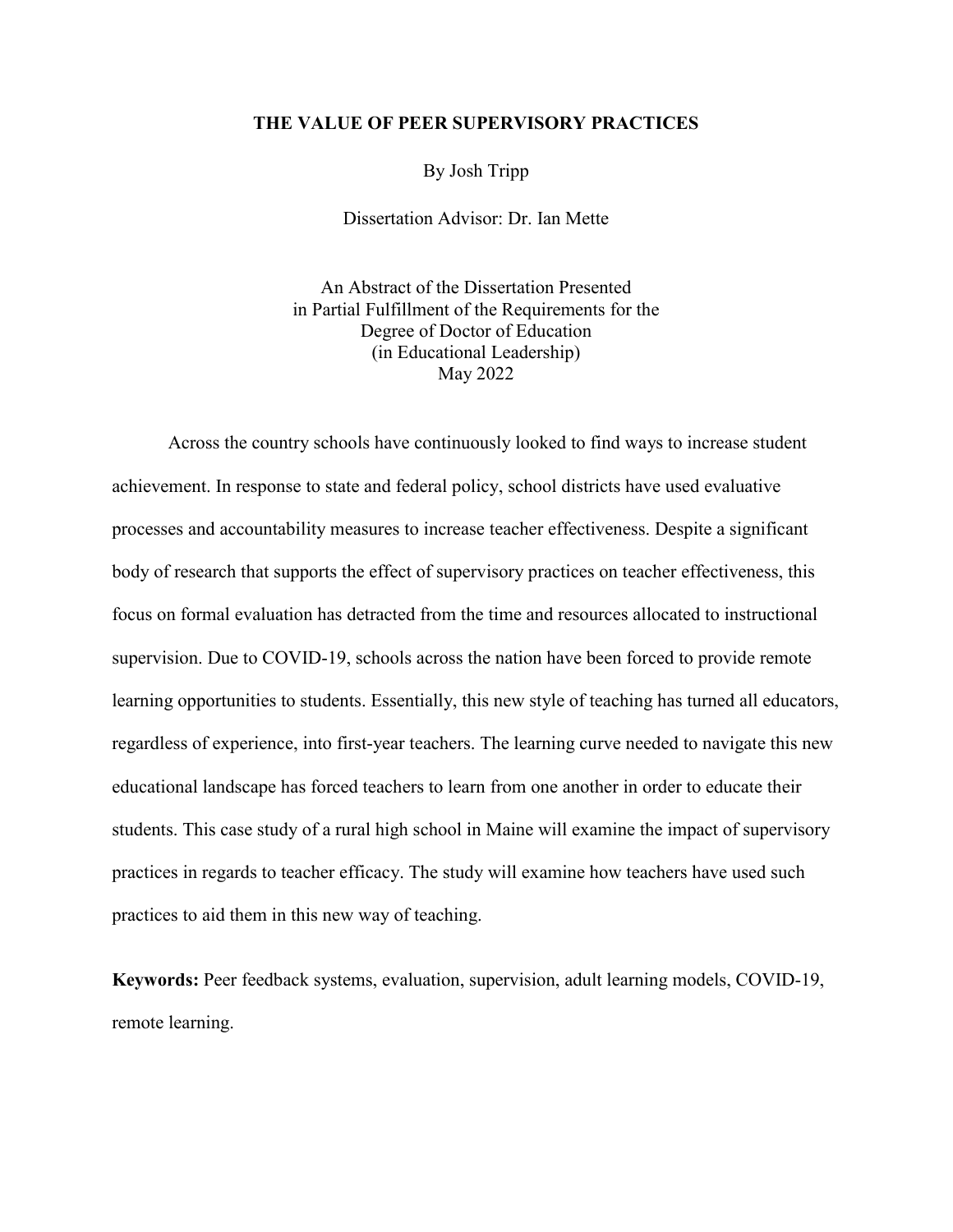# **DEDICATION**

This dissertation is dedicated to my wonderful wife Miranda and incredible son Dominic. Without the support that I received from these two, I would have never completed this work. They continuously allowed me to sacrifice family time so that I could conduct my research and write this dissertation. Throughout the entire process, they had my back and let me know that I could do this. There is no doubt in my mind that this would not have been possible without these two supporting me along the way.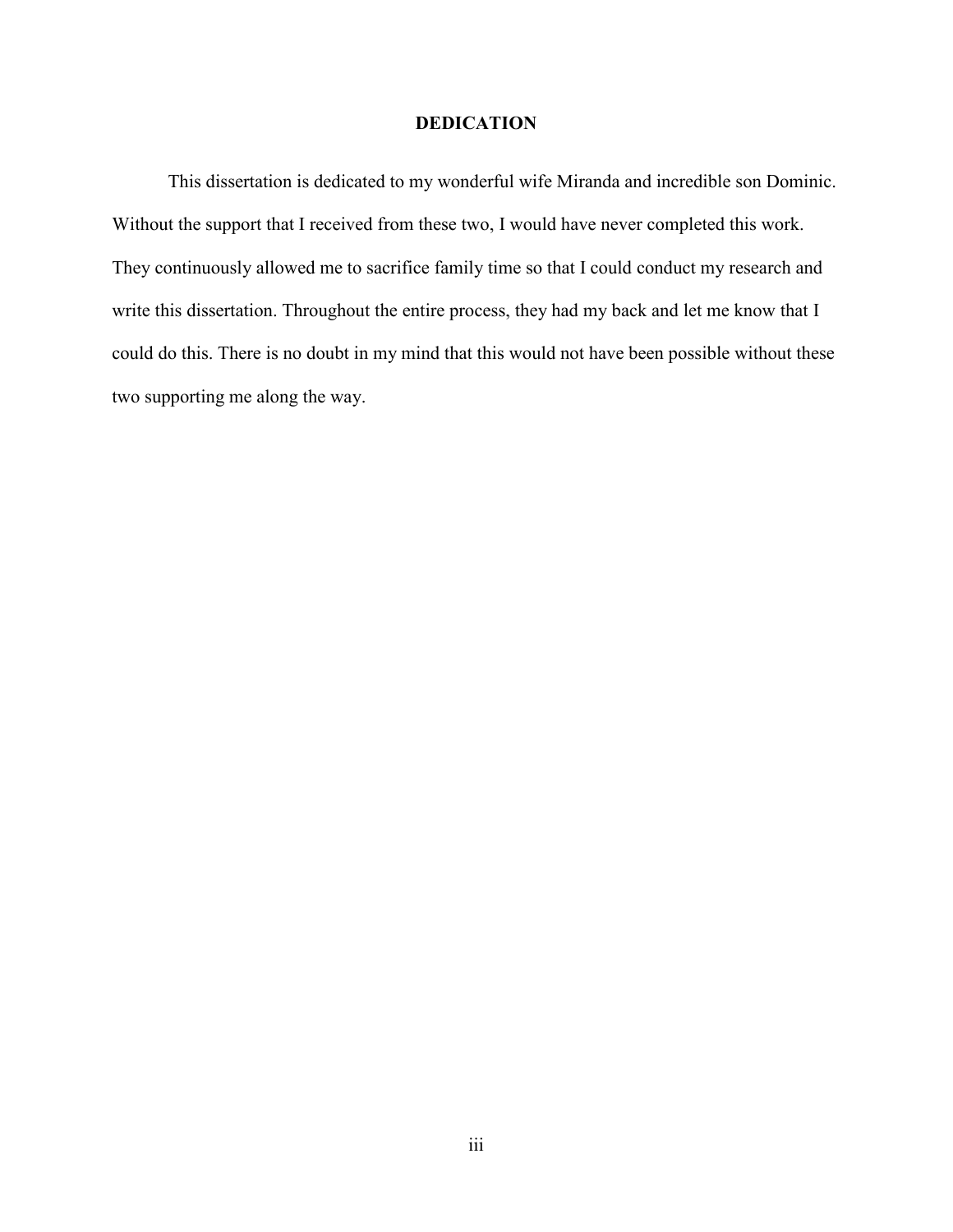# **ACKNOWLEDGEMENTS**

I would like to thank all of the staff at the school where this study was done. They are an amazing group of educators who work tirelessly to improve the education of their students. Without their willingness to participate and provide honest feedback, this study would not have been possible or produced valuable findings. It is an honor and a privilege to work with such a great collection of people. Also, I would like to thank the RSU 25 school board and Superintendent James Boothby for allowing me to pursue this academic goal.

I want to give a special thanks to my committee chair, Dr. Ian Mette, for encouraging me to start this journey, and for all of his ongoing guidance and support throughout the entire process. Also, thank you to the other members of my committee, Dr. Catherine Biddle and Dr. Maria Frankland. I would also like to pass along my appreciation to Dr. Richard Ackerman who served as a mentor throughout my graduate work.

Additionally, I want to express my extreme gratitude and appreciation to the members of the cohort that supported me for the past four years. To say that I could not have done this without them is an understatement. For four years, I could count on them to take a phone call when I had a question, look over my writing, and provide critical feedback. The friendships forged during this time are ones that I will always cherish and never forget. Thank you to each and everyone of you for not only the support that you provided me, but for everything that you do to support students throughout the state of Maine.

Finally, I would like to thank all of my family, friends, and colleagues who have helped me while I pursued this personal goal. There are so many people who have supported me, and I am grateful to them all.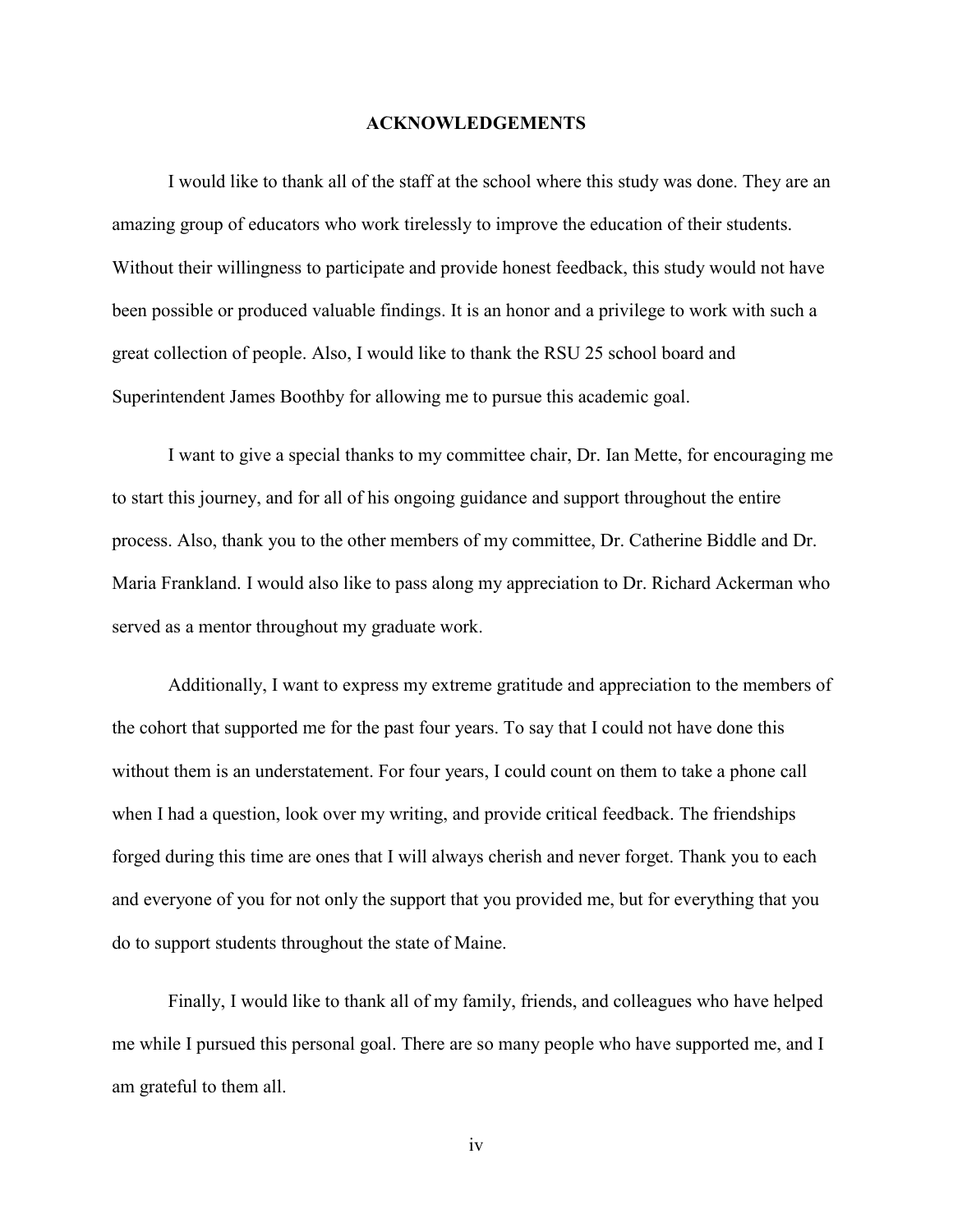# **TABLE OF CONTENTS**

| Chapter |  |
|---------|--|
| 1.      |  |
|         |  |
|         |  |
|         |  |
|         |  |
|         |  |
|         |  |
| 2.      |  |
|         |  |
|         |  |
|         |  |
|         |  |
|         |  |
|         |  |
|         |  |
|         |  |
|         |  |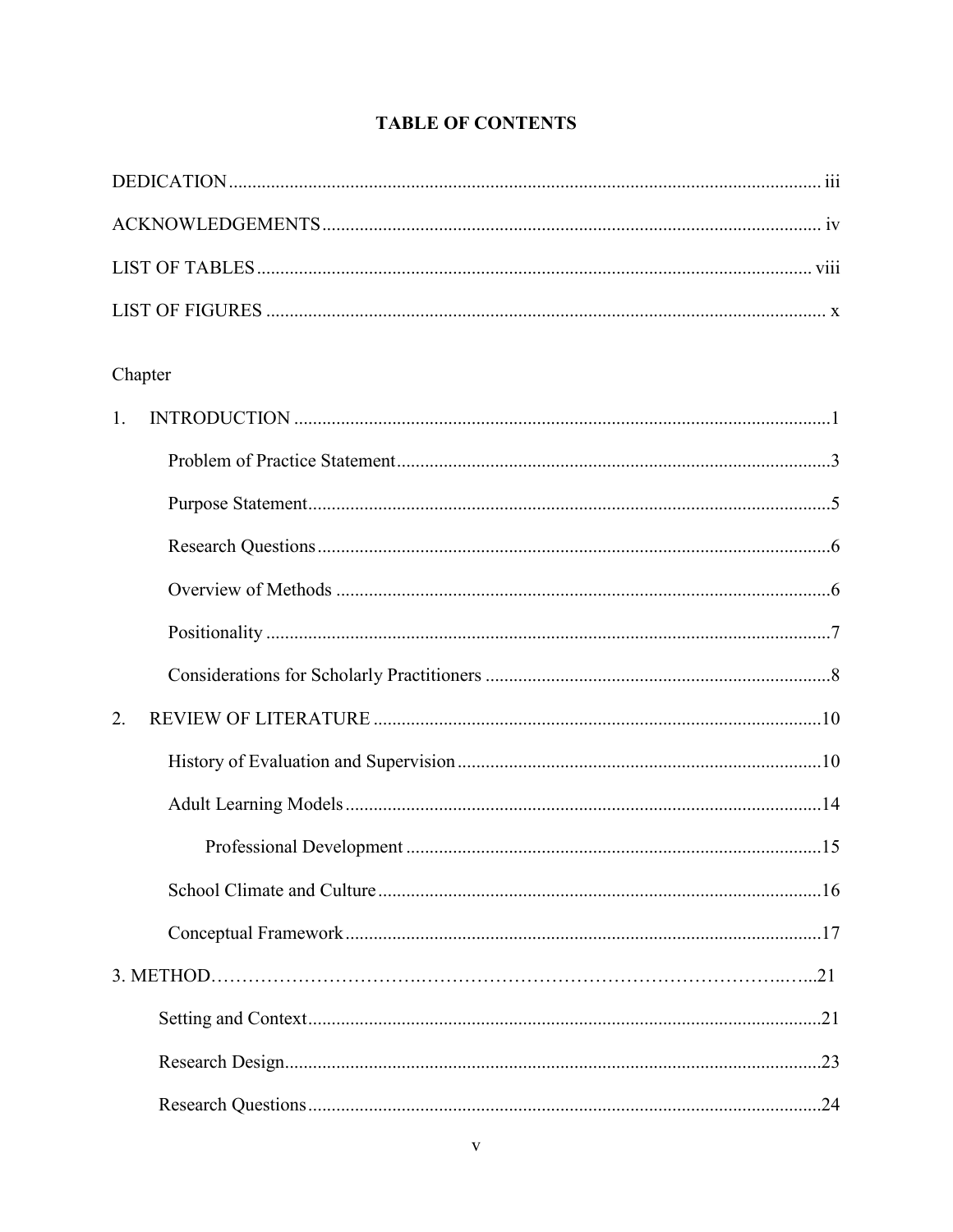| Peer Supervisory Practices Positively Impact Perceived Teacher Effectiveness  45 |
|----------------------------------------------------------------------------------|
| Supervisory Practices Were Critical to the Implementation of                     |
|                                                                                  |
| A Strong School Culture and Climate Fosters Supervisory Practices53              |
| A Healthy Supervisory Climate Must be Supported with Intentional                 |
|                                                                                  |
|                                                                                  |
|                                                                                  |
|                                                                                  |
|                                                                                  |
|                                                                                  |
|                                                                                  |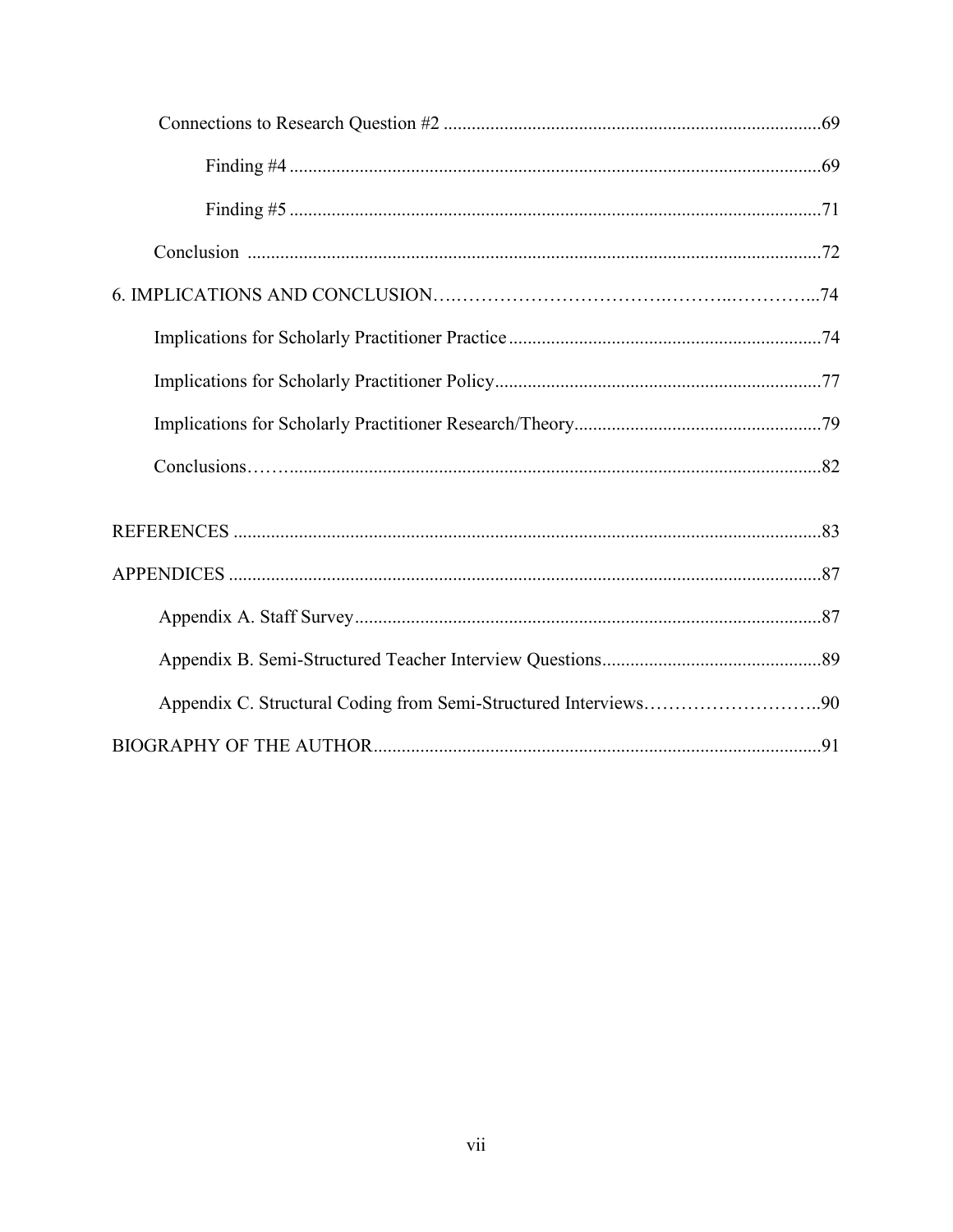# **LIST OF TABLES**

| Table 4.1. |                                                                               |
|------------|-------------------------------------------------------------------------------|
| Table 4.2. |                                                                               |
| Table 4.3. |                                                                               |
| Table 4.4. |                                                                               |
| Table 4.5. | Overall Mean and Standard Deviation by Survey Question37                      |
| Table 4.6. |                                                                               |
| Table 4.7. | Teacher Knowledge and Perception of Evaluation and PE/PG System41             |
| Table 4.8. | Core vs Non-Core Evaluation and PE/PG Construct Means 42                      |
| Table 4.9. | Years of Experience Comparison of Evaluation and                              |
|            |                                                                               |
|            | Table 4.10. Supervisory Practices and the Impact on Perceived                 |
|            |                                                                               |
|            | Table 4.11. Which of the Following Practices has the Greatest                 |
|            |                                                                               |
|            | Table 4.12. Core vs Non-Core Teachers Perceptions on Impact of                |
|            |                                                                               |
|            | Table 4.13. Years of Experience Comparison of the Impact of                   |
|            |                                                                               |
|            | Table 4.14. Supervisory Practice and their Impact on Remote/Hybrid Learning51 |
|            | Table 4.15. Core vs Non-Core Teachers Reliance on Peer Feedback               |
|            |                                                                               |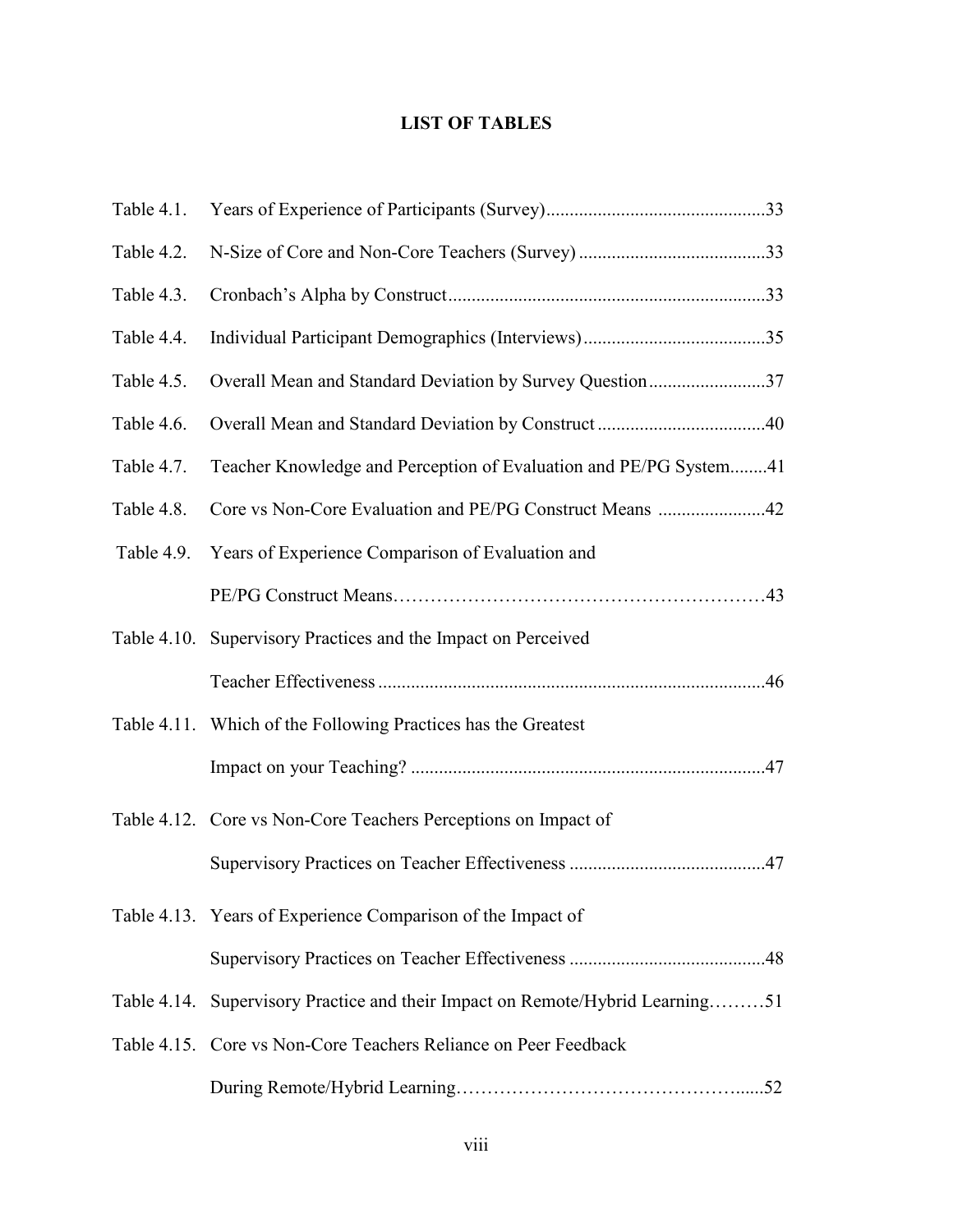# **LIST OF TABLES (CONTINUED)**

| Table 4.16. Years of Experience Comparison of the Impact of             |  |  |
|-------------------------------------------------------------------------|--|--|
|                                                                         |  |  |
|                                                                         |  |  |
| Table 4.18. Comparison of Teaching Experience Responses in Regards to a |  |  |
| School Culture and Climate that Promotes Collaboration                  |  |  |
|                                                                         |  |  |
| Table 4.19. Comparison of Teaching Experience Responses in Regards to a |  |  |
| School Culture and Climate that Promotes Collaboration                  |  |  |
|                                                                         |  |  |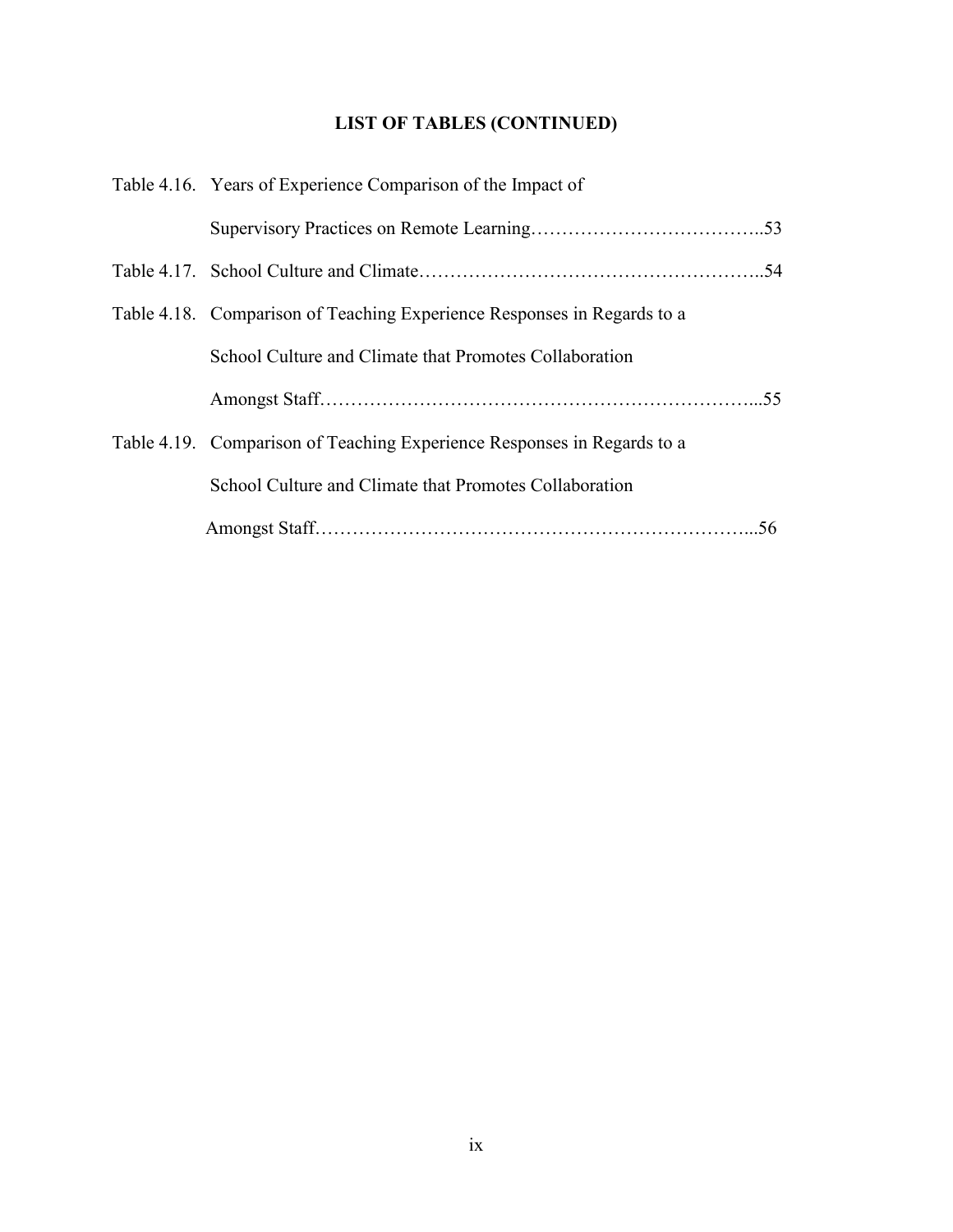# **LIST OF FIGURES**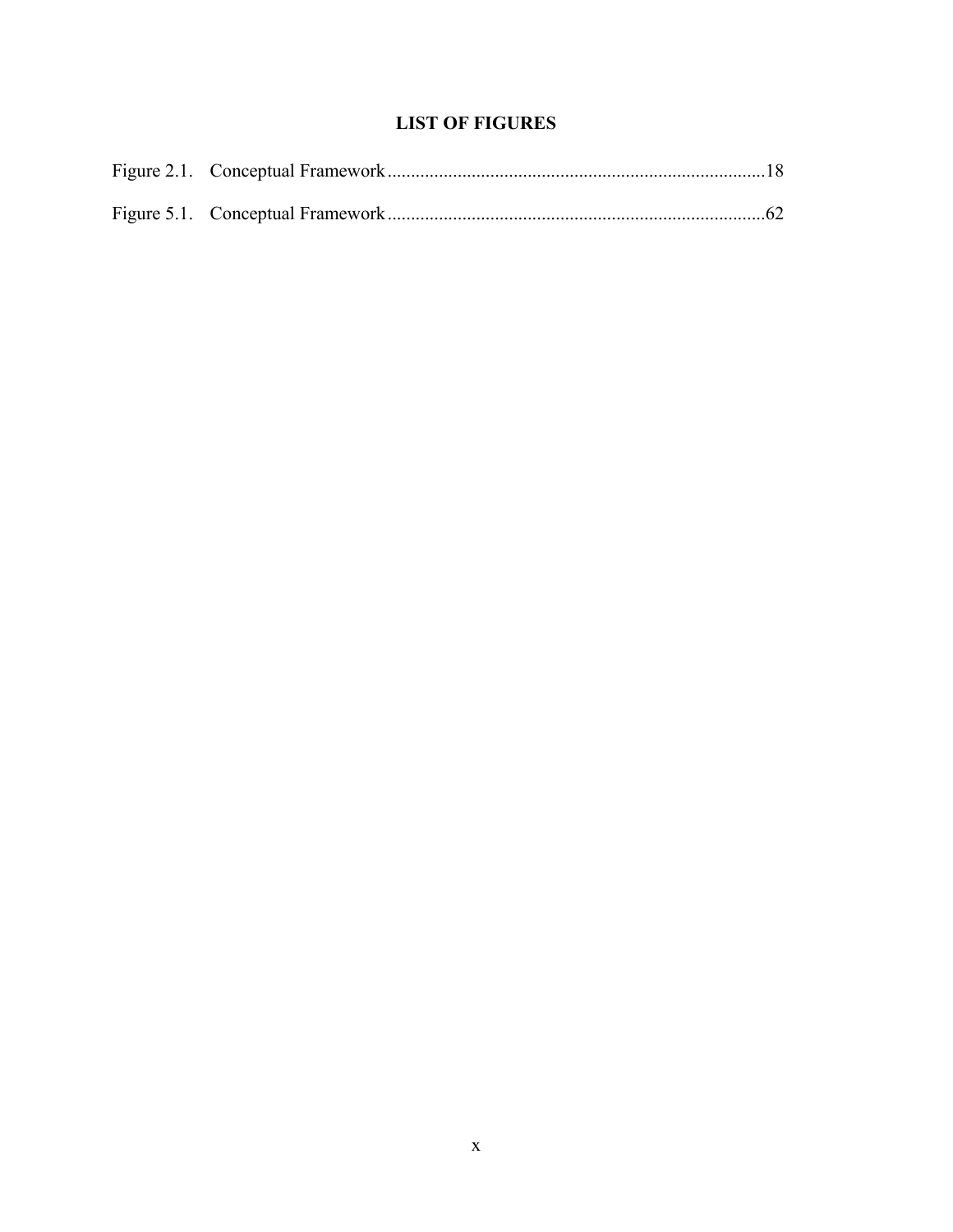## **CHAPTER 1**

#### **INTRODUCTION**

For decades school districts have looked to improve the quality of their education system, primarily by addressing how they evaluate their teaching staff (Fairman & Mette, 2017; Fusarelli & Fusarelli, 2019; Gordon, 2020; Hazi, 2019; Ingle, 2019; Mette et al., 2017; Mette et al., 2017; Zepeda & Jimenez, 2019). Starting with *A Nation at Risk* and continuing through *No Child Left Behind* and *Every Student Succeeds Act*, accountability measures and high stakes testing have been used to determine teacher effectiveness (Fusarelli & Fusarelli, 2019; Mette et al., 2017; Ingle & Lindle, 2019). These evaluative processes are beneficial when looking at the retention of teaching staff, but have not met the desired effect of improving teacher effectiveness (Mette et al., 2020; McGhee, 2020; Zepeda & Jimenez, 2019).

As a high school principal, I have used these evaluative practices to accomplish the human resource tasks that they are best designed for. However, I have found them to be far less effective as an instructional leader within my building. During my time as an administrator, it has become evident that instructional supervision provides me the best opportunity to implement practices that will increase the effectiveness of my staff. Furthermore, supervisory practices that are supported by appropriate professional development engage teachers in meaningful and intentional ways that are solely intended to improve classroom instruction (Hazi, 2019; Ponticell et al., 2019; Zepeda & Jimenez, 2019). Starting in March of 2020, schools face the many challenges of learning how to educate students during a global pandemic, due to COVID-19 (Mette, 2020). Veteran teachers now need the support that brand-new teachers typically receive because they are reinventing themselves as educators. This period of remote learning has shown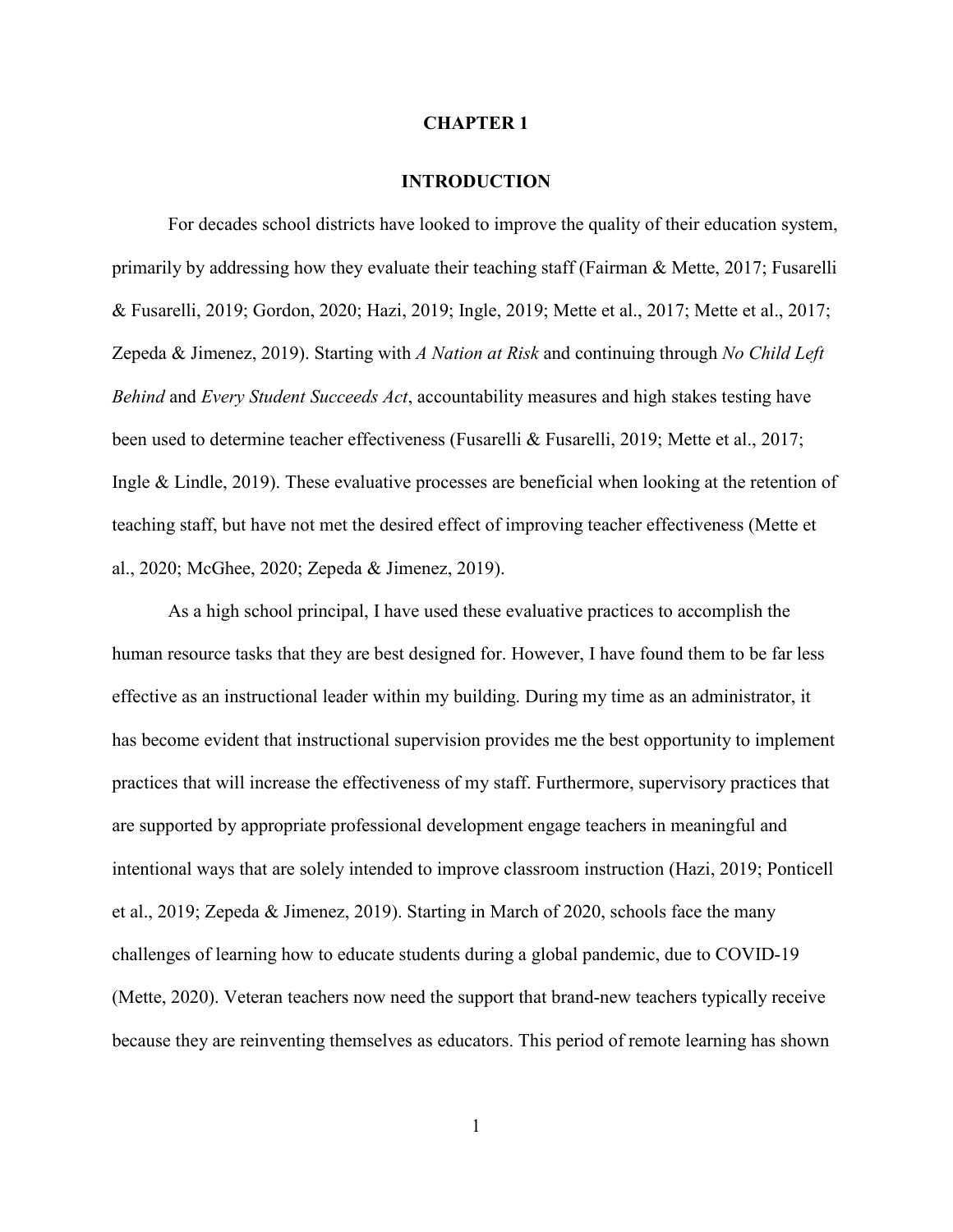the importance of peer feedback and the support needed from colleagues in order to be successful as a staff.

Evaluation and supervision practices have long been used in education in an effort to improve the effectiveness of teacher instruction. To accomplish continuous instructional improvement, school districts allocate valuable resources for development and implementation of evaluation systems. Teacher evaluation, often the summative aspect of feedback "focuses on the organizational need for accountability, determining and documenting the level of a teacher's performance over a specific time period" (Mette et al., 2017). These types of evaluation systems are useful for the purpose of teacher retention and accountability, but are not widely used to effectively improve teacher instruction or effectiveness. Contrary to evaluation, there has been a lot of research that indicates supervisory practices that focus on formative feedback structures are more effective in aiding teachers to grow as professionals and improve their craft (Glanz, 2019; Mette, 2017; Zepeda, 2019). As such, American schools across the nation are looking for ways to systematically implement processes that will improve the quality of instruction within their classrooms with the ultimate goal of improving students' achievement.

In regards to both of these goals, there are a number of supervisory practices that have been developed and implemented in schools. Professional learning communities, teacher reflection models, and peer observation tools are all examples of such practices (Fairman & Mette, 2017; Fusarelli & Fusarelli, 2019; Glanz & Hazi, 2019; Hamilton, 2013; Ponticell et al., 2019). The key components for the success of these practices are that they should be separate from formal evaluation processes and promote professional growth and reflection (Mette et al., 2017; Ponticell et al., 2019). Having these practices ingrained into a school's culture allows teachers to learn from one another to improve their craft without fear of impacting their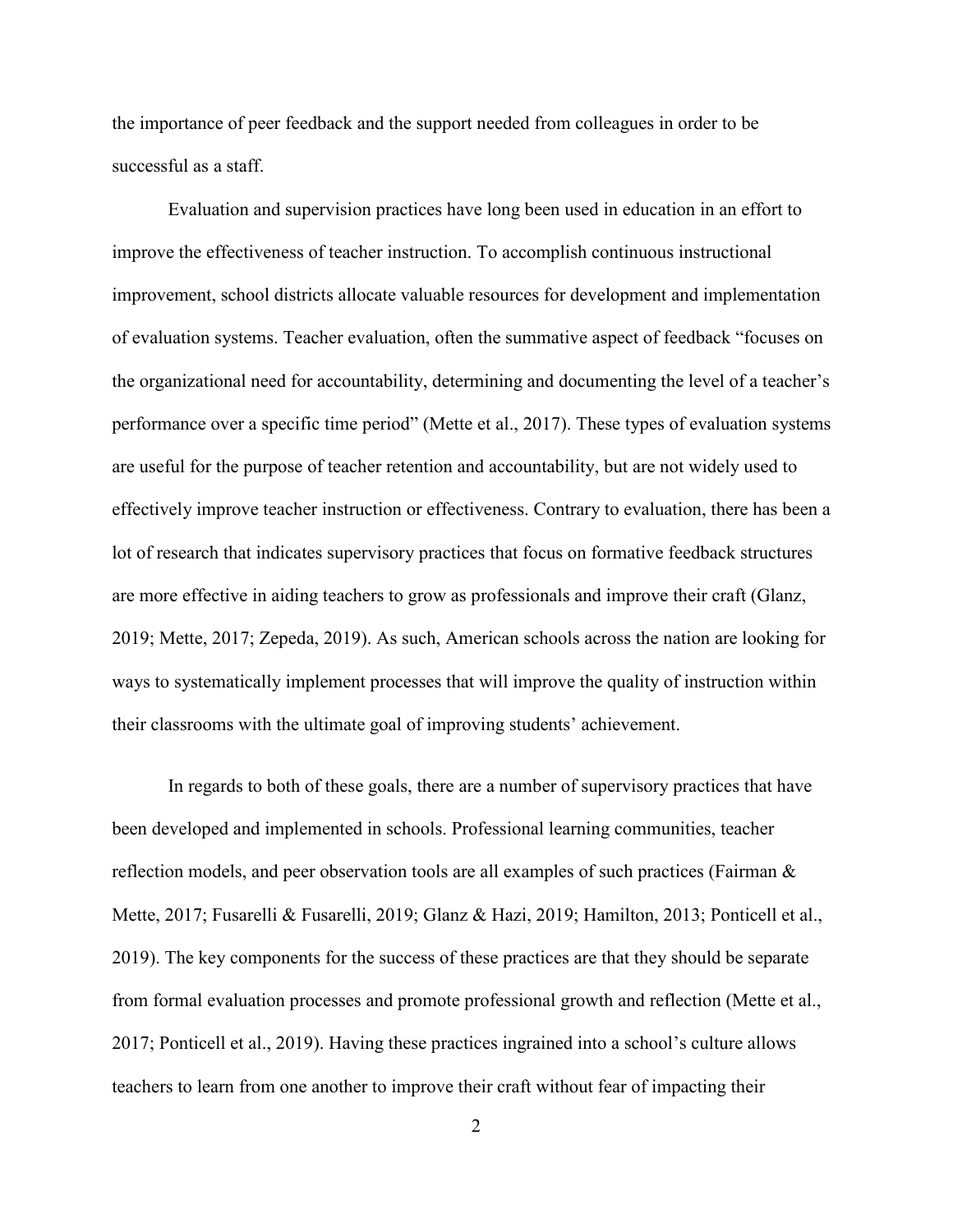employment. The desired effect of these practices is to positively influence student achievement by improving teacher instruction and leveraging educators' individual strengths (Mette, et al., 2017). One such practice is a peer feedback system. Peer feedback systems, including peer observations, have not been thoroughly researched in public school systems. Because of this, there is an opportunity to see how adult learning theory models, paired with continuous professional development, can be used to develop peer feedback systems within schools to improve instructional practices (Hamilton, 2013).

# **Problem of Practice Statement**

This case study will look at the impact of peer supervisory practices and how they impact teachers' perceptions of their own effectiveness. Hamilton (2013) says that:

teachers need long-term opportunities to participate in professional communities of practice in which they study their own work as well as that of their peers, doing so with purpose and peer interaction. When this happens, we will have a model that provides teachers with opportunities to learn with and from their colleagues. (p.59)

This study is not intended to determine if schools should implement these practices. Rather, its intent is to determine how implementation can be accomplished effectively and what circumstances need to be present to do so.

In Maine, the policies established in LD 1858 and Chapter 180 required districts to create PE/PG committees and plans (Doore et al., 2013). This process was implemented in the school that was chosen for this case study. Significant amounts of time and resources were dedicated to put together a plan that focused almost solely on evaluative practices. Outside of the PE/PG plan, the district committed to dedicating an hour a week to Professional Learning Communities where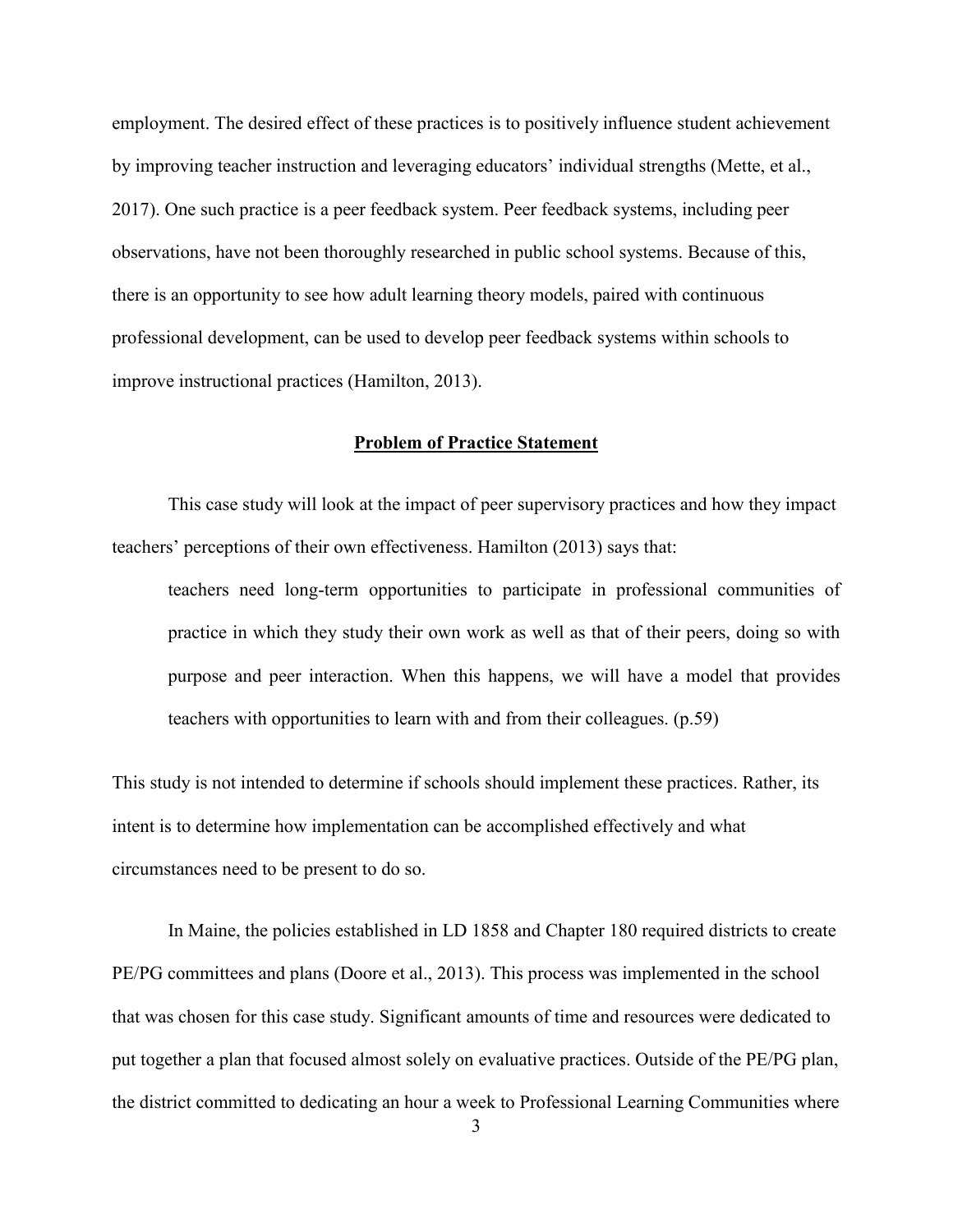supervisory practices were more prevalent. This case study gathered data from participants within a school to determine their perceptions on how the established evaluative and supervisory practices improved their own effectiveness. In particular, the study looked at how the peer supervisory practices were used out of necessity in response to COVID-19 and remote learning.

This study has significance because of the timing of the data collection. Initially, the study's primary focus was on the effectiveness of a comprehensive peer feedback system. Given the circumstances facing public education due to the global COVID-19 pandemic, there has been a unique opportunity to collect information on how teachers learn from one another in such a challenging time. Teachers have been forced to reinvent themselves as educators, and they need support from one another now more than ever due to the impacts of COVID-19. Consequently, this study captures how educators supported one another through the use of non-evaluative feedback and improved their practices in the process. These findings can be extended from a time when it was necessary (the current pandemic) to improve and augment a more traditional academic setting. How staff provide and receive feedback out of necessity can become their new normal and drastically improve the quality of teacher instruction.

This study looks to identify how scholarly practitioners can improve the instruction within their schools through the use of peer supervisory practices. It will also address the challenges that federal and state policies have presented through legislated accountability measures and make suggestions for change. Finally, this study looks to address the lack of research within schools in Maine in regards to how they are implementing supervisory practices.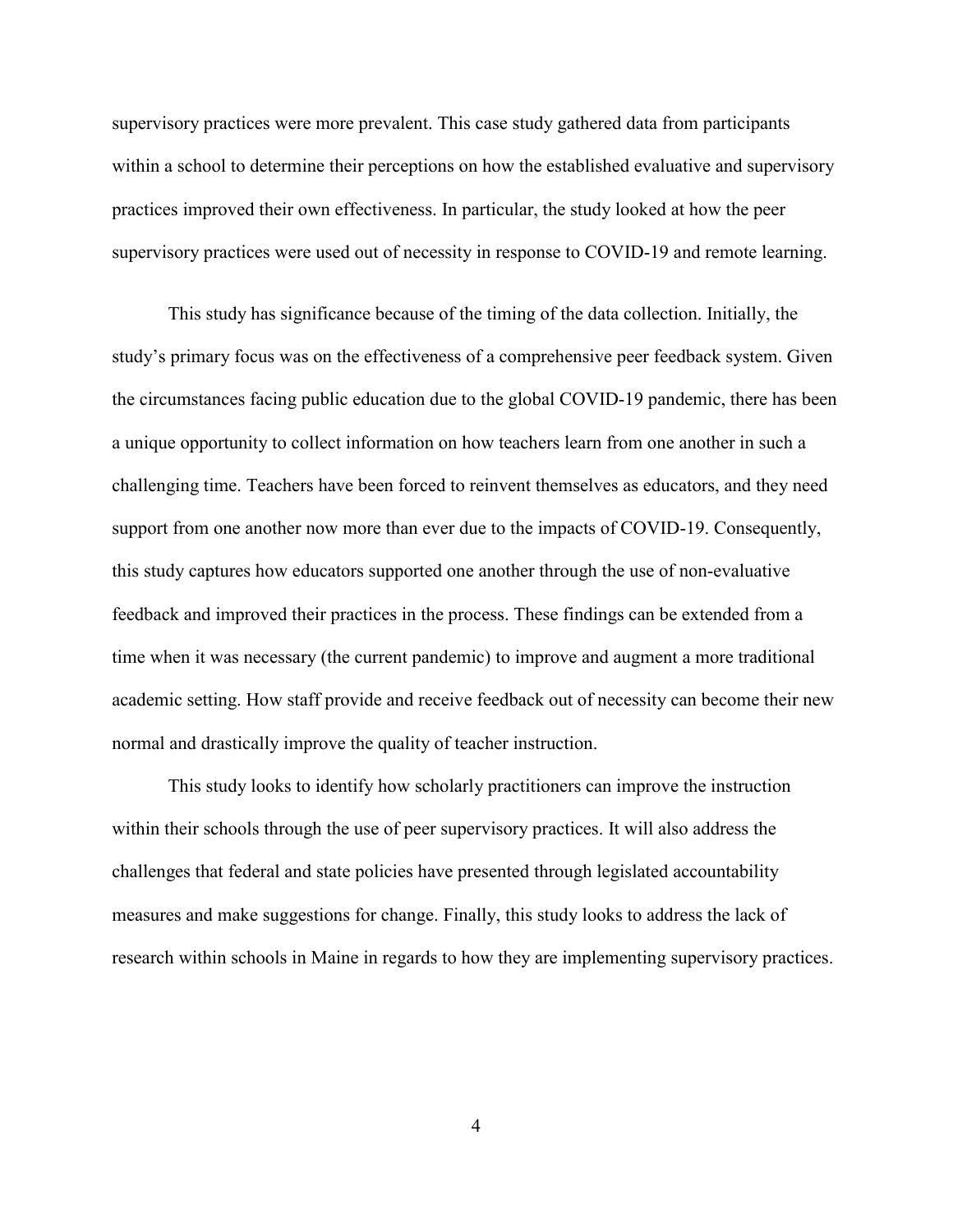### **Purpose Statement**

We know that teachers not only benefit from feedback but also crave it (Drago Severson & Blum-DeStefano, 2017). Generally speaking, teachers desire to improve their ability to instruct students. There are a variety of adult learners within every school, and they have unique needs when it comes to giving and receiving feedback. Feedback is one of the primary ways we can support others' development and grow the internal capacities needed to meet the complex demands of our educational world. Yet, throughout the education sector, there remains a growing sense that teachers and leaders need to do something different in terms of feedback, not just something more (Drago Severson & Blum-DeStefano, 2017). We know that feedback is wanted and needed and that it needs to be differentiated. What we do not have is a perfectly clear understanding of the processes and conditions that need to be present for this feedback system to be effective (Drago Severson & Blum-DeStefano, 2019; Gordon & Ross-Gordon, 2020). This is even more unclear when you look at feedback systems being implemented in schools where remote or hybrid learning systems are in effect due to COVID-19 (Mette, 2020). This study will look to identify what conditions need to be in place to aid the implementation of peer feedback systems, as well as those conditions that might impede the implementation.

Specifically, this study will examine how peer feedback systems support teachers in their professional growth. The focus will be on the use of peer feedback in regards to improving instructional practices specifically related to remote learning. Due to COVID-19, many schools across the country have been forced to adopt a hybrid or remote schooling model (students attend school both in-person and at home via technology). This has created a situation where even veteran teachers have become "first-year teachers" because they have been forced to completely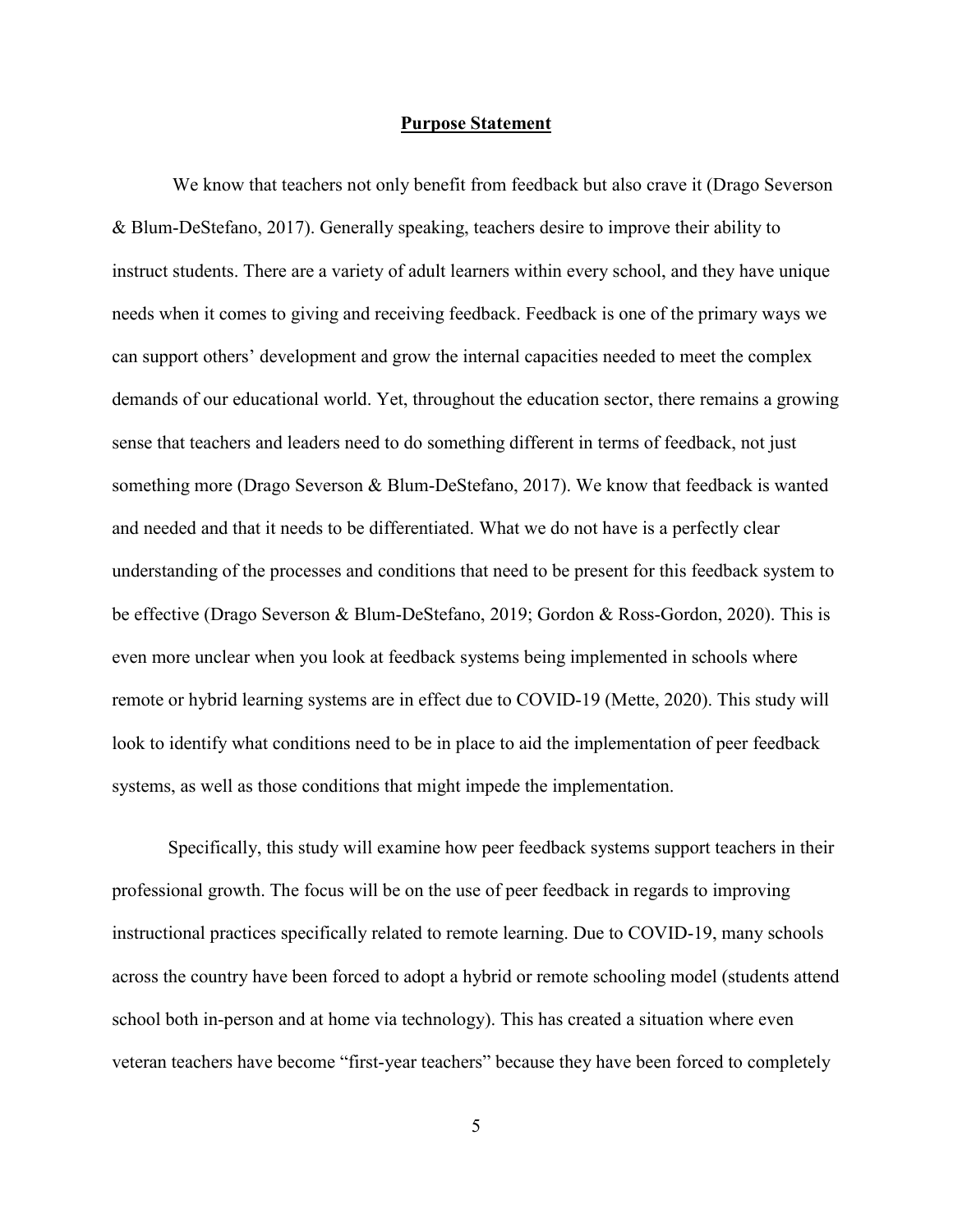reinvent themselves professionally to meet these new circumstances. This study will explore how supervisory practices helped staff meet the continuously changing needs of students in a hybrid or fully remote academic setting.

#### **Research Questions**

Through the examination of our supervision system, this study will help determine the effect of non-evaluative feedback on teacher effectiveness. Through this process, the study will answer the following questions:

- 1. How do peer feedback supervisory practices improve teacher effectiveness in both a remote and in-person classroom setting?
- 2. How do building leaders cultivate a culture amongst staff that is supportive of peer supervisory practices?

The major focus of the study will be on the first question, but it will also look to address what aspects of a school's culture help support the implementation of peer feedback systems. Due to COVID-19, the change in delivery of education in schools has created a lot of stress for all educational stakeholders. The study will look to identify key components of the school climate and culture that were prevalent or missing in regards to the implementation of these systems.

# **Overview of Methodology**

For this case study, a mixed methods approach was implemented. A rural northern Maine school was chosen that has 355 students and 30 full-time teaching staff. The study consisted of two parts: a survey that generated quantitative data and a semi-structured interview that generated qualitative data. The data collected from both of these instruments was analyzed to generate findings relative to the two research questions.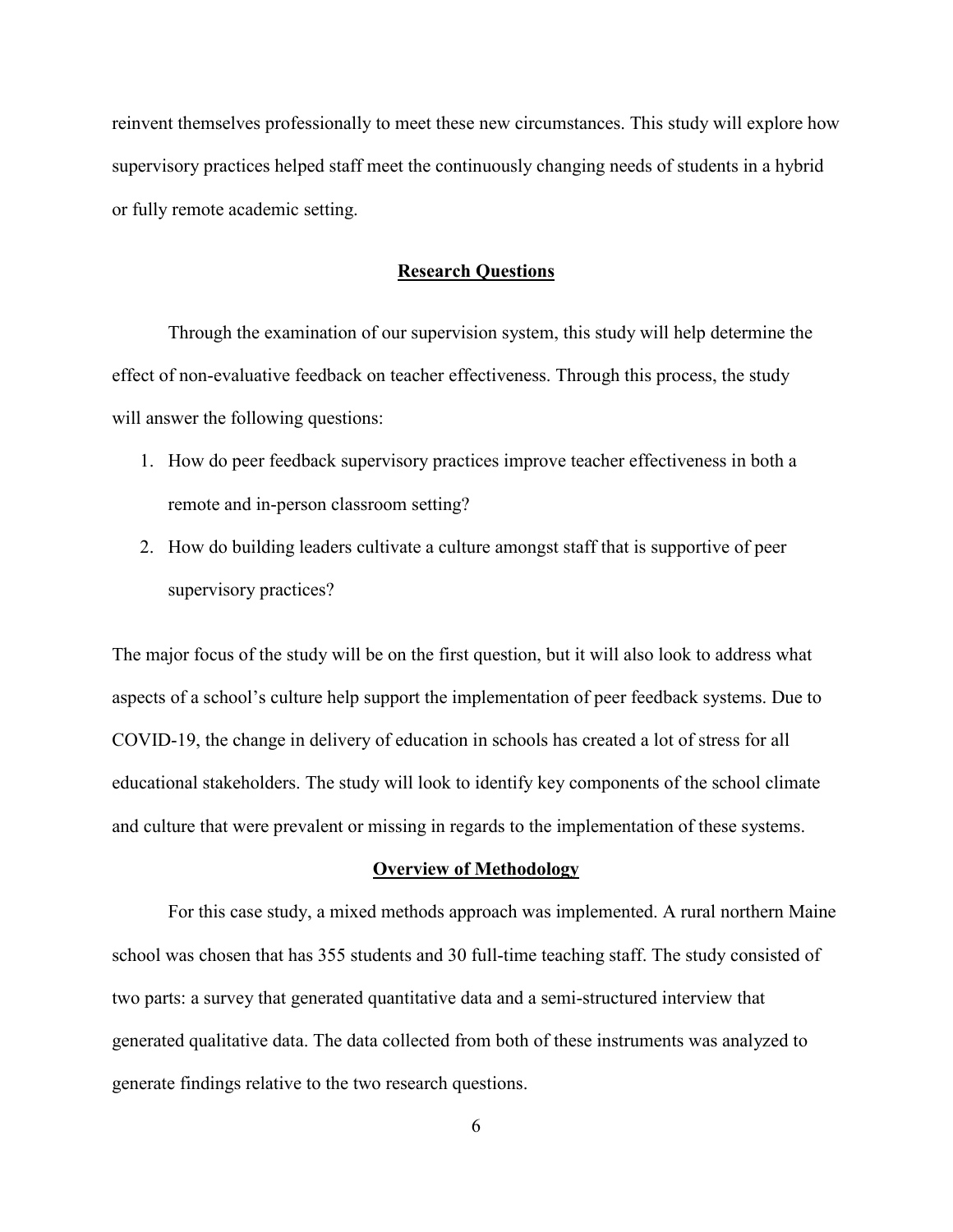The survey created for this study collected some basic demographic information and had four constructs. The majority of the questions were on a four-point Likert scale. This electronic survey was emailed to all teaching staff in the school. The survey generated an 83% completion rate. The data was analyzed and the findings generated were primarily used to answer the first research question which focused on the impact of peer supervisory practices on both in-person and remote/hybrid learning. The last question on the survey invited participants to volunteer to be part of the semi-structured interviews.

After the survey was distributed and the data was collected, participants who volunteered to be part of the semi-structured interviews were contacted and interviews scheduled. Fourteen participants volunteered to be part of this process, and all of them were included in this section of the study. The interviews were conducted by a research partner to protect the identity of the participants. The interviews were transcribed and personally identifiable information was removed before being returned to the primary researcher for analysis. This data was used to develop findings for both research questions; however, the findings that addressed the second research question about the impact of the school climate and culture primarily came from this qualitative data.

#### **Positionality**

My current role is a high school principal of a rural northern Maine school that has about 355 students and 30 full-time teaching staff. This school is the one that was used for this case study. As the principal for this school, I am in charge of evaluating all teaching and support staff in the building. This evaluation process is also supported by my assistant principal. Also, I am a member of the district's Professional Evaluation and Professional Growth (PE/PG) committee which establishes the evaluation process for the district.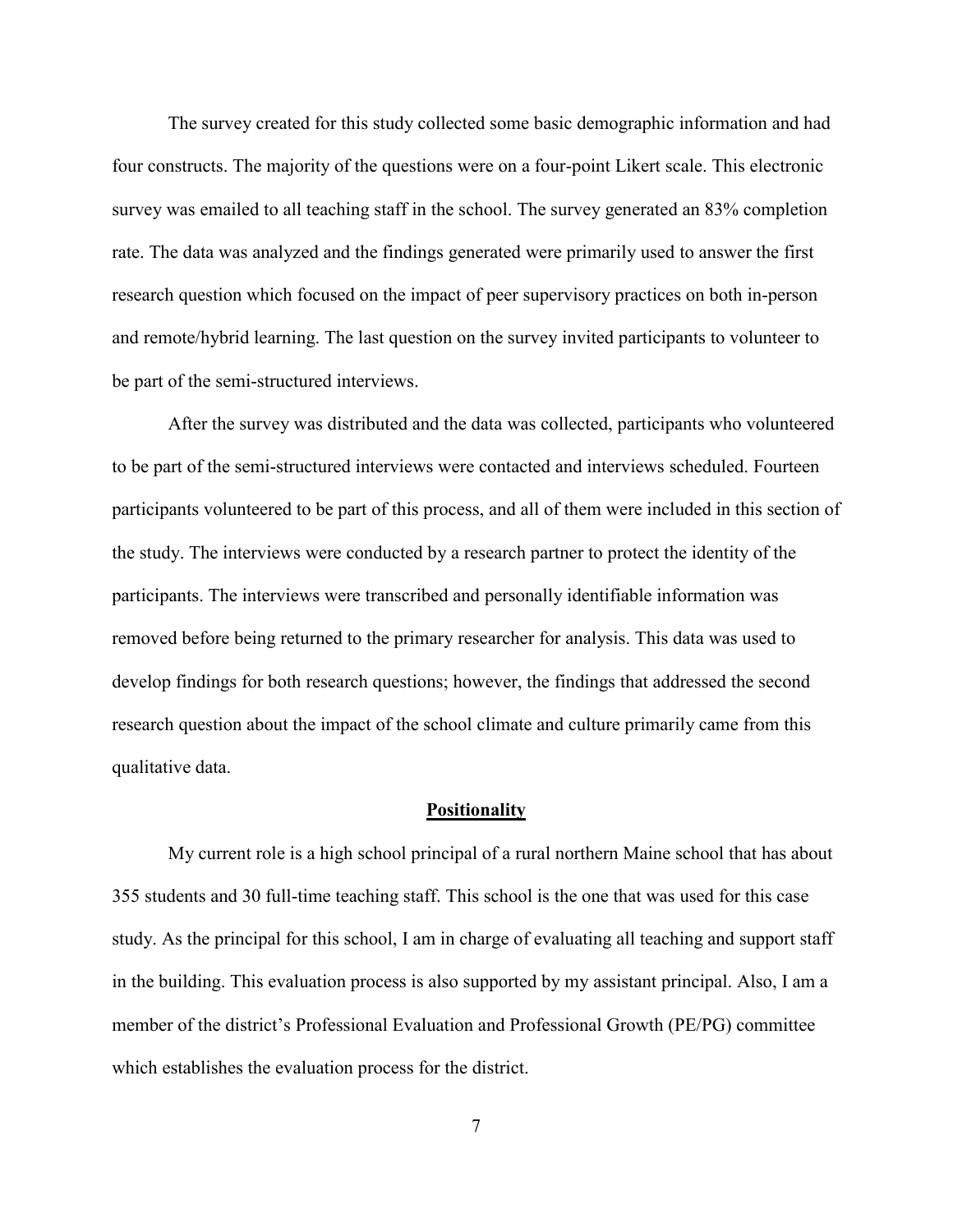As the principal, I am also in charge of developing the agendas for our weekly professional learning community meetings. Agendas are also developed with the assistance of the school's leadership team which also meets weekly. PLC meetings provide groups of teachers and support staff time to meet and discuss instructional practices and other departmental needs.

For this study, great consideration of the impact of my role as the direct supervisor in the school was taken into account. This study explored both the evaluative and supervisory practices within the school and the perceived impact of both on teacher effectiveness. Safeguards were put in place to protect participants' anonymity and to allow reliable data to be collected. This was primarily achieved by partnering with another researcher.

# **Considerations for Scholarly Practitioners**

Along with existing literature, the findings from this study show that supervisory practices are critical to improving instructional practices and positively impacting teachers' perceptions of their own efficacy. While evaluative practices are prevalent within schools and serve a purpose as a human resource tool, they should not be relied upon for professional growth. Leaders within schools need to identify intentional time for peer feedback to be provided to staff so that they can improve their craft. This study also provides practitioners with a model to conduct research within their own school with the intent of improving the delivery of instruction and student achievement.

There is also a need for policy change, particularly at the state level. Currently, the focus of policy is on the implementation of evaluative practices with the intent of improving student achievement through accountability measures. Policy needs to be written so the appropriate resources can be provided to schools to effectively implement the practices known to improve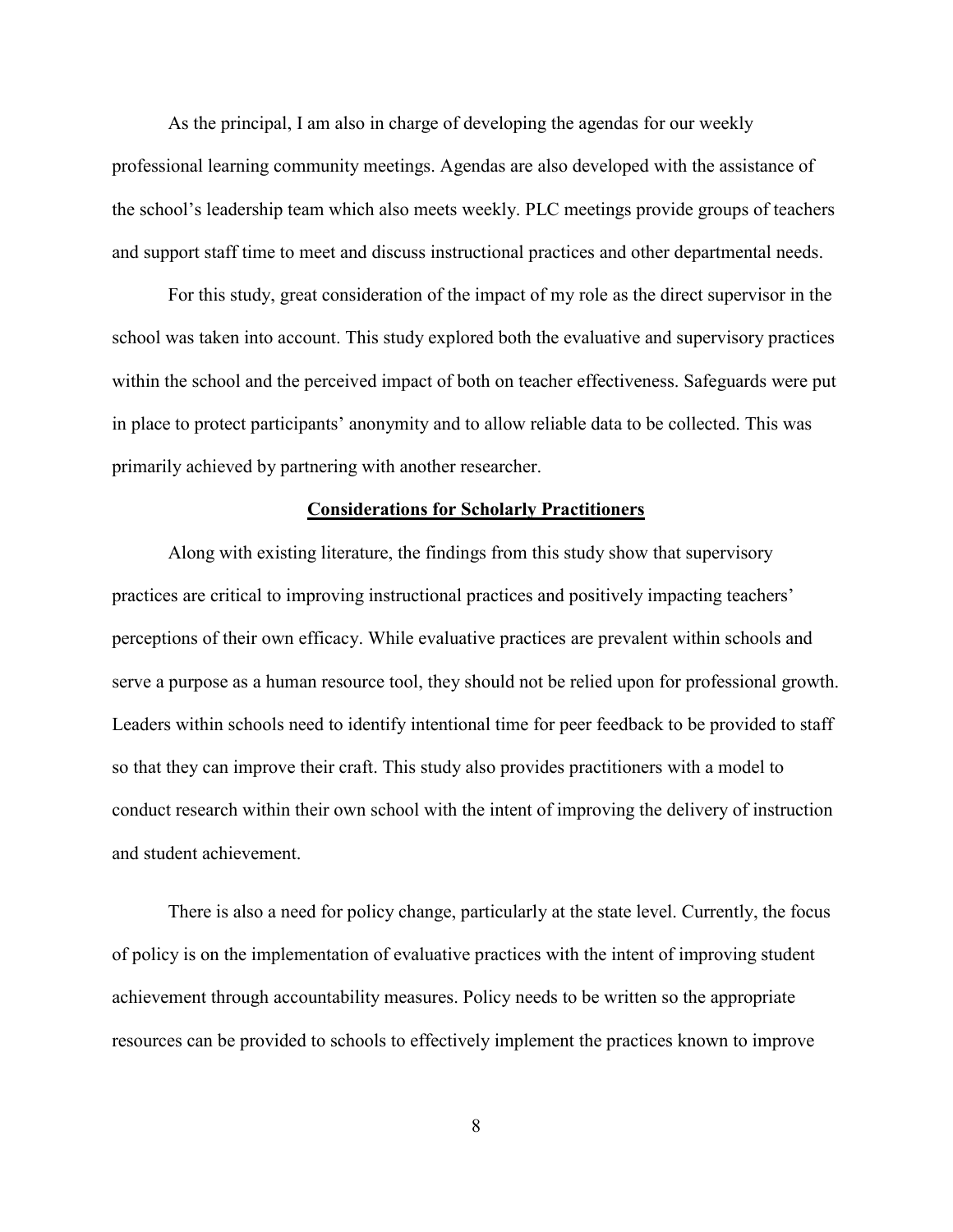teacher growth. The findings from this study provide some specific policy recommendations to make this implementation possible.

Finally, in regards to the impact of supervisory practices, there are recommendations for future research. This case study was done in one school with a small number of teaching staff. A similar study could be replicated in multiple school districts to identify peer supervisory practices that are being implemented effectively.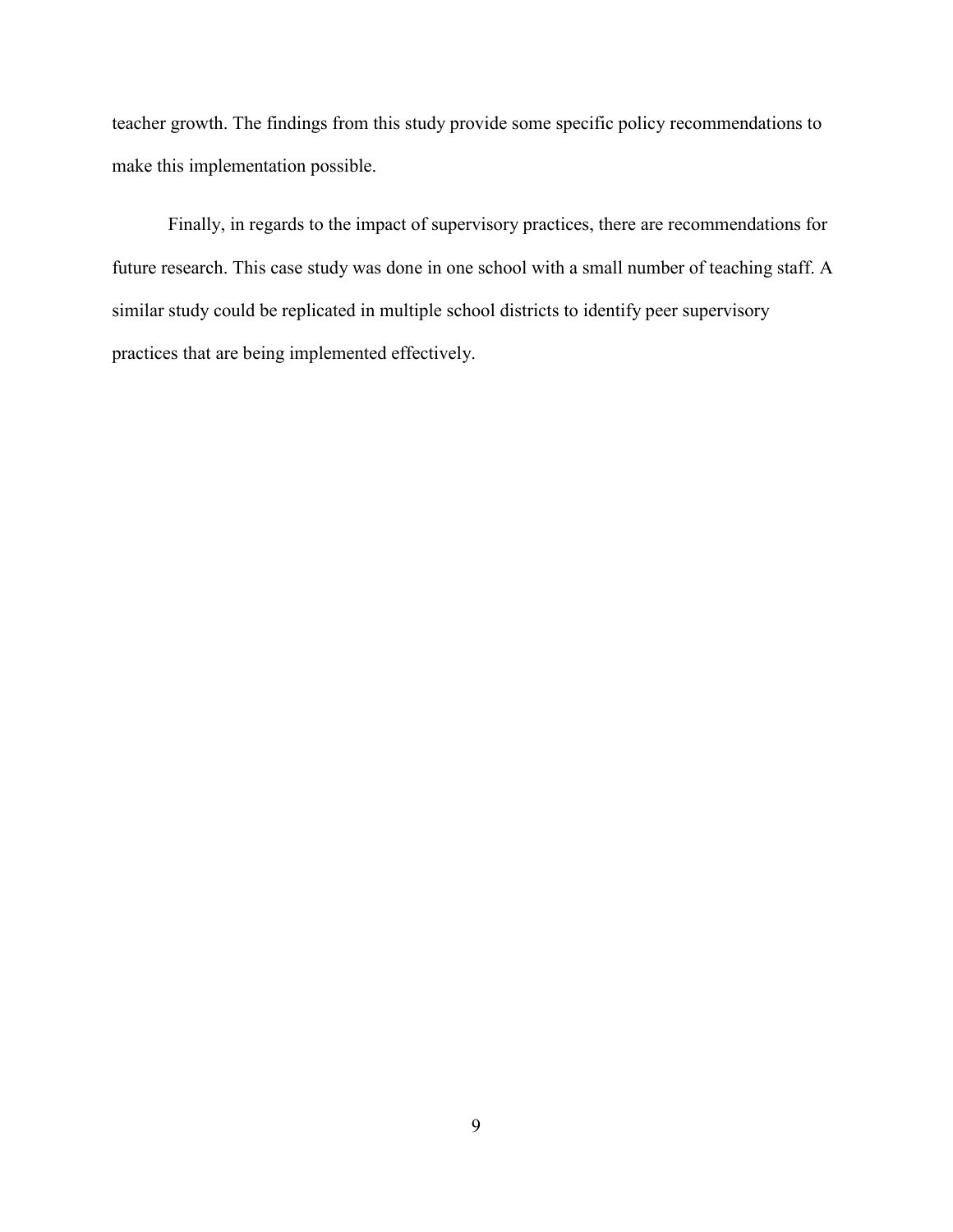#### **CHAPTER 2**

# **REVIEW OF LITERATURE**

In this chapter I will review the literature that helped inform the development of this study and its findings. The literature was also critical in the development of the conceptual framework that will be presented at the end of this chapter. This chapter will explore the historical context of evaluation and supervision, as well as specific supervisory practices. Understanding how these practices have developed over the years, as well as how they are being legislated and used within schools, is an important foundation for this study. Two of the key components in my conceptual framework are the understanding of adult learning theory and the impact of school culture and climate. In this review of the literature, both of these topics have sections dedicated to them.

# **History of Evaluation and Supervision**

Over the last several decades, evaluation and supervision have often been conflated in schools (Gordon, 2020; Hazi, 2019; McGhee, 2020). A literature review of evaluation and supervisory practices within schools shows that the two have very different definitions and purposes. Evaluations in schools serve primarily as a human resource tool, one that is used to determine whether or not a teacher should be retained (Gordon, 2020; Hazi, 2019; Mette, 2017). Instructional supervisory practices are used for the sole purpose of improving a teacher's instructional practices (Drago-Severson & Blum-DeStefano, 2019; Ingle & Lindle, 2019; Mette, 2017).

Educational policy, such as *A Nation at Risk* and *No Child Left Behind*, have driven accountability measures and evaluative practices in school districts (Fairman & Mette, 2017; Fusarelli & Fusarelli, 2019; Hazi, 2019; Mette et al., 2017). In Maine, LD 1858 and Chapter 180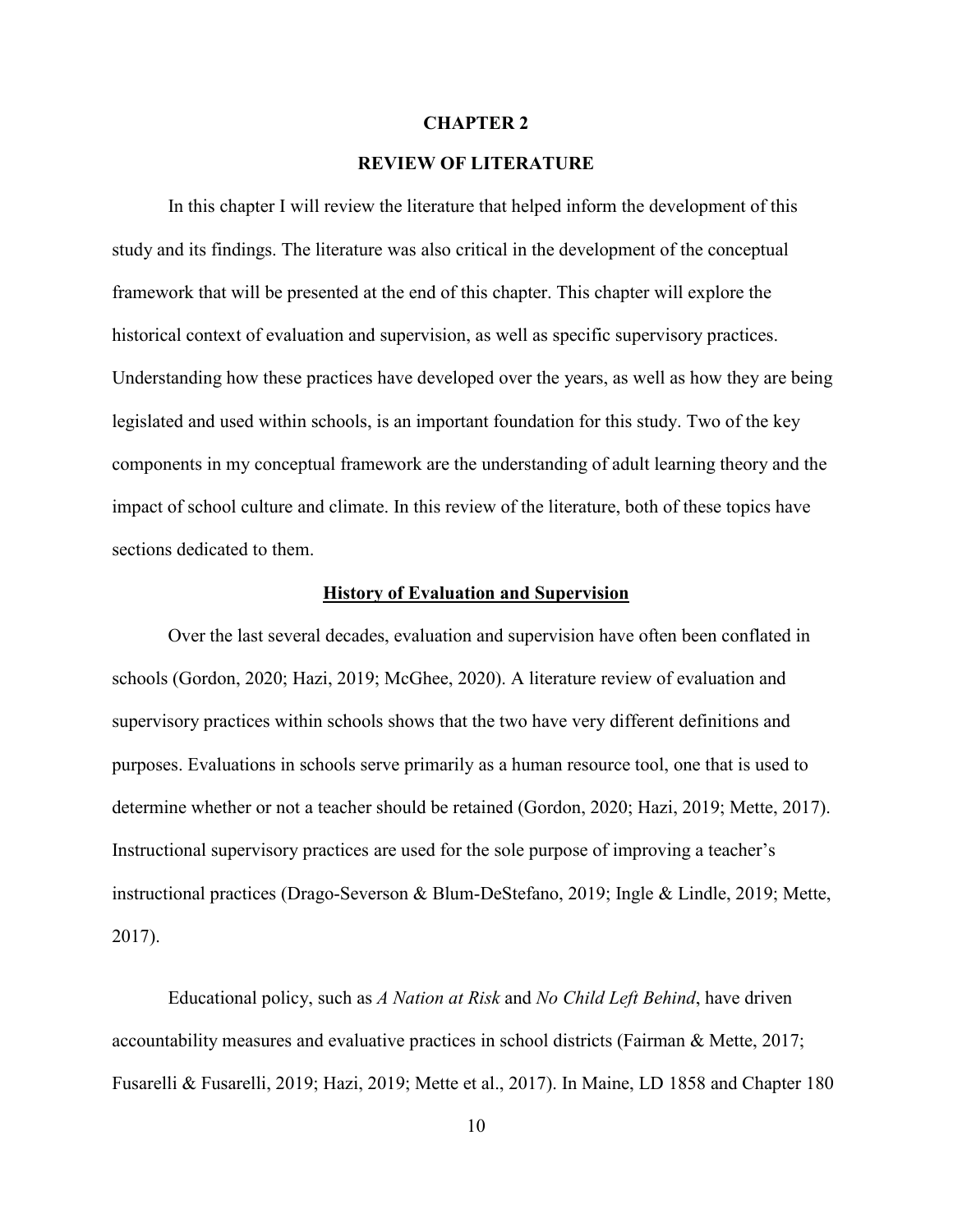were the policies that forced districts to create Performance Evaluation and Professional Growth (PE/PG) systems (Doore et al., 2013). In Maine, as in most other states, this system is used primarily as an evaluative process and accountability measure (Doore et al. 2013; Mette et al., 2020). These plans are driven by administration and have the tendency to be more focused on student achievement (Glickman et al., 2013; Hazi, 2019; Mette et al., 2017; Mette et al., 2020).

Evaluation is often perceived as a negative tool, used to hold teachers accountable through measures such as student achievement (Darling-Hammond, 1996; Hazi, 2019). Additionally, these practices do not show that they achieve their desired goal of improving student achievement (Darling-Hammond, 2013; Glickman et al., 2013; Hazi, 2019; McGhee, 2020; Zepeda & Jimenez, 2010). This study looks to show that there is a place for evaluative practices within schools, but not with the intent of improving teacher instruction.

Instructional supervision has been thoroughly researched for a long period of time in the United States (Cogan, 1973; Goldhammer, 1969; Gordon, 2019; McIntyre & McIntyre, 2020). This supervision has commonly been defined as practices that focus on the development of teachers and their instructional practices (Gordon, 2019; McGhee, 2020; Ingle & Lindle, 2019; McIntyre & McIntyre, 2020). These practices, unlike evaluative practices, are considered to be driven by teachers and supported by administration (Glickman et al., 2013; Glanz & Hazi, 2019; Mette et al. 2020). Instructional supervision within a school creates systems that allow educators to support one another in their instructional growth, that aide in the retention of teachers, and promote collegiality amongst staff as they support one another (McGhee, 2020; Glickman, 2013; Glanz & Hazi, 2019).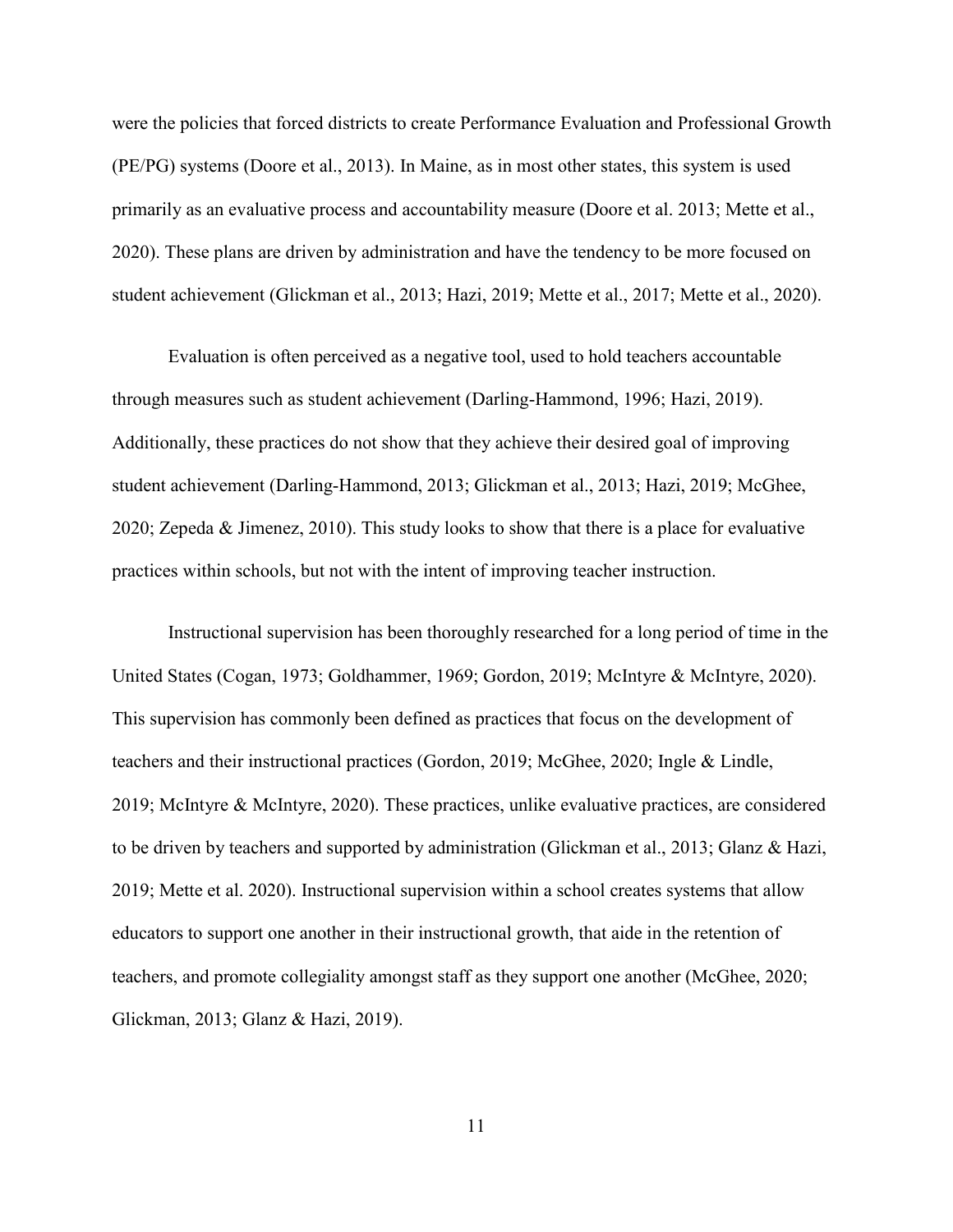Differentiating between evaluative and supervisory practices is essential for this study. Supervisory practices are ones that are implemented with the intent of improving teacher effectiveness (Drago-Severson & Blum-DeStefano, 2019; Ingle & Lindle, 2019; Mette, 2017). This study focuses on the use of peer feedback systems to support teacher effectiveness. Teachers need support and feedback in order to grow as professionals, and this feedback is often more effective when it is provided by a colleague (Hamilton, 2013; Kohut et al., 2007). These practices will be essential for schools to successfully adapt and continuously evolve to meet the challenges brought on by COVID-19 (Mette, 2020).

Eady and Zepeda (2018) say that "the goal of supervision in schools should be to assist professional educators in achieving both instructional efficacy and professional growth. To achieve this goal, supervision should not be an event, but rather a formative process" (p. 6). This process is comprised of various practices that are embedded within the school. Examples of such formative practices are peer observation systems, reflective practices, and professional learning communities (Ponticell et at., 2019). All of these practices are separate from the formal evaluation process of teachers. At the heart of each practice is feedback given from colleague to colleague. Peer feedback will allow teachers to explore both the strengths and weaknesses of their instruction (Glickman, 2013; Ponticell et al., 2019)

To support this type of peer feedback, many schools have implemented professional learning communities (PLCs). Tschannen-Moran & Gareis (2019) define PLCs as "the improvement of student learning outcomes through the collective efforts of teachers to strengthen their teaching practices" (p. 212). This collective effort is made by teachers as PLCs give them the opportunity to develop and discuss a common understanding of what effective teaching and learning is within a school (DuFour & Mattos, 2012). For these communities to be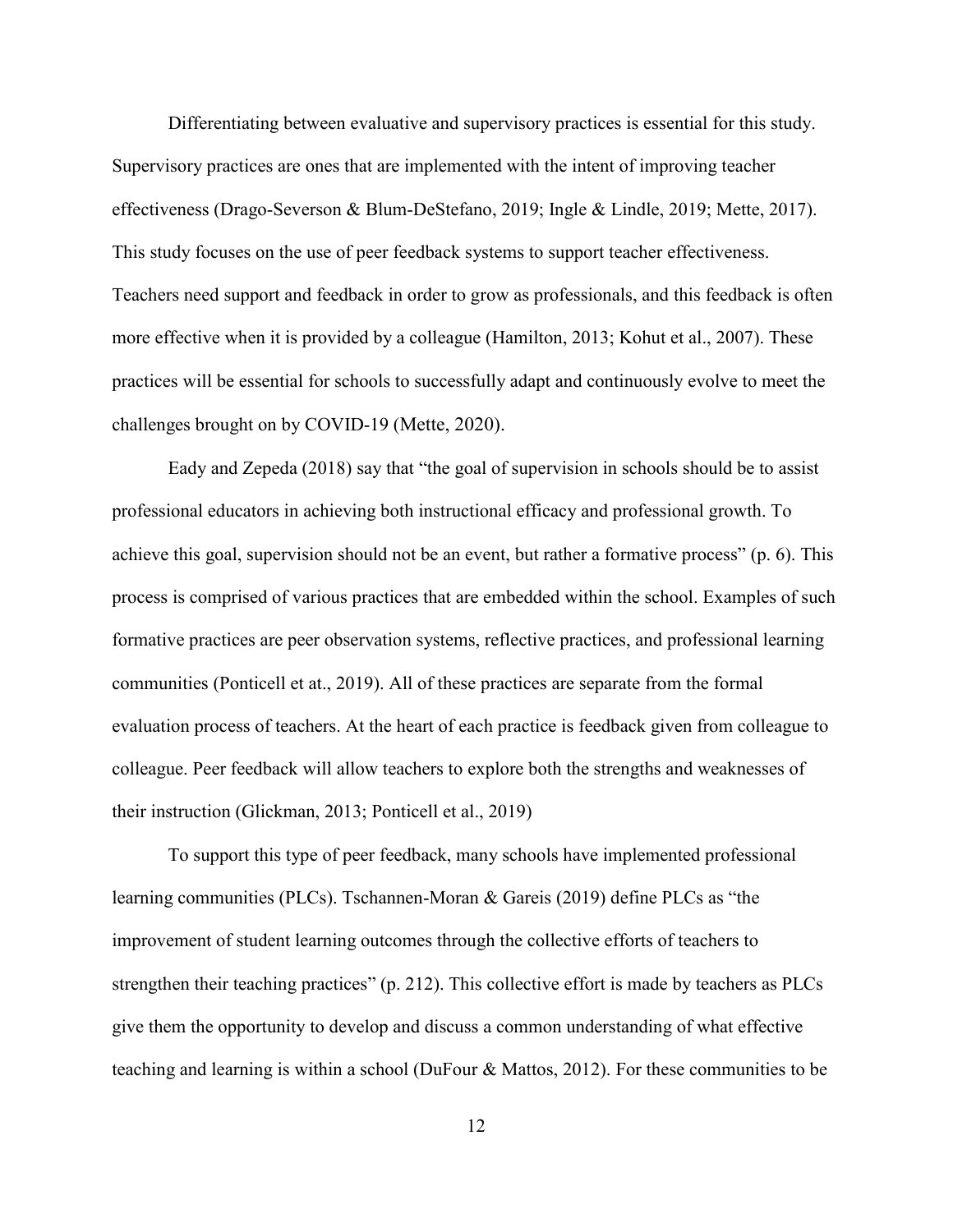successful, it is imperative that the building leader ensures that these groups of teachers are working together towards common school-wide goals and initiatives (Ponticell et al., 2019). It should not be assumed that a group of teachers will naturally work towards this common goal. Professional development should be provided to staff so that they understand the purpose of PLCs, and how they can collaborate in a way that feedback is given and received in a productive manner (DuFour & Mattos, 2012).

Peer-to-peer observations are another supervisory practice that promote collegial feedback within schools. Peer observations serve as a type of embedded professional development within schools (Hamilton, 2013). Hamilton (2013) defines peer-to-peer observations as "teachers identifying goals and watching colleagues teach in order to expand their knowledge, practice and pedagogy" (p. 42). Teachers have a belief of what good teaching and learning looks like, which is very often similar to their own style (Courneya et al., 2008). Peer-to-peer observations can allow teachers to see different teaching styles and engage in conversations that can improve instruction. This type of on-going and intentional professional development within a school can expose teachers to a variety of instructional practices to inform their own instruction (Courneya et al., 2008; Hamilton, 2013).

There are challenges and obstacles that impede the implementation of peer supervisory practices within schools. One of these obstacles is finding time for these peer-to peer observations to be intentionally implemented within a school (Hamilton, 2013; Ponticell et al., 2019). The number of on-going mandates and school initiatives make it difficult to carve out time and energy for these practices to take place (Hazi, 2019; McGhee, 2020). Another challenge is the capacity of staff to give meaningful feedback to one another. Teachers and administrators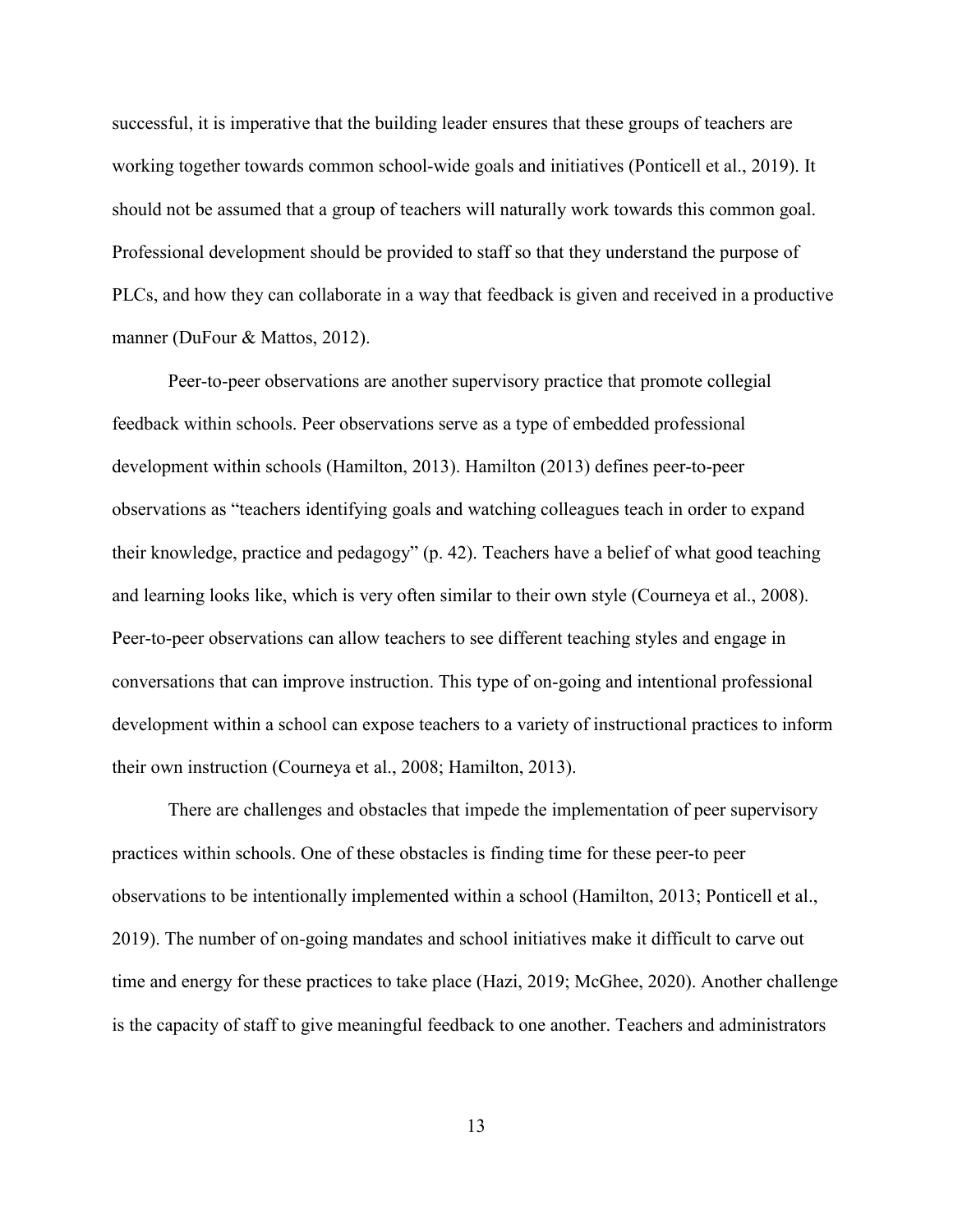must be provided on-going professional development and opportunities to give and receive highquality feedback (Glickman, 2013; Ponticell et al., 2019).

# **Adult Learning Models**

In order to successfully implement peer supervisory practices such as the ones that I am analyzing in this case study, attention needs to be given to how adult learning happens within the school. In order for educators to successfully give and receive feedback, they need to be enabled to do so based on their developmental level (Drago-Severson & Blum-DeStefano, 2018). Drago-Severson and Blum-DeStefano (2018) talk about a developmental approach to feedback systems and say:

"It is one of the most powerful ways we can help each other grow, improve instructional and leadership practices, examine assumptions, raise collective consciousness, and build professional and internal capacity" (p. 63).

It is necessary for the supervisor to know the developmental strengths and needs of the staff in order to properly support them as adult learners and ensure that supervisory practices will be effective (Anderson, 2019; Drago-Severson & Blum-DeStefano, 2018; Glickman, 2014; Gordon & Gordon, 2019).

Some research suggests that adult learners are intrinsically motivated, operate under a theory of andragogy, or they are self-directed learners (Glickman, 2013). This type of individual learning often is paired with reflective learning practices (Anderson, 2019; Glickman, 2013). Anderson (2019) describes how adult learning happens at the individual, group, and organizational level. Within schools, there are adult learning needs at all levels, and they do not happen in isolation; they happen simultaneously (Anderson, 2019).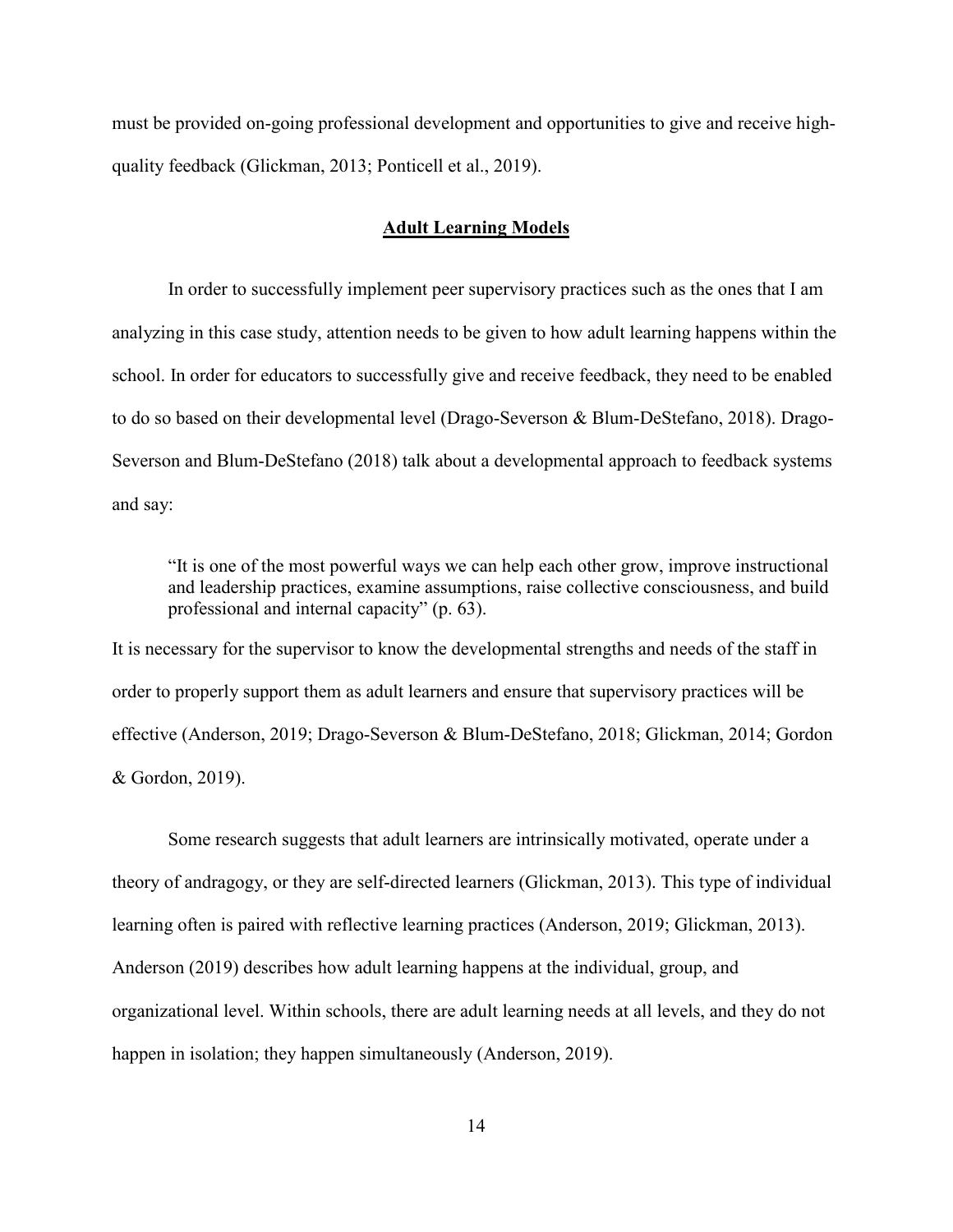For this study, much attention was paid to the work of Drago-Severson and Blum-DeStefano (2018) which was influenced by the work of Keegan. For the peer feedback systems that I am studying to be successful, it is essential that there is an understanding of the types of knowers that there are within the school (Drago-Severson & Blum-DeStefano, 2018). Supervisory practices need to be crafted and implemented in an intentional way that will allow the adult learner to give and receive feedback and grow as a professional (Anderson, 2019; Drago-Severson, 2009; Drago-Severson & Blum-DeStefano, 2018).

# **Professional Development**

Professional development is critical to the development and implementation of practices designed to improve instruction (Darling-Hammond et al., 2009). Hill and Desimone (2019) argue that "the critical problem in education reform is our failure to both cultivate and capitalize on the full potential of teacher….one key to unlocking their potential and thereby improving our public schools is professional development" (pp.  $101 - 102$ ). This professional development must be both continuous and consistent for it to be effective within schools (Gordon & Ross-Gordon, 2019; Hill & Desimone, 2019). Professional development needs to align with schoolwide goals and initiatives so that teachers see a purpose for the work that they are being asked to do (Hill & Desimone, 2019; Glickman et al., 2001).

Professional development is most effective when delivered with the understanding of the needs of the adult learners it is intended for (Drago-Severson & DeStefano, 2018; Hill & Desimone, 2019). Knowing how the teachers in the building learn, and then embedding learning into the fabric of the school so that it happens on a continuous basis is imperative (Gordon  $\&$ Ross-Gordon, 2019). "Treating teachers as learners, promoting inquiry and reflection, facilitating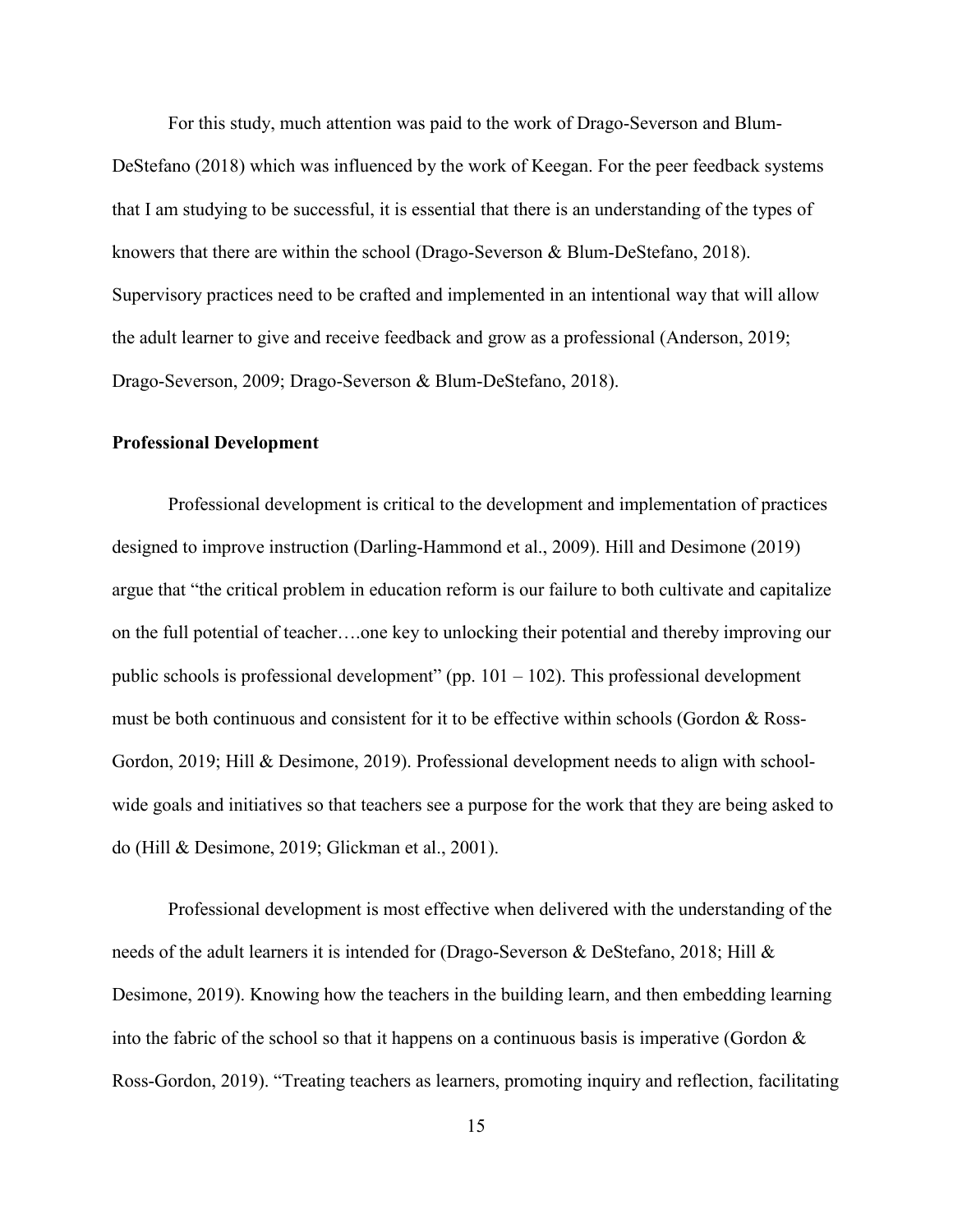experiential and collaborative learning that is consistent with policy and school goals, building in evaluation and feedback mechanisms; and ensuring that professional development is embedded within the school's daily practice, builds a shared knowledge base, and creates opportunities to learn" (Hill & Desimone, p. 115, 2019). Ponticell et al. (2019) suggest that a comprehensive supervision system can be successful if professional development focuses on these four competency areas: knowledge about teaching, ability to demonstrate this knowledge while being observed, willingness to sustain this ability, and a commitment to professional growth. This type of effective and on-going professional development promotes collaboration and peer feedback between colleagues (Glickman et al., 2001; Tschannen-Moran & Gareis, 2019).

#### **School Climate and Culture**

A school leader's effectiveness is often linked to the climate and culture of the school, as well as how successfully programs are implemented within the school (Anderson & Pounder, 2019). To successfully implement supervisory practices, the climate of the school has to be one of shared beliefs about how students learn in that school. There also must be a collective sense of responsibility for learning (Anderson & Pounder, 2019; Drago-Severson & Blum-Destefano, 2018; Glickman, 2013). These shared perspectives allow teachers to provide feedback to one another with a common lens (Anderson & Pounder, 2019; Drago-Severson & Blum-Destefano, 2018). The school leader can directly impact the success of supervisory practices by shaping the climate and ensuring there is a collaborative culture amongst staff (Anderson & Pounder, 2019; Glickman, 2013).

An important aspect to this study is looking at the school climate and culture through the lens of supervisory practices. When schools have a shared understanding of teaching and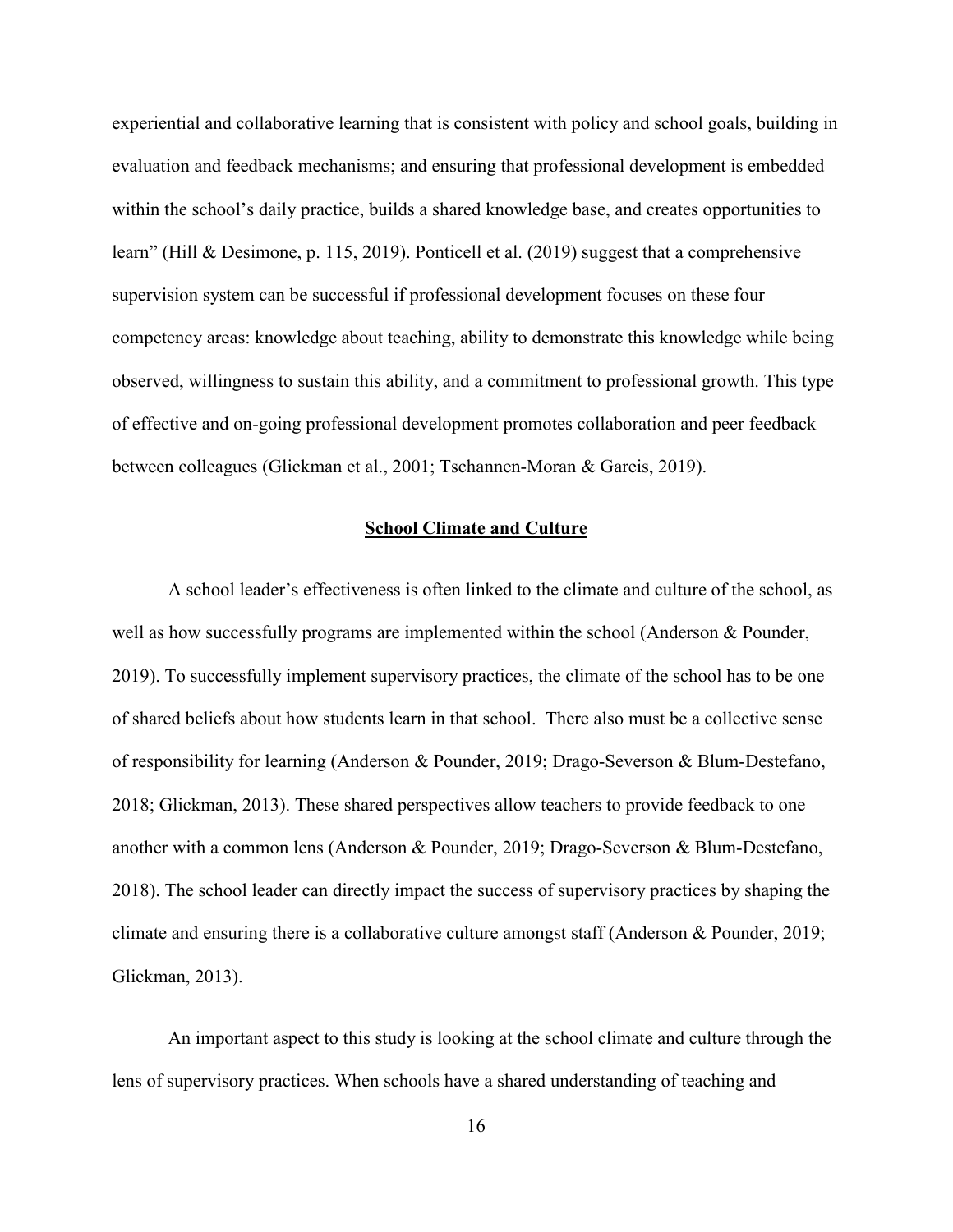learning, and the culture shifts from one where teachers are focused on accountability to one where they are focused on collaboration, then supervisory practices can be effective (Anderson & Pounder, 2019; Glickman, Gordon & Ross-Gordon, 2001). Arnold (2019) states that "when teachers and leaders experience positive emotions and perceptions about school climate, administrative support, and peer support, teachers are more responsive to interventions and the need to make changes" (p. 579). Administrators can promote supervisory leadership when they are building this shared vision within their schools and creating an atmosphere where teachers feel safe to collaborate with one another (Anderson & Pounder, 2019; Drago-Severson & Blum-Destefano, 2018; Glickman, 2013).

#### **Conceptual Framework**

This conceptual framework was developed to show the relationship between the concepts of adult learning models, professional development, peer feedback systems, and school culture. The intent of the framework, shown in Figure 2.1, is to illustrate how these concepts work together to improve teacher effectiveness. This framework was developed to show how the combination of these supporting components (professional development, adult learning models, and school culture), paired with supervisory practices (peer feedback systems) can positively impact how teachers perceive their own effectiveness. For this framework the following definitions are used: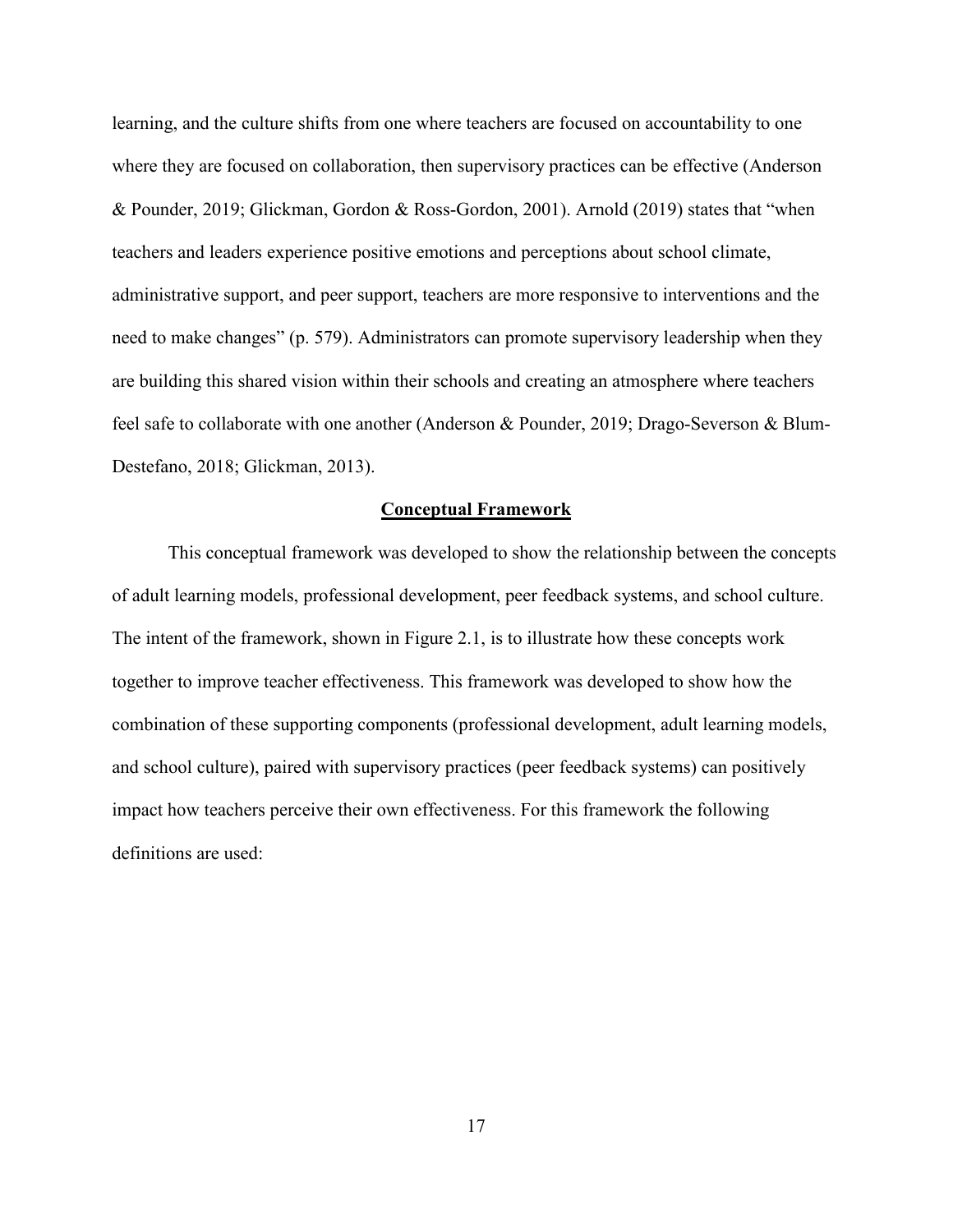



# **Professional development**

Professional development is defined as intentional activities designed for staff to implement supervisory practices within the school. Examples of professional development activities include professional learning communities, in-service day activities, conferences, assessment tuning protocols, classroom walks, etc. Professional development is essential in providing opportunities for staff to learn about best instructional practices and to give and receive feedback to one another (Gordon, 2020; McGhee, 2020).

# **Adult Learning Models**

Adult learning models refer to specific models that target how adult learning happens within the school. This framework was informed by the research of Drago-Severson and Blum-DeStefano (2016), and a developmental approach they called feedback for growth.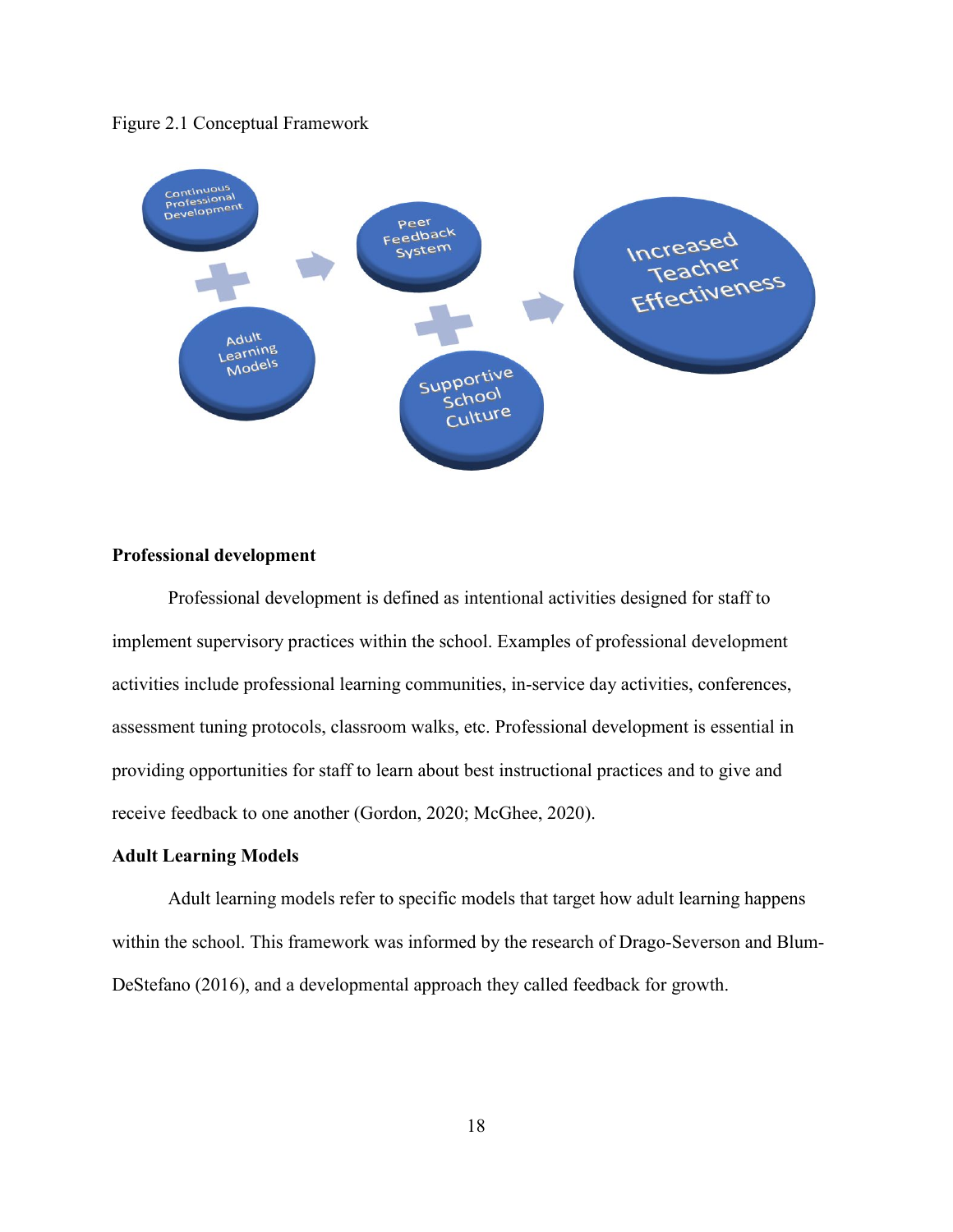#### **Peer Feedback System**

For this framework I am focusing on peer feedback systems that allow teachers to provide and receive feedback from one another with the intent of improving instructional practice. In many ways, colleagues provide more effective feedback to one another than that which is obtained through the traditional evaluation process (Kohut et al., 2007). There is a focus on the impact of these systems being implemented in fully remote, hybrid, and in-person academic settings. Peer observations will be one of the systems studied.

# **Supportive School Culture**

Supportive school culture refers to aspects of a school culture that aid the implementation of peer feedback systems directly impacted by school leaders. A school culture that is conducive to supervisory practices is one that has a focus on school-wide growth and providing and receiving critical feedback from one another (Drago Severson & Blum-DeStefano, 2018).

# **Increased Teacher Effectiveness**

Increased teacher effectiveness will be measured by teacher perceptions of their ability to successfully instruct students and increase student achievement. Specifically, I will be looking at how peer feedback systems have changed those perceptions.

This conceptual framework illustrates the idea that if a school can take existing adult learning theory and combine it with continuous professional development, it can create the circumstance where a comprehensive peer feedback system can be developed. Once this system has been developed to meet the needs of the school, and the school culture is such that it can support the system, it can be implemented with the end goal of increasing teacher effectiveness.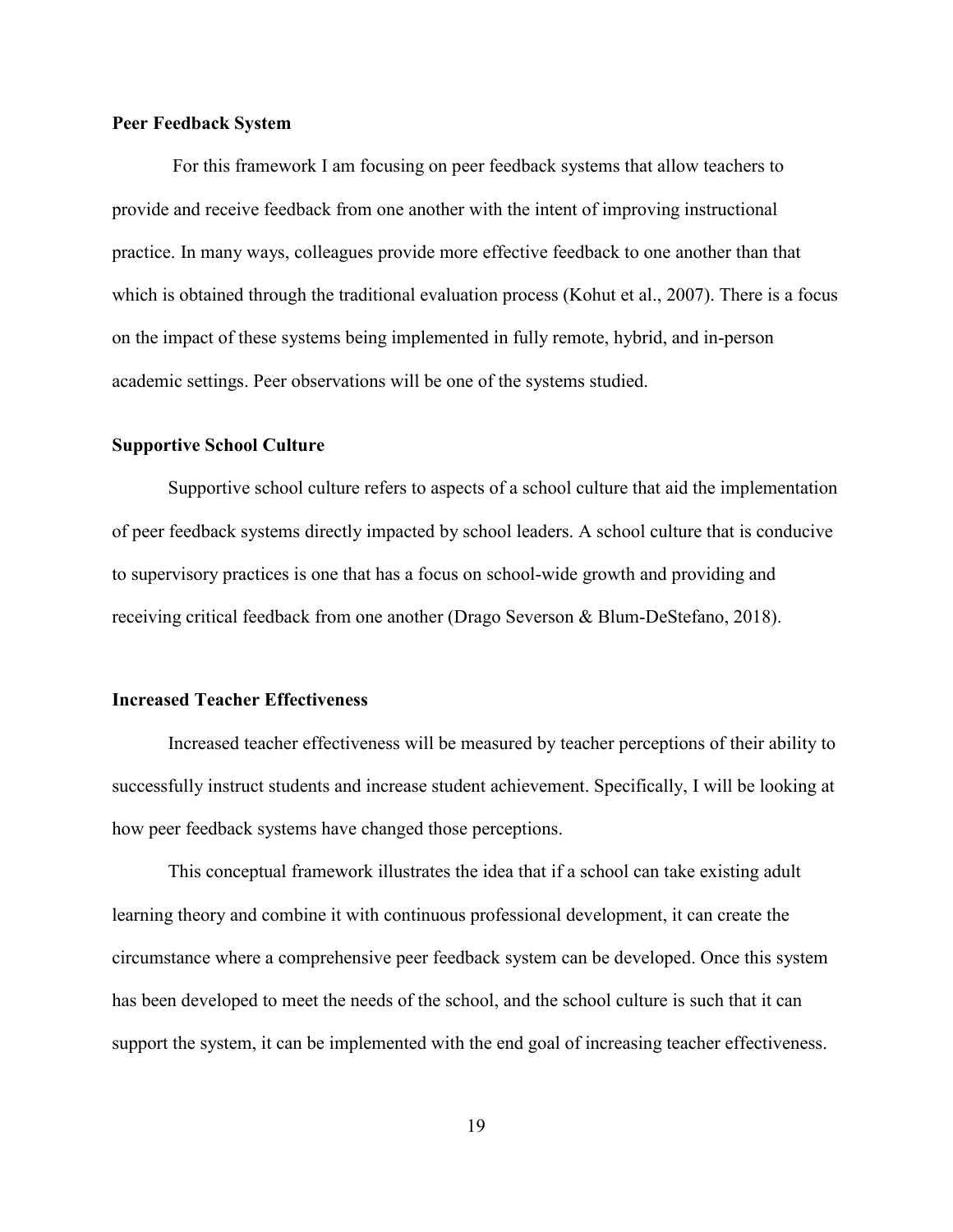There are a number of underlying programs and structures within each of these four major components. Included with the framework is a design map that helps illustrate the connections between these items. Even though the framework is set up as a horizontal equation, there are no equal signs intentionally, only arrows. It cannot be assumed that if professional development is in place paired with an adult learning model that a comprehensive peer feedback system has been created. This framework intends to show that these are major components in the development of that system.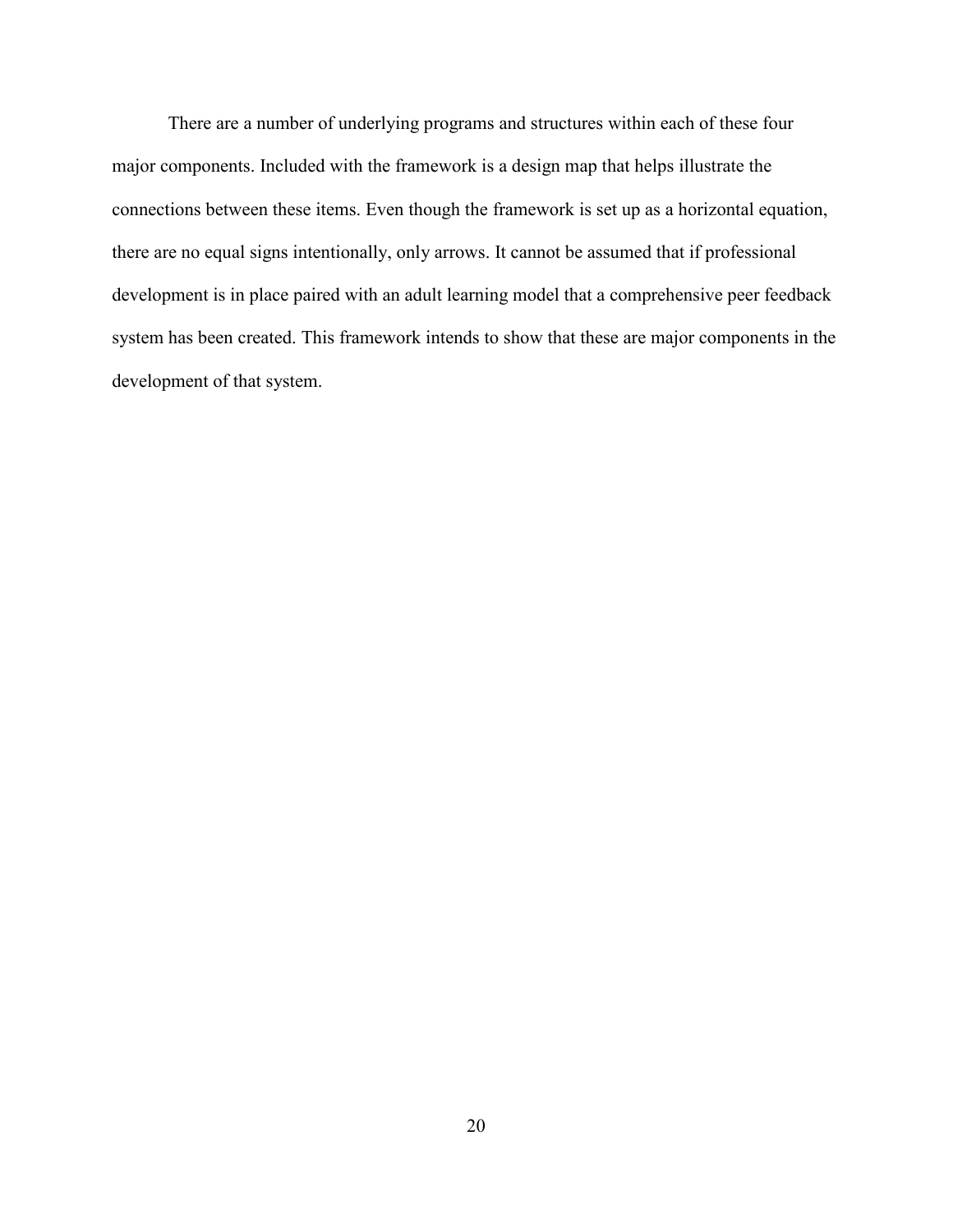### **CHAPTER 3**

# **METHODOLOGY**

#### **Setting and Context**

I will be doing a case study on a rural high school in northern Maine. A case study was chosen to look at the impact that peer feedback systems had on this school and how those systems helped improve teachers' perspectives of their own instruction in the new world of hybrid and remote teaching. For this case, the chosen school has just over 355 students and 30 full-time teaching staff. As the lead administrator in this school, I have unique insight to the implementation of the hybrid and remote learning systems. This also means that I had an enormous ethical responsibility and obligation to protect the participants if they decided to participate in my study.

The make-up of the staff is predominantly teachers who have taught for more than ten years. There are 15 core teachers (math, science, English and social studies) and 15 non-core teachers (art, music, physical education, special education, foreign language, technology, etc.). There are two guidance counselors, a social worker, one librarian, and seven additional support staff. There is one full-time principal and one assistant principal who also serves as the school's athletic director. The school consists of a predominantly white staff and student body. The special education population for the district is at 16%, and 56% of the students receive free or reduced lunch.

The district has a Performance Evaluation and Professional Growth (PE/PG) committee as required by policy. This committee is comprised of administrators and teachers from all of the schools, the curriculum coordinator, special education director, and the superintendent. This committee is in charge of creating the PE/PG plan for the district that establishes how teachers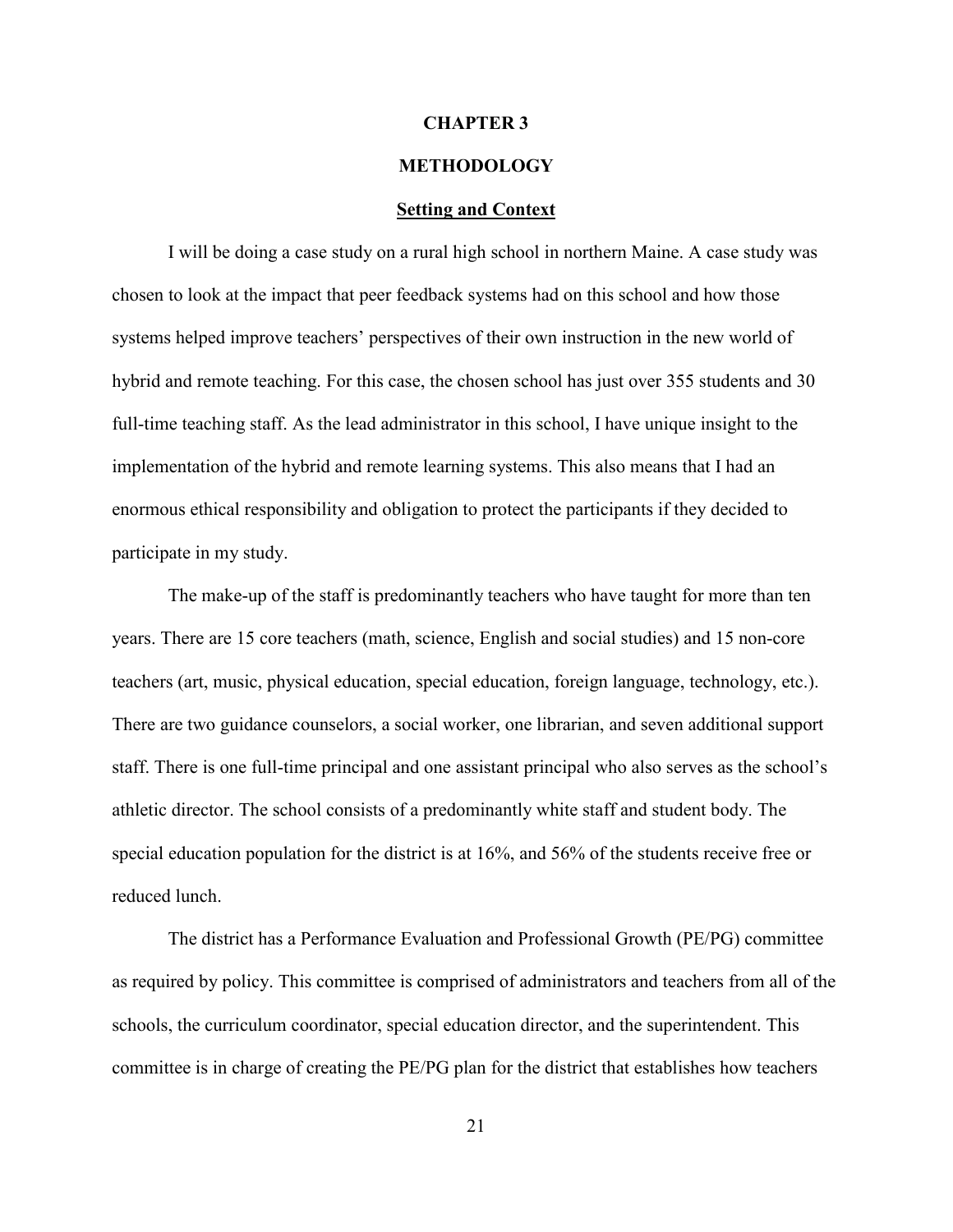will be evaluated in accordance with state policy. This committee meets as needed to make changes to the plan and stay compliant with the law.

For just over ten years the district has implemented professional learning communities (PLCs) for all schools. Students are released an hour early once a week so that these groups of teachers can meet. Professional development was provided during the early implementation of these PLCs. The goal was to provide teachers time to work with their colleagues to discuss instruction, work on assessments, and work towards other school and district goals. The agendas for these meetings are set by the building principal with input from each school's leadership team.

In 2010, the school was chosen to be part of a grant to implement the BARR (*Building Assets Reducing Risks*) program. This program is a model that provides schools with an intentional framework to implement teaming structures within the school. Initially, BARR was implented by the 9<sup>th</sup> grade teaching team but has since been implemented at the  $10^{th}$  and  $11^{th}$ grades as well. Through the implementation of this model, the school developed a schedule that allowed the four core teachers (math, science, English and social studies) to have a common planning period in addition to their regular planning period. This time is dedicated for the teachers to intentionally discuss students in regards to their academic standing as well as their social and emotional well-being. This intentional teaming model provided teachers with a structure to not only communicate with one another about their common students, but also to share effective practices used within their classroom. This intentional structure has allowed for a transparency of instructional practices that was not present in the past. It has also contributed to a school culture that promotes collaboration and working together to help students achieve academic success.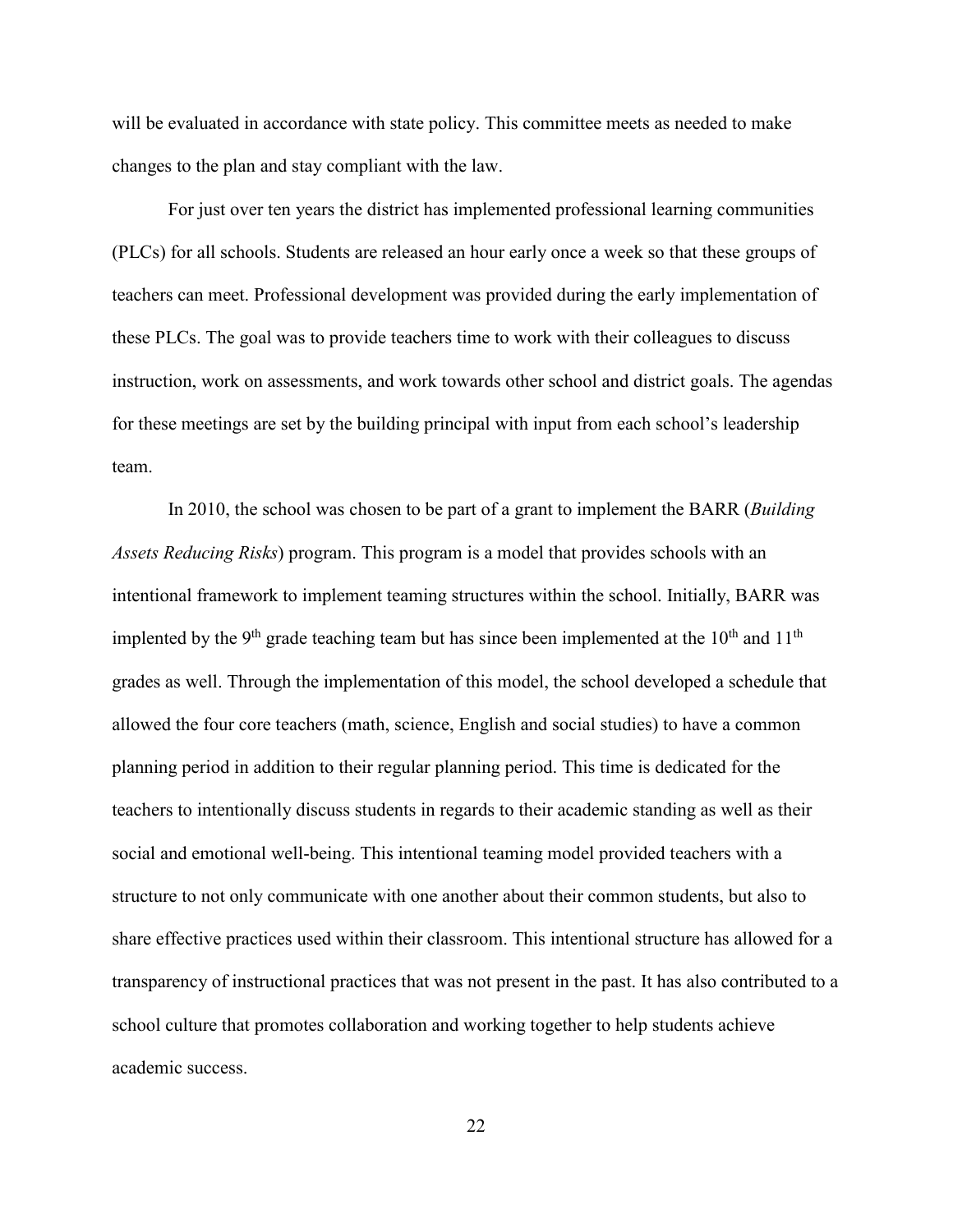In March of 2020, schools in the state of Maine, including the one in this study, were forced to go entirely remote for the rest of the academic year. Teachers had to re-invent themselves on the fly with little to no professional development. Obstacles such as technology, access to internet, truancy, and a number of other issues, made delivering instruction to students almost impossible. In the summer of 2020, the school in this study prepared for students to return the next school year in a hybrid model. During the 2020-2021 school year students attended class in-person for two days and remotely for three days. This study was conducted in the spring of 2021.

Understanding that evaluative and supervisory practices are often conflated, this case study looked to understand the role of each practice within the school. The intent of the study is to focus on the impact of peer supervisory practices and how teachers perceive these practices improve their instruction and overall effectiveness. The study was conducted while the school was delivering instruction in a hybrid model. It looked to capture how teachers relied upon their peers and their feedback out of necessity, and how this could translate to a more normal setting.

#### **Research Design**

A mixed methods approach was used in this case study. All faculty members were sent a recruitment email explaining the purpose as well as the informed consent document. Additionally, a staff meeting was used to describe the scope and purpose of the study. All participants were given a survey electronically (see Appendix A). The intent of the survey was to gather demographic information, as well as data regarding the perceptions of teachers around the effectiveness of peer feedback systems in improving instructional practices. This survey consisted of a mix of question types, including Likert scales and open-ended questions. There were four constructs for this study: understanding of current evaluation and PE/PG system, peer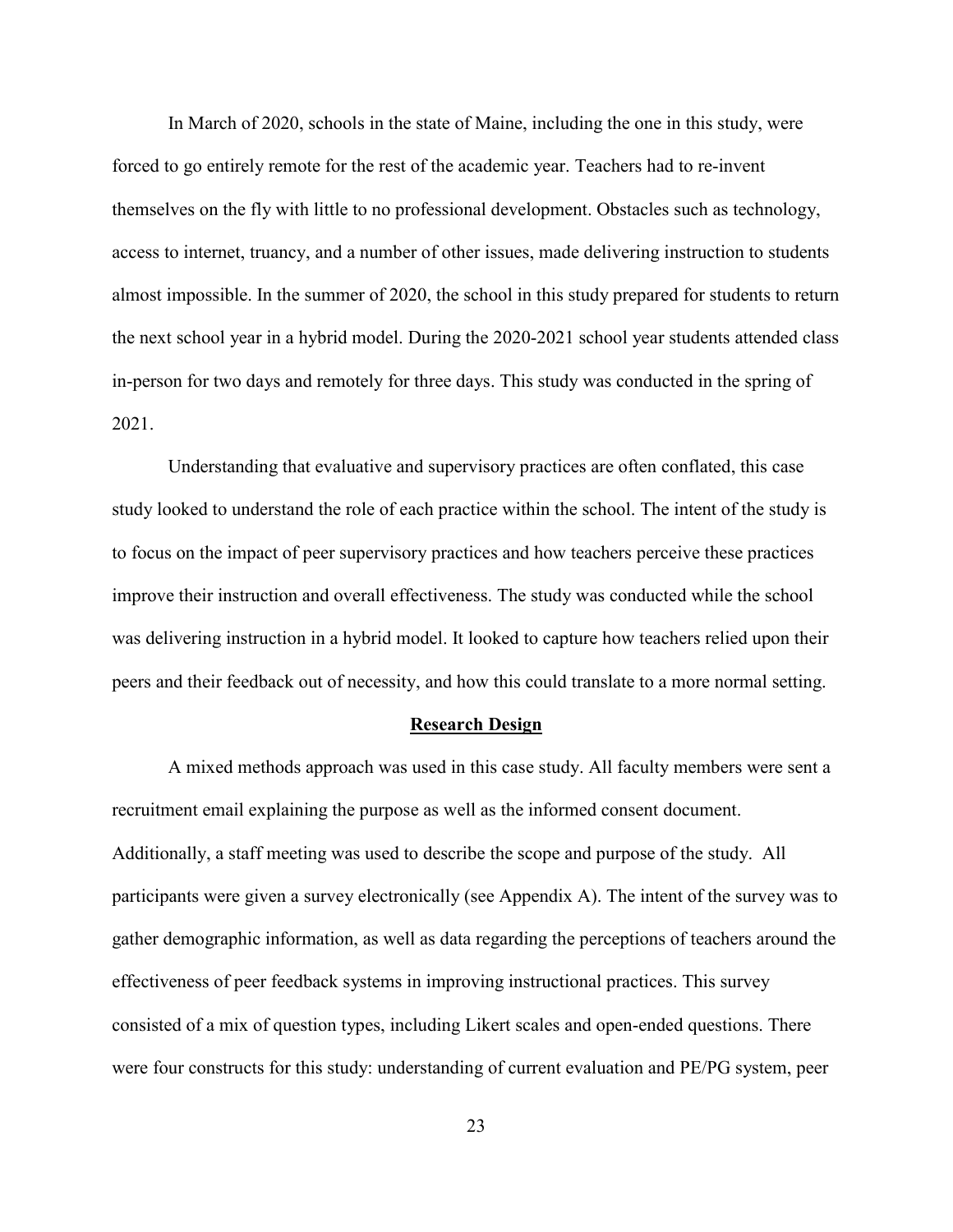supervisory practices and their impacts on teacher effectiveness, peer supervisory practices and their effect on remote learning, and school culture and climate. There was also a short demographics section at the beginning of the survey.

The demographics section gathered information regarding the years of teaching experience of the participants, as well as the content area that they teach. I used this information to look for trends in how peer feedback systems are used more or less effectively within different groups of teachers. The first construct was used to gauge the understanding and the perceptions of the participants on the effectiveness of the current evaluation and PE/PG system in the school. Specifically, the questions asked about how teachers perceive the evaluation system has made them more effective educators. The next two constructs were looking to gather very similar information except they focused on supervisory (non-evaluative) practices. One of those constructs focused more intentionally on how supervisory practices have aided educators in delivering effective instruction in a remote learning environment. The final construct looked to gather data on how the culture and the climate of the school aides or impedes the implementation of peer supervisory practices.

After the collection of the survey data, I identified themes and used purposeful sampling to determine participants to interview based on their indicated interest from the survey. A semistructured interview was conducted with the identified participants (see Appendix B). The interview questions took a deep dive into how peer feedback systems have affected their perceptions of their own effectiveness. Specific attention was paid to how these systems have aided the participants in their approach to the hybrid learning model. Also, the interviews intentionally gathered data about the conditions of the school culture that supported these systems.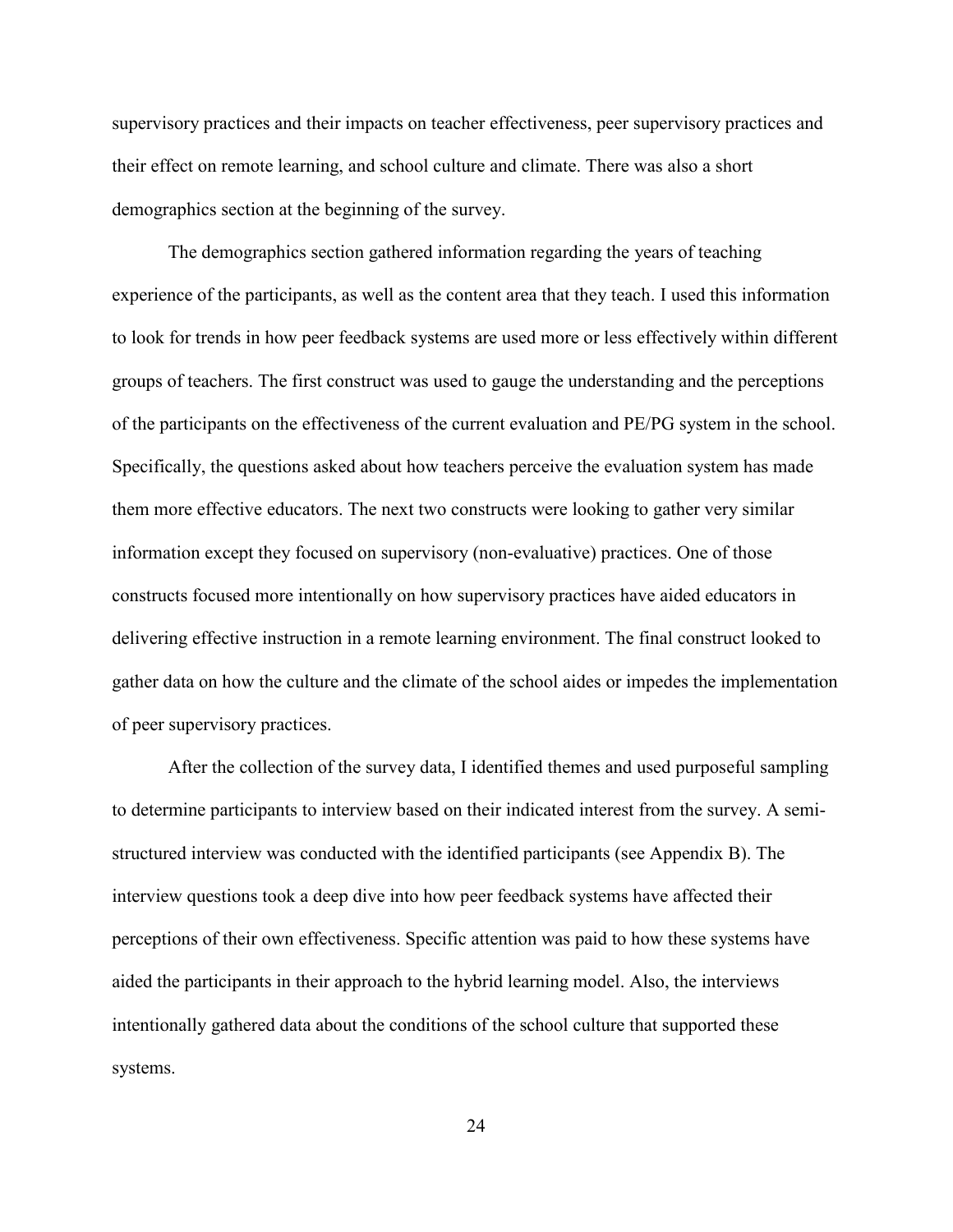This study was designed to get a comprehensive look at the peer supervisory practices used within this school. It also was looking to identify the conditions that need to be present in order for these practices to be implemented with fidelity. The intent is to use the data collected to inform practice within the school, inform potential policy change, and guide future research.

#### **Research Questions**

Through the examination of our supervision system this study will help determine the effect of non-evaluative feedback on teacher effectiveness. Through this process the study will answer the following questions:

- 1. How do peer feedback supervisory practices improve teacher effectiveness in both a remote and in-person classroom setting?
- 2. How do building leaders cultivate a culture amongst staff that is supportive of peer supervisory practices?

# **Methods**

## **Participant Selection**

A recruitment email was sent to all members of the teaching staff in the selected school. I chose to use this method because of the small n-size  $(N = 30)$  of the teaching staff. There was a high response rate on this survey as 25 participants responded (83%). The last question of the survey asked each participant if they would like to volunteer to be part of the semi-structured interviews.

To find internal generalizability (Maxwell, 2013), the intent was to select a diverse group of participants (i.e. years of experience, content areas, knowledge, and experience in regards to peer supervisory practices). There were 14 participants who volunteered for the interviews, and all but one had more than 10 years of teaching experience. There was diversity in the group in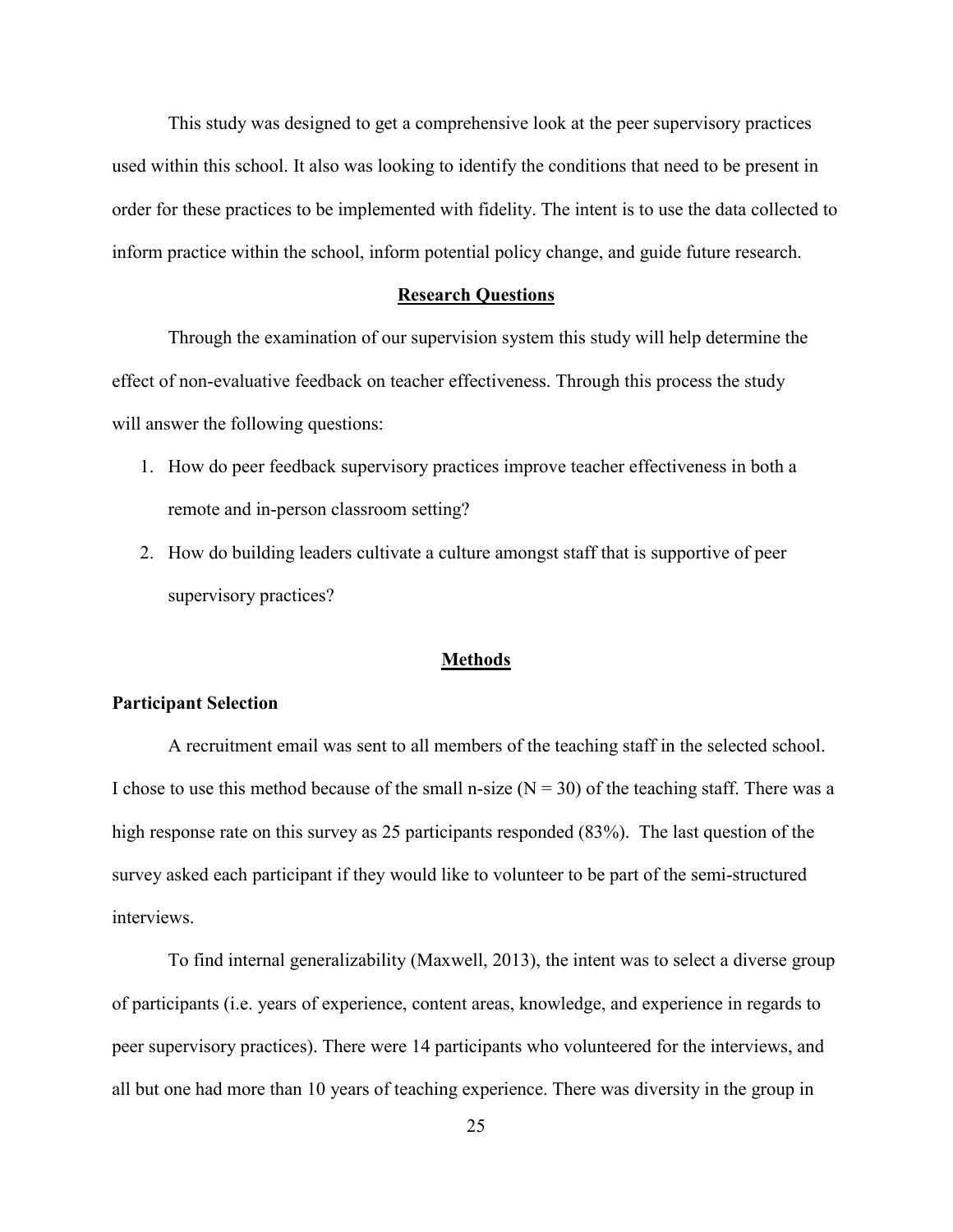regards to the content areas that they taught. All 14 participants were selected to be part of the interview process.

# **Data Collection**

The survey consisted of both quantitative and qualitative data. The quantitative data collected was used to gauge the staff's perceptions of how peer feedback systems are being implemented, as well as how effective they perceived them to be. There were questions that spoke to the culture and climate of the school and how they impact the implementation and effectiveness of peer feedback systems. The qualitative items on the survey addressed the same topics. This qualitative data was used to develop some of the questions for the semi-structured interviews.

After the survey data was collected and analyzed, semi-structured interviews were conducted with the purposefully sampled participants. These interviews were recorded and transcribed using a third-party vendor. The semi-structured interviews were conducted by an action-research partner to protect the identity of the participants. The research partner scrubbed the data by removing any personally identifiable information to ensure anonymity before returning the transcripts to myself.

### **Instruments / Protocols**

The electronic survey sent to participants consisted of 27 questions made up of primarily Likert scale questions. There were also a few multiple choice and open-ended questions. The first part of the survey collected basic demographic information: years of experience and content area taught. The rest of the survey consisted of four constructs: Evaluation and PE/PG System, Supervisory Practices and the Impact on Teacher Effectiveness, Supervisory Practices and their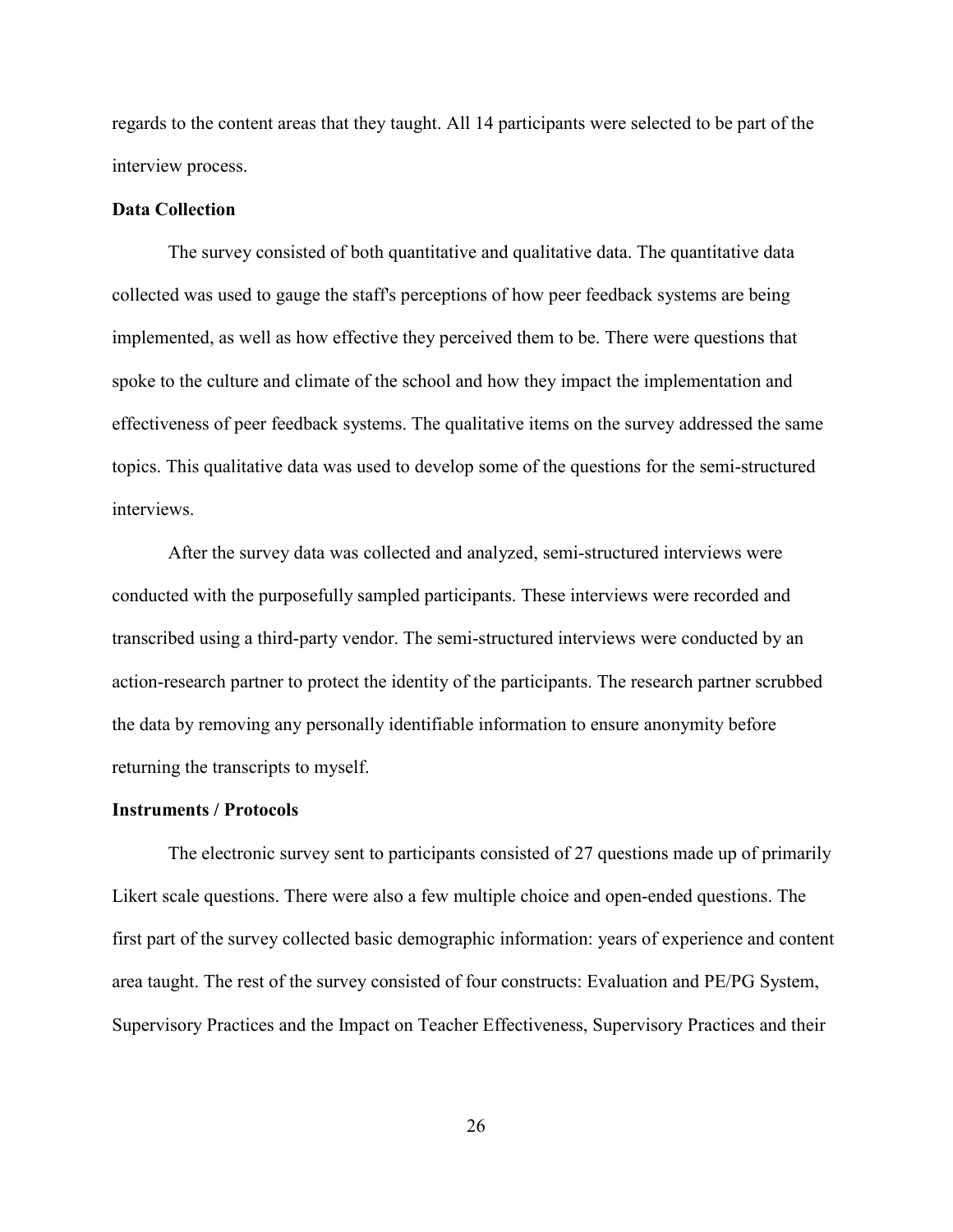Impact on Remote/Hybrid Learning, and School Culture and Climate. The survey was piloted in two different schools. The entire survey had a Cronbach's Alpha of .919.

The semi-structured interview consisted of nine questions. The interviews were conducted by a co-researcher. One pilot interview was conducted to ensure the appropriate data was being collected. All participants were asked the same initial questions, but different followup questions were asked based on the flow of the conversation. After every three interviews, the primary and co-researchers met to make sure that the interview questions were gathering the desired data.

#### **Data Analysis**

Upon completion of the survey, the quantitative data was collected to begin analysis. Both descriptive (mean, standard deviation) and inferential statistics (independent t-tests) were used to analyze the quantitative survey data. For the demographics data, the information was collapsed into two groups for each question so that inferential tests could be run. For years of experience, participants were separated into two groups:  $0-10$  years and  $11+$  years. For content area taught, the two groups created were core teachers (math, science, English, and social studies) and non-core (art, music, physical education, special education, technology, etc.).

Descriptive statistics (mean and standard deviation) were determined for all of the items on the survey. They were also determined for each construct of the survey. Highest and lowest means for items in each construct were identified and used in the determination of the findings. Additionally, independent t-tests were run to compare results of participants based on years of experience and content area taught. The data from this survey produced findings that answered both research questions, but primarily spoke to research question one, the impact of peer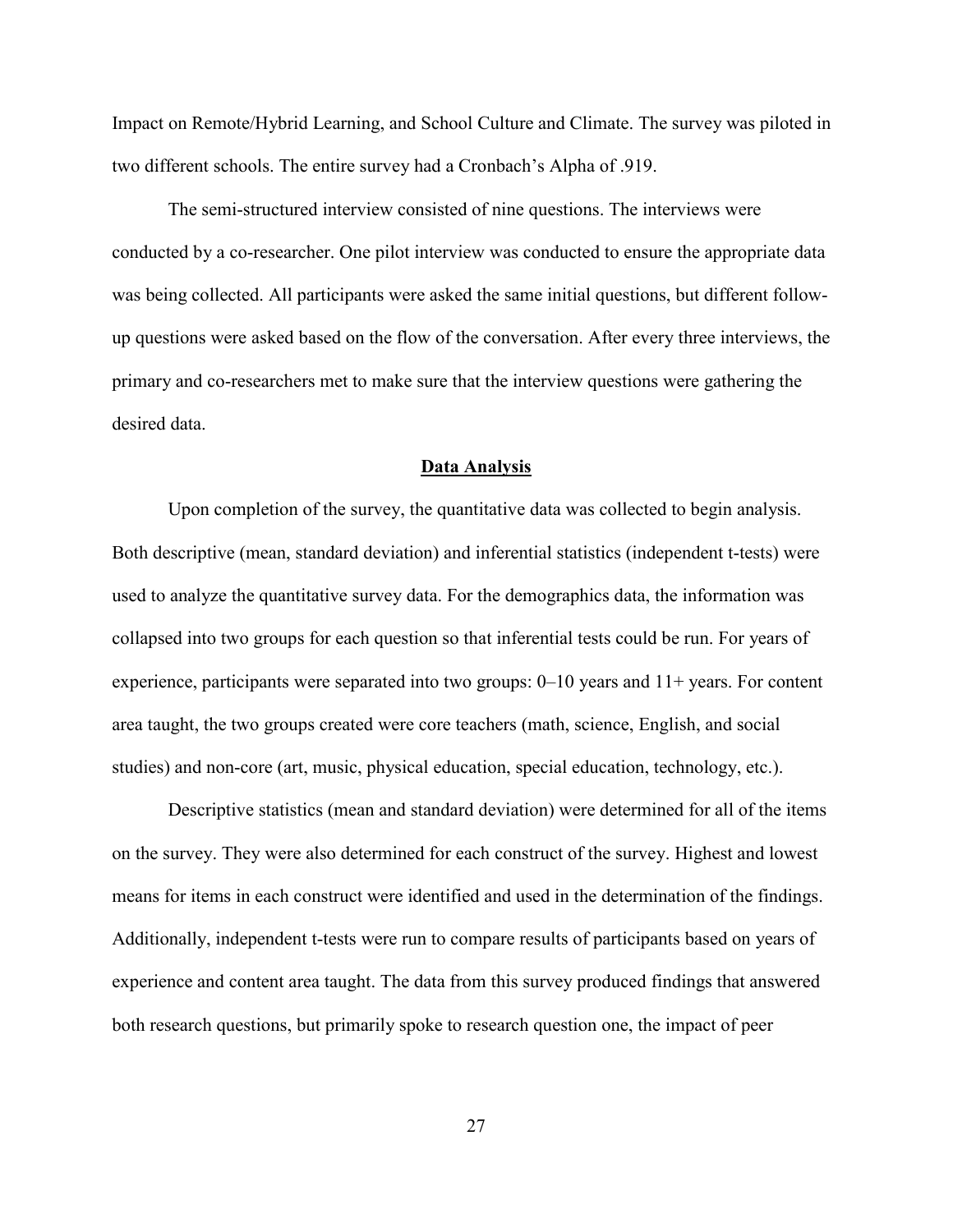supervisory practices on in-person and remote/hybrid learning. The data from the survey also informed the questions that were developed for the semi-structured interviews.

After the first three interviews were completed, the researcher conducting the interviews met with the primary researcher to adjust any questions as necessary. This process was done again after the next three interviews. Upon completion of the interviews conducted by the coresearcher, the data was de-identified and returned to the primary researcher. The data was coded using Nvivo and used to develop themes relative to the two research questions. Structural coding methods were used for the qualitative data collected (Saldana, 2016). Themes from the qualitative data emerged on the first pass, and the data was furthered refined on additional reviews. These themes were compared to the quantitative data sets to validate the findings. While the findings from the qualitative analysis spoke to both research questions, the second research question was answered primarily from this data. The analysis of the data produced five findings, three that speak to research question one, and two that speak to research question two.

#### **Study Timeline**

This study was conducted in the spring academic semester of 2021. All teaching staff of the school received an email with the survey link embedded into the message. After two weeks, a second email was sent out to all staff again as a reminder. After the third week, the survey window was closed. At the conclusion of this window, I created a list of the participants who volunteered to take part in the follow up interviews and passed this along to the research partner in charge of conducting the interviews.

After receiving the list of volunteers, the research partner sent out an invitation to all participants to set up a time to conduct the interviews. Over the course of three weeks, each of the 14 interviews was conducted. After completion of the interviews, the research partner spent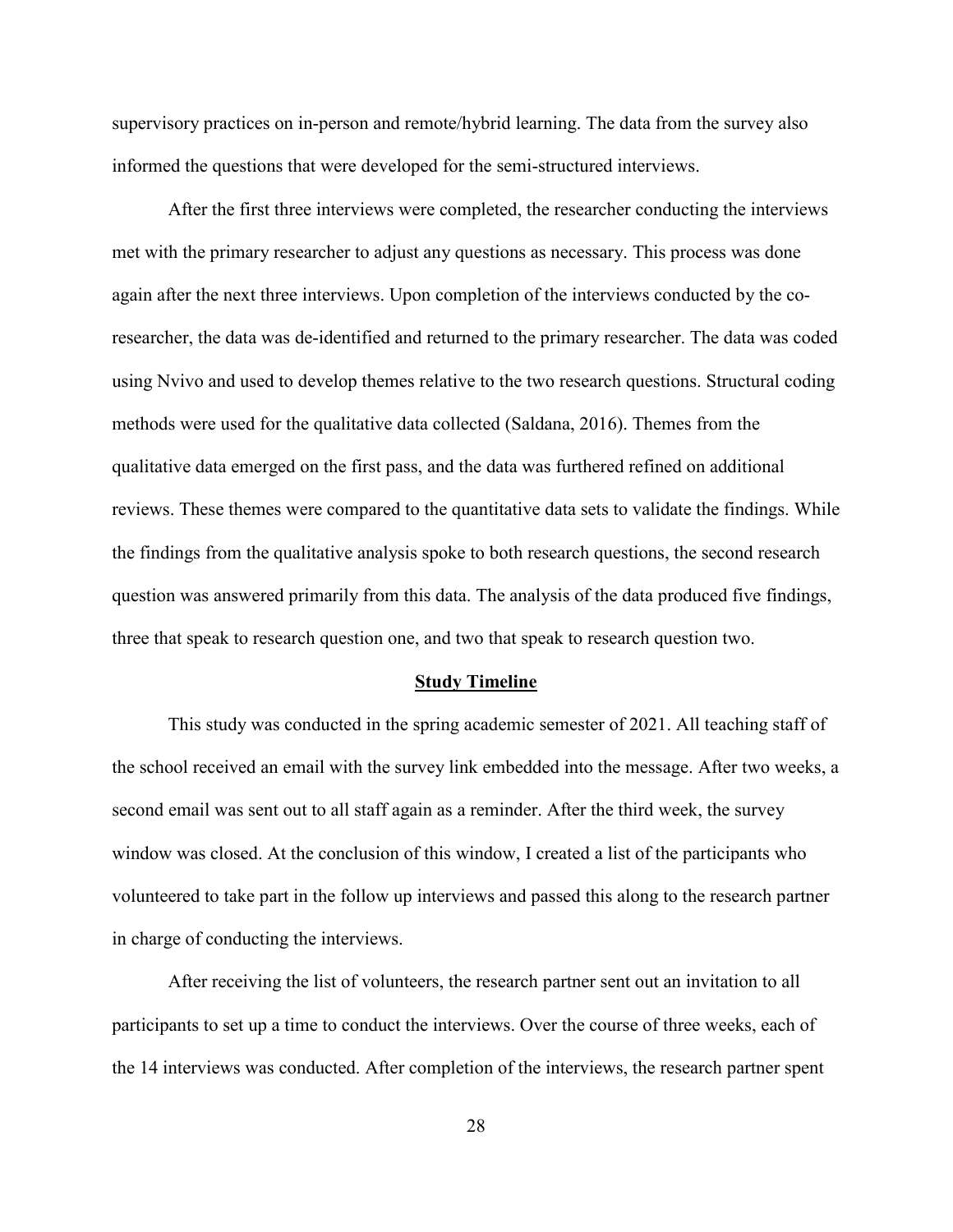the next two weeks transcribing and scrubbing the data. Once this was done, the data was returned to myself to be analyzed.

Starting in the late spring of 2021 and through that summer, both the survey and interview data was analyzed. During this time, findings were developed and further exploration into literature was done to help validate what was found. Upon completion of the analysis and the development of the findings, a presentation of these findings was made at the COPIS (Council of Professors of Instructional Leadership) 2021 annual meeting.

#### **Positionality**

This study was conducted within the school where I am currently the principal. Conducting a case study within the school where I am the direct supervisor certainly poses some risks. In a staff meeting, I was transparent with the participants in regards to the purpose of the research and how I would be using the data. Being in a position of power had the potential of suppressing the participation rate for my study, so this transparency was critical. I also used this faculty meeting to openly discuss any potential risks so that staff felt comfortable to participate. For the interview process, I used a third party to conduct the interviews with the chosen participants. The third party helped scrub the data so that when I analyzed it I was not able to trace it back to individual participants. Questions were intentionally worded so that they would not put participants in a situation where they felt that their job performance was being evaluated or that their opinions would be held against them.

While accounting for my positionality in this study, there are some direct benefits to me and my school. The purpose of this research is to identify how peer supervisory practices are being implemented within the school, and to what extent teachers perceive them to improve their own efficacy. As the building leader, I am able to use the results from this study to make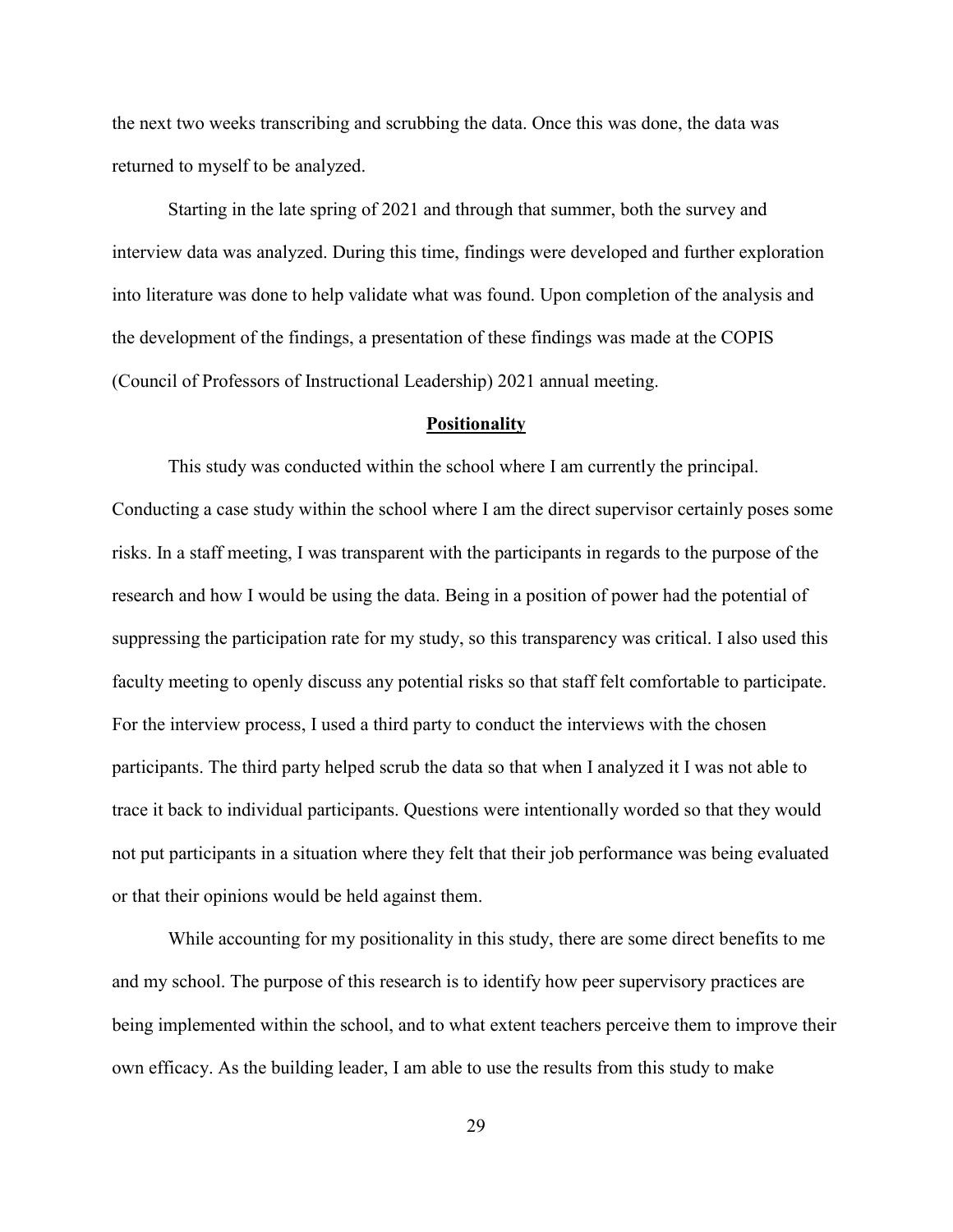structural changes to our school that are responsive to the feedback gathered. This type of action research provides me with the opportunity to identify areas of growth and address them accordingly. It also provides a data set that I can in turn use to validate program changes both with my superintendent and school board.

### **Validity / Trustworthiness**

One of the biggest validity threats that I had to account for was researcher bias (Maxwell, 2013). As a supervisor in the building where this case study was conducted, there were findings that I hoped participants would reveal to be present within the school. To account for this validity threat, I triangulated my survey data with my semi-structured interview data (Maxwell, 2013). Especially given the small n-size, it was important to this case study that the findings were verified through both data collection methods.

To ensure that I was getting the intended data from the semi-structured interviews, I worked closely with the participant action-researcher partner who conducted the interviews. The co-researcher that I partnered with was doing similar action research as myself. We were in the same doctoral cohort for three years and had a very clear understanding of each other's problems of practice. The co-researcher that I recruited for this study is in a similar position as myself. As a high school administrator, he has extensive experience with evaluative and supervisory practices, such as the ones that I am studying. Prior to the interviews, we worked together extensively on how I would like the interviews to be conducted. We practiced by doing a mock interview, and we also conferenced after every third interview to ensure that the intended data was being collected and adjusted as necessary. Through our work prior to conducting the interviews, we created a common understanding about the desired approach and the lens which we viewed these interviews.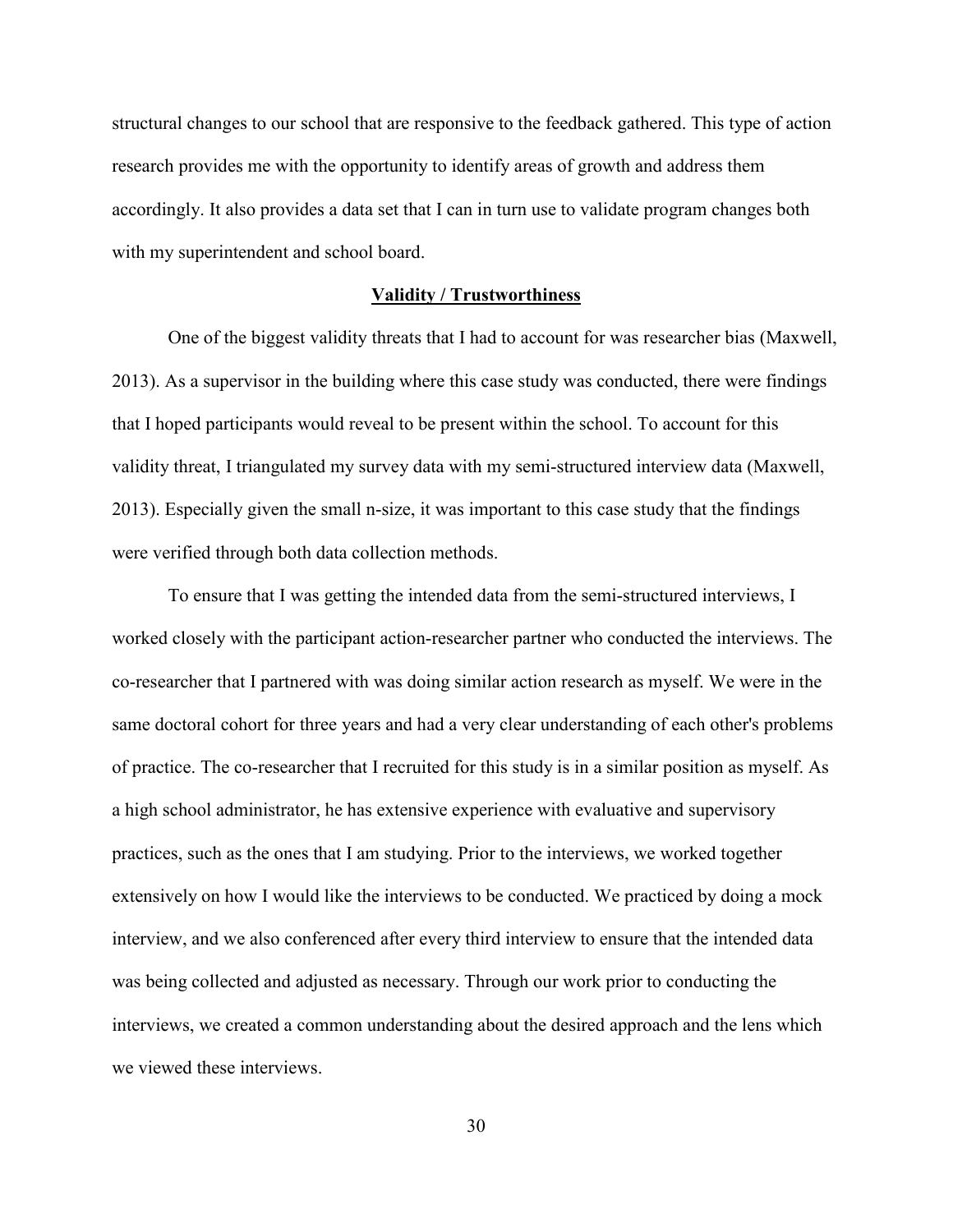## **Limitations**

This case study is limited because of the small n-size. Because of this, I relied on a high response rate from my staff. This small n-size posed some challenges when trying to analyze the quantitative data. I did use inferential statistics; however, the small n-size was an inhibiting factor in gathering a large number of statistically significant results (Krathwohl, 2009). Consequently, I will not be using this data to try and generalize my findings to other settings. This data will be used to describe what is happening in this case study and perhaps set the stage for a larger study using some of the same methods.

Admittedly, it would be difficult to take any findings from this case study of one high school and try and transfer the results en masse to other schools. The findings from this study will illustrate the successes and challenges that this staff had with peer feedback systems. Even though the results may not be generalizable, the intent is that pieces of this study can be used to inform and aid other educational institutions in their efforts to improve their supervisory practices. It also will identify other areas where more expansive studies can be done to address the research gap in peer feedback systems in public education.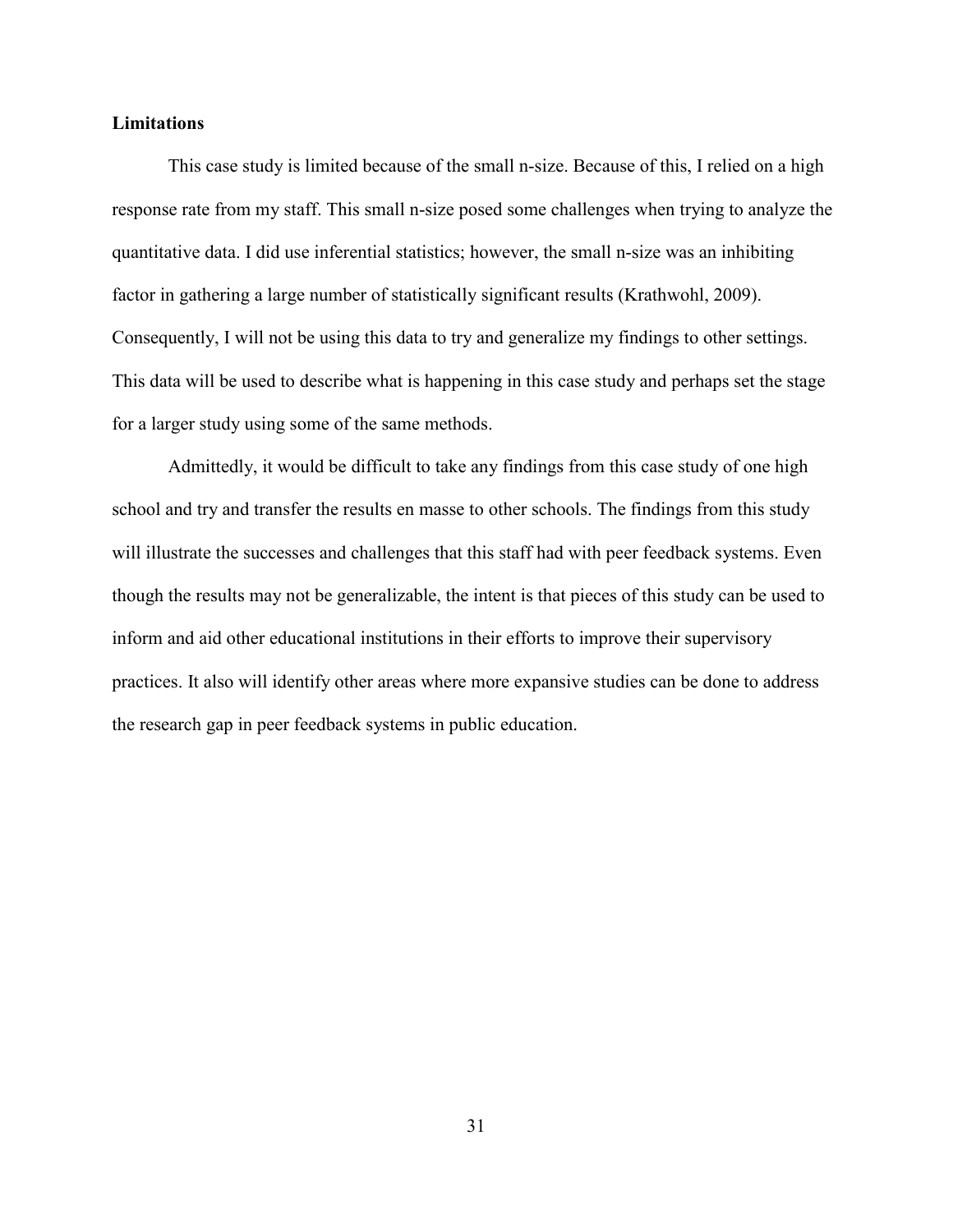#### **CHAPTER 4**

# **FINDINGS**

This mixed methods study was focused on peer supervisory practices within the school and how they impact teachers' perceptions of their own efficacy. The two research questions that were explored are:

- 1. How do peer feedback supervisory practices improve teacher effectiveness in both a remote and in-person classroom setting?
- 2. How do building leaders cultivate a culture amongst staff that is supportive of peer supervisory practices?

The findings for this study have been broken into four parts. Quantitative data from the survey portion of the study was analyzed using descriptive and inferential statistics. Qualitative data from the semi-structured interviews allowed themes to emerge that describe supervisory practice that helps cultivate a supportive culture which values peer feedback. Using the conceptual framework presented in Chapter 3, the findings speak to how peer supervisory feedback can be used to improve teacher effectiveness.

The survey was distributed to all teaching staff in the school. The school in this study is a rural high school with approximately 355 students and 30 full-time teaching staff. Of the staff, 25 participants completed the survey which produced an 83.33% response rate. Participants were asked how many years of experience they have as well as the content area that they deliver instruction. Of the 25 total participants, 32% of the respondents had 0-10 years of experience and 68% of the respondents had  $11+$  years of experience (see Table 4.1). Additionally, 48% of the respondents taught core content courses (math, English, social studies and science) and 52%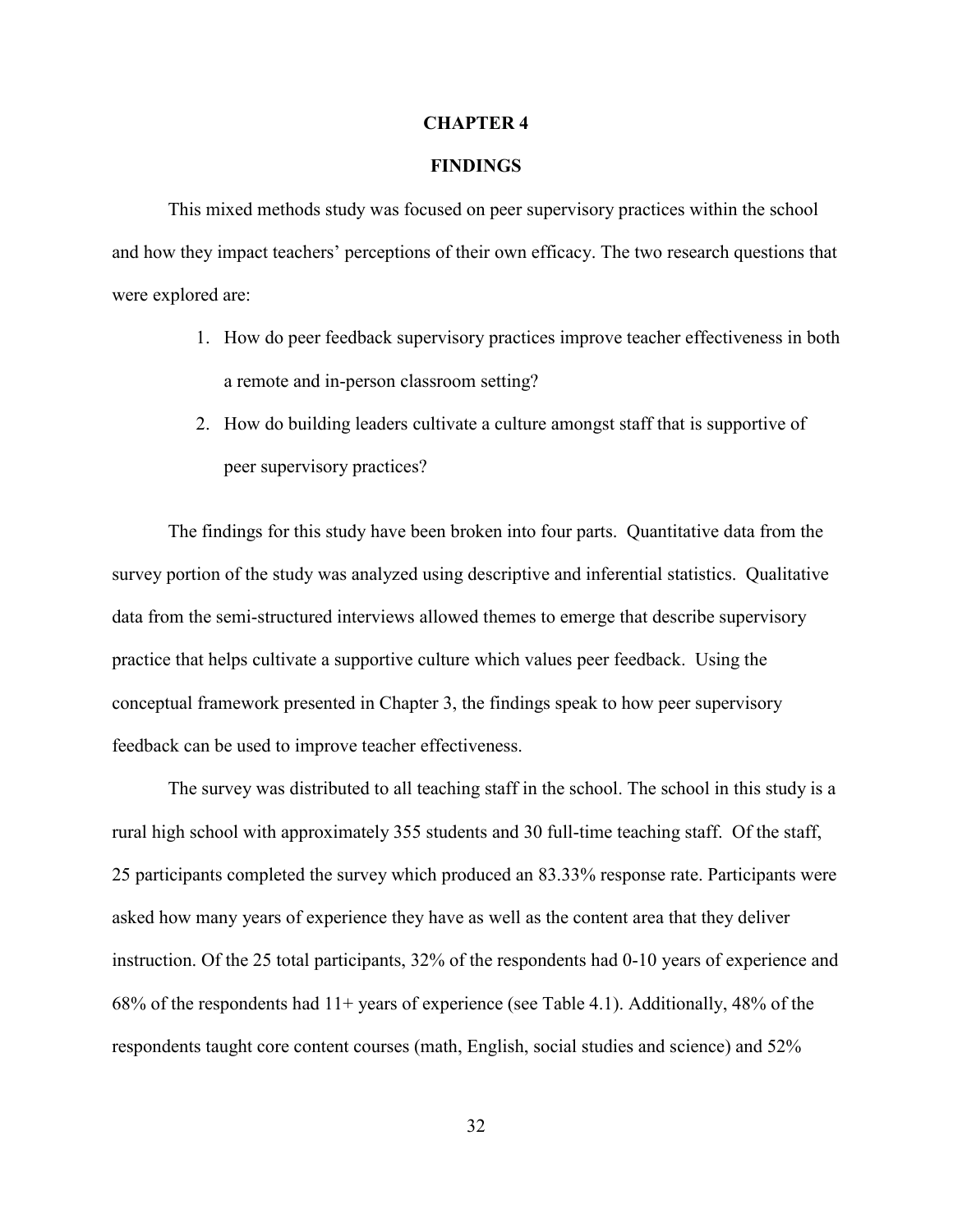taught non-core subjects, such as music, special education, art, industrial technology, health, physical education, etc. (see Table 4.2).

| Years' Experience   N - Size   Percentage |        |
|-------------------------------------------|--------|
| $0-10$ Years                              | 32%    |
| $11 + Years$                              | $68\%$ |

Table 4.1: Years of Experience of Participants (Survey)

Table 4.2: N - Size of Core and Non-Core Teachers (Survey)

| Teaching Assignment   N - Size   Percentage |    |        |
|---------------------------------------------|----|--------|
| Core Teacher                                | 12 | 48%    |
| Non-Core Teacher                            | 13 | $52\%$ |

The survey produced an overall Cronbach alpha of .919. Table 4.3 shows the Cronbach alpha for each of the four constructs. There were four constructs for this study: (1) understanding of current evaluation and PE/PG system, (2) peer supervisory practices and their impacts on teacher effectiveness, (3) peer supervisory practices and their effect on remote learning, and (4) school culture and climate. The survey was made up of Likert scale questions that were based on a four-point scale (1-Strongly Disagree, 2-Somewhat Disagree, 3-Somewhat Agree, 4-Strongly Agree).

Table 4.3: Cronbach's Alpha by Construct

| <b>Construct</b>                                                 | Cronbach's<br><b>Alpha</b> | Number of<br><b>Items</b> |
|------------------------------------------------------------------|----------------------------|---------------------------|
| Evaluation and PE/PG System                                      | .847                       |                           |
| Supervisory Practices and the Impact on Teacher<br>Effectiveness | .889                       |                           |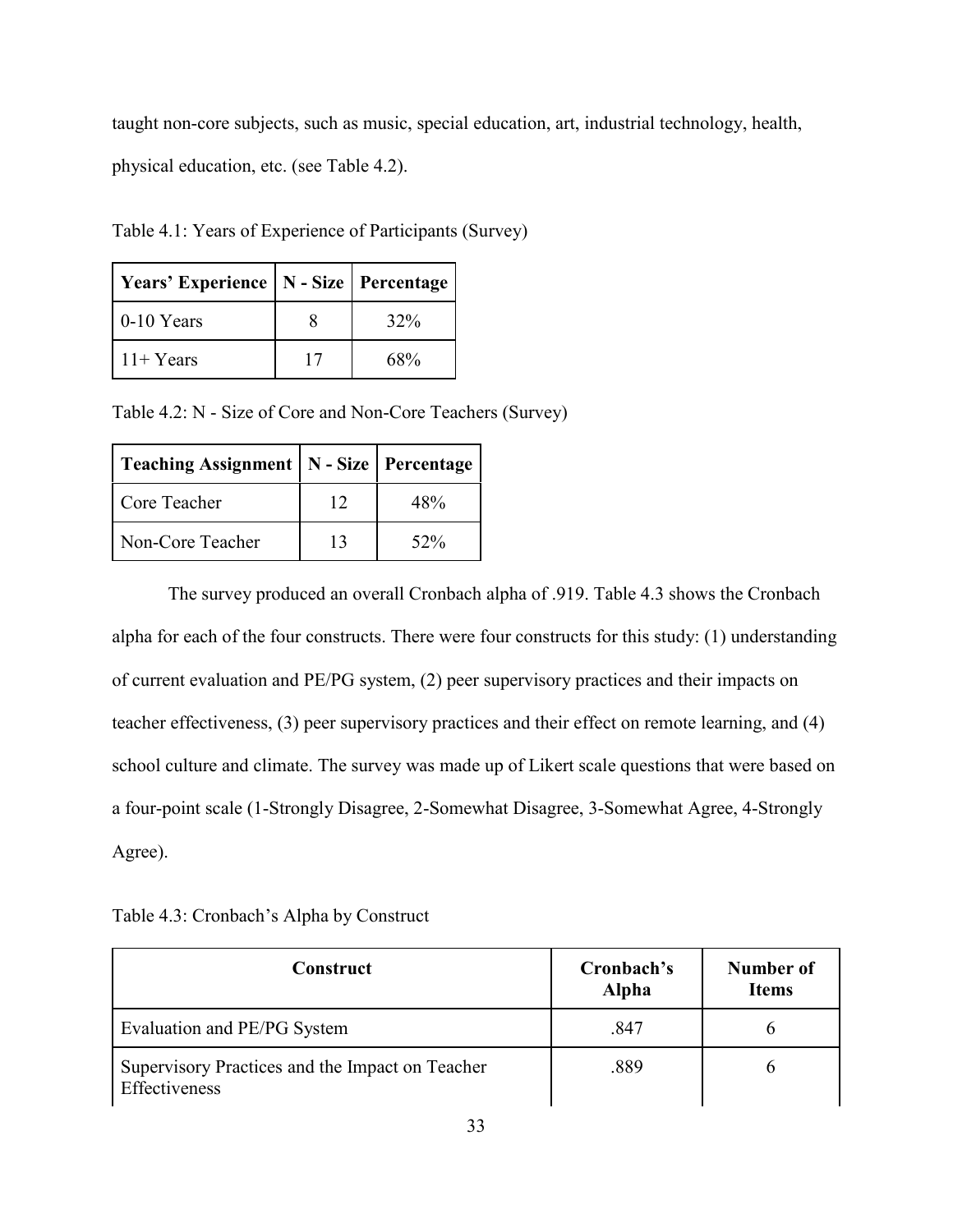Table 4.3 Continued.

| Supervisory Practices and their Impact on<br>Remote/Hybrid Learning | .881 |  |
|---------------------------------------------------------------------|------|--|
| School Culture and Climate                                          | .819 |  |
| <b>Entire Survey</b>                                                | .919 |  |

The first construct, understanding of current evaluation and PE/PG system, measured participants' knowledge and perceptions of the evaluation process used within the school. It measured participants' beliefs of how the evaluation system improved their instruction and their perceptions of their self-efficacy as a teacher. It also looked to gauge whether participants viewed the evaluative process as a teacher growth tool, or if they believed it to be used primarily for teacher retention.

The second construct looked at the impact of supervisory practices on teacher effectiveness. Similar to the first construct, it looked to measure how these supervisory practices improved teacher instruction and their perceptions of self-efficacy. Additionally, it looked to identify the structures and supports available to staff in order to implement these supervisory practices.

The third construct was designed to measure the impact of supervisory practices in regards to remote/hybrid learning. Specifically, participants were asked about how these practices were beneficial to delivering remote instruction. As in the second construct, these questions also looked to measure the effectiveness of the support and structures provided to participants during remote learning.

The final construct focused on measuring the effects of a positive school climate and culture and how they support the use of supervisory practices. This construct measured how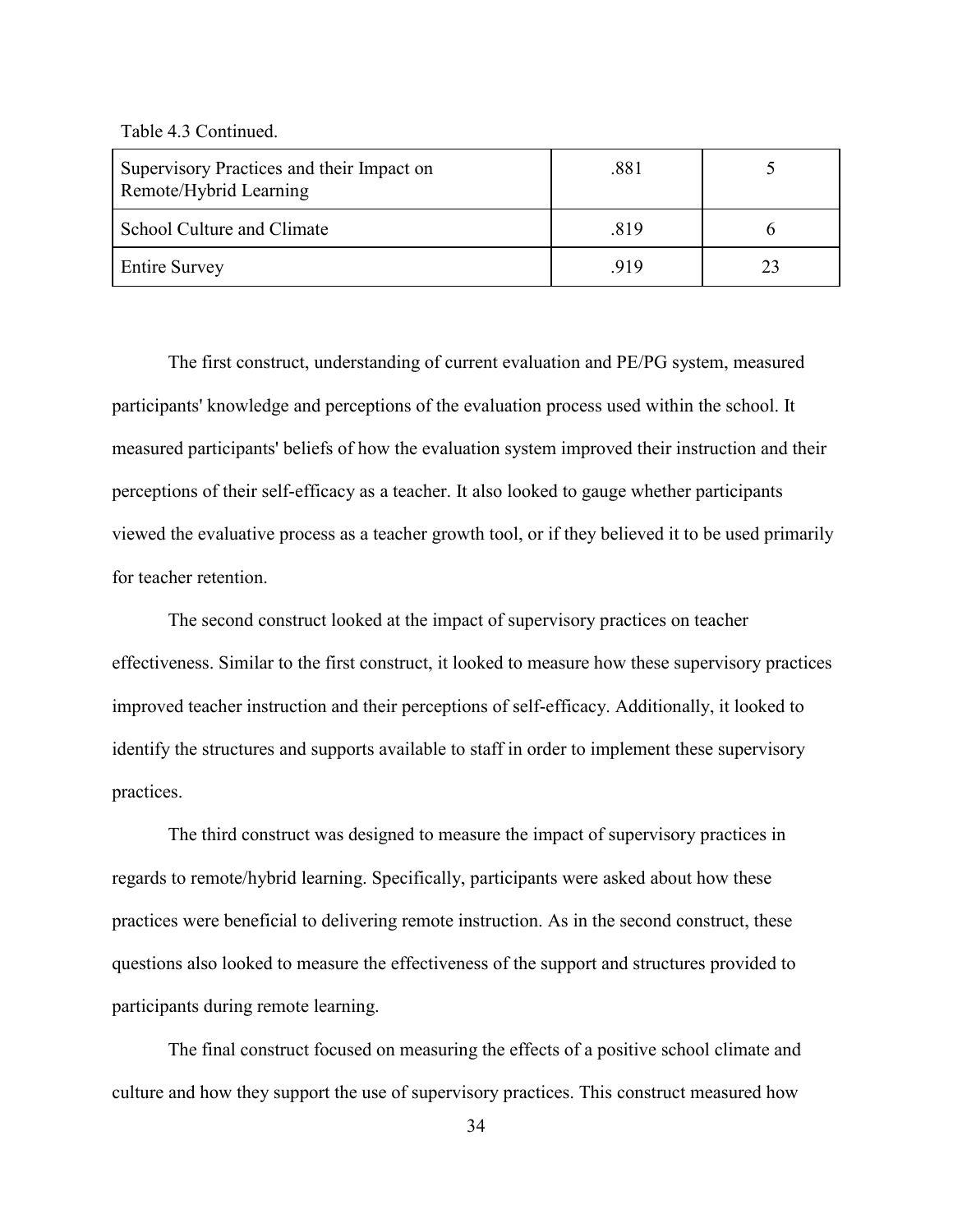comfortable participants were with giving and receiving feedback to one another. It also focused on if the school climate provided a conducive environment for these peer supervisory practices to be implemented.

In addition to the 25 participants who completed the survey, there were also 14 educators who agreed to take part in a semi-structured interview. As seen in Table 4.4, all but one participant had  $11+$  years of experience. This could be explained by the fact that in this school a majority of teachers are veterans with  $11+$  years of experience, or that teachers with less experience didn't want to participate in the study. Additionally, nine participants who took part in the interviews came from core classes (language arts, math, science, social studies) and five of the interviewees were from non-core content areas such as music, special education, art, industrial technology, health, physical education, etc.

| <b>Participant Number</b> | <b>Years of Experience</b> | <b>Core or Non-Core</b> |
|---------------------------|----------------------------|-------------------------|
| Interviewee #1            | $0 - 10$                   | Core                    |
| Interviewee #2            | $11+$                      | Core                    |
| Interviewee #3            | $11+$                      | Core                    |
| Interviewee #4            | $11+$                      | Core                    |
| Interviewee #5            | $11+$                      | Core                    |
| Interviewee #6            | $11+$                      | Core                    |
| Interviewee #7            | $11+$                      | Core                    |
| Interviewee #8            | $11+$                      | Core                    |
| Interviewee #9            | $11+$                      | Core                    |
| Interviewee #10           | $11+$                      | Non - Core              |
| Interviewee #11           | $11+$                      | Non - Core              |

Table 4.4: Individual Participant Demographics (Interviews)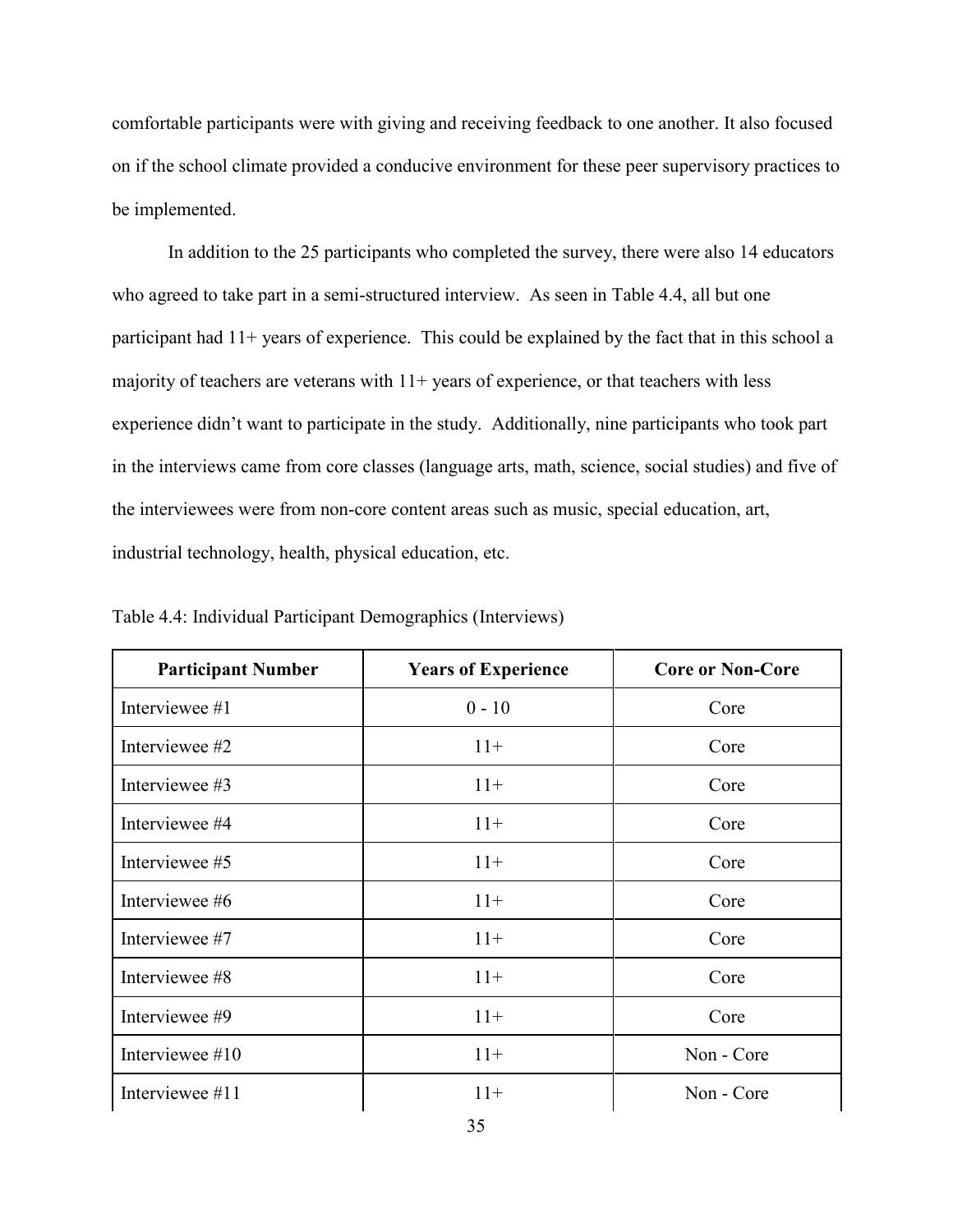Table 4.4 Continued.

| Interviewee $\#12$ | $11+$ | Non - Core |
|--------------------|-------|------------|
| Interviewee $#13$  | $11+$ | Non - Core |
| Interviewee #14    | $11+$ | Non - Core |

## **Presentation of Findings**

The intent of this mixed method study was to look at the impact of peer supervisory practices and how they impact teachers' perceptions of their own effectiveness. The focus was not to try and determine whether or not these practices should be implemented, but rather what structures and circumstances need to be in place for supervisory practices to be effective. Additionally, the intent was to pay close attention to the effect that supervisory practices that teachers were forced into over the last two school years had on remote and hybrid instruction.

In the section below, there will be an overview of the survey data that will allow the reader to review descriptive statistics. Then, the findings will be presented. The first finding, evaluation as a human resource tool, speaks to research question one, specifically the foundation of separating evaluation feedback (summative) from supervision feedback (formative), to drive improvement of teacher effectiveness. The second finding, the perceived impact of supervisory practices, speaks to research question one, specifically the various forms of formative supervision feedback that teachers consider effective in helping them reflect on their instructional practices. The third finding, supervisory practices and their impact on the implementation of remote/hybrid learning, speaks to research question one, specifically the importance of how peer feedback can drive improvement efforts in both remote and in-person instructional settings. The fourth finding, school culture and climate fostering the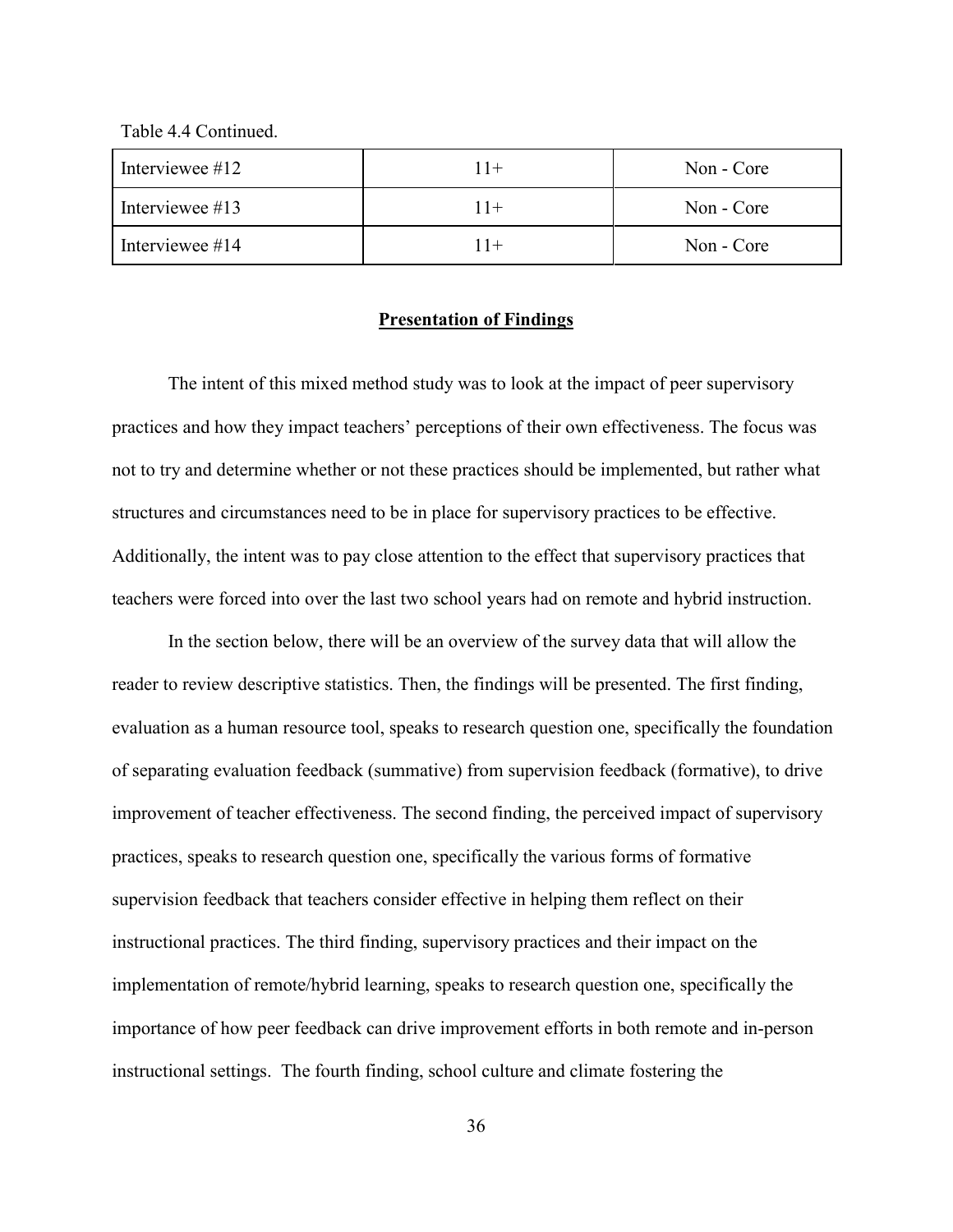implementation of peer supervisory practices, speaks to research question two, specifically how the school climate and culture positively impacts the implementation of peer supervisory practices within the school. The fifth finding, peer feedback is critical to a healthy supervision climate and must be continually supported with structures, speaks to research question two, specifically how structures need to be intentionally built into the school so that peer feedback systems can be implemented with fidelity.

# **Overview of Survey Data**

Table 4.5 displays the overall mean and standard deviation to each of the 23 survey questions given to participants. Each of these questions was rated on a four-point Likert scale (1  $=$  Strongly Disagree, 2 = Somewhat Disagree, 3 = Somewhat Agree, 4 = Strongly Agree). There were six questions in each of the first two constructs, five questions in the third, and six questions in the fourth construct.

| <b>Survey Question</b>                                                                           | Construct | <b>Overall</b><br><b>Mean</b> | <b>Standard</b><br><b>Deviation</b> |
|--------------------------------------------------------------------------------------------------|-----------|-------------------------------|-------------------------------------|
| I am familiar with the district's evaluation system.                                             |           | 3.48                          | 0.586                               |
| I agree that the evaluation process in my district<br>improves teacher effectiveness.            |           | 3.08                          | 0.584                               |
| In my experience the evaluation process has<br>improved my instructional capacity.               | 1         | 3.08                          | 0.640                               |
| In my experience the evaluation process has<br>improved my effectiveness as a teacher.           |           | 3.04                          | 0.676                               |
| In my experience the evaluation process is used as a<br>professional growth tool.                |           | 3.00                          | 0.707                               |
| In my experience the evaluation process is used as a<br>human resource tool (teacher retention). | 1         | 3.08                          | 0.702                               |

Table 4.5: Overall Mean and Standard Deviation by Survey Question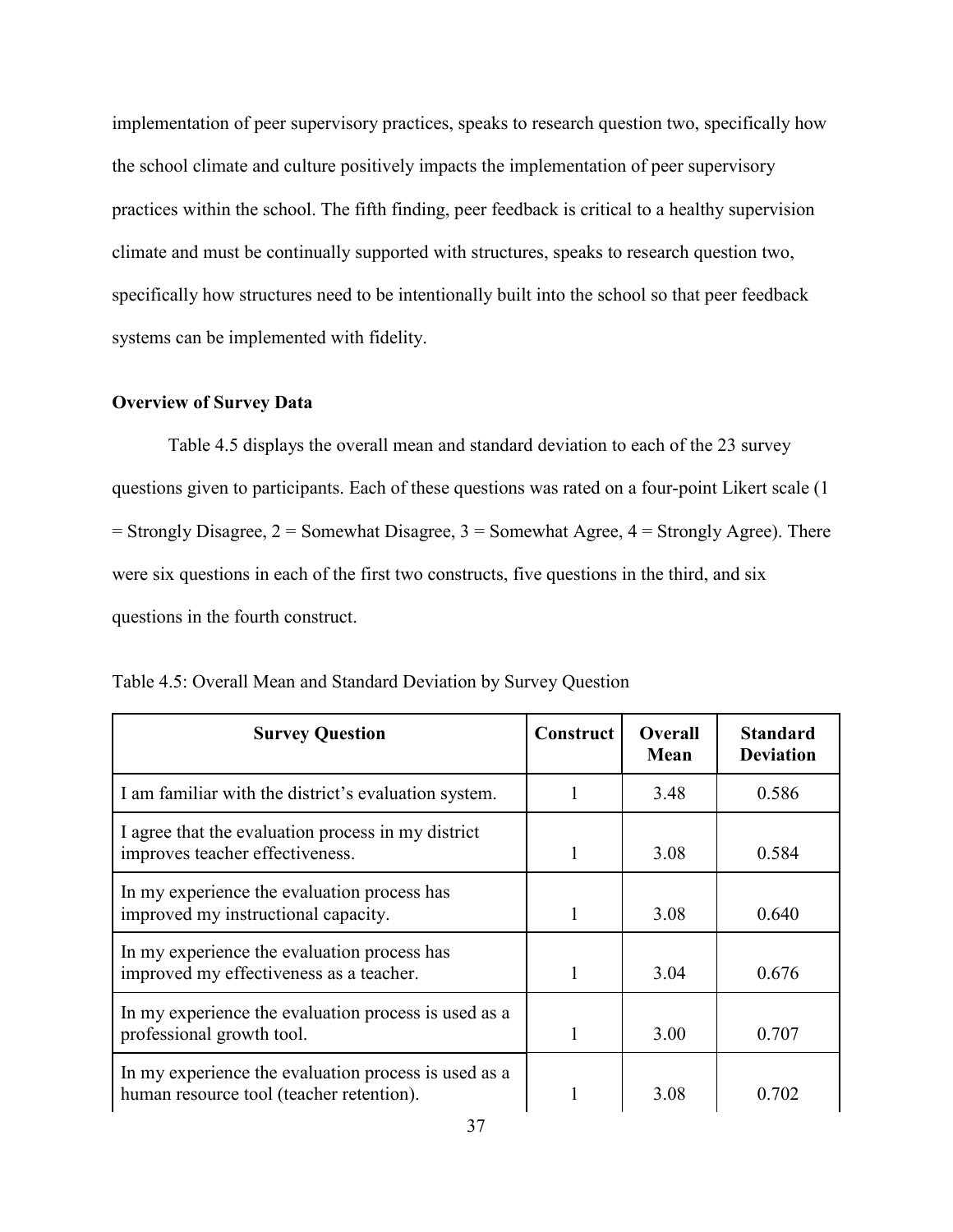Table 4.5 Continued.

| The use of supervisory practices are prevalent within<br>the school.                                                       | 2              | 2.96 | 0.889 |
|----------------------------------------------------------------------------------------------------------------------------|----------------|------|-------|
| In my experience supervisory practices have<br>improved my instructional capacity.                                         | $\overline{2}$ | 3.08 | 0.702 |
| In my experience supervisory practices have<br>improved my effectiveness as a teacher                                      | 2              | 3.04 | 0.79  |
| There is time provided for the implementation of<br>supervisory practices.                                                 | $\overline{2}$ | 2.75 | 0.737 |
| Staff are encouraged to give and receive feedback<br>about instruction from one another.                                   | $\overline{2}$ | 3.36 | 0.700 |
| Peer feedback is given and received consistently<br>throughout the school.                                                 | $\overline{2}$ | 2.60 | 1.041 |
| The amount of support needed from peers has<br>increased due to remote/hybrid learning.                                    | 3              | 3.32 | 0.988 |
| Peer feedback systems were available in preparation<br>for remote/hybrid learning.                                         | 3              | 2.96 | 0.841 |
| Professional development was adequately provided<br>in preparation for remote/hybrid learning.                             | 3              | 3.08 | 0.862 |
| The feedback received from their peers was essential<br>to their instructional practices during remote/hybrid<br>learning. | 3              | 3.24 | 0.926 |
| I have relied on peer feedback more heavily during<br>remote/hybrid learning.                                              | 3              | 3.08 | 0.954 |
| The school culture and climate is supportive of<br>supervisory practices.                                                  | 4              | 3.52 | 0.586 |
| The school culture and climate is conducive to peer<br>feedback systems.                                                   | 4              | 3.28 | 0.843 |
| The school culture and climate is one that promotes<br>collaboration amongst staff.                                        | 4              | 3.48 | 0.653 |
| I feel comfortable giving feedback about instruction<br>to their peers.                                                    | 4              | 3.20 | 0.764 |
| I feel comfortable receiving feedback from my peers.                                                                       | 4              | 3.76 | 0.436 |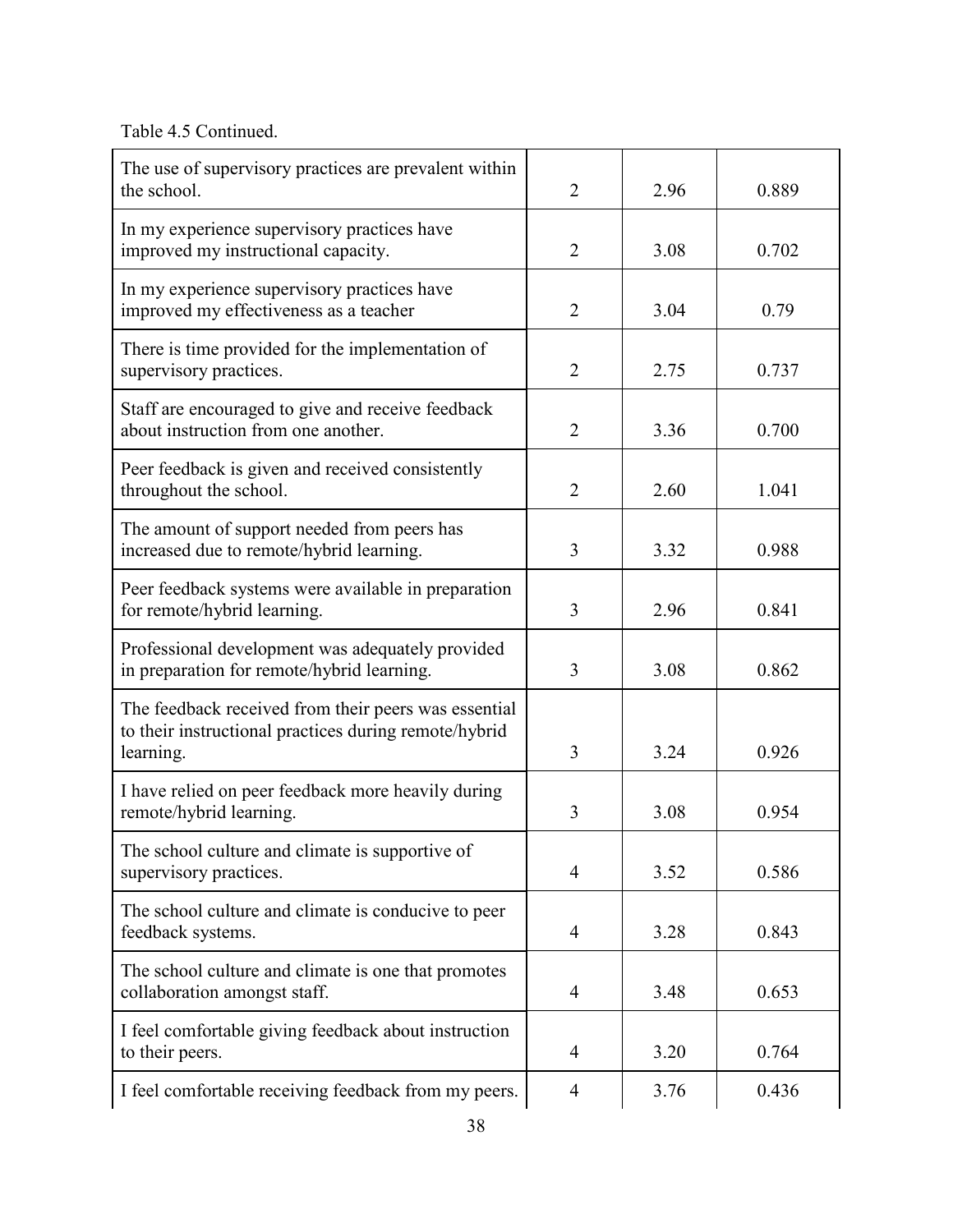Table 4.5 Continued.

| The school climate and culture promotes a common |  |       |
|--------------------------------------------------|--|-------|
| set of expectations about student learning.      |  | 0.913 |

*Constructs: (1) Evaluation and PE/PG System, (2) Impact of Peer Supervisory Practices, (3) Impact of Peer Supervisory Practices on Remote Learning, and (4) School Climate and Culture*

The statement the participants agreed with the most in the entire survey was that they felt comfortable receiving feedback from their peers ( $M = 3.76$ ). The statement that participants were in the least agreement with in the entire survey was that peer feedback is given and received consistently throughout the school ( $M = 2.60$ ).

The Evaluation and PE/PG construct had an overall mean of 3.13. In this construct, participants had the most agreement with the statement that they were familiar with the district's evaluation system ( $M = 3.48$ ). Participants had the least agreement with the statement that the district's evaluation process was used as a professional growth tool  $(M = 3.0)$ . They were in slightly higher agreement that it was used more as a human resource tool (a tool for teacher retention) ( $M = 3.08$ ).

The Impact of Supervisory Practices construct had an overall mean of 2.97, the lowest of the four constructs. Participants were in the most agreement with the statement that staff were encouraged to give and receive feedback about instruction from their peers ( $M = 3.36$ ). Interestingly, participants were in the least agreement with the statement that peer feedback is given consistently throughout the school ( $M = 2.60$ ). This was the lowest scoring item on the entire survey. The second lowest scoring item, both in the construct and on the survey, was that there was time provided to staff for the implementation of supervisory practices  $(M = 2.75)$ .

The Impact of Supervisory Practices on Remote Learning construct had an overall mean of 3.12 which had the highest standard deviation of .914. The participants agreed more with the statement that the need for peer support has increased with the implementation of remote/hybrid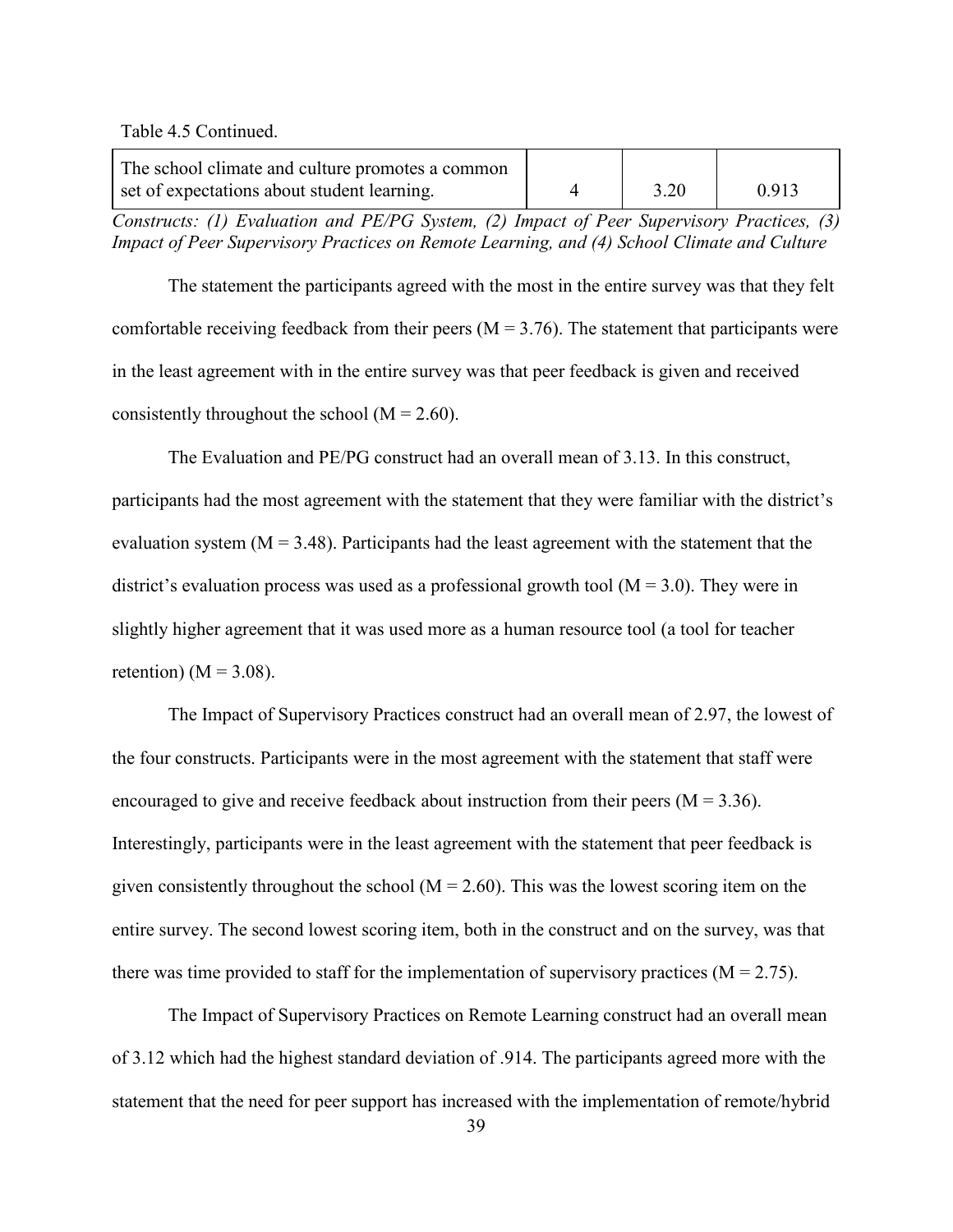learning  $(M = 3.32)$ . The second highest agreement was with the statement that the feedback received from their peers was essential to their instruction during remote/hybrid learning  $(M =$ 3.24). They were in the least agreement with the statement that peer feedback systems were available in preparation for remote/hybrid learning  $(M = 2.96)$ .

The final construct of School Culture and Climate had the highest overall mean of 3.41. The statement that participants agreed most with was that they felt comfortable receiving feedback from their peers ( $M = 3.76$ ). This was the highest scoring item on the survey. The second highest scoring item on the survey also came from this construct and that was the statement that the school culture and climate was supportive of supervisory practices ( $M = 3.52$ ).

To better understand and analyze the constructs of the survey, variables were computed for each construct providing the mean and standard deviation for the average of each construct (see Table 4.6 below). The overall survey had a mean of 3.16. The construct the participants agreed with the most was School Culture and Climate  $(M = 3.41)$  and the construct participants agreed with the least was Supervisory Practices and the Impact on Teacher Effectiveness ( $M =$ 2.97).

| Construct                                                               | <b>Sample</b><br><b>Size</b> | <b>Overall</b><br><b>Mean</b> | <b>Standard</b><br><b>Deviation</b> |
|-------------------------------------------------------------------------|------------------------------|-------------------------------|-------------------------------------|
| Evaluation and PE/PG System                                             | 25                           | 3.13                          | .649                                |
| Supervisory Practices and the Impact on<br><b>Teacher Effectiveness</b> | 25                           | 2.97                          | .810                                |
| Supervisory Practices and their Impact on<br>Remote/Hybrid Learning     | 25                           | 3.12                          | .914                                |
| School Culture and Climate                                              | 25                           | 3.41                          | .700                                |
| <b>Entire Survey</b>                                                    | 25                           | 3.16                          | .762                                |

|  |  | Table 4.6: Overall Mean and Standard Deviation by Construct |  |
|--|--|-------------------------------------------------------------|--|
|  |  |                                                             |  |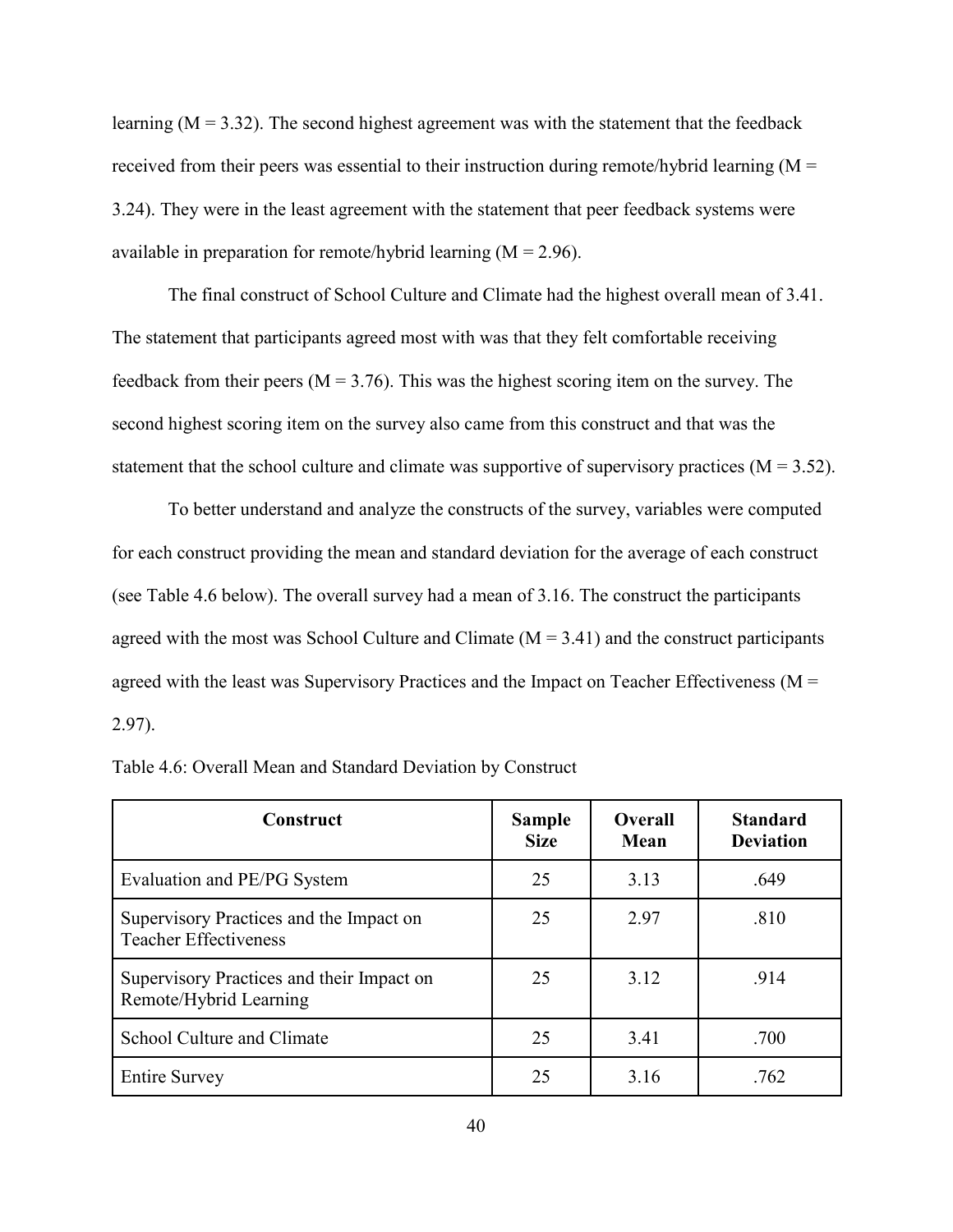## **Finding #1: Evaluation as a Human Resource Tool**

As it relates to practices to improve teacher effectiveness (research question one), participants responded to their familiarity with the district's evaluation system and their perceived effectiveness of this system. The survey was used to determine if participants identified the formal evaluation system as a growth tool or more as a teacher retention and human resource tool. This was done in an effort to establish a difference between evaluative practices and supervisory practices within the school, and how teachers perceive the effectiveness of each.

In the survey participants were asked six questions in regards to the evaluation process (see Table 4.7). Only 4% of participants disagreed that they were familiar with the district's evaluation system. Conversely, 84% of participants either "somewhat" or "strongly agreed" that the evaluation process in the district improved teacher effectiveness. Also, 84% either "somewhat" or "strongly agreed" that the evaluation process has improved their instructional capacity. Additionally, 76% of participants either "somewhat" or "strongly agreed" that the evaluation process is used as a professional growth tool, and 80% agreed that the evaluation process is used as a human resource tool.

| <b>Survey Question</b>                                                                   | <b>Strongly</b><br><b>Disagree</b> | <b>Somewhat</b><br><b>Disagree</b> | Somewhat<br>Agree | <b>Strongly</b><br>Agree |
|------------------------------------------------------------------------------------------|------------------------------------|------------------------------------|-------------------|--------------------------|
| I am familiar with the district's<br>evaluation system.                                  | $0\%$                              | $4\%$                              | 44%               | 52%                      |
| I agree that the evaluation process<br>in my district improves teacher<br>effectiveness. | $0\%$                              | $12\%$                             | 64%               | 20%                      |

Table 4.7: Teacher Knowledge and Perception of Evaluation and PE/PG System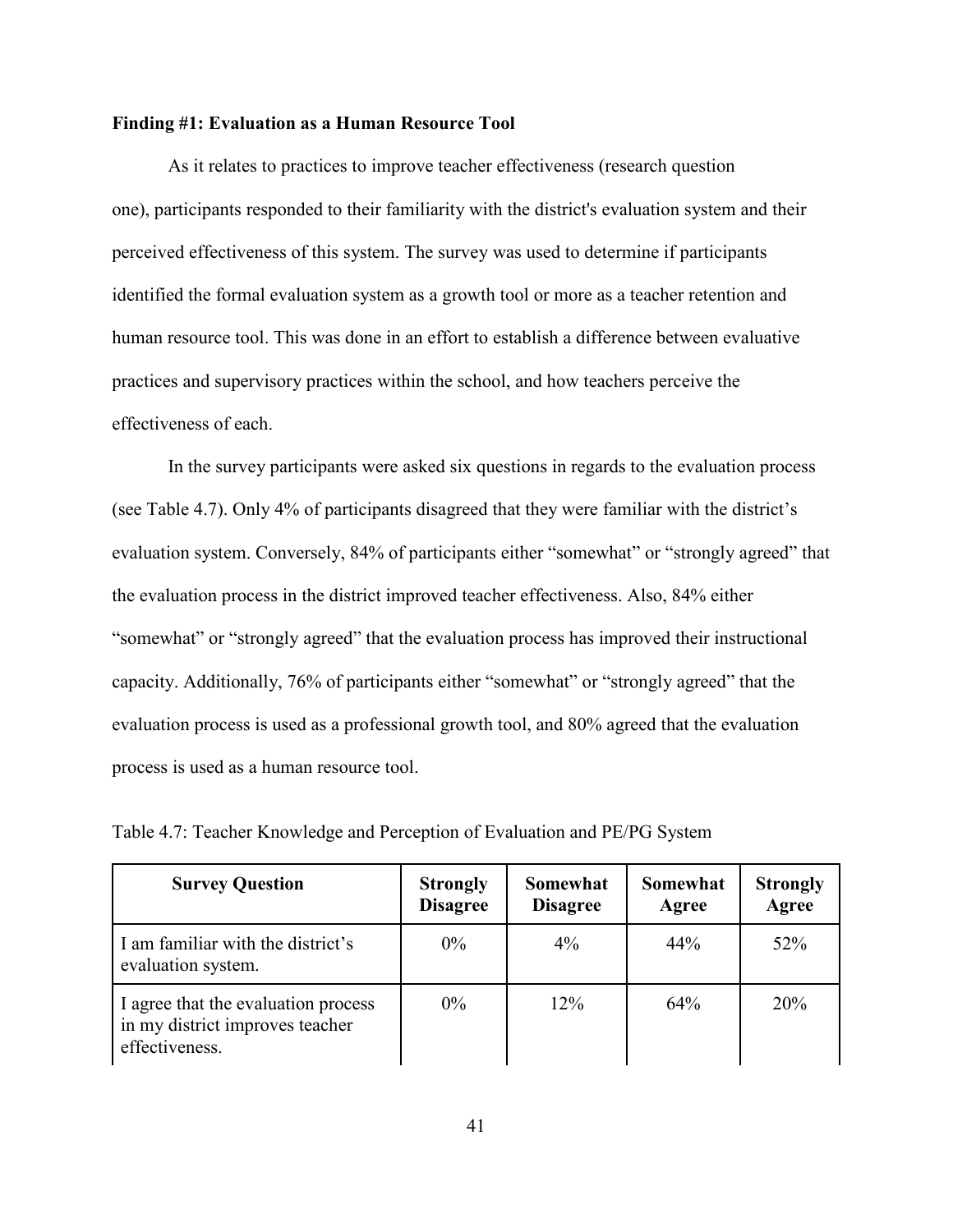Table 4.7 Continued

| In my experience the evaluation<br>process has improved my<br>instructional capacity.               | $0\%$ | 16% | 60% | 24% |
|-----------------------------------------------------------------------------------------------------|-------|-----|-----|-----|
| In my experience the evaluation<br>process has improved my<br>effectiveness as a teacher.           | $0\%$ | 20% | 56% | 24% |
| In my experience the evaluation<br>process is used as a professional<br>growth tool.                | $0\%$ | 24% | 52% | 24% |
| In my experience the evaluation<br>process is used as a human resource<br>tool (teacher retention). | $0\%$ | 20% | 52% | 28% |

When looking at the comparison between core and non-core teachers (Table 4.8), there were some notable differences. Core teachers score lower or the same on every item  $(M = 3.50,$ 3.00, 3.08, 2.92, 2.83, 3.00) compared to non-core teachers (M = 3.46, 3.17, 3.08, 3.15, 3.15, 3.15). The only exception was their familiarity with the district's evaluation system which was the first item. In general, it appears from the data that core teachers are less in agreement about the effectiveness of the evaluation system compared to the non-core teachers. An independent ttest did not reveal any statistically significant difference between the perceptions of core and non-core teachers.

Table 4.8: Core vs Non-Core Evaluation and PE/PG Construct Means

| <b>Survey Question</b>                                     | <b>Sample</b><br><b>Size</b> | Core<br><b>Mean</b> | <b>Standard</b><br><b>Deviation</b> | <b>Sample</b><br><b>Size</b> | Non-<br>Core<br>Mean | <b>Standard</b><br><b>Deviation</b> |
|------------------------------------------------------------|------------------------------|---------------------|-------------------------------------|------------------------------|----------------------|-------------------------------------|
| I am familiar with the<br>district's evaluation<br>system. | 12                           | 3.50                | .522                                | 13                           | 3.46                 | .660                                |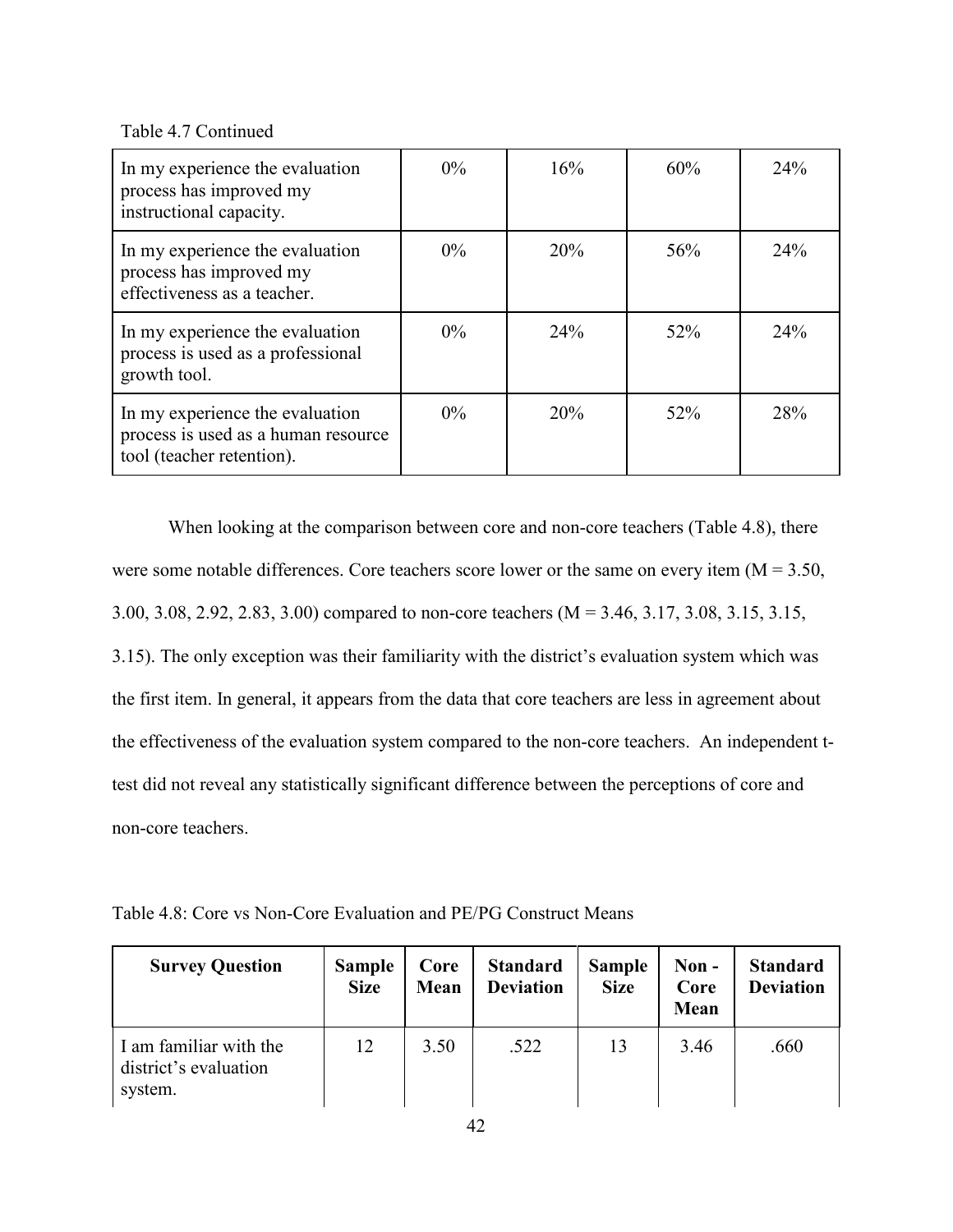Table 4.8 Continued

| I agree that the evaluation<br>process in my district<br>improves teacher<br>effectiveness.            | 12 | 3.00 | .603 | 13 | 3.17 | .577 |
|--------------------------------------------------------------------------------------------------------|----|------|------|----|------|------|
| In my experience the<br>evaluation process has<br>improved my<br>instructional capacity.               | 12 | 3.08 | .669 | 13 | 3.08 | .641 |
| In my experience the<br>evaluation process has<br>improved my<br>effectiveness as a teacher.           | 12 | 2.92 | .669 | 13 | 3.15 | .689 |
| In my experience the<br>evaluation process is used<br>as a professional growth<br>tool.                | 12 | 2.83 | .718 | 13 | 3.15 | .689 |
| In my experience the<br>evaluation process is used<br>as a human resource tool<br>(teacher retention). | 12 | 3.00 | .739 | 13 | 3.15 | .689 |

Table 4.9 shows the comparison between the teachers with 10 years or less experience and 11 years or more experience within the Evaluation and PE/PG construct. An independent ttest was run and there were no statistically significant differences on any items between these two groups. The biggest difference was that the more experienced teachers  $(M = 3.59)$  were more familiar with the district's evaluation system then less experienced teachers ( $M = 3.25$ ). Table 4.9: Years of Experience Comparison of Evaluation and PE/PG Construct Means

| <b>Survey Question</b>                                     | <b>Sample</b> | $0 - 10$ | <b>Standard</b>  | <b>Sample</b> | $11+$ | <b>Standard</b>  |
|------------------------------------------------------------|---------------|----------|------------------|---------------|-------|------------------|
|                                                            | <b>Size</b>   | Years    | <b>Deviation</b> | <b>Size</b>   | Years | <b>Deviation</b> |
| I am familiar with the<br>district's evaluation<br>system. | 8             | 3.25     | .707             | 17            | 3.59  | .507             |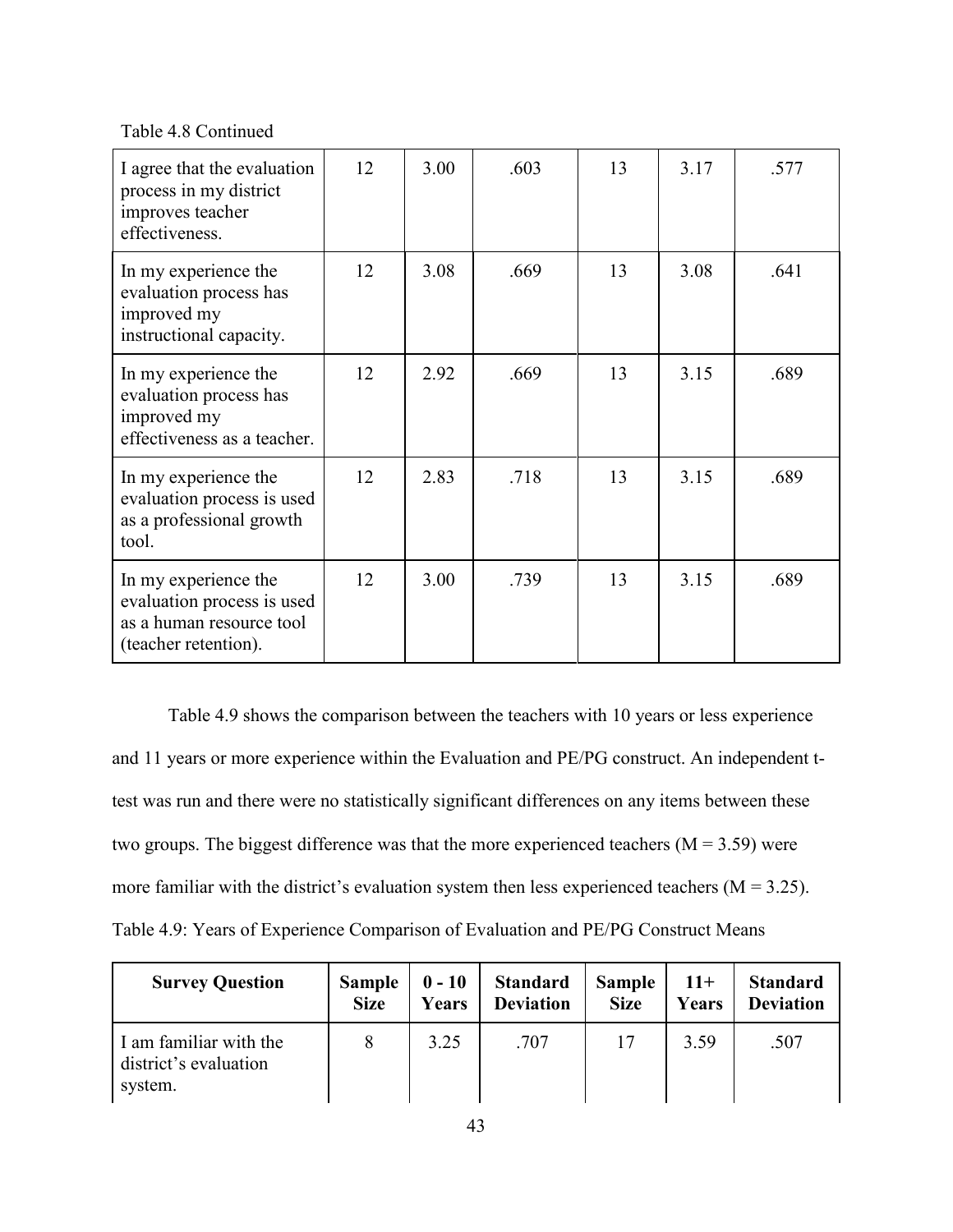Table 4.9 Continued.

| I agree that the evaluation<br>process in my district<br>improves teacher<br>effectiveness.            | 8 | 3.14 | .378 | 17 | 3.06 | .659 |
|--------------------------------------------------------------------------------------------------------|---|------|------|----|------|------|
| In my experience the<br>evaluation process has<br>improved my instructional<br>capacity.               | 8 | 3.00 | .756 | 17 | 3.12 | .600 |
| In my experience the<br>evaluation process has<br>improved my<br>effectiveness as a teacher.           | 8 | 3.13 | .641 | 17 | 3.00 | .707 |
| In my experience the<br>evaluation process is used<br>as a professional growth<br>tool.                | 8 | 3.00 | .756 | 17 | 3.00 | .707 |
| In my experience the<br>evaluation process is used<br>as a human resource tool<br>(teacher retention). | 8 | 3.13 | .835 | 17 | 3.06 | .659 |

In response to research question one, and specific to the evaluation/PEPG system within

the district, the interview participants made statements that showed less value in these

practices. Participants saw these evaluative practices more as a formality and a single snapshot

in time. One participant said:

"So, if you're relying on that (formal evaluations) to make you a more effective teacher, you're waiting a long time for feedback, which is why I think outside of that, we have just become more open and collaborative with each other because that's where you get the most help."

Another teacher had this to say:

"And, when you're just doing it to make sure that it looks good for someone who's coming in, it doesn't improve your growth or anyone else's for that matter….so, I'm pleased that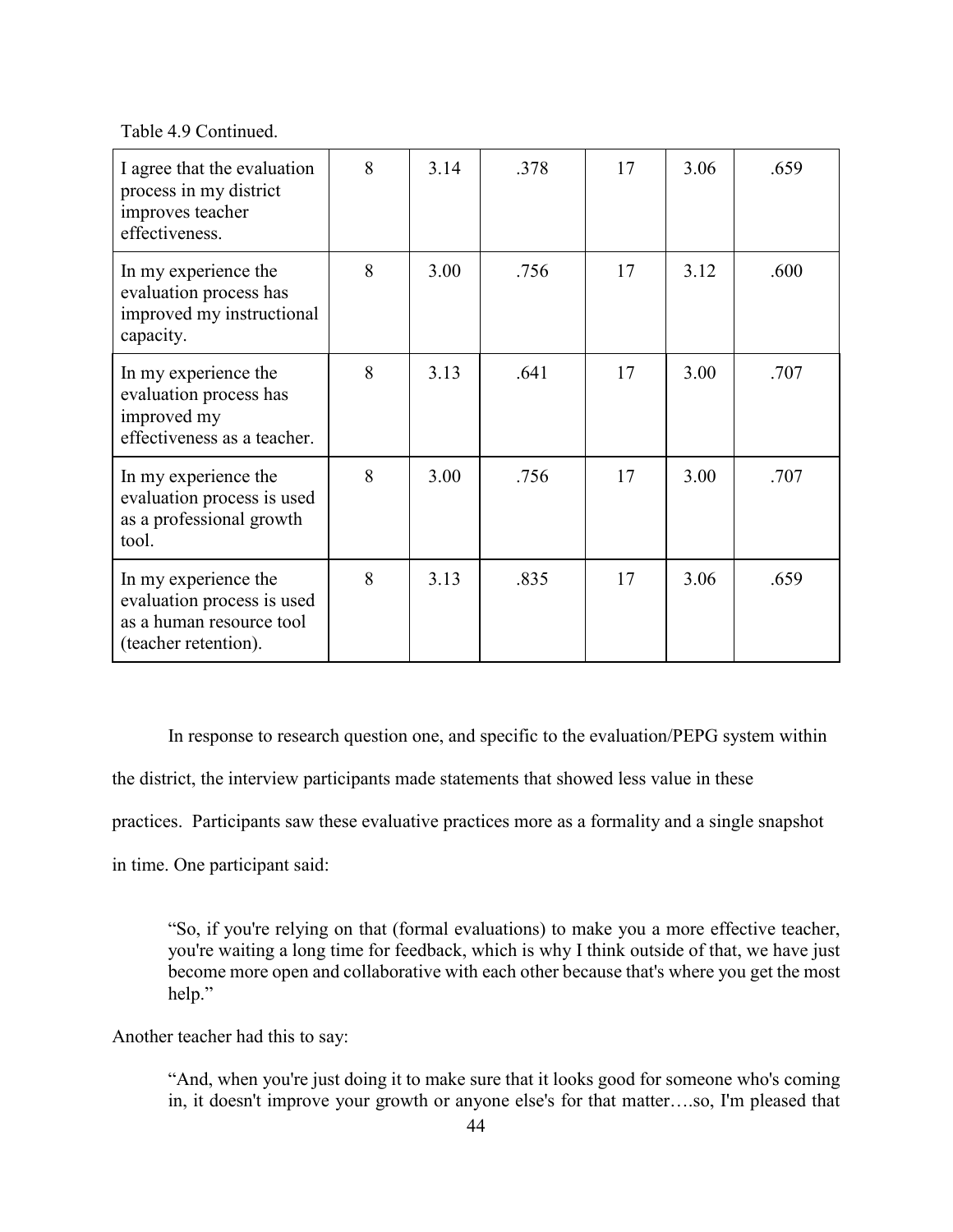we're looking at sort of using peer mentoring and other ways of getting at some of those performance indicators that are evaluative, because there just is only so much time in a day and so much time to see someone."

Participants referred to the infrequency of these evaluative practices and the belief that the more

frequent, short conversations had greater impact on their instruction than these annual (or

sometimes more infrequent) observations. One participant commented:

"I get it that you have to have formalized methods of evaluating people, just because of the legalities of it, unfortunately. But certainly, for me, personally, over the years, I much prefer getting constant feedback from people of what I'm doing well and what I'm doing not so well so that I can change it as I go."

Participants felt that the feedback that they received from their peers that taught the same content

was more valuable to them. Another veteran special education teacher said:

"From my perspective, though, having a good relationship with my special ed peers and being able to go to them for feedback, or 'I'm having this problem. You got any ideas?' That is so much more effective than having a principal sit in my classroom and give me feedback based on one snippet in time."

#### **Finding #2: The Perceived Impact of Supervisory Practices**

The findings in this section relate directly to research question one, and speak not only to the perceived effectiveness of supervisory practices, but also to the conditions and structures that participants indicated need to be present. Of the respondents, 80% either "somewhat agree" or "strongly agree" that supervisory practices have improved their instructional capacity. Additionally, 72% of them "somewhat agree" or "strongly agree" that these practices improved their effectiveness as a teacher. Of the respondents, 88% also agree to some extent that they are encouraged to give and receive feedback about instruction to one another. However, only 56% either "somewhat agree" or "strongly agree" that there is sufficient time for these practices to be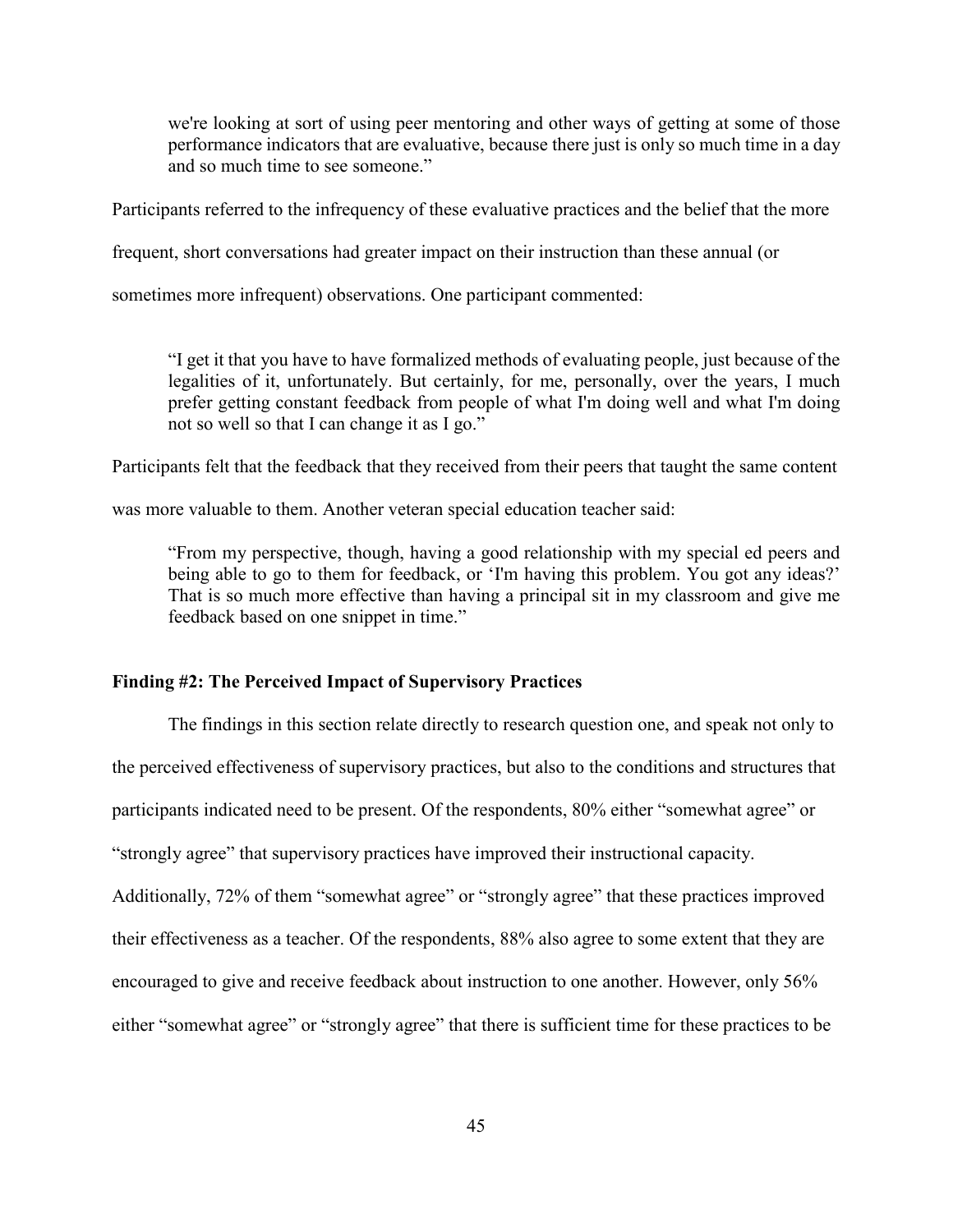implemented, and only 60% agree to some extent that peer feedback is given consistently within the school (See Table 4.10).

|                                                                                             | <b>Strongly</b><br><b>Disagree</b> | <b>Somewhat</b><br><b>Disagree</b> | <b>Somewhat</b><br>Agree | <b>Strongly</b><br>Agree |
|---------------------------------------------------------------------------------------------|------------------------------------|------------------------------------|--------------------------|--------------------------|
| The use of supervisory practices is<br>prevalent within the school.                         | $4\%$                              | 28%                                | 36%                      | 32%                      |
| In my experience supervisory<br>practices have improved my<br>instructional capacity.       | $0\%$                              | 20%                                | 52%                      | 28%                      |
| In my experience supervisory<br>practices have improved my<br>effectiveness as a teacher    | $0\%$                              | 28%                                | 40%                      | 32%                      |
| There is time provided for the<br>implementation of supervisory<br>practices.               | $4\%$                              | 40%                                | 40%                      | 16%                      |
| Staff are encouraged to give and<br>receive feedback about instruction<br>from one another. | $0\%$                              | 12%                                | 40%                      | 48%                      |
| Peer feedback is given and received<br>consistently throughout the school.                  | 20%                                | 20%                                | 40%                      | 20%                      |

Table 4.10: Supervisory Practices and the Impact on Perceived Teacher Effectiveness

A separate item on the survey was included in this construct that was not included in Table 4.11. This item was not a Likert scale question, so it is presented in a separate table (see Table 10). This question asked participants to choose one practice from a list of practices that had the greatest impact on their teaching. Only 8% of the responses indicated that evaluative formal observations (done by the administrator) were the most impactful. While 40% selected reflective conversations, 36% chose casual walkthroughs as the most impactful practices.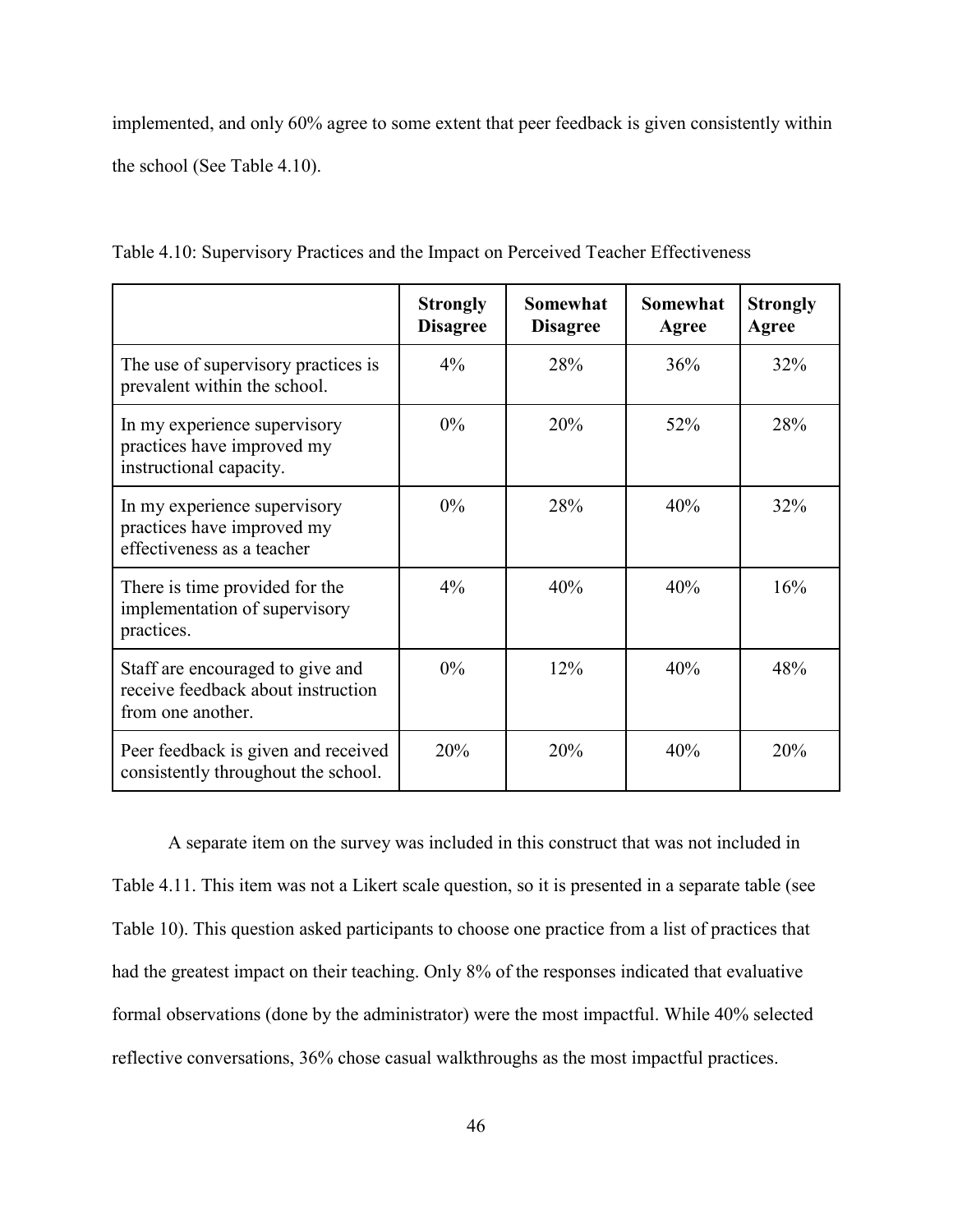| Peer Observations                               | 16%   |
|-------------------------------------------------|-------|
| Reflective Conversations                        | 40%   |
| <b>Formal Observations</b>                      | 8%    |
| Informal Observations                           | $0\%$ |
| Casual walkthroughs with follow up conversation | 36%   |

Table 4.11: Which of the Following Practices has the Greatest Impact on your Teaching?

Table 4.12 looks at the comparison between core and non-core teachers in this construct. There are noticeable differences between the scores of the two groups, with the core teachers scoring lower on all items. Both groups consistently agree that staff are encouraged to give and receive feedback. The largest difference is in the third statement about supervisory practices improving their effectiveness as a teacher. Core teachers had an average mean of 2.67 and noncore teachers had a mean of 3.38. An independent t-test was run and revealed that this difference was statistically significant at  $(p = .019)$ .

| Table 4.12: Core vs Non-Core Teachers Perceptions on Impact of Supervisory Practices on |  |  |
|-----------------------------------------------------------------------------------------|--|--|
| Teacher Effectiveness                                                                   |  |  |

|                                                                                          | <b>Sample</b><br><b>Size</b> | Core<br>Mean | <b>Standard</b><br><b>Deviation</b> | <b>Sample</b><br><b>Size</b> | $Non -$<br>Core<br>Mean | <b>Standard</b><br><b>Deviation</b> |
|------------------------------------------------------------------------------------------|------------------------------|--------------|-------------------------------------|------------------------------|-------------------------|-------------------------------------|
| The use of supervisory<br>practices are prevalent<br>within the school.                  | 12                           | 2.83         | 1.030                               | 13                           | 3.08                    | .760                                |
| In my experience<br>supervisory practices<br>have improved my<br>instructional capacity. | 12                           | 2.83         | .577                                | 13                           | 3.31                    | .751                                |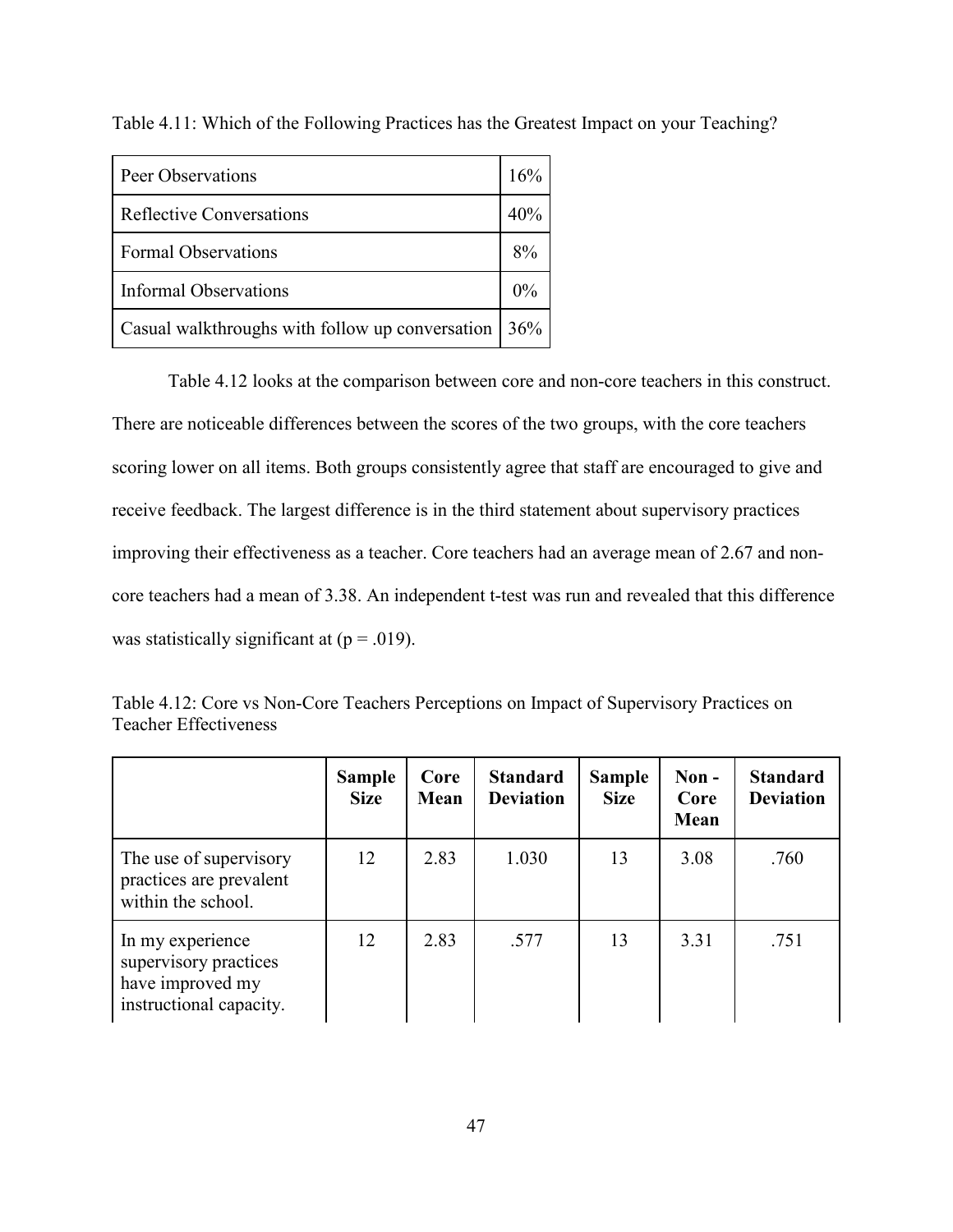Table 4.12 Continued.

| In my experience<br>supervisory practices<br>have improved my<br>effectiveness as a teacher    | 12 | 2.67 | .651 | 13 | 3.38 | .768  |
|------------------------------------------------------------------------------------------------|----|------|------|----|------|-------|
| There is time provided for<br>the implementation of<br>supervisory practices.                  | 12 | 2.50 | .674 | 13 | 3.00 | .739  |
| Staff are encouraged to<br>give and receive feedback<br>about instruction from<br>one another. | 12 | 3.33 | .778 | 13 | 3.38 | .650  |
| Peer feedback is given<br>and received consistently<br>throughout the school.                  | 12 | 2.33 | .985 | 13 | 2.85 | 1.068 |

A comparison was also done for the different groups of teaching experience (See Table 4.13). An independent t-test did not reveal any statistically significant data, but there were some notable differences. On all items, the teachers with less experience were in more agreement with the statements  $(M = 3.13, 3.38, 3.25, 2.88, 3.63, 3.00)$  compared to the more experienced teachers  $(M = 2.88, 2.94, 2.94, 2.69, 3.24, 2.41)$ . The biggest difference was in regards to peer feedback being given and received consistently throughout the school. Teachers in the 11+ year's experience group had a mean of 2.41 and the 0-10 years' experience group had a mean of 3.00.

Table 4.13: Years of Experience Comparison of the Impact of Supervisory Practices on Teacher Effectiveness

|                                                                        | <b>Sample</b> | $0 - 10$ | <b>Standard</b>  | <b>Sample</b> | $11+$ | <b>Standard</b>  |
|------------------------------------------------------------------------|---------------|----------|------------------|---------------|-------|------------------|
|                                                                        | <b>Size</b>   | Years    | <b>Deviation</b> | <b>Size</b>   | vears | <b>Deviation</b> |
| The use of supervisory<br>practices is prevalent<br>within the school. |               | 3.13     | .835             |               | 2.88  | .928             |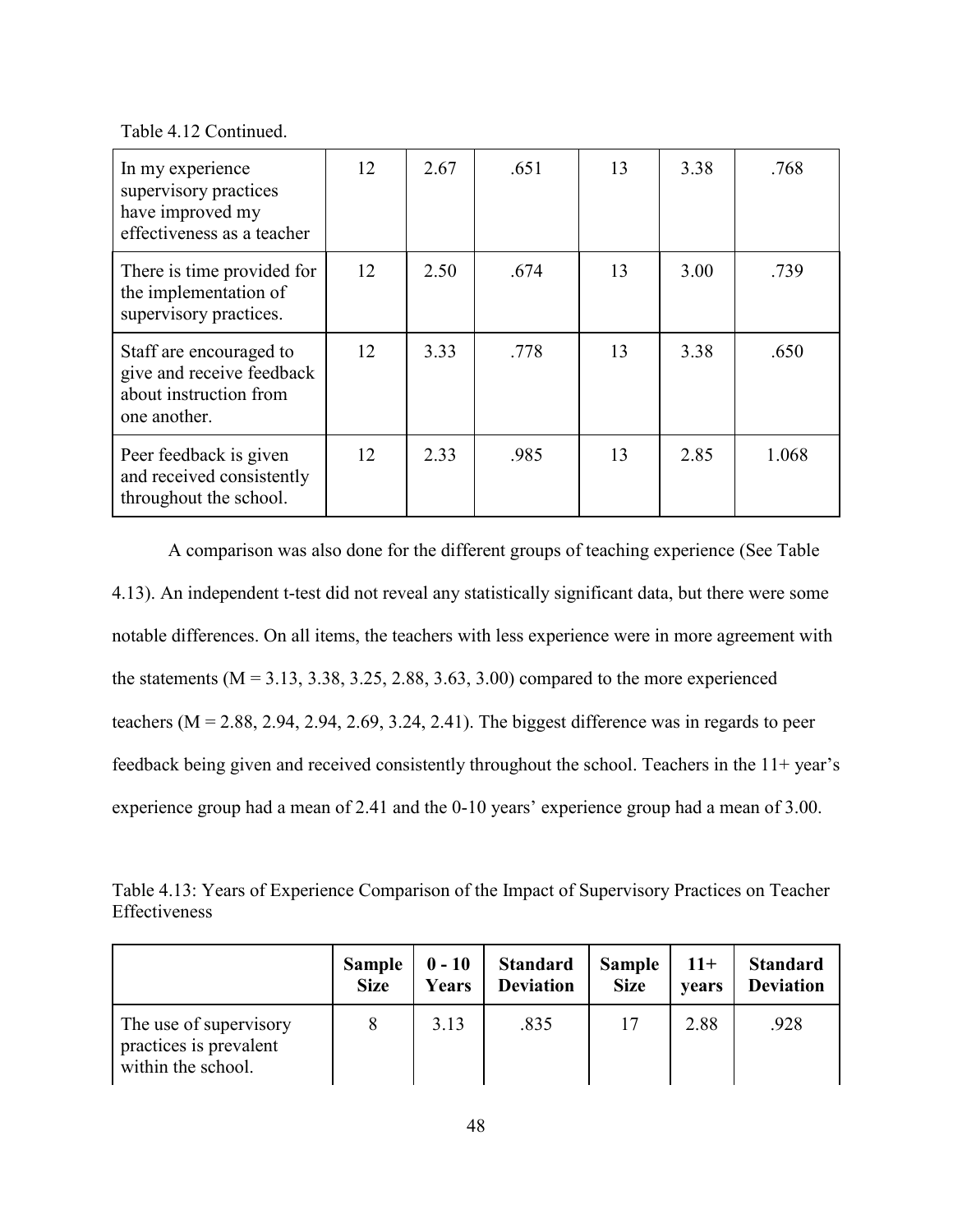Table 4.13 Continued

| In my experience<br>supervisory practices have<br>improved my instructional<br>capacity.       | 8 | 3.38 | .744  | 17 | 2.94 | .659 |
|------------------------------------------------------------------------------------------------|---|------|-------|----|------|------|
| In my experience<br>supervisory practices have<br>improved my effectiveness<br>as a teacher    | 8 | 3.25 | .886  | 17 | 2.94 | .748 |
| There is time provided for<br>the implementation of<br>supervisory practices.                  | 8 | 2.88 | .835  | 17 | 2.69 | .704 |
| Staff are encouraged to<br>give and receive feedback<br>about instruction from one<br>another. | 8 | 3.63 | .518  | 17 | 3.24 | .752 |
| Peer feedback is given and<br>received consistently<br>throughout the school.                  | 8 | 3.00 | 1.195 | 17 | 2.41 | .939 |

In response to research question one, specifically focusing on peer supervisory practices

and their impact on teacher self-efficacy, interview participants spoke positively about such

practices. When asked about the impact of these practices, one participant said:

"To me, a peer advisory is so much more important because they're the ones that see me day in and day out. And I would really like to go back to that more often. More is just better."

Participants were asked how school leadership helped support peer supervisory practices. One participant made this comment in regards to the implementation and support of these practices:

"Our administration has been really good about just throwing out, 'Hey, this is what I think, maybe you want to go and sit in on this class and we can find someone to cover for you, so you can just look at...' But it doesn't come from the evaluator saying, 'I think you need help with this,' so much as it comes from that reflective component of the evaluation, where the teacher has to provide their feedback on how the lesson went. And then, the administrator comes in and says, 'Okay, well, you're interested in that, maybe you want to go sit in here and see that.'"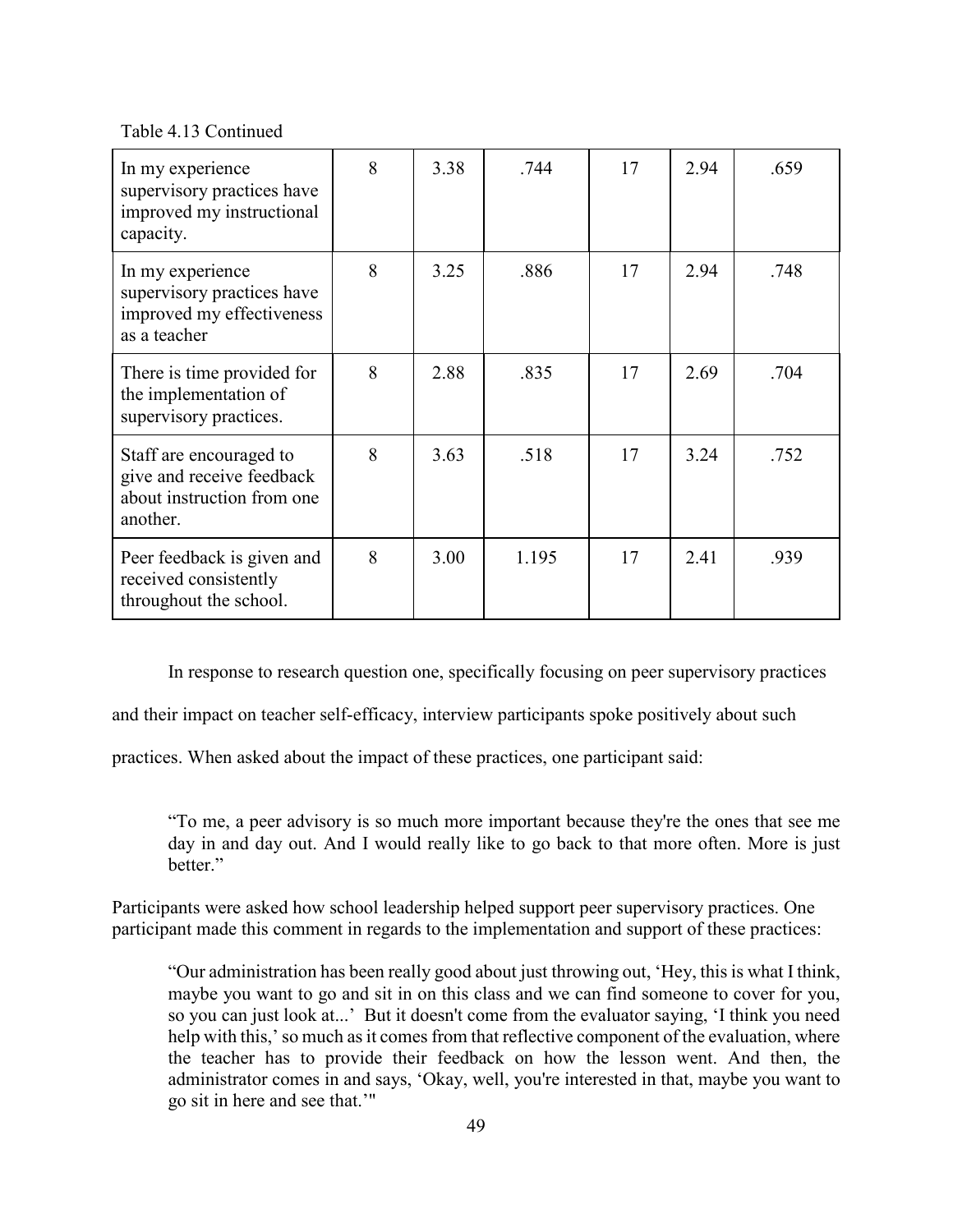While all participants agreed that these peer supervisory practices are encouraged by

administration and desired by teaching staff, there were concerns about the ability to implement

them effectively. Similar to the quantitative data (See Table 9) from the survey, a theme emerged

that there was not enough time intentionally built into the day for these practices to take place.

Of the interviewees, 64% indicated that there needed to be additional time provided outside of

existing practices such as PLCs and grade level team meetings. One participant said this:

"So, I have to find time out of my schedule to go down and talk with my colleagues. But I still do it. I mean, we still do it. We're still encouraged to do it by our supervisor, but we just don't have the formal time set aside."

During one of the interviews, the interviewer made this comment about what he was hearing the interviewee say:

"So, at least what I'm hearing in the middle of this, is that there's this culture of positive feedback and being open to feedback. So, it sounds to me like that this is encouraged and it's kind of safe for people to say, 'Give me a hand here.'"

# **Finding #3: Supervisory Practices and their Impact on the Implementation of Remote/ Hybrid Learning**

As it relates to supervisory practices and their impact on the implementation of remote/hybrid learning (research question one), participants responded to five questions in this construct. The overall mean of this construct was  $(M = 3.12)$ . Of respondents, 80% either "somewhat agree," (20%) or "strongly agree" (60%) that the amount of support needed from peers increased during remote learning. Additionally, 76% agreed to some extent that the feedback from their peers was essential to their instructional practices during this time. Also, 76% agreed to some extent that they relied more heavily on peer feedback during the remote learning period (See Table 4.14).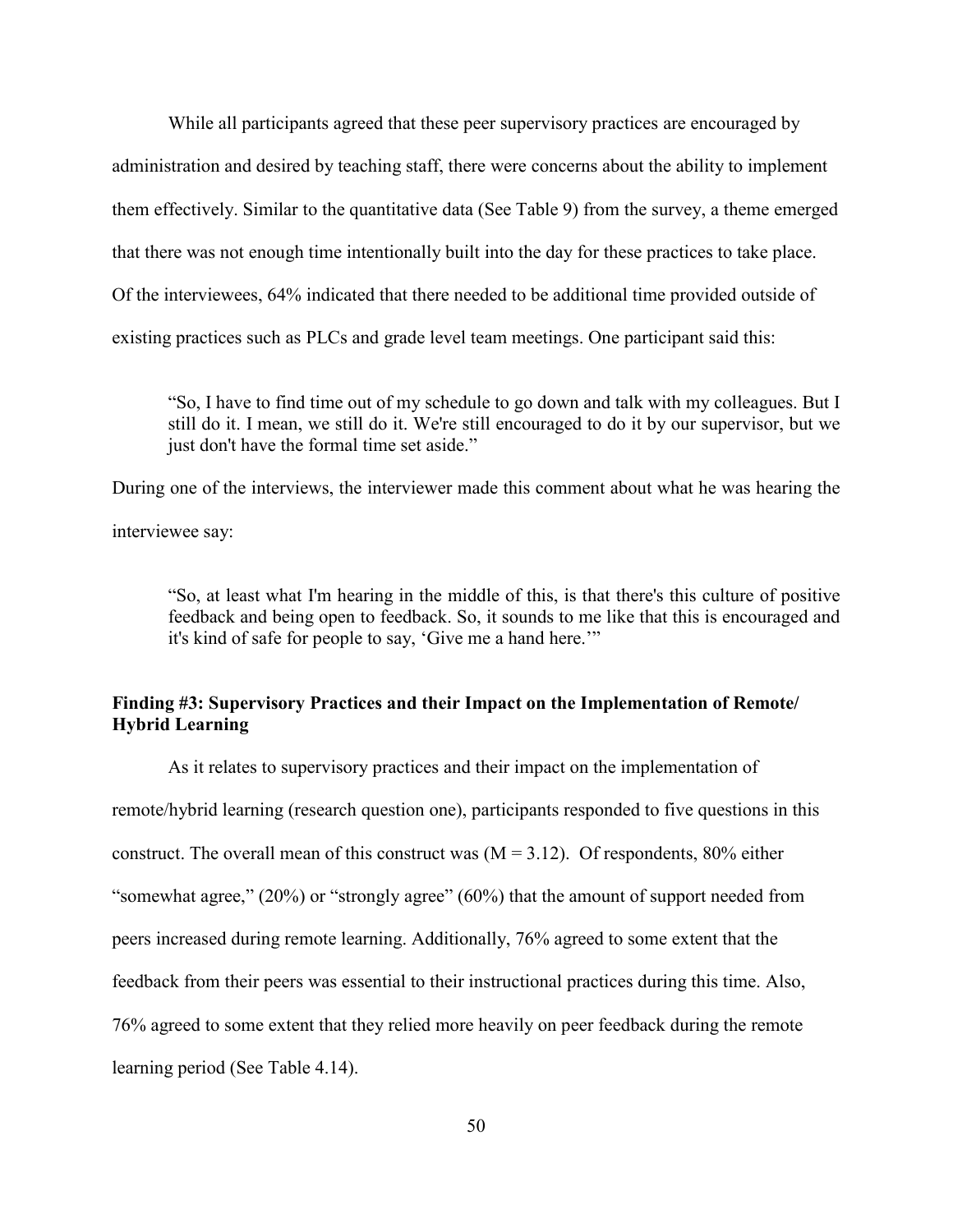|                                                                                                                               | Strongly<br>Disagree | Somewhat<br>Disagree | Somewhat<br>Agree | Strongly<br>Agree |
|-------------------------------------------------------------------------------------------------------------------------------|----------------------|----------------------|-------------------|-------------------|
| The amount of support needed from<br>peers has increased due to<br>remote/hybrid learning.                                    | 8%                   | 12%                  | 20%               | 60%               |
| Peer feedback systems were available<br>in preparation for remote/hybrid<br>learning.                                         | $4\%$                | 24%                  | 44%               | 28%               |
| Professional development was<br>adequately provided in preparation for<br>remote/hybrid learning.                             | $4\%$                | 20%                  | 40%               | 36%               |
| The feedback received from their peers<br>was essential to their instructional<br>practices during remote/hybrid<br>learning. | $4\%$                | 20%                  | 24%               | 52%               |
| I have relied on peer feedback more<br>heavily during remote/hybrid learning.                                                 | 8%                   | 16%                  | 36%               | 40%               |

Table 4.14: Supervisory Practice and their Impact on Remote/Hybrid Learning

When comparing core and non-core teachers within the items in this construct, it again held true that the core teachers had a lower mean on all items (See Table 4.15). An independent t-test was run to compare these two groups and only one item proved to have a statistically significant difference. That item was that non-core teachers agreed more strongly (M=3.46) that they relied on peer feedback more heavily during remote learning than core teachers (M=2.67, p  $= .04$ ).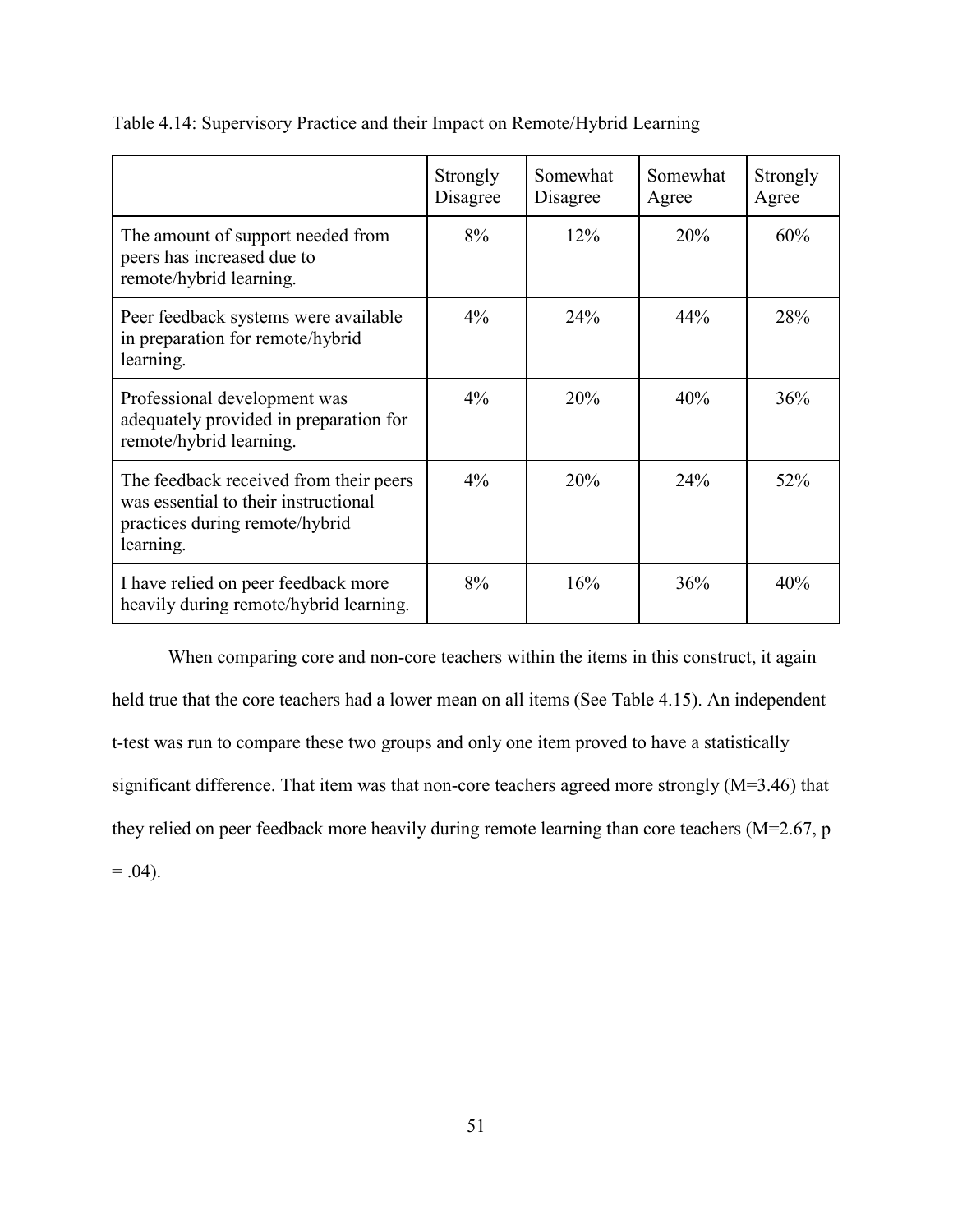Table 4.15: Core vs Non-Core Teachers Reliance on Peer Feedback During Remote/Hybrid Learning

|                                                                                                                                     | <b>Sample</b><br><b>Size</b> | Core<br>Mean | <b>Standard</b><br><b>Deviation</b> | <b>Sample</b><br><b>Size</b> | Non-<br>Core<br>Mean | <b>Standard</b><br><b>Deviation</b> |
|-------------------------------------------------------------------------------------------------------------------------------------|------------------------------|--------------|-------------------------------------|------------------------------|----------------------|-------------------------------------|
| The amount of support<br>needed from peers has<br>increased due to<br>remote/hybrid learning.                                       | 12                           | 3.00         | 1.206                               | 13                           | 3.62                 | .650                                |
| Peer feedback systems<br>were available in<br>preparation for<br>remote/hybrid learning.                                            | 12                           | 2.67         | .778                                | 13                           | 3.23                 | .832                                |
| Professional development<br>was adequately provided in<br>preparation for<br>remote/hybrid learning.                                | 12                           | 2.75         | .866                                | 13                           | 3.38                 | .768                                |
| The feedback received<br>from their peers was<br>essential to their<br>instructional practices<br>during remote/hybrid<br>learning. | 12                           | 3.00         | 1.044                               | 13                           | 3.46                 | .776                                |
| I have relied on peer<br>feedback more heavily<br>during remote/hybrid<br>learning.                                                 | 12                           | 2.67         | 1.073                               | 13                           | 3.46                 | .660                                |

The data in Table 4.16 compares the means of the groups of teachers based on their years of experience. The independent t-test did not produce statistically significant data. As in the previous construct, the participants with less experience agreed more strongly than the teachers with more experience on all five items. Both groups agreed more closely that they relied on peer feedback more heavily during remote learning.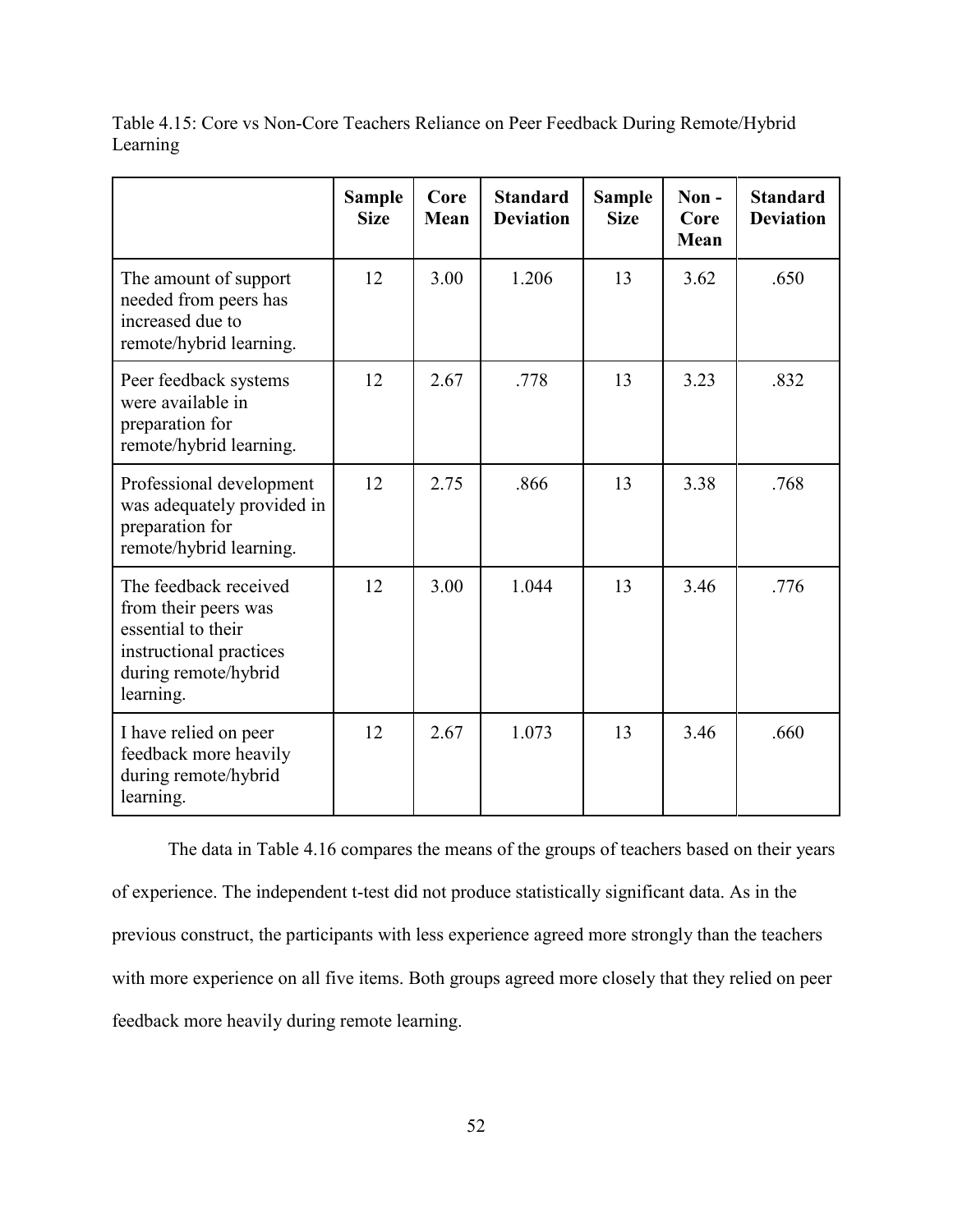|                                                                                                                                  | <b>Sample</b><br><b>Size</b> | $0 - 10$<br>Years | <b>Standard</b><br><b>Deviation</b> | <b>Sample</b><br><b>Size</b> | $11+$<br>years | <b>Standard</b><br><b>Deviation</b> |
|----------------------------------------------------------------------------------------------------------------------------------|------------------------------|-------------------|-------------------------------------|------------------------------|----------------|-------------------------------------|
| The amount of support<br>needed from peers has<br>increased due to<br>remote/hybrid learning.                                    | 8                            | 3.50              | .756                                | 17                           | 3.24           | 1.091                               |
| Peer feedback systems were<br>available in preparation for<br>remote/hybrid learning.                                            | 8                            | 3.25              | .707                                | 17                           | 2.82           | .883                                |
| Professional development<br>was adequately provided in<br>preparation for<br>remote/hybrid learning.                             | 8                            | 3.38              | .744                                | 17                           | 2.94           | .899                                |
| The feedback received from<br>their peers was essential to<br>their instructional practices<br>during remote/hybrid<br>learning. | 8                            | 3.50              | .926                                | 17                           | 3.12           | .928                                |
| I have relied on peer<br>feedback more heavily<br>during remote/hybrid<br>learning.                                              | 8                            | 3.13              | .991                                | 17                           | 3.06           | .966                                |

Table 4.16: Years of Experience Comparison of the Impact of Supervisory Practices on Remote Learning

# **Finding #4: School Culture and Climate Fostering the Implementation of Peer Supervisory Practices**

The findings from this construct relate directly to the impact of the school culture and climate on the implementation of supervisory practices (research question two). This construct produced the highest overall mean  $(M = 3.41)$ . Of the respondents, 96% either "somewhat agreed" or "strongly agreed" that the school culture and climate is supportive of supervisory practices. Additionally, 92% agreed to some extent that the school culture and climate is one that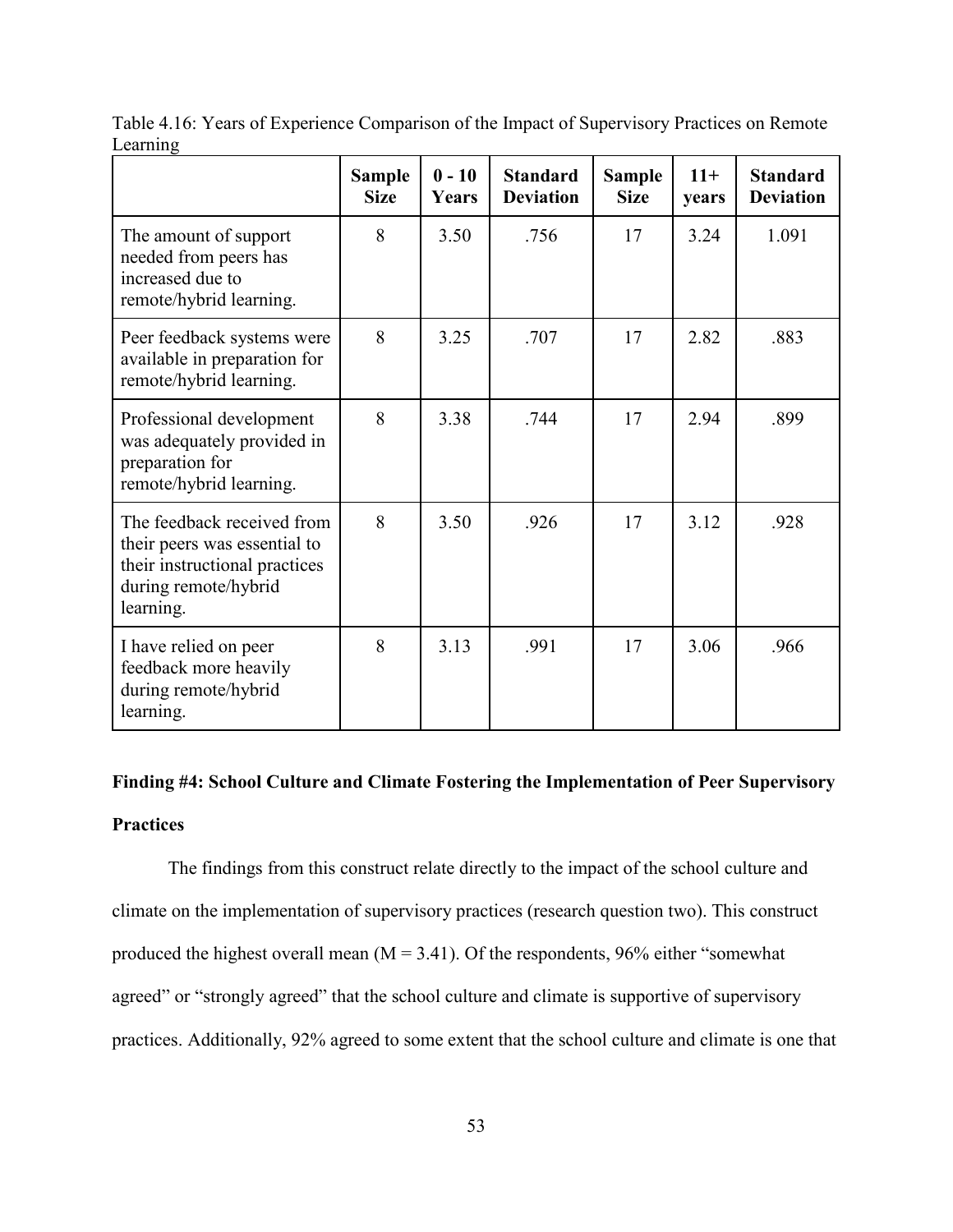promotes collaboration amongst staff. Finally, 100% either "somewhat agreed" or "strongly

agreed" that they felt comfortable receiving feedback from their peers (See Table 4.17).

|                                                                                                   | Strongly<br>Disagree | Somewhat<br>Disagree | Somewhat<br>Agree | Strongly<br>Agree |
|---------------------------------------------------------------------------------------------------|----------------------|----------------------|-------------------|-------------------|
| The school culture and climate are<br>supportive of supervisory practices.                        |                      | $4\%$                | 40%               | 56%               |
| The school culture and climate is<br>conducive to peer feedback systems.                          | $4\%$                | 12%                  | 36%               | 48%               |
| The school culture and climate is one<br>that promotes collaboration amongst<br>staff.            |                      | 8%                   | 36%               | 56%               |
| I feel comfortable giving feedback<br>about instruction to their peers.                           |                      | 20%                  | 40%               | 40%               |
| I feel comfortable receiving feedback<br>from my peers.                                           |                      |                      | 24%               | 76%               |
| The school climate and culture<br>promote a common set of<br>expectations about student learning. | 8%                   | 8%                   | 40%               | 44%               |

Table 4.17: School Culture and Climate

When comparing core and non-core teachers (See Table 4.18), there was once again the trend of core teachers agreeing less strongly than the non-core teachers on all items. An independent t-test showed that the difference between the non-core (M=3.69) and core teachers (M=2.83) in regards to the school culture and climate being conducive to peer feedback systems was statistically significant ( $p = .012$ ). The difference between the two groups on the item that stated the school culture and climate promotes a common set of expectations about student learning fell just outside the confidence range to be statistically significant (p=.51).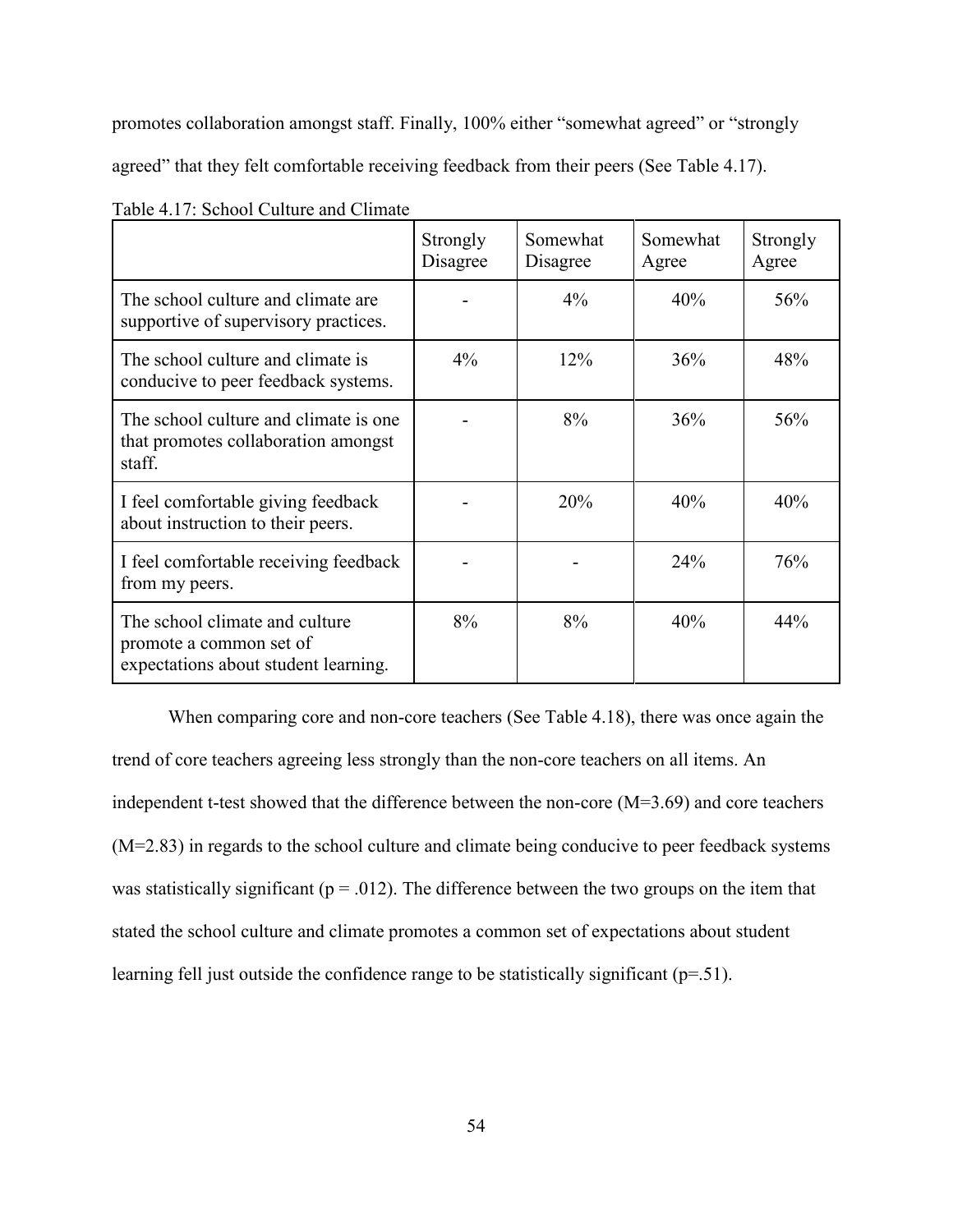Table 4.18: Core vs Non-Core Teachers Responses to School Culture and Climate Being Conducive to Peer Feedback Systems

|                                                                                                       | <b>Sample</b><br><b>Size</b> | Core<br>Mean | <b>Standard</b><br><b>Deviation</b> | <b>Sample</b><br><b>Size</b> | Non-<br>Core<br>Mean | <b>Standard</b><br><b>Deviation</b> |
|-------------------------------------------------------------------------------------------------------|------------------------------|--------------|-------------------------------------|------------------------------|----------------------|-------------------------------------|
| The school culture and climate<br>is supportive of supervisory<br>practices.                          | 12                           | 3.33         | .651                                | 13                           | 3.69                 | .480                                |
| The school culture and climate<br>is conducive to peer feedback<br>systems.                           | 12                           | 2.83         | .937                                | 13                           | 3.69                 | .480                                |
| The school culture and climate<br>is one that promotes<br>collaboration amongst staff.                | 12                           | 3.25         | .754                                | 13                           | 3.69                 | .480                                |
| I feel comfortable giving<br>feedback about instruction to<br>their peers.                            | 12                           | 3.00         | .739                                | 13                           | 3.38                 | .768                                |
| I feel comfortable receiving<br>feedback from my peers.                                               | 12                           | 3.58         | .515                                | 13                           | 3.92                 | .277                                |
| The school climate and culture<br>promotes a common set of<br>expectations about student<br>learning. | 12                           | 2.83         | 1.115                               | 13                           | 3.54                 | .519                                |

The final comparison in this construct was between the two years of experience groups (See Table 4.19). These differences were not as drastic as the comparisons between these same groups in the other constructs. An independent t-test showed that the difference between the two groups in regards to agreement on how the school culture and climate promotes collaboration amongst staff was statistically significant ( $p = .010$ ). Again, both groups strongly agreed that they felt comfortable receiving feedback from their peers ( $M = 3.50, 3.53$ ).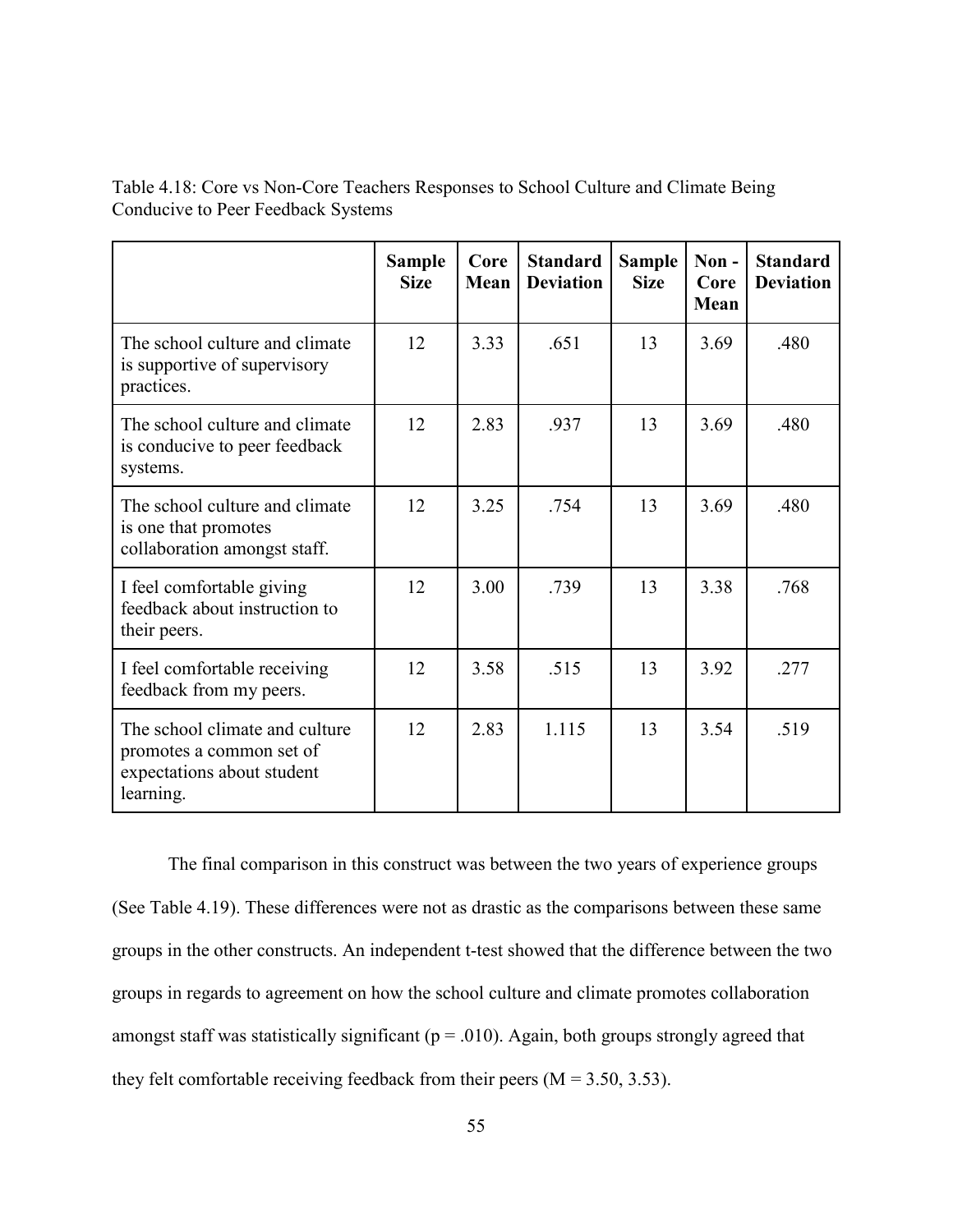Table 4.19: Comparison of Teaching Experience Responses in Regards to a School Culture and Climate that Promotes Collaboration Amongst Staff

|                                                                                                       | <b>Sample</b><br><b>Size</b> | Core<br><b>Mean</b> | <b>Standard</b><br><b>Deviation</b> | <b>Sample</b><br><b>Size</b> | Non-<br>Core<br>Mean | <b>Standard</b><br><b>Deviation</b> |
|-------------------------------------------------------------------------------------------------------|------------------------------|---------------------|-------------------------------------|------------------------------|----------------------|-------------------------------------|
| The school culture and climate is<br>supportive of supervisory<br>practices.                          | 8                            | 3.50                | .535                                | 17                           | 3.53                 | .624                                |
| The school culture and climate is<br>conducive to peer feedback<br>systems.                           | 8                            | 3.38                | .744                                | 17                           | 3.24                 | .903                                |
| The school culture and climate is<br>one that promotes collaboration<br>amongst staff.                | 8                            | 3.88                | .354                                | 17                           | 3.29                 | .686                                |
| I feel comfortable giving<br>feedback about instruction to<br>their peers.                            | 8                            | 3.13                | .835                                | 17                           | 3.24                 | .752                                |
| I feel comfortable receiving<br>feedback from my peers.                                               | 8                            | 3.88                | .354                                | 17                           | 3.71                 | .470                                |
| The school climate and culture<br>promotes a common set of<br>expectations about student<br>learning. | 8                            | 3.63                | .744                                | 17                           | 3.00                 | .935                                |

In response to research question number two, interviewees were asked questions about the impact of the school climate and culture on the implementation of peer supervisory practices. All of the interviewees agreed that that the school culture and climate was conducive to supporting peer supervisory practices. This is consistent with the survey results where that item had a mean score of  $M = 3.52$ . One participant stated:

"I think that concept of school, culture and climate, especially around things where some vulnerability is required, is often morphing and often very personal. So, I'm not really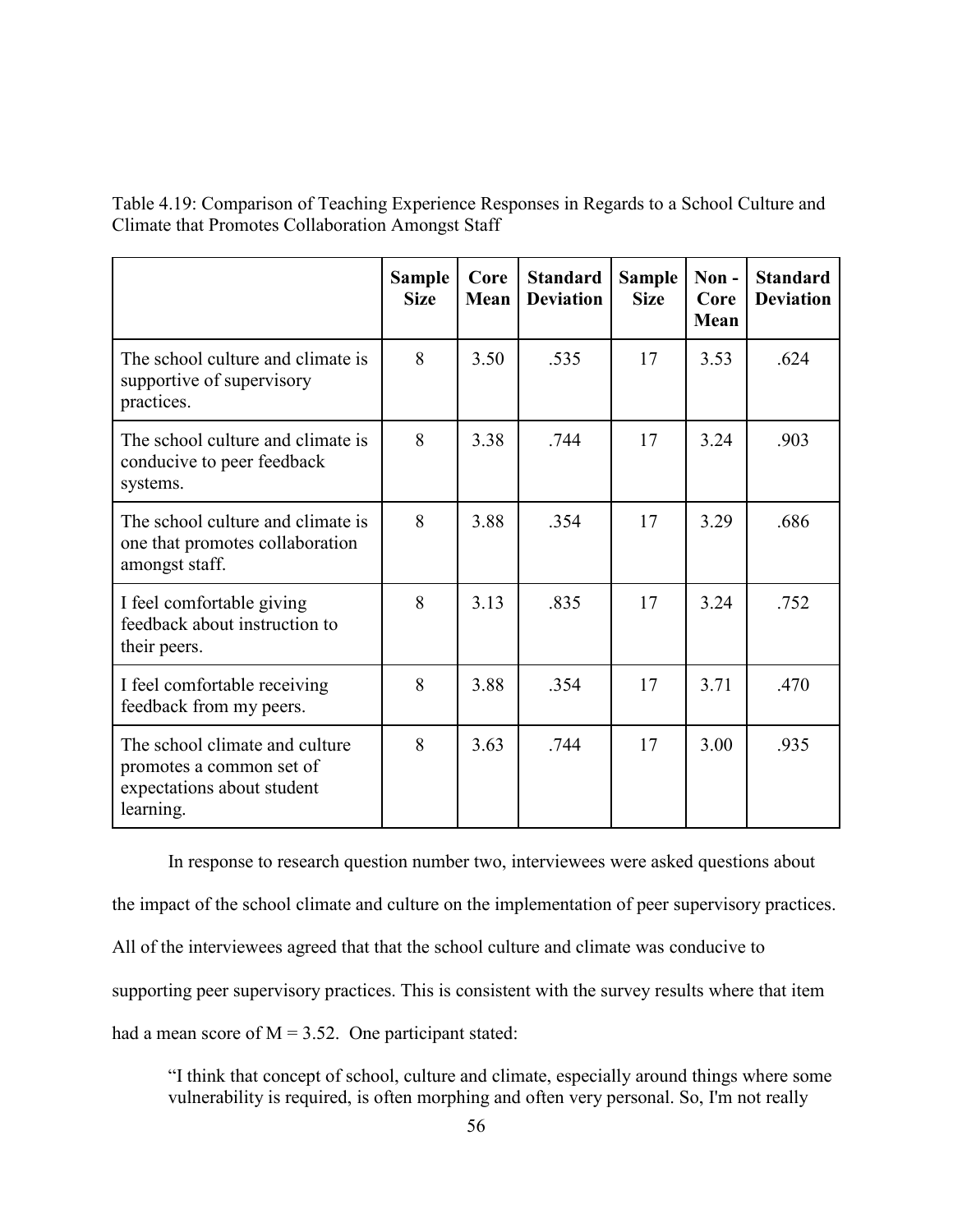sure. Not really sure what that means, except for that, the external and group feeling about the Bucksport culture is very positive. Teachers always talk about how lucky we are to be here."

Another participant had this to say about the school climate and culture:

"Really, it's hard to describe. Since I've been here, my support is just a great place to be where people just really, really push hard for the kids above and beyond in every sense. I have one of my own kids is my last kid here and he receives special ed services. And really minimally now because of the support all through that he's gotten in this district. And it's just the energy that people bring. I think that's just, when you come here you're expected to work hard. You work out for the kids and you support each other. And that's just a very, it's just a culture. That's like I said, hard to put into words, but when you come here, you know that."

#### **Finding #5: A Healthy Supervisory Climate Must be Supported with Intentional Structures**

Participants in both the survey and the interviews agreed that a healthy climate that is supportive of supervisory practices needs to be supported by intentional structures. The interviewees went into depth about the importance and impact of existing structures on the schools' culture and climate. The responses given by participants about school culture and climate revealed three consistent themes: (1) existing practices have created a conducive climate and culture for giving and receiving peer feedback (see finding #4), (2) the school culture and climate helped support peer supervisory practices that became even more critical during remote/hybrid learning, (3) and the need to make peer supervisory practices more prevalent throughout the school.

In the survey, participants agreed that this positive school climate and culture is supportive of peer supervisory practices ( $M = 3.52$ ). This also holds true for the participants that took part in the interviews. Participants identified existing practices that have helped create this positive climate and culture. All of the participants identified the existing PLC structure as the primary practice that promoted peer feedback. One participant said this about the PLC structure: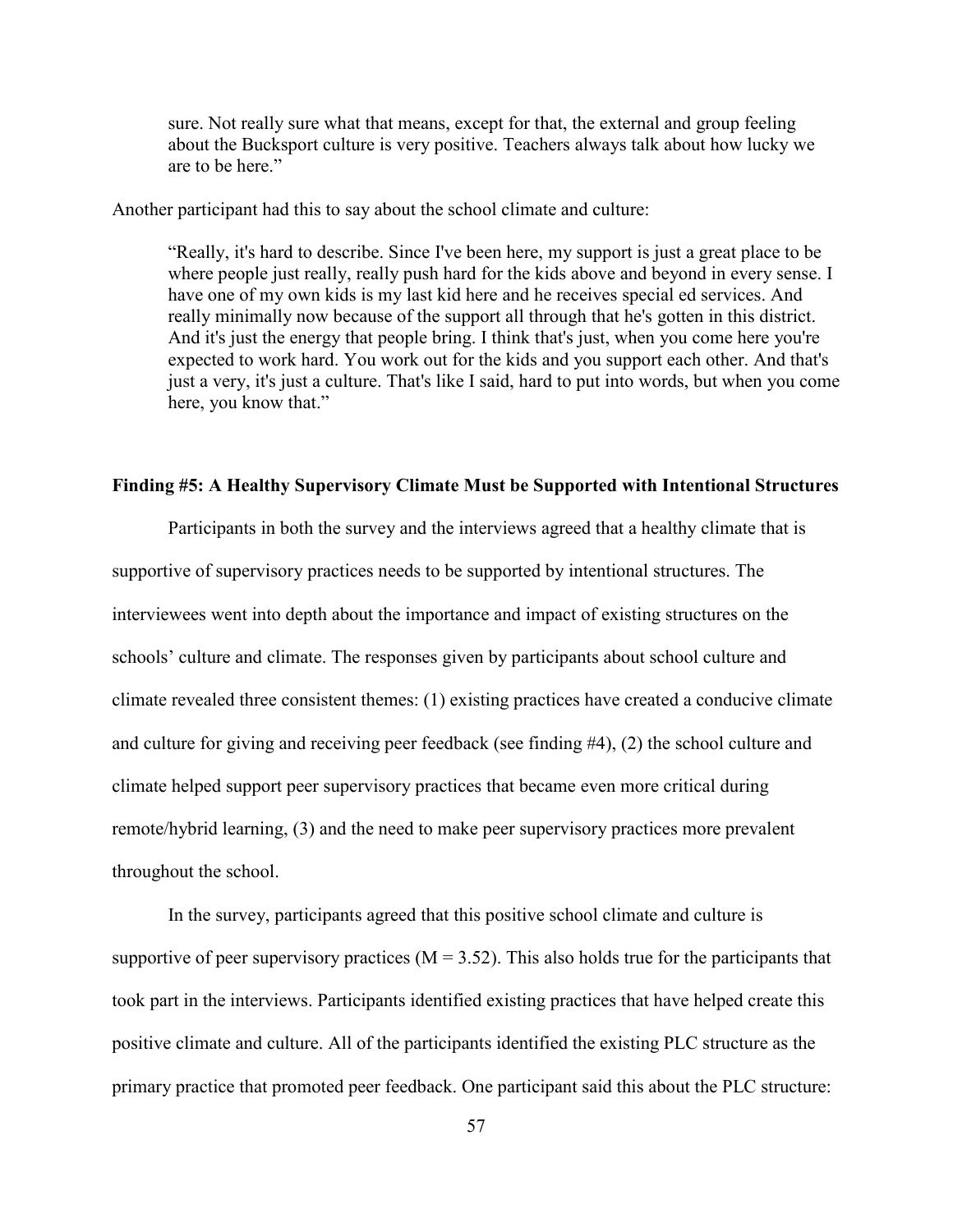"With the PLC's that we used to have (pre-pandemic) where all departments kind of got together and I would say 100% supportive in looking at other people's work and giving them that feedback of "This might be better if it was done this way." Or "That's a great lesson. I think I'm going to take this from that." So, I just think that the culture here is one of growth. And I think that in every aspect that I've been in, each one of these PLC's, it has been about what can I take from it or what can I give to it to help. And I think most people are responsive to that."

Another participant described their PLC experience as:

"We have PLCs and they always change a little bit....you get to work with people from other departments and share out a lesson plan and get feedback from different teachers' perspectives and those are really nice to get the outside view because as a department, we all chit chat with each other anyway, but to have English look at what you're doing from an English perspective or social studies or math, it's nice to get outside eyes on that."

All of the participants spoke positively about the effect of the PLC structure and how they were

beneficial to assessment development and delivery of instruction. In addition to PLCs, other existing structures were mentioned that promoted collaboration and communication amongst

staff such as the school's leadership team and their grade level teams. These teams also have

intentional time built into the schedule, but they do not focus specifically on delivery of

instruction.

Another theme that emerged from the interviews was how the school culture and climate supported the use of peer supervisory practices during remote and hybrid learning. Participants spoke about the obstacles and challenges that remote and hybrid learning presented to them and how the support of their peers was essential to them being successful. Participants talked about how they basically had to learn how to teach all over again. One participant had this to say about the difficulty that they experienced and their reliance on their peers:

"Yeah. Misery loves company. Yes. We went through it together. I mean, it's a trial by fire. And I think when you go through something like this, like that's never happened before with people who are also working as hard as they have ever worked and they're 20 years in, you all feel like it's your first year again."

The participant continued by saying: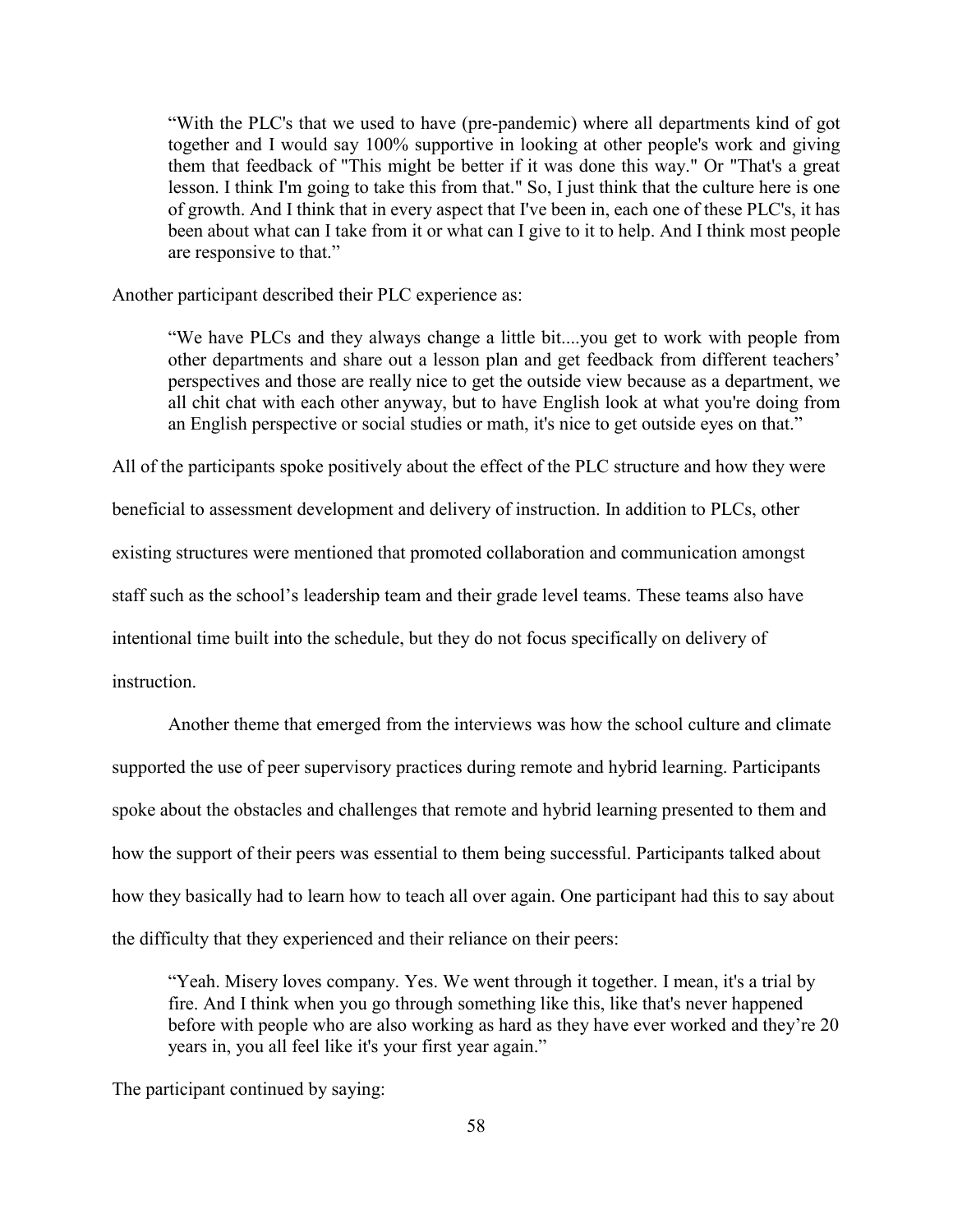"So, having that sort of shared adversity, I think to any group of people, it's going to make you come together. I mean, you either come together or you fall apart. And I think we've really come together because we know that it takes all of us doing all of these things consistently to literally keep our kids here and safe and healthy, us included. So, I mean, you have to have a team sort of mentality to survive this year."

Interview participants talked about this shared adversity of remote learning and how they consistently turned to one another for support and answers. Teachers were presented with problems that they had never encountered, a number of these centered around technology and instructional strategies, and they were looking to their peers for possible solutions. Participants all indicated how much more difficult it was to talk to their peers because of increased teacher responsibilities and social distancing rules. Participants indicated that they had to intentionally find time and unique ways to connect with one another. One participant said this about the difficulty and the need for peer support:

"We're always in and out of each other's rooms, helping each other figure things out. It's just that we are working completely as a team; nobody is functioning on their own here at all. Because there are so many darn things going wrong with things like technology. It's just unbelievable and so many little moving parts I guess."

Another participant described weekly lunches on Fridays where a number of teachers come

together to just decompress from the week. That participant stated:

"And so, someone will get up, whether it's me or someone else and go to my board and start like, 'Oh here, let me show you.' So, there sort of becomes this just organic component to giving feedback, helping and assisting. The other thing is through our email chain, people started in the school email like, 'Hey, did anybody else find that they couldn't get this to work or have this assessment?'"

Participants also mentioned that there were some missing components during the remote and hybrid learning period. The most glaring one was the removal of the PLC structure.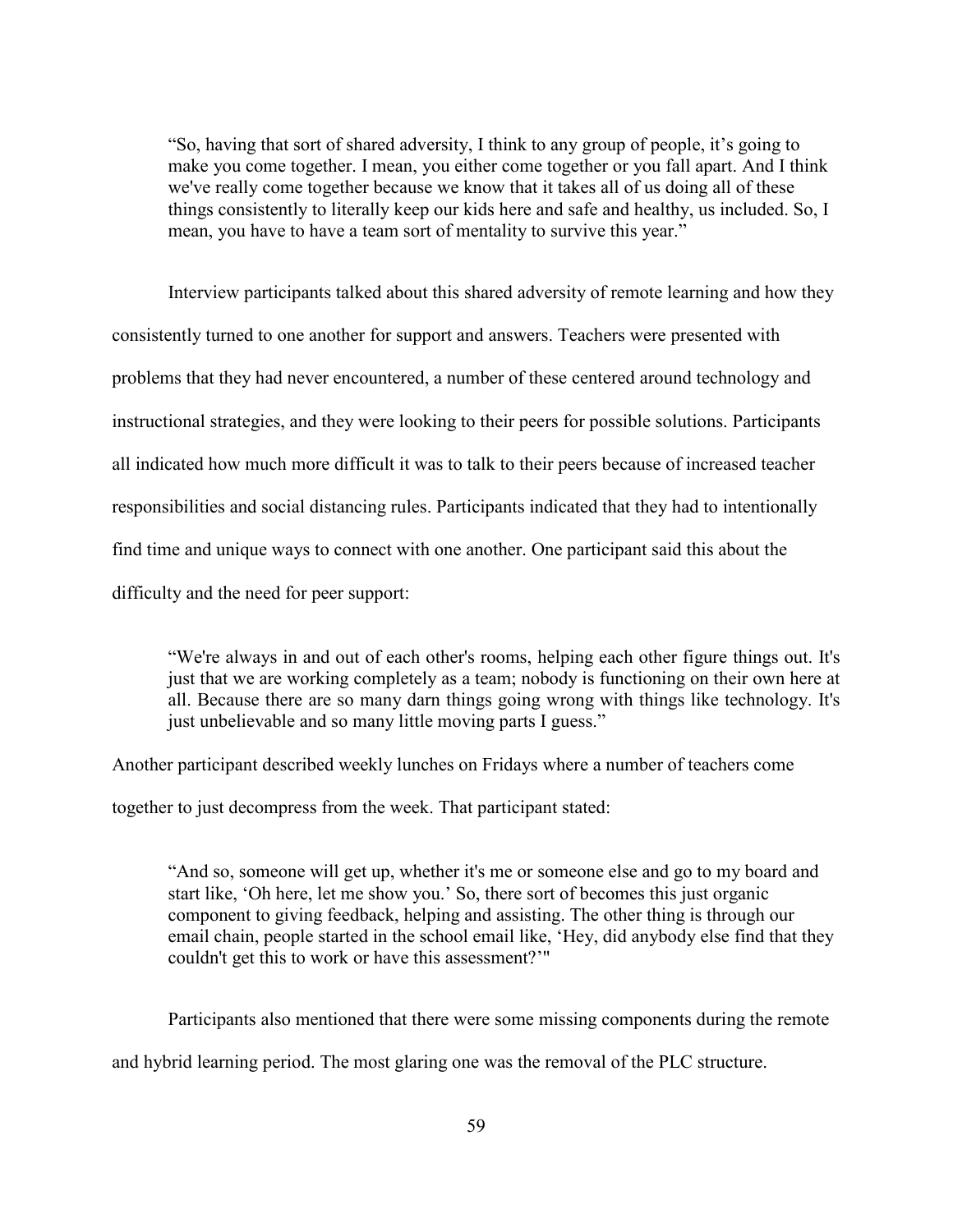Participants explained that this structure was removed to allow teachers to have Friday afternoons to plan for their remote instruction. While they found that time valuable, they also missed the structure that PLCs provided for peer supervisory practices. One participant stated:

"So, it's kind of ironic because in a year that we need to see each other kind of more than ever, now we're told, I think our union kind of argued for this, now you have this free time to work alone in your room. I'm like, 'Really? Because I will just online shop.' I need to kind of get back to that PLC time. I really need that. So, I'm looking forward to that next year when we can get back into actually meeting again."

This lack of time for PLCs falls into the last theme that emerged from the interviews, and

from the survey data, that there needs to be more intentional time built into the schedule for

teachers to implement peer supervisory practices. Participants expressed that PLCs are successful

because they are built into the weekly schedule and if other practices want to see the same

amount of success, then they should be built in as well. One participant said about the need for

more time to implement peer supervisory practices:

"I think that for me, I don't know if I'm ever satisfied. I think that the school doesn't provide as much time for that as it should."

Another participant offered this as a suggestion in regards to mentors that would provide peer

feedback:

"I think sometimes though, that if someone doesn't ask for it, it's not necessarily offered, when maybe it should be. And, I think that if you maybe provided a mentor for everybody, if everybody had a mentor, or coach or a buddy, I don't know, that might help facilitate some of that a little bit."

Two other participants said:

"I would say again, we have a period dedicated to it every single day and that is why that works, but not everybody gets that. So certainly, someone who's a teacher of mainly juniors and seniors, or maybe teaches Spanish or gym or whatever, certainly gets more isolated than somebody that works in a freshman team. So, generating a schedule that would have more of that time for collaboration would be pretty useful. I would be on the lucky end of those things, but I know there are people that aren't."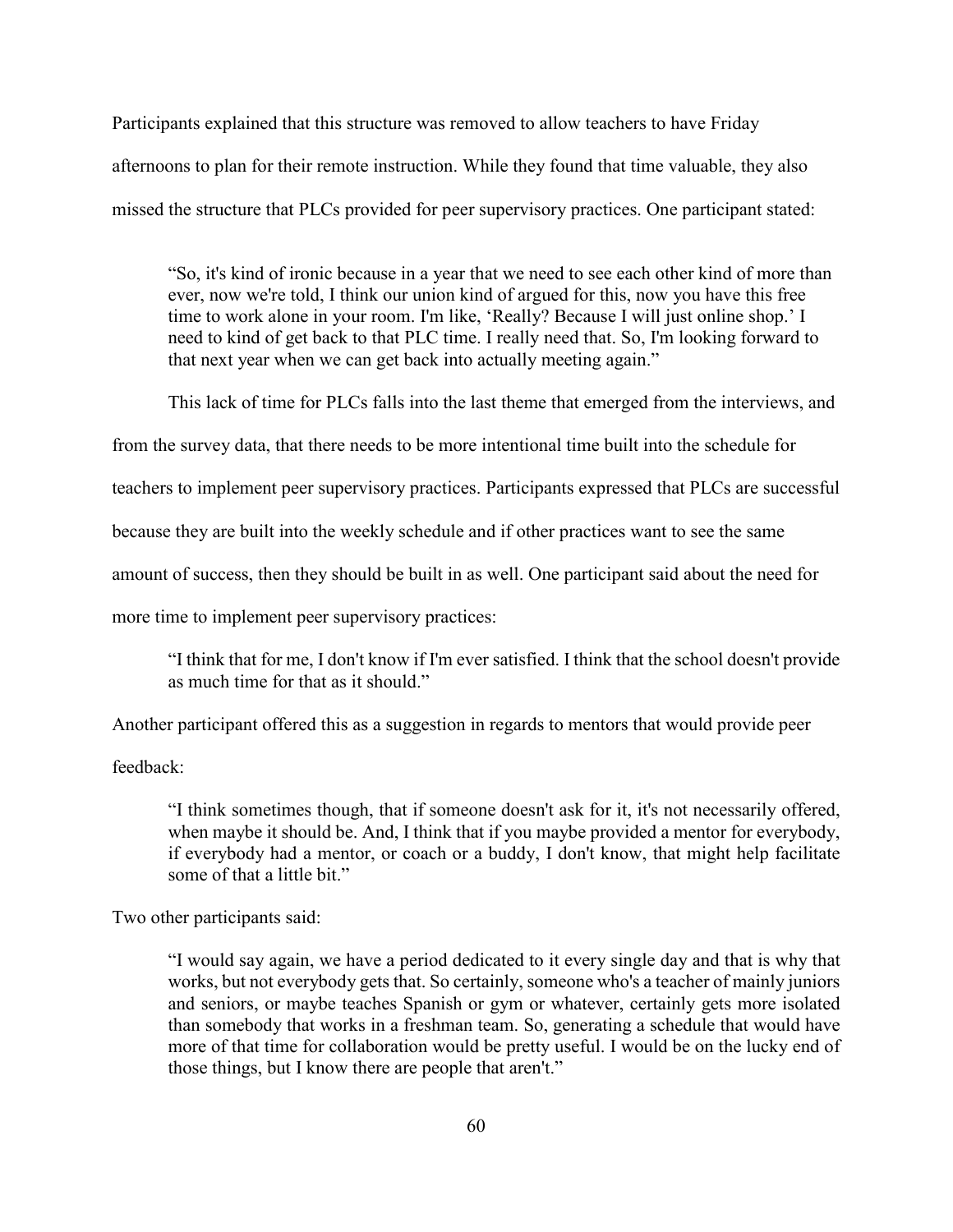"I mean, short of saying at a faculty meeting for example, we're going to try this peer feedback thing, you're welcome to sign up and we'll pair you with somebody and you can ask that person to sit in your room for 20 minutes and watch for whatever you want them to watch for. Short of setting it up formally, which I think would be a good idea. I personally think that would be an amazing opportunity, because I think a lot of us would like to do it, but I'm not just going to up and decide on my own to go see some random teacher and say, 'Hey, will you come sit in my room?' The only time I do that is when I'm in trouble. But that doesn't mean that I'm not open to it and that I don't think others would be open to it."

In summary, the five findings illustrated in this chapter are meaningful in an effort to answer the two research questions for this case study. In the next chapter, I will explain how these findings relate to existing literature surrounding peer supervisory practices. Additionally, I will show how they support the conceptual framework presented in Chapter 2.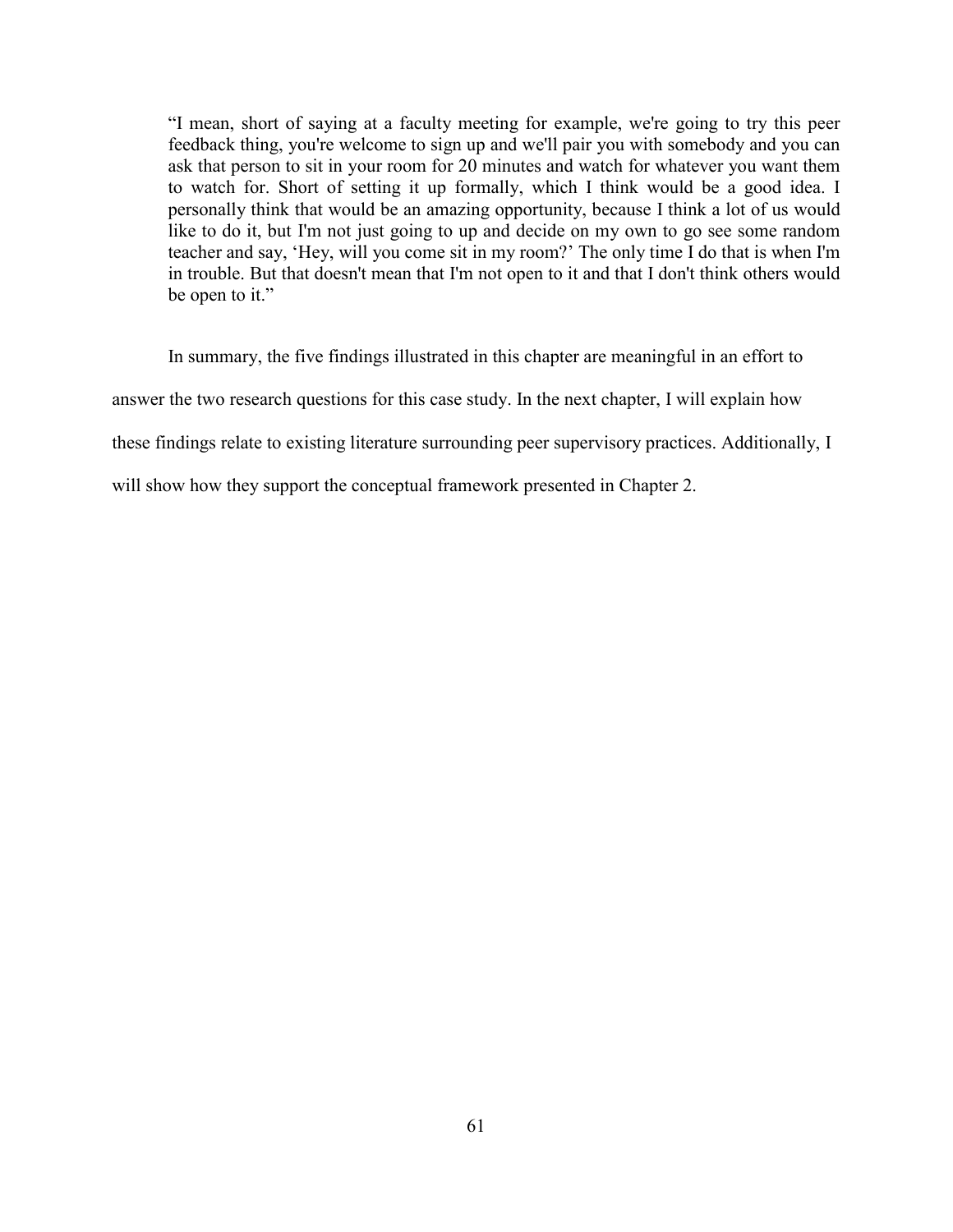### **CHAPTER 5**

## **DISCUSSION**

The purpose of this study was to look at the impact of supervisory practices on teachers' perceptions of their self-efficacy, both in remote and in-person settings. The study also analyzed the impact of school culture and climate on the implementation of supervisory practices. The first three findings were directly related to the first research question: (1) teachers see evaluation as a human resource tool, (2) peer supervisory practices positively impact perceived teacher effectiveness, and (3) supervisory practices were critical to the implementation of remote/ hybrid learning. The last two findings were directly related to the second research question: (4) a strong school culture and climate fosters supervisory practices and (5) a healthy supervisory climate must be supported with intentional structures.

In Chapter 2 the conceptual framework for this study was presented (see Figure 1). This conceptual framework was developed to show the relationship between the concepts of adult learning models, professional development, peer feedback systems, and school culture. This framework illustrated how these different components work together to improve teacher



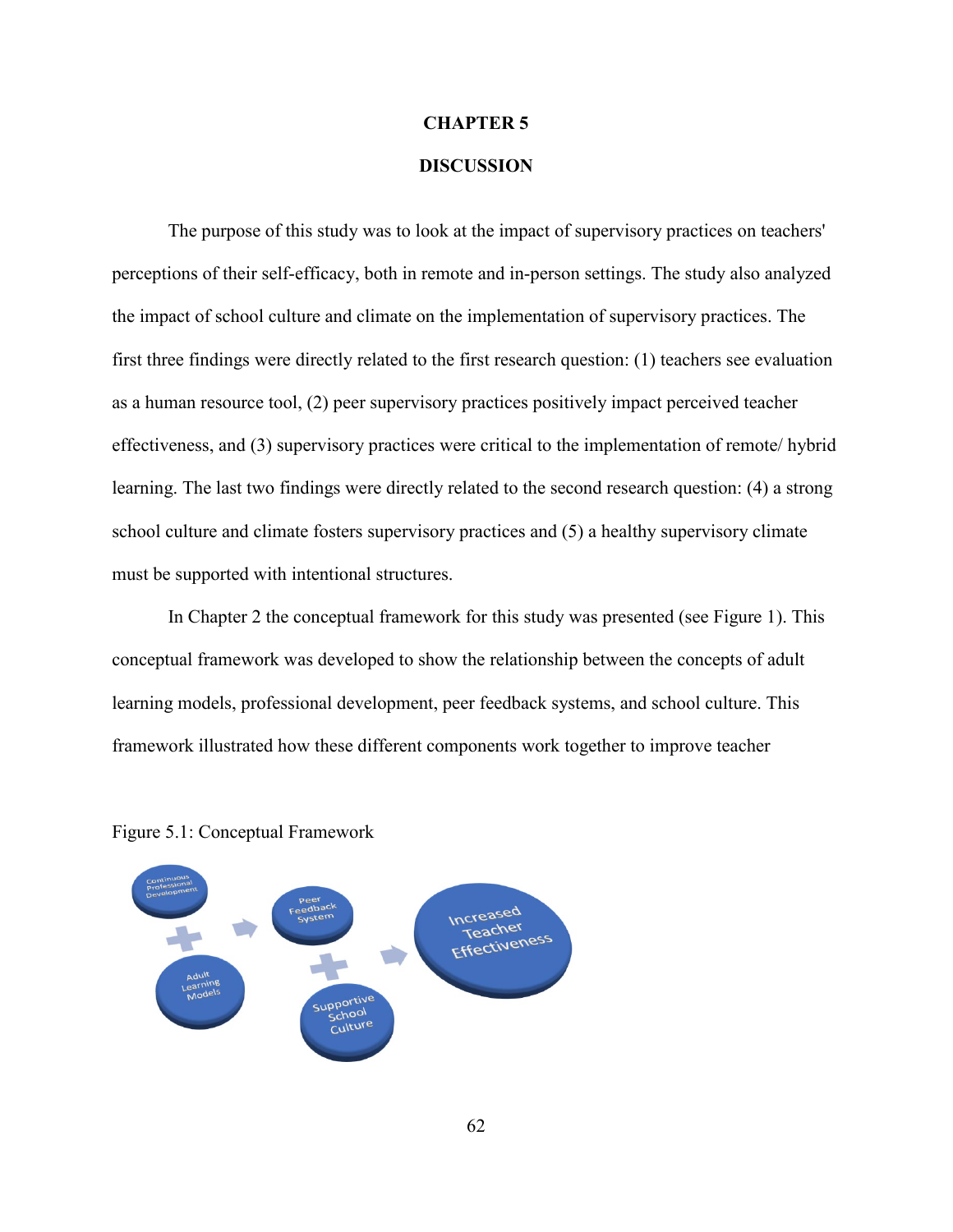effectiveness. The findings from this study, existing literature, and this conceptual framework will be used to answer both of the research questions.

# **Research Question #1: How do peer feedback supervisory practices improve teacher effectiveness in both a remote and in-person classroom setting?**

#### **Finding #1: Teachers See Evaluation as a Human Resource Tool**

In Maine, as in other states, legislation has forced schools to create evaluation structures with the intent of creating accountability structures for teachers. In Maine, LD 1858 and Chapter 180 legislated school districts to create Professional Evaluation and Professional Growth (PE/PG) plans (Doore et. al, 2013). Districts spent considerable time and resources forming these plans within their schools. These plans are almost entirely focused on evaluative measures and structures with school. The accountability measures built into these plans are focused on student achievement (Doore et. al, 2013, Mette et al., 2017; Mette et al., 2020) rather than focusing on improving instructional practices.

This case study found that the participants had a solid understanding of what the PE/PG process is within the district. Of the participants in the study, 80% were in some agreement that the process is used primarily as a human resource tool. Historically, evaluative practices have long been used throughout the United States as a tool to determine teacher retention (Gordon, 2020; Hazi, 2019). The participants in this study indicated that they understand the need and use of the evaluation system as a gatekeeping tool for teacher retention. While they understand the need for this type of tool to achieve that gatekeeping purpose, it is not a tool that is relied upon to improve teacher effectiveness. It is important to highlight that participants identify these practices as a formal evaluation tool and not one that is meant to improve teacher effectiveness.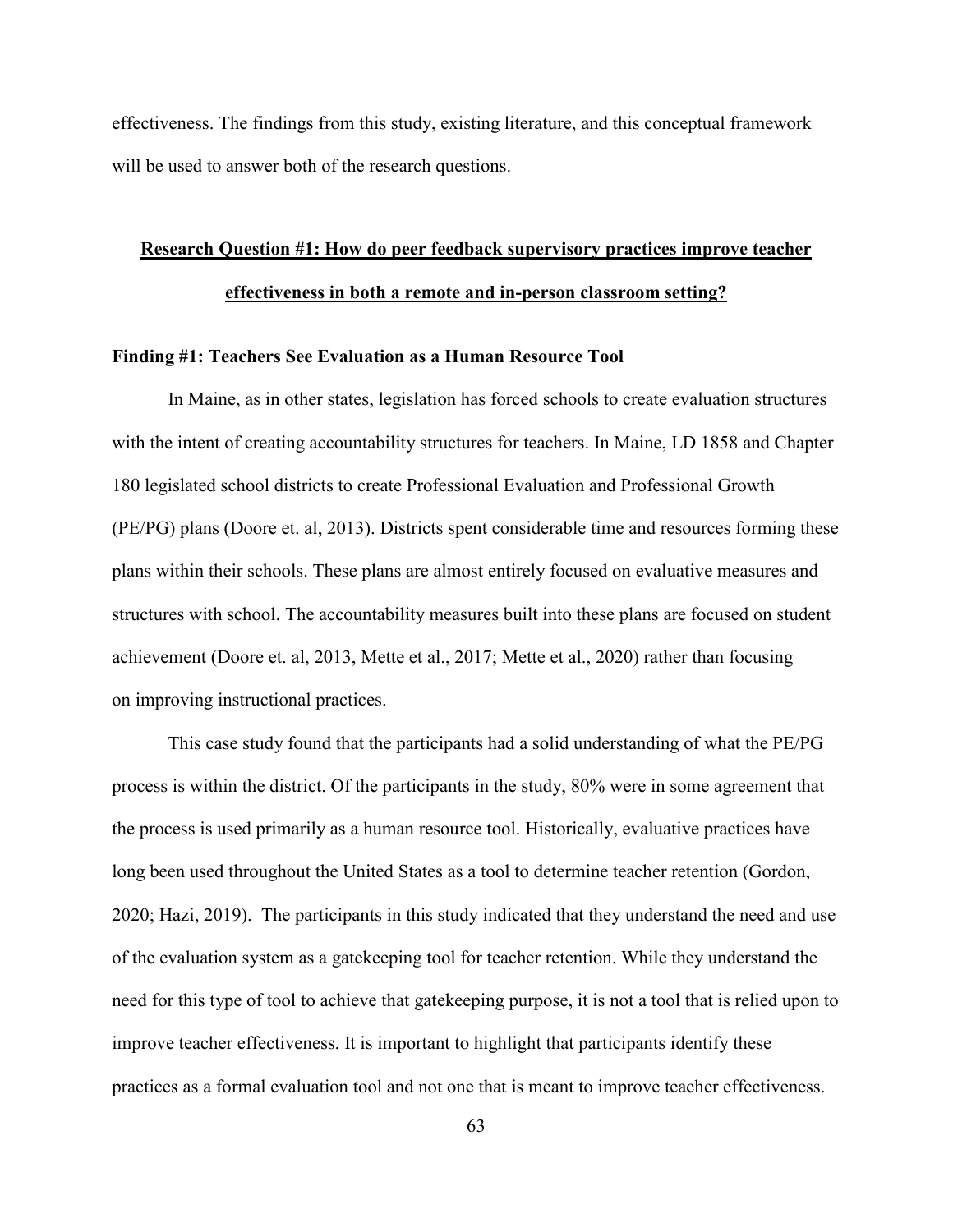This agreement was slightly more prevalent among teachers with 10 years or less experience. That same group of teachers were in slightly greater agreement that the evaluation process improved their own effectiveness as a teacher. This could be explained by the fact that the district's PE/PG plan requires newer teachers to have more frequent observations. They are required to have five observations per year for the first three years where more veteran teachers only need to have one. Newer teachers also have annual summative evaluations the first three years where more experienced teachers are on a three-year cycle. Because they are observed and evaluated more frequently, teachers with less experience see evaluation as both a human resource tool and as a process that helps their professional growth.

Through the interviews, participants were more consistent with their remarks about the evaluation process. All but one of the participants has taught for more than 10 years and collectively they agreed that the evaluation process was less effective than non-evaluative practices. Participants indicated that they did not find the infrequent formal observations as valuable as the informal conversations that they have with their peers and administration. Formal evaluative practices that are used for teacher accountability do not improve teacher effectiveness (Adams et al., 2018). This is a theme that emerged from the interviews that this formal feedback loop was not what participants relied upon to improve their instructional practices. Participants spoke to the time in between formal observations and the time it takes to receive feedback as an impediment to teacher growth.

## **Finding #2: Peer Supervisory Practices Positively Impact Perceived Teacher Effectiveness**

Traditionally, supervisory practices have been defined as ones that are implemented with the intention of developing teachers and their instructional practices (Gordon, 2019; McGhee,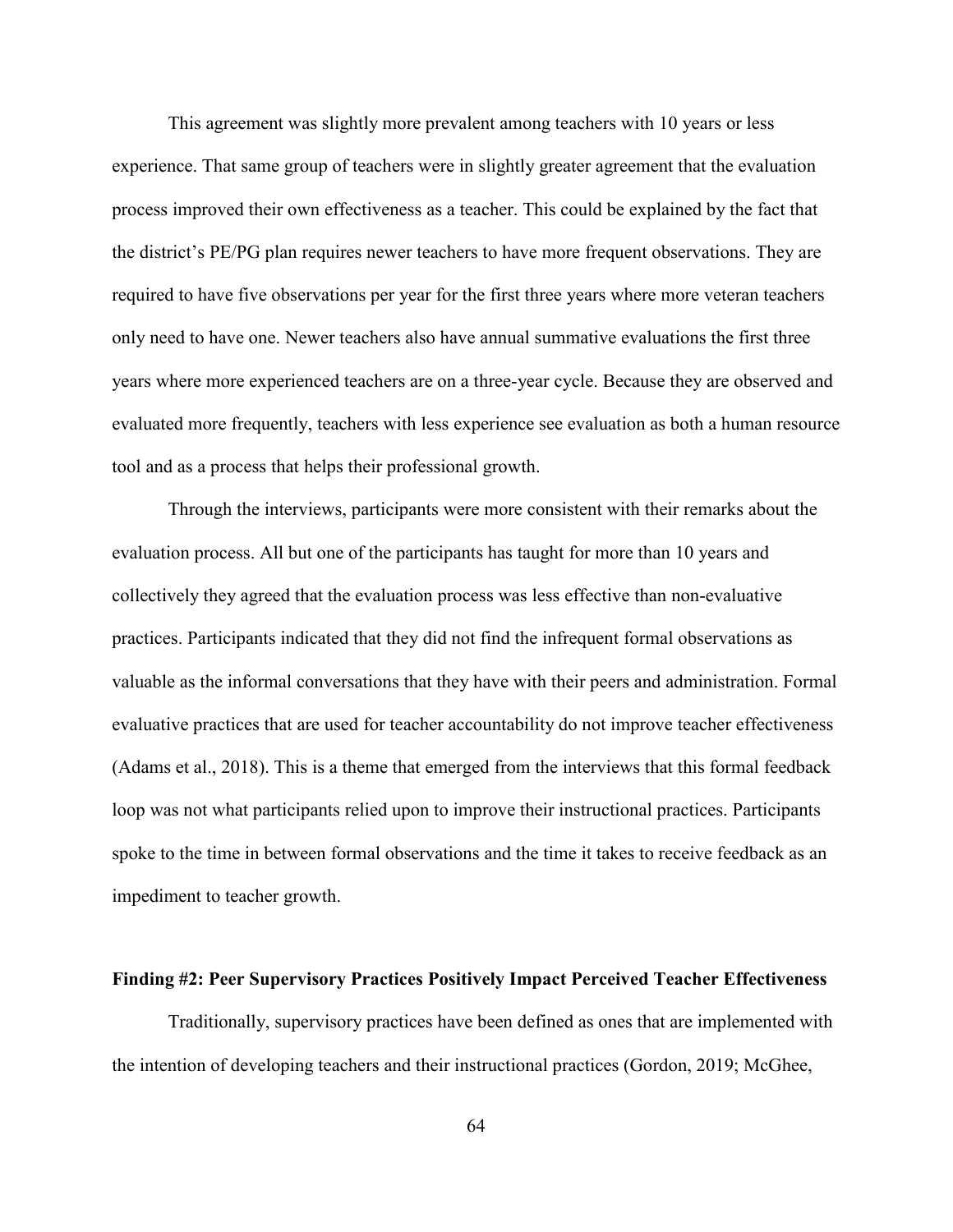2020; Ingle & Lindle, 2019; McIntyre & McIntyre, 2020). Supervisory practices clearly have a positive impact on teachers perceived self-efficacy; however, the use of peer feedback systems can be used to a greater extent for educators to support one another and promote collegiality (Glanz & Hazi, 2019; Glickman, 2013; McGhee, 2020). These practices are non-evaluative in nature and come in a variety of forms such as peer observation, PLCs, and reflective practices (Ponticell et at., 2019). These practices have been well-researched, and there is evidence of their success (Cogan, 1973; Goldhammer, 1969; Gordon, 2019). Even so, these practices are less prevalent in schools compared to their evaluative counterparts, even though we know that they are more effective in improving instructional practices (Glanz & Hazi, 2019; Glickman, 2013; McGhee, 2020).

This case study looked at the perceived impact of formative feedback structures within the school. From the analysis of the survey and interview data, participants agreed that the impact of supervisory practices is beneficial to their individual practices, promotes teacher growth, and increases teacher effectiveness. This finding aligns with the literature in regards to the impact of supervisory practices (Drago-Severson & Blum-DeStefano, 2019; Ingle & Lindle, 2019). Of participants, 88% agreed to some extent that they are encouraged to give and receive feedback to their peers, and 80% agreed that their instructional capacity has improved because of this feedback. When given a choice of formal observations or four different supervisory practices, only 8% of participants chose formal observation as the practice that had the greatest impact on their teaching. Practices that are non-evaluative and rely on feedback being provided from colleague to colleague are more impactful on improving teachers' instructional practices (Glickman et al., 2013; Glanz & Hazi, 2019; Ponticell et al., 2019). As stated in my conceptual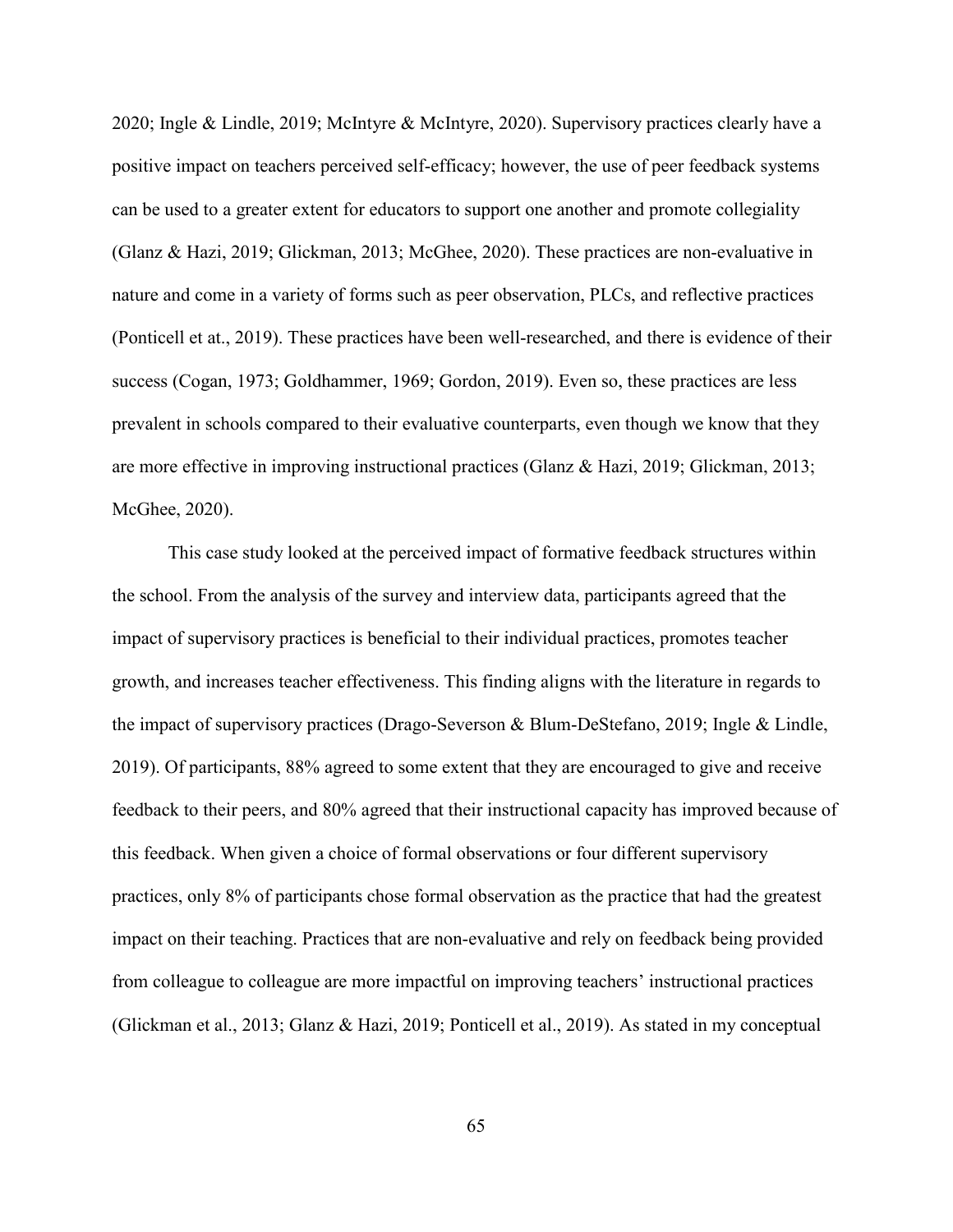framework, when these practices are implemented with the proper support and resources, it can result in increased teacher effectiveness.

Because of the subjects they teach, teachers of core subjects (math, English, science, and social studies) have inherently added stress due to accountability measures in regards to student achievement. This focus on accountability is entrenched in evaluative practices (Doore et al. 2013; Mette et al., 2020). Also, because of legislated accountability measures, core teachers, specifically the survey, were less agreeable than non-core (art, music, physical education, technology, special education, etc.) teachers in regards to the impact of supervisory practices, due in part to these perceived pressures to perform. In the survey, core teachers were in much less agreement that supervisory practices improved their effectiveness as a teacher. They were also in less agreement that peer feedback is given and received consistently, and that there was sufficient time provided for these supervisory practices to be implemented. In the interviews, core teachers were more supportive of the impact of supervisory practices than they indicated in the survey. All of the participants in the interviews indicated that supervisory practices were impactful, but that there was not enough time for them to be implemented effectively. This lack of time was a consistent theme in regards to the implementation of supervisory practices. Teachers understand the importance of peer feedback, but there are not intentional opportunities provided for this collaboration to happen consistently within schools. These opportunities need to be made available to educators so that they can communicate about their practices (Brock et al., 2021).

Identified in the conceptual framework is the need for professional development and the awareness and understanding of adult learning to be in place to implement peer feedback systems. The data collected in this study suggests that different subsets of teachers within the

66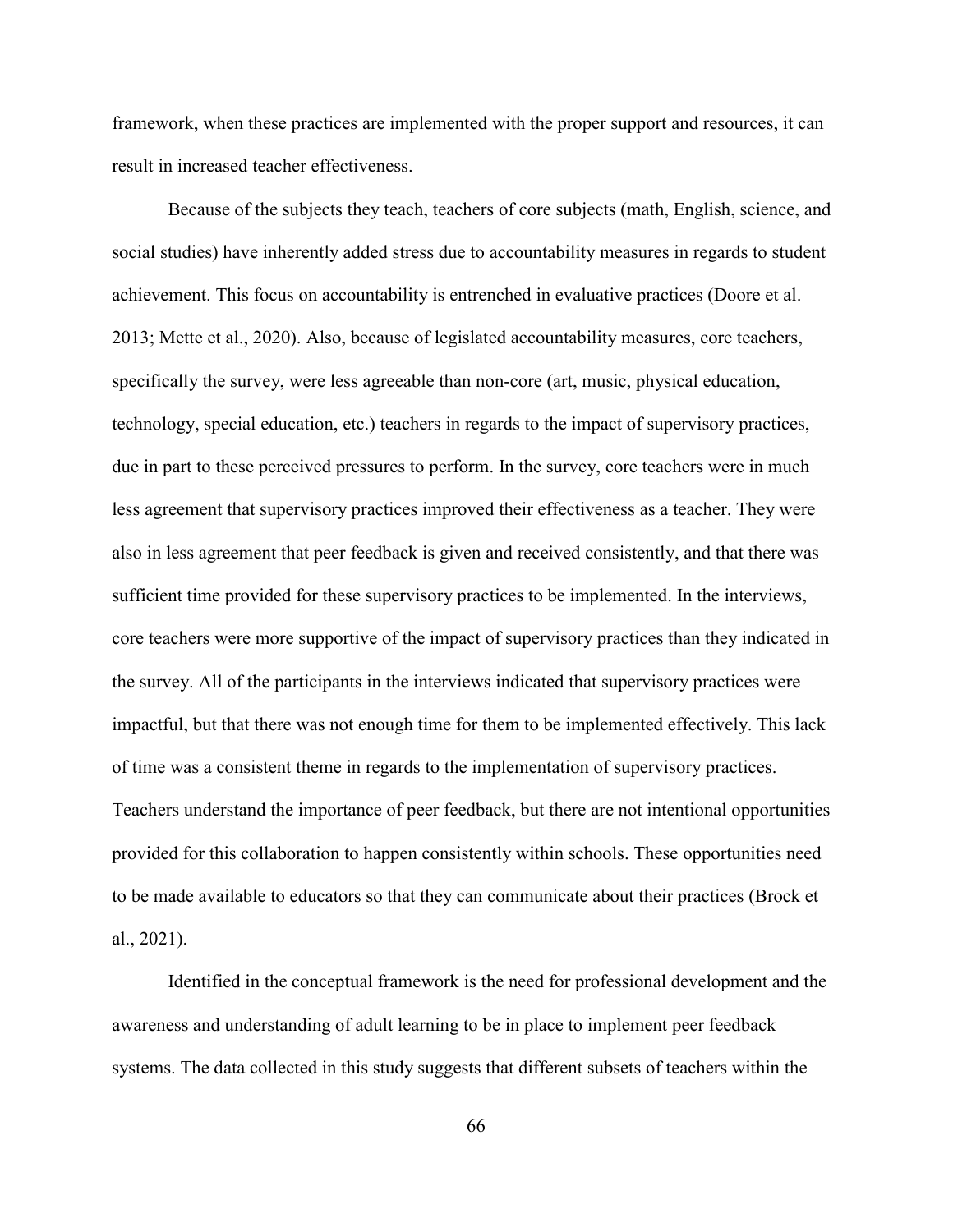school view the impact of these supervisory practices differently. Participants clearly identified the school climate and culture as a strength, and one that promotes collegiality and support for one another. This culture needs to be continuously supported by leaders so that this type of collegiality remains prevalent throughout the school (Glickman, 2013). Consistent with the work of Drago-Severson and Blum-DeStefano (2018), it is essential for educational leaders within a building to understand the type of learners that they have on their staff in order to address their individual needs. Understanding the different needs of the groups within a building (i.e. core versus non-core teachers or experienced versus inexperienced teachers) will allow administrators to differentiate the professional development that needs to be provided to make these practices successful.

# **Finding #3: Supervisory Practices Were Critical to the Implementation of Remote/Hybrid Learning**

COVID-19 has presented schools with numerous challenges when it comes to delivering instruction to students. Many of these obstacles revolve around the remote/hybrid learning models employed by schools. In these models, students learned through online platforms such as Zoom and Google Classroom. Often, teachers have been asked to teach to both remote and inperson students synchronously. This new way of teaching has turned even our veteran teachers into first-year teachers in regards to the learning curve that they have had to go through and the support that they need. Teachers have had and will continue to rely on the support of their peers and supervisory practices in order to navigate this new realm of teaching (Mette, 2020).

Out of necessity, teachers became more reliant on peer feedback in order to navigate remote/hybrid learning. This case study produced data that showed that teachers within this school relied more heavily on peer supervisory practices in response to remote and hybrid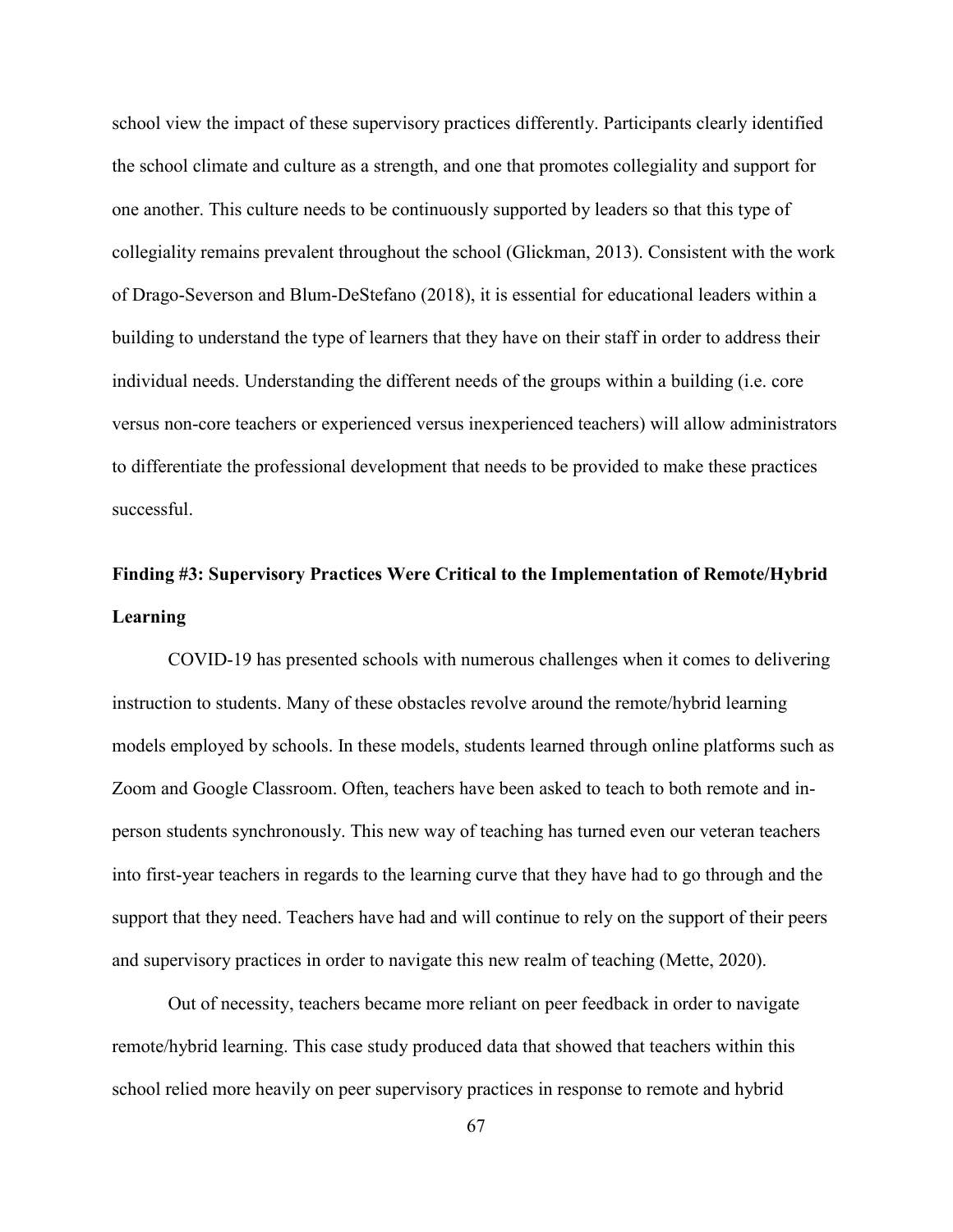learning. Of the participants, 76% agreed to some extent that these practices were critical in their delivery of instruction in the remote/hybrid environment. It was noticeable that non-core teachers were in much more agreement about their reliance on peer supervisory practices compared to core teachers. One could infer that since the non-core teachers are primarily singletons, they are the only teachers in their department. For example, there is only one music teacher, one art teacher, one industrial arts teacher, etc. Not having another counterpart in their department to share ideas with could have made them more reliant on school-wide feedback and other types of supervisory practices.

Peer feedback systems provide educators a vessel to collaborate and learn from one another (McGhee, 2020; Glickman, 2013; Glanz & Hazi, 2019). Throughout this study, a common theme in regards to teaching during a pandemic was how there were so many unknowns in regards to instructional delivery, technology, and assessment construction. Participants commented on how overwhelming these unknowns were at times and described how they relied on practices such as school-wide email threads that were topic specific to help them out. A teacher would send out a question via email, and there would be a number of responses and follow-up questions. These emails came from both less-experienced and more veteran teachers as this situation was new to all of them. This type of vulnerability shown by teachers to share problems that they have in an attempt to find solutions allows for collaboration that leads to improved instruction (Hamilton, 2013; Kohut et al., 2007). The culture of the school supported this type of practice to be successful, and as stated in the conceptual framework, when you pair this supportive culture with peer supervisory practices it leads to more effective instruction.

One of the cornerstones of my conceptual framework is the importance of professional development in the implementation of supervisory practices. Continuous professional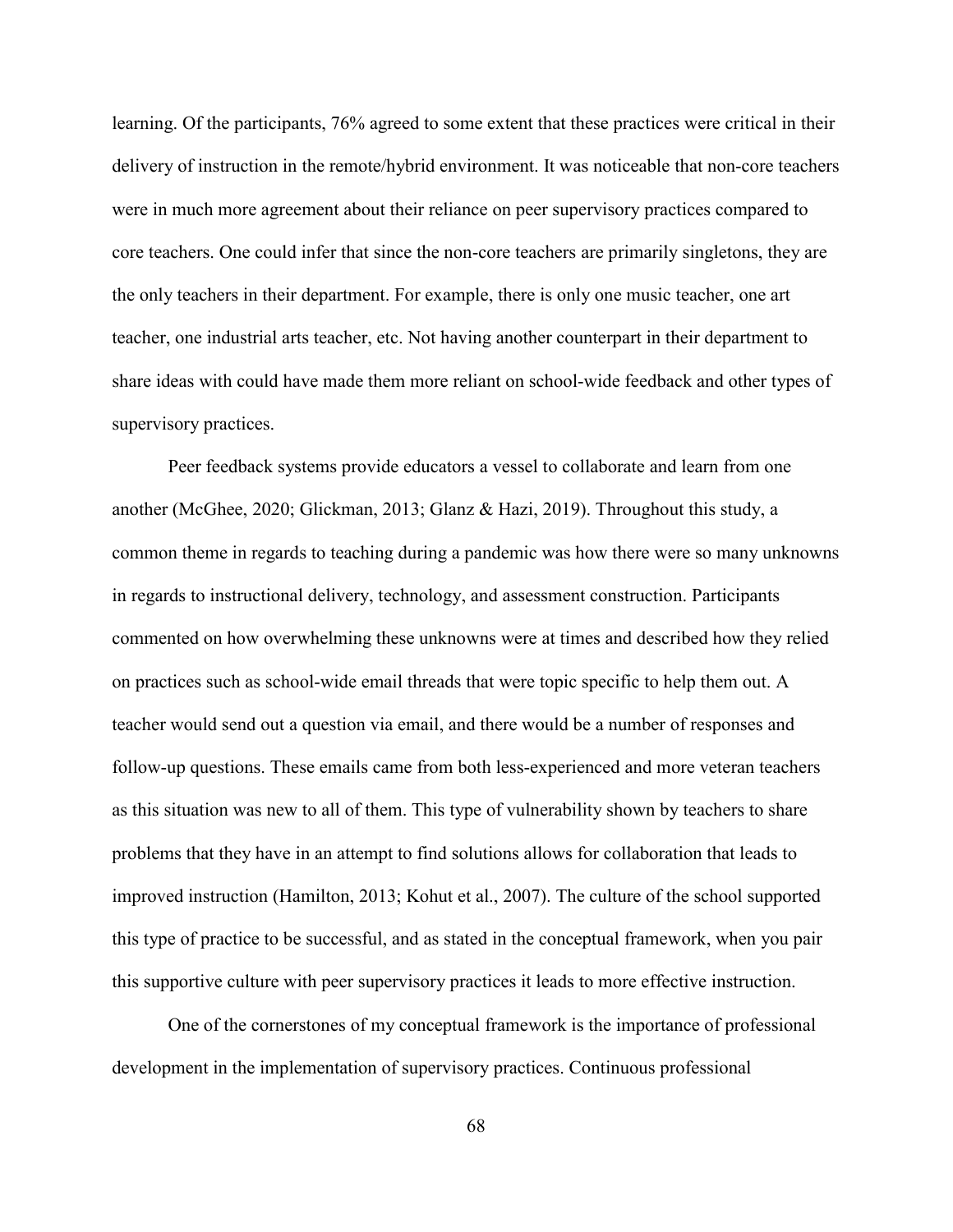development that is relevant and geared towards teacher improvement is essential (Tschannen-Moran & Gareis, 2019). Participants in this study indicated that professional development provided during this time could have been enhanced to make the transition to remote and hybrid learning easier. There was also general agreement that the removal of PLC time during the week was detrimental in some ways. Although teachers were happy to have extra planning time, they felt there was a missed opportunity to capitalize on intentional time dedicated to having teachers talk about teaching and learning, especially since it had changed so drastically.

In reviewing the data used to formulate this finding, peer supervisory practices were beneficial to staff during this time of need. This finding is consistent with the emerging literature about instruction during the pandemic (Brock et al., 2021; Mette, 2020). Teachers were able to see the direct benefit because it was addressing a gap in their practice that they had during the remote/hybrid instruction. Schools need to provide opportunities for these types of practices to be supported with time and intentional structures. When schools move beyond their current realities, and return to a more normal school structure, there is reason to believe that these supervisory practices will remain in place and be accepted by staff because of their success during this time. For that to happen, consideration needs to be given by administration as to what conditions should be put in place so that they can be implemented with fidelity.

# **Research Question #2: How do building leaders cultivate a culture amongst staff that is supportive of peer supervisory practices?**

#### **Finding #4: A Strong School Culture and Climate Fosters Supervisory Practices**

For the implementation of supervisory practices to be successful, there needs to be a school culture and climate that both cultivates and supports these practices. There needs to be a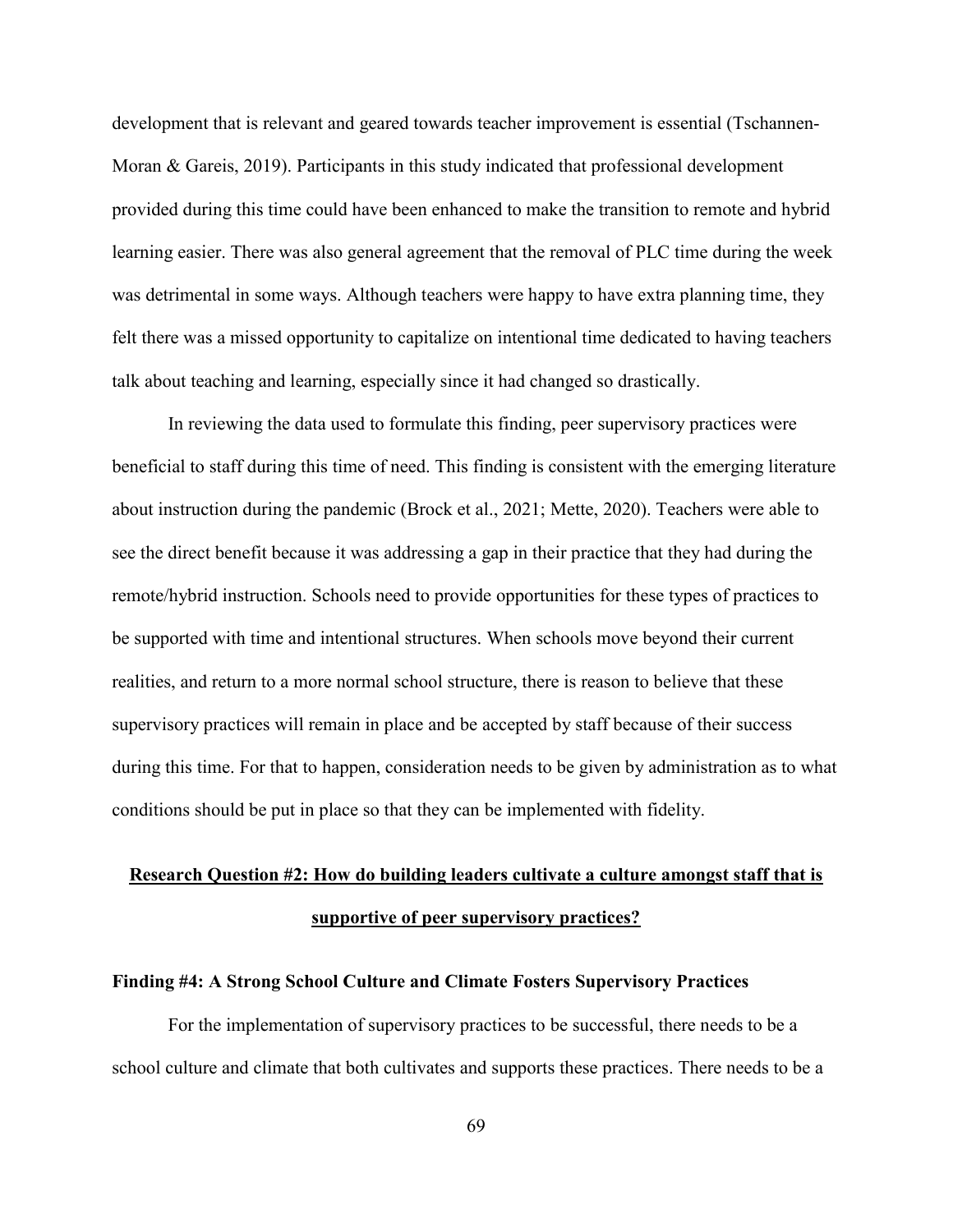shared understanding of what successful teaching and learning is within the school (Anderson & Pounder, 2019). A school culture that is conducive to supervisory practices is one where the staff within the school have a collective responsibility for learning (Anderson & Pounder, 2019; Drago-Severson & Blum-Destefano, 2018; Glickman, 2013).

A strong theme emerged from this study where participants conveyed how they felt that there is a supportive school climate and culture of supervisory practices. This construct produced the highest overall mean on the entire survey. All participants agreed that they feel comfortable giving and receiving feedback and that they were encouraged to do so. Participants in the interviews consistently commented on the culture and climate being an overall strength of the school. This is significant because a strong school climate and culture pave the way for supervisory practices to be implemented with fidelity (Anderson & Pounder, 2019; Drago-Severson & Blum-Destefano, 2018; Glickman, 2013). When educators feel comfortable within the school and trust the people that they work with, it allows for open dialogue and collaboration that can be used to improve professional growth (Anderson & Pounder, 2019; Drago-Severson & Blum-Destefano, 2018).

School leaders can shape a positive school climate and culture by ensuring that collaboration amongst staff is both encouraged and practiced through intentional structures (Anderson & Pounder, 2019; Glickman, 2013). The data from this study reflects this notion. There was a common thread that these supervisory practices cannot be implemented effectively without a supportive climate. This is a major component in my conceptual framework presented in Chapter 2. This framework and literature support the idea that peer feedback systems need to be paired with a healthy school culture and climate in order to create the environment where you increase teacher effectiveness (Drago-Severson & Blum-Destefano, 2018; Glickman, 2013). It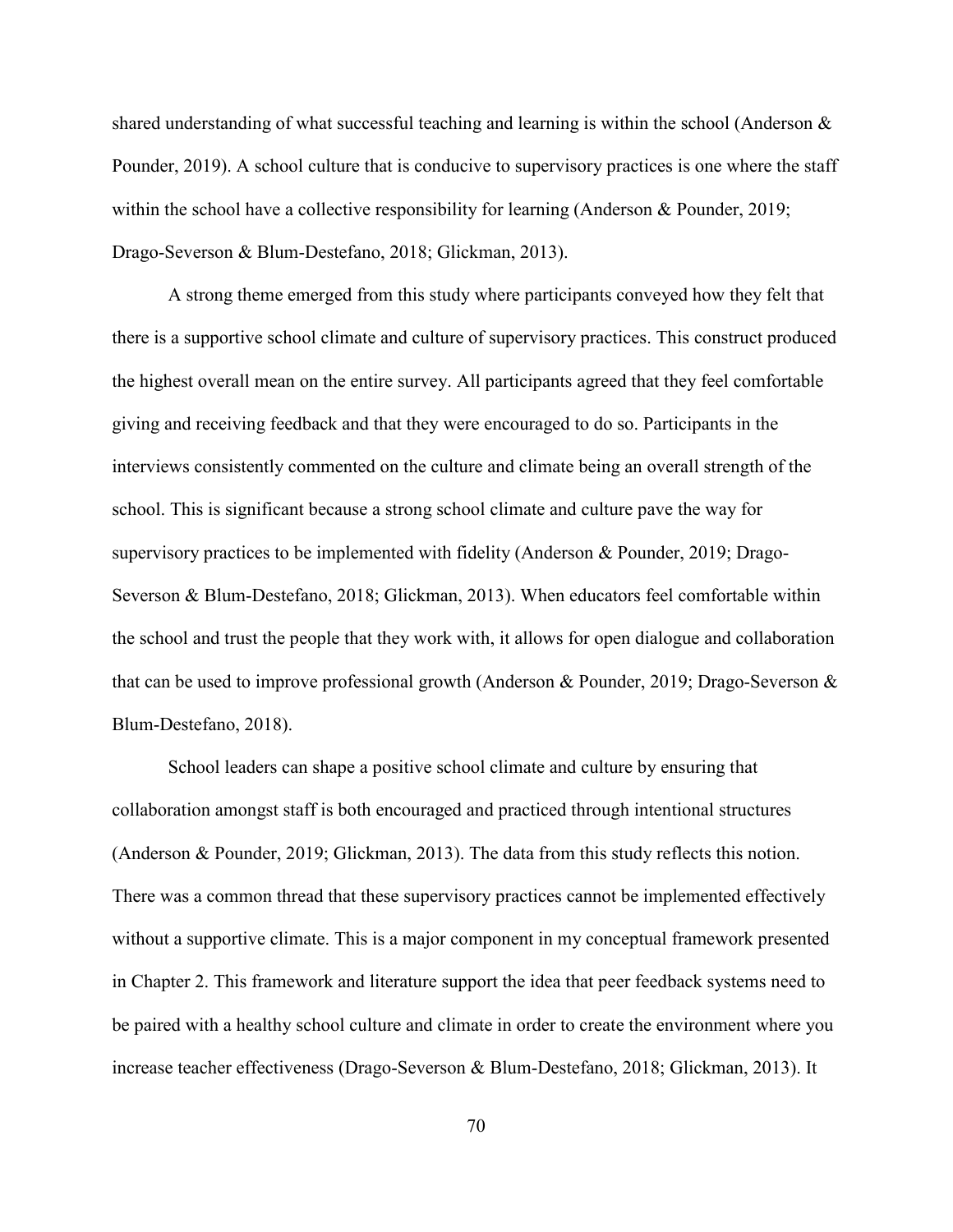does appear that this is a two-way street. By that I mean the implementation of peer supervisory practices can have a positive effect on the school culture and climate as well. These practices promote collaboration and encourage staff to work with one another towards the common goal of improving instruction. At the same time, an existing positive school culture and climate allows these practices to be implemented with fidelity (Anderson & Pounder, 2019). The partnership of these two components is critical in attaining the ultimate goal of improving teacher effectiveness.

## **Finding #5: A Healthy Supervisory Climate Must be Supported with Intentional Structures**

The final finding speaks to how a healthy supervisory climate can be fostered and supported. The findings show that existing practices have strengthened the school culture and climate. Participants clearly identified PLCs as one of these structures. PLCs provide teachers the opportunity to develop and discuss a common understanding of what effective teaching and learning is within a school (DuFour & Mattos, 2012). A reason why this structure has been so critical in developing and maintaining a healthy supervisory climate is due to the intentionality of the structure. The PLCs within the school have dedicated time set aside weekly for teachers to work together with specific tasks. There are weekly agendas that are set by the school's leadership team that consists of teachers and administration. The agendas have teachers working together, talking about instructional practices and assessment design. This creates an intentional feedback loop for teachers on a weekly basis. There was professional development given to all staff before PLCs were implemented so that there was a common understanding of what they were and how they should operate. This has been identified as a key element in the successful implementation of PLCs (DuFour & Mattos, 2012).

Participants also alluded to the positive impact of grade level teams that meet twice a week. These teams have common planning time built into their schedule so that they can discuss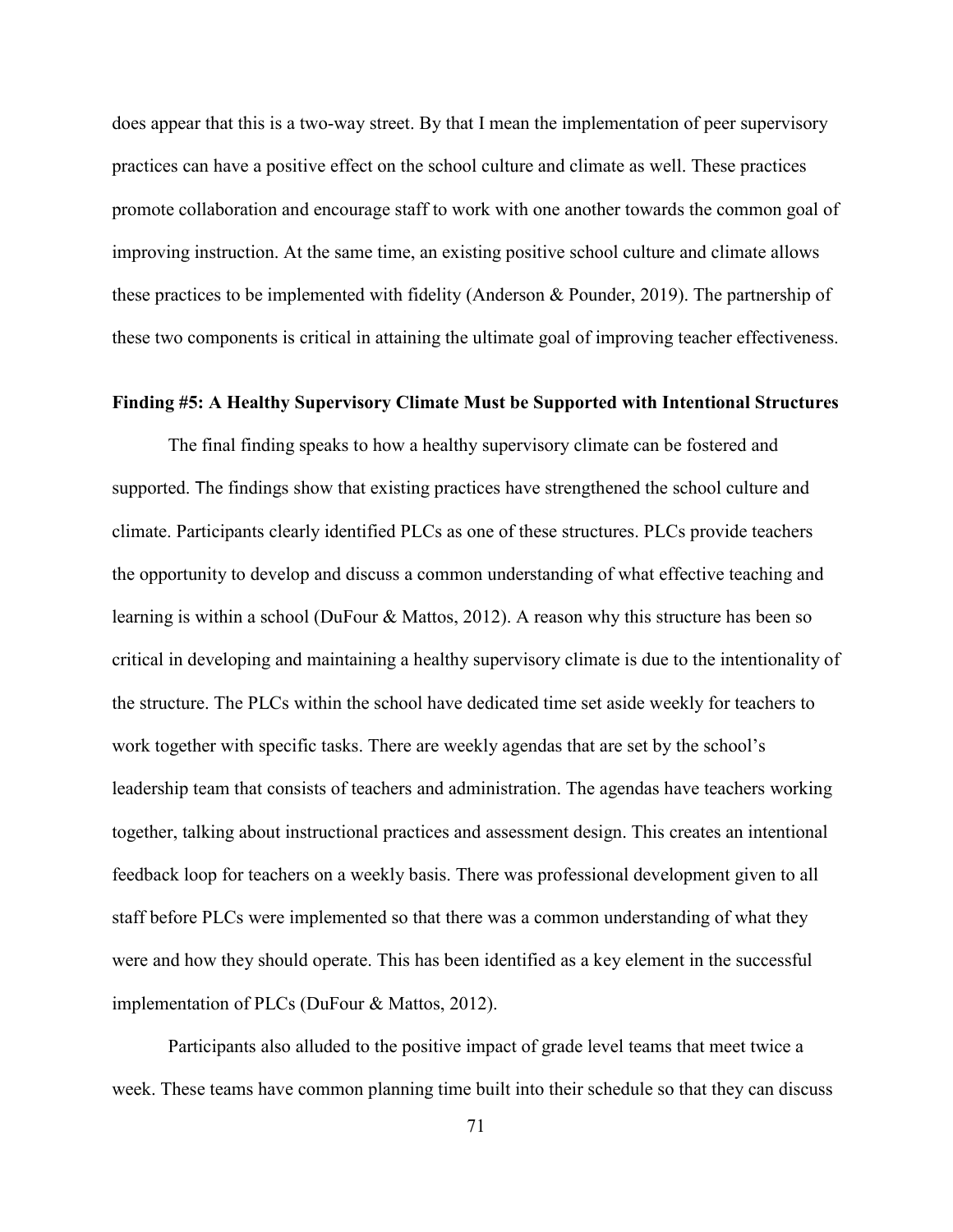student progress. While not designed to specifically tackle the issues of instruction, this practice does contribute to the healthy supervisory climate because it creates time for teachers to communicate with one another. By providing these opportunities for interaction, grade level teaming has created a culture where the teachers' classrooms have become open and vulnerable because they are sharing with one another the instructional and assessment strategies that they are using. This openness allows for teachers to be more comfortable with giving and receiving feedback to their peers.

To speak directly to research question two as to how building leaders cultivate a school culture that is supportive of peer supervisory practices, it is quite clear that these leaders need to be intentional about providing time for these practices to happen (Adams et al., 2018; Ponticell et al.; Zimpher & Neidl, 2019). Building leaders cannot realistically expect that these practices will happen organically and within a normal schedule. Intentional structures and dedicated time need to be built into the school day for these practices to happen with fidelity. Along with these structures, professional development should be provided so that there is a common understanding of the purpose and what the desired outcomes are. When these practices are supported by time and professional development, there is a greater buy in from staff. It appears that the residual payoff is that staff see the direct benefit from peer feedback, and this benefit helps create a culture where they begin to seek this feedback out on their own outside of the built-in structures.

## **Conclusion**

This study was designed to look at the impact of peer supervisory practices within a rural school. The findings from this study show that there is a need for these practices to be present within a school so that teachers can improve their own self-efficacy. Literature has long said that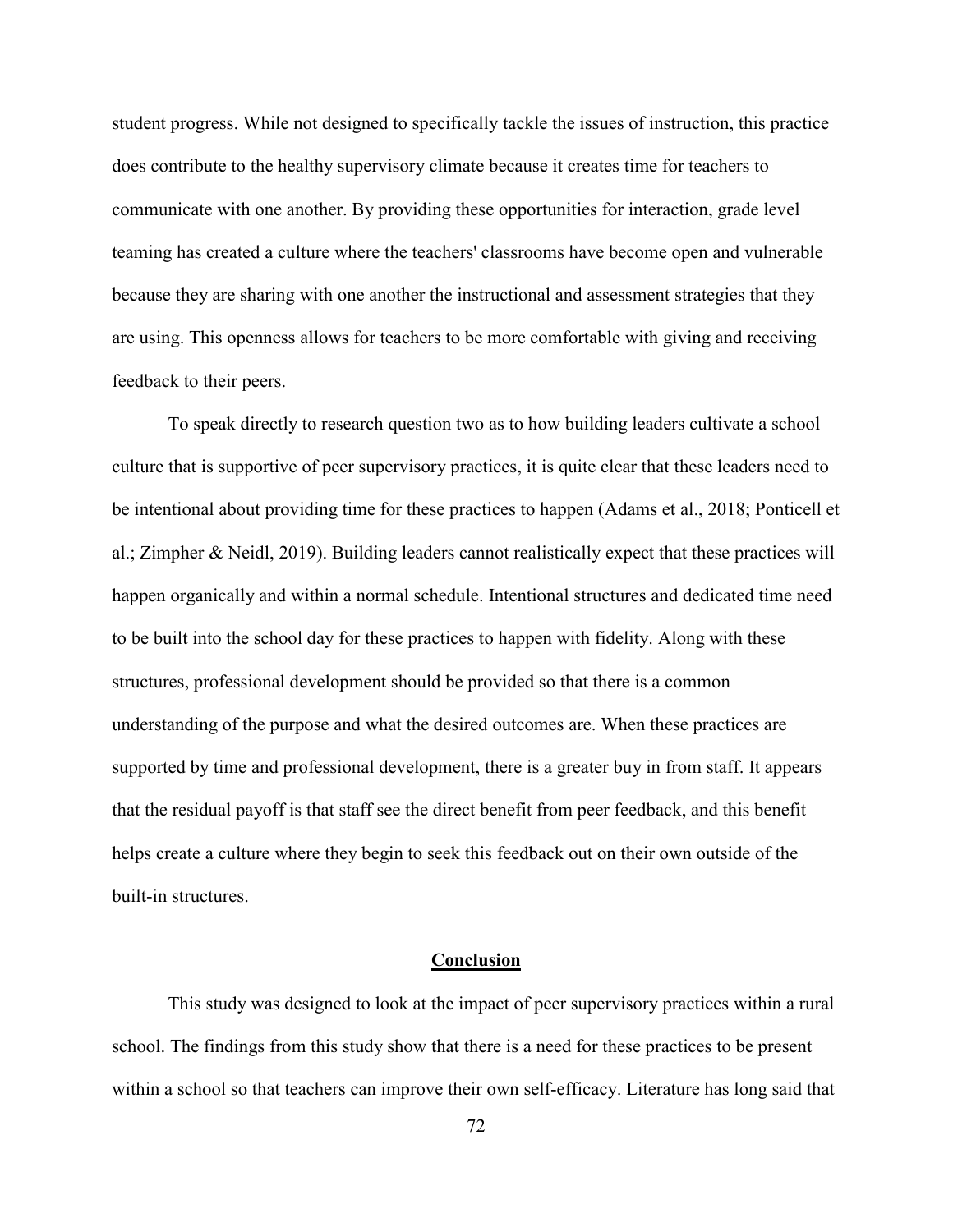these practices are the most effective way to improve instruction, and the findings follow suit. School leaders need to provide intentional time for the implementation of these practices and provide professional development so that they can be implemented with fidelity. COVID-19 leveled the playing field in regards to the support that teachers needed from one another. Regardless of experience, all teachers needed to rely on peer feedback to navigate the new educational environment. A strong school culture and climate can create a foundation for these practices to be successful.

In the next chapter I will make recommendations for practice, policy, and theory in regards to supervisory practices. I will give specific recommendations that if implemented in unison could create a situation where peer feedback is given frequently and successfully within schools. This will include recommendations for future studies that should be conducted to further explore the impact of these practices within schools.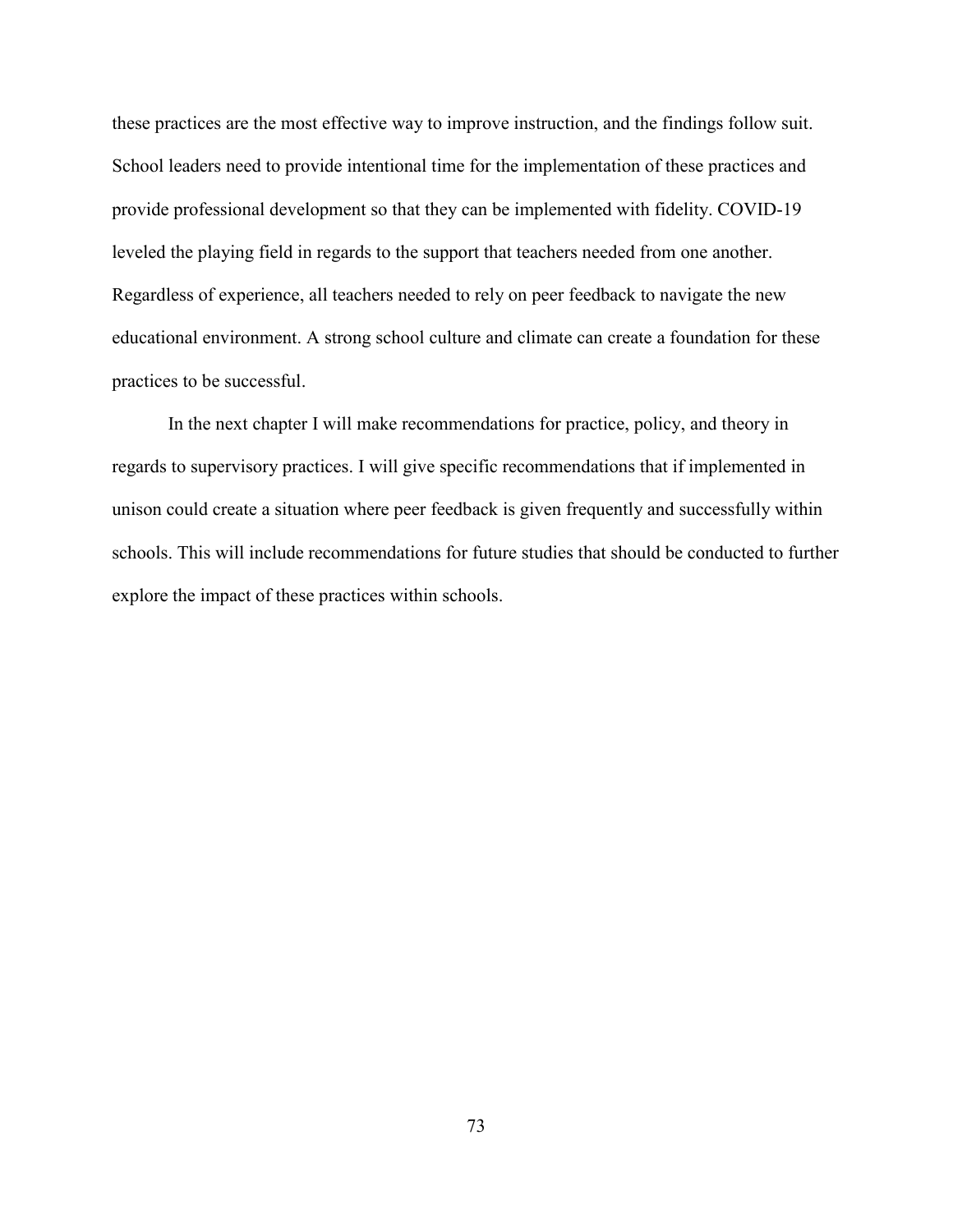#### **CHAPTER 6**

## **IMPLICATIONS**

Through this case study of a rural school in Maine, and through a review of the literature, there is evidence that supervisory practices are more effective than evaluative practices in regards to improving instructional practices and positively impacting teachers' perceptions of their own effectiveness (Glickman et al., 2013; Glanz & Hazi, 2019; Mette et al. 2020; Zepeda & Ponitcell, 2019). Participants saw a need for formal evaluations but also a greater need for the implementation of peer supervisory practices. They also identified the need for intentional time and support to be dedicated to such practices. The study showed evidence that a strong school climate and culture can help support the implementation of these practices. This chapter will present recommendations for practice, policy, and research. The application of these recommendations made from the findings of this date can help improve the quality of instruction delivered in schools.

#### **Implications for Practice**

One of the direct benefits of doing a participant action research case study is that the findings clearly identify strengths and areas for improvement within the school being studied, but these findings can also be helpful for other practitioner-scholars looking to improve instructional feedback structures in their school buildings. This case study elicited feedback from a large percentage of the staff from all content areas and a variety of years of experience. While the findings from this study may not be generalizable for all schools, there are specific implications and action steps for the school being studied which others could look to use within their own school.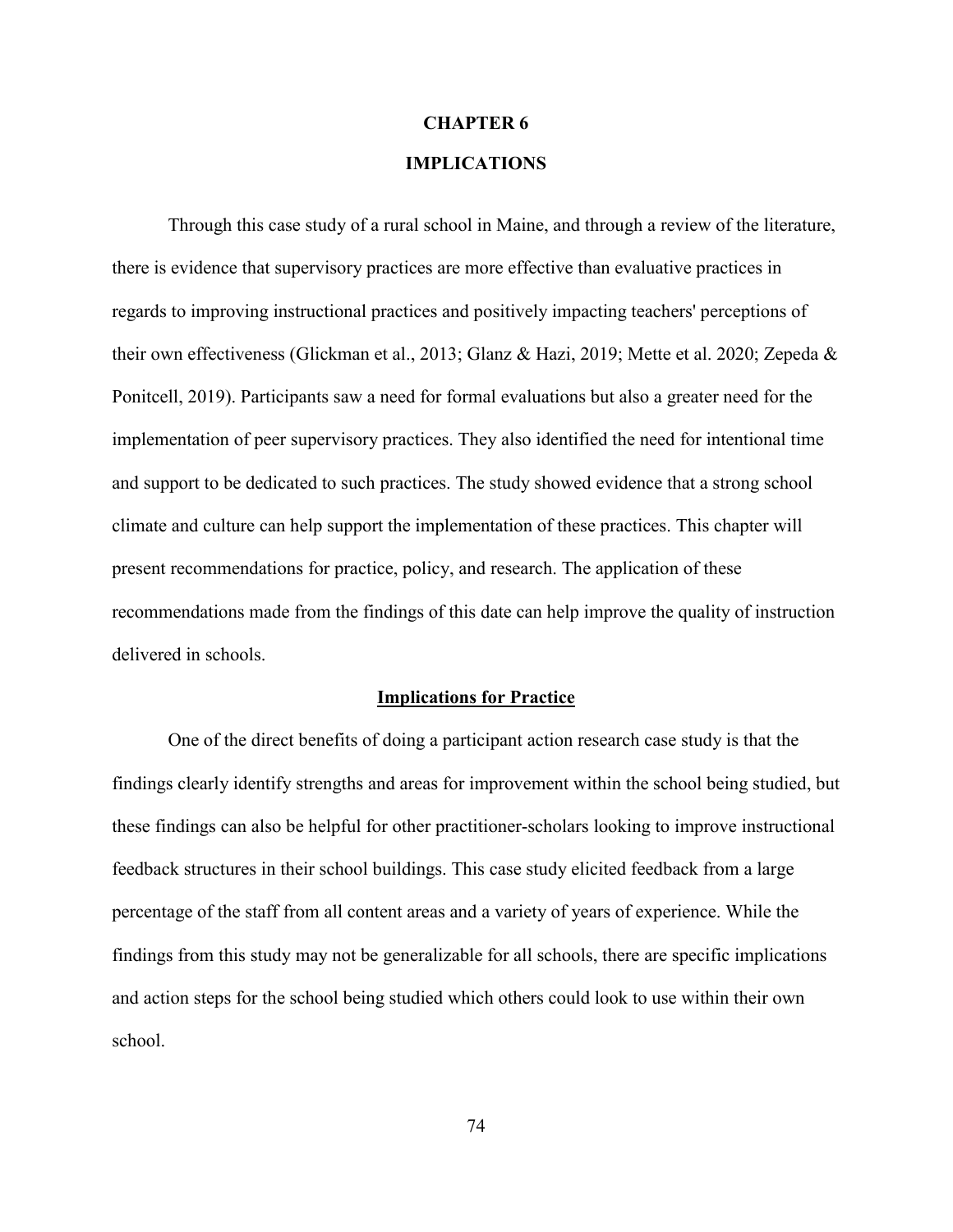Participants in the study identified the formal evaluation process used within the district as one that has an essential role as a human resource tool for teacher retention. This process should be used with the very specific intention of determining teacher retention and not as a tool that is used with the primary intent of improving teacher growth. Having a common understanding within the district of the role of these evaluative practices is essential so that administrators and teachers are clear as to the purpose of these practices when they are being implemented. Certainly, there are some ancillary benefits to evaluative practices, and teachers can show some growth from their implementation, but they should not be seen as the instrument necessary for teachers to make large gains in their instructional capacity. Explicit conversations between teachers and administrators about the differences between evaluative and supervisory practices, and their desired outcomes, is a necessity. There cannot be an assumption that all educators work with a common understanding of the definition of these two types of practices, or that there is a common understanding of their purposes. Intentional conversations can help define what these practices look like within the school and what the desired outcomes are. Ultimately, administrators need a method to determine whether or not a teacher is effective enough as an educator to continue to be employed. This should not be hidden within a process that uses student achievement as an accountability measure, nor should it be presented as one that has a primary purpose of improving teacher effectiveness.

Teachers do see a direct benefit of the use of non-evaluative, formative practices in regards to their own self-efficacy. Both research and the findings from this study clearly indicate that supervisory practices are critical to promoting teacher growth and improving instructional practices (Gordon, 2019; Hazi, 2019; Kohut et al., 2007; Mcintyre & Mcintyre, 2020; Mette et al., 2017; Zepeda & Ponticell, 2019). However, administrators cannot assume that these practices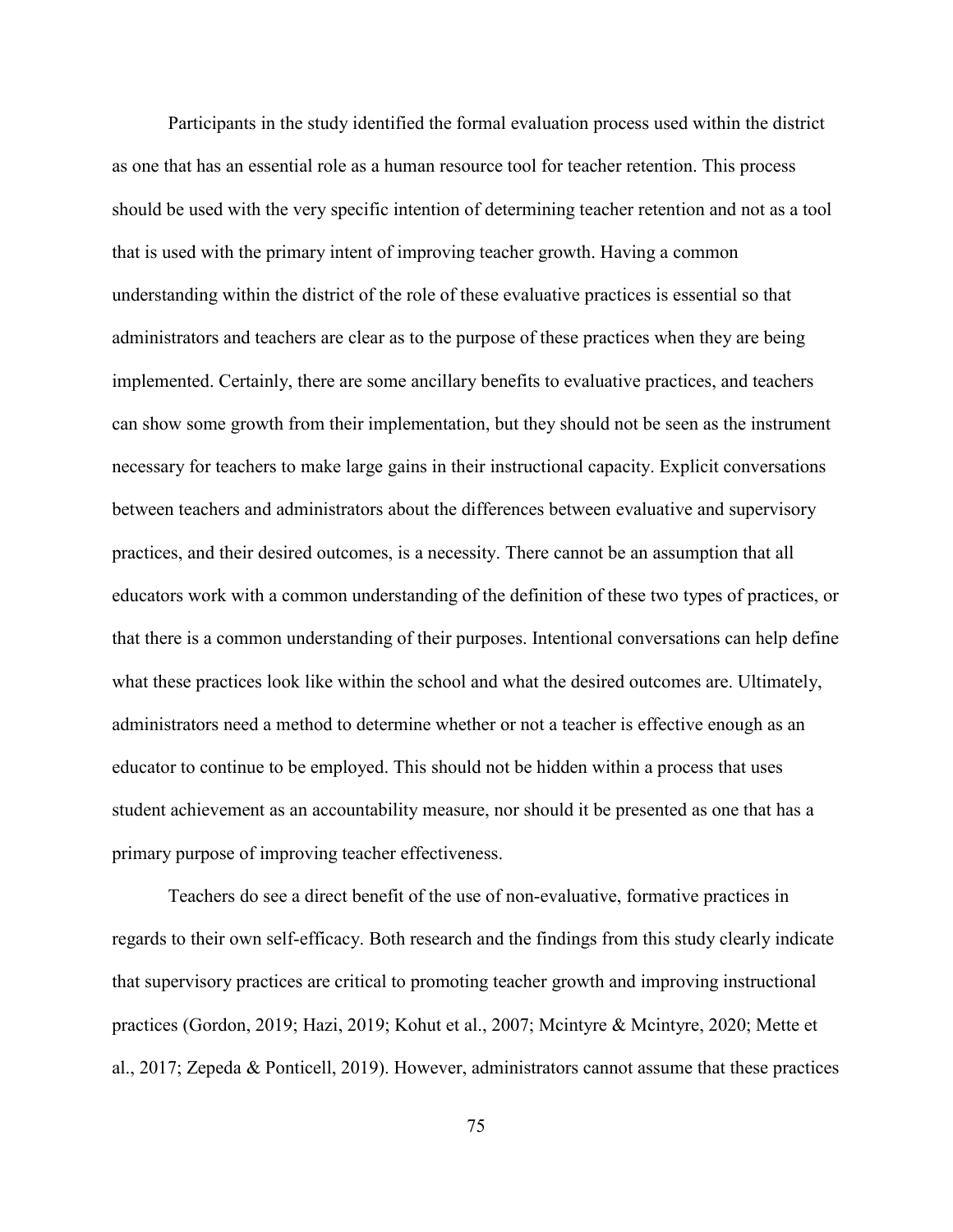are going to happen organically and without support. For these practices to be implemented consistently and with fidelity, there needs to be intentional time and support given to them. This means that administrators need to look at their own buildings and identify where these formative feedback systems can be intentionally incorporated into everyday practice. This may mean enhancing existing structures or creating new ones. Time needs to be created for teachers to intentionally interact with one another with the sole purpose of providing feedback to one another.

Also, it should not be assumed that teachers are capable of giving and receiving feedback effectively without ongoing support and training. Targeted professional development needs to be provided so that teachers can implement supervisory practices in a way that promotes professional growth. Administrators need to have a firm understanding of the type of adult learners within the organization and what those learners need to be successful (Drago Severson & Blum-DeStefano, 2017). With this understanding, appropriate professional development can be provided, and the feedback structures within the school can be tailored to meet the needs of the staff. By creating these intentional and supported structures, administrators provide a system where teachers do not feel another thing has been added to their already overburdened schedule.

In addition to time and professional development to support supervisory practices, building leaders also need to pay attention to the school climate and culture, specifically, creating one that values the idea of developing reflective stances among all educators -- teachers and administrators. The findings from this study clearly pointed out that a strong positive school culture and climate supports the implementation of peer supervisory practices. This positive culture and climate promotes collaboration amongst staff as well as a common understanding of what effective teaching and learning looks like within the school (Anderson & Pounder, 2019). It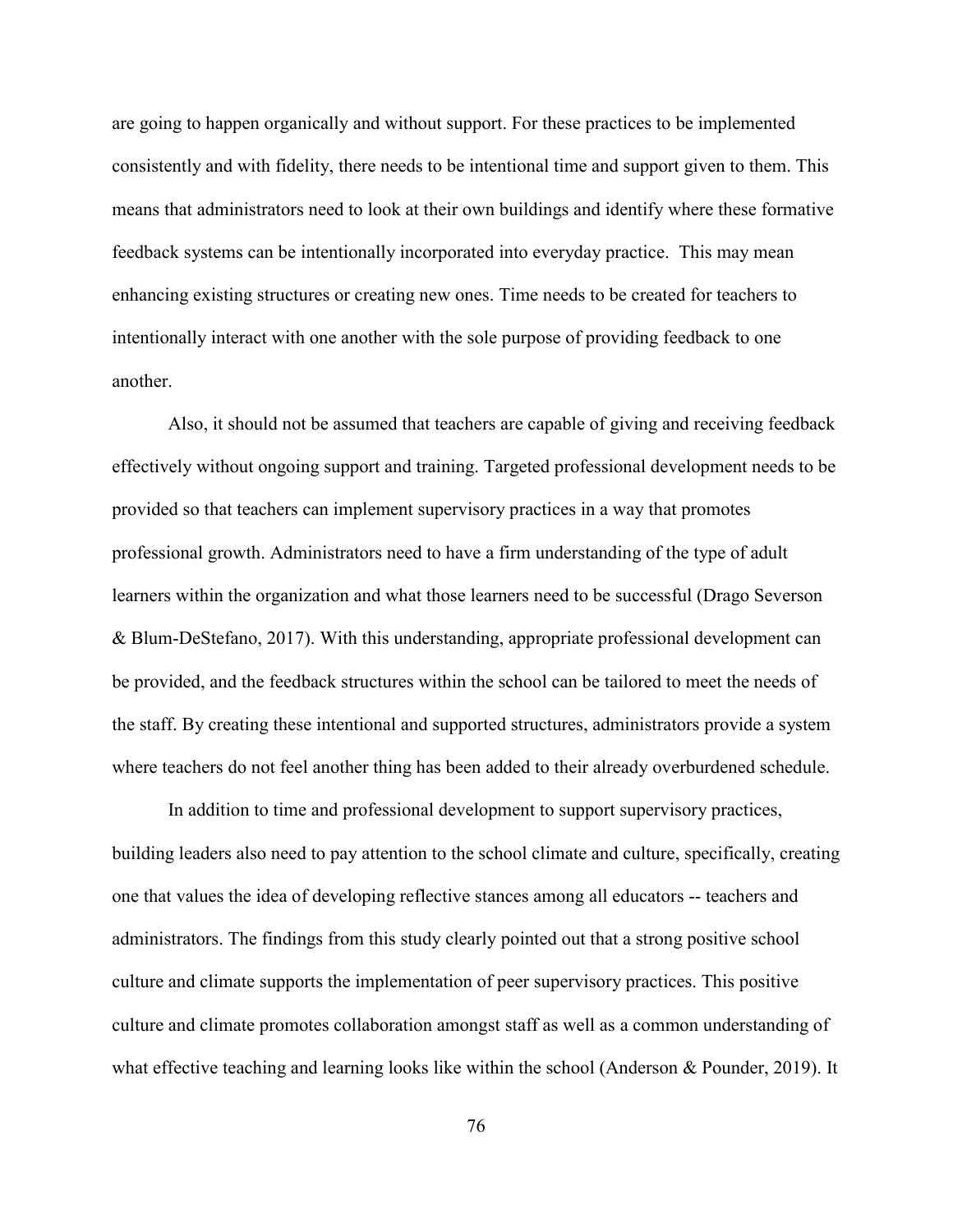is also a two-way street in the sense that intentional structures that promote collaboration, such as PLCs, help foster a healthy school culture and climate. A school culture that allows for teachers to show their vulnerability and ask for help from one another will increase teacher effectiveness.

#### **Implications for Policy**

In Maine, policies such as LD 1858 and Chapter 180 have required school districts to create Performance Evaluation and Professional Growth (PE/PG) committees so that they could create district evaluation plans (Doore et al., 2013). Committees were forced to create plans that contained accountability measures, driven by administrators, that focus on student achievement (Mette et al., 2017; Mette et al., 2020). While the intent of the legislation is not only to evaluate performance, but also promote professional growth of teachers, it falls short in the latter of those two goals. Both research and this study suggest that Maine policy should emphasize the use of supervisory practices to achieve the goal of professional growth of teachers. To inform these policies, the Maine Department of Education (MDOE) and the Education and Cultural Affairs Committee need to identify where this is happening successfully. In turn, they can highlight the success these districts and schools are having implementing supervisory practices so that others can learn from their successes.

Additionally, there is a lack of emphasis and resources dedicated to the supervisory practices that are shown to be more effective in improving the effectiveness of teachers. Policy needs to provide support for schools to implement these practices. While Chapter 180 does provide some support with the additions of practices, such as peer mentoring, this alone is not adequate to meet its desired goal of teacher growth. It is not sufficient to simply put these formative practices into policy. They need to be supported with adequate resources, both fiscally and by providing time for them to happen. The Maine Department of Education needs to support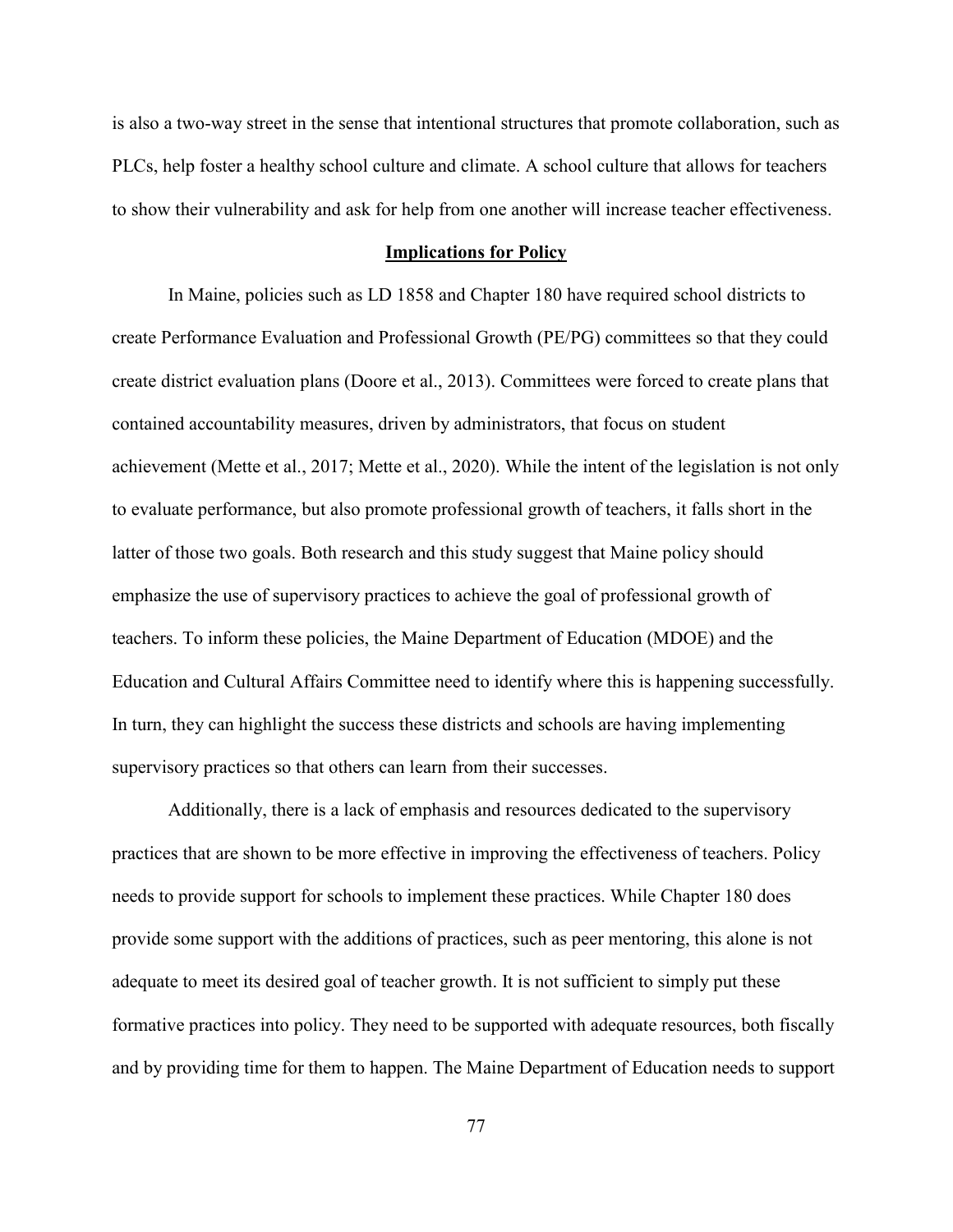school districts by providing training that will help them with the implementation of supervisory practices, similar to what they have provided for evaluative practices over the last several years. There needs to be personnel from the MDOE who will work with school leaders so that they can develop practices and structures within their buildings to help build instructional growth amongst their staff.

Also, building leaders need to be adequately trained and supported to implement supervisory practices within their buildings. This support needs to come from a number of different levels. School districts need to train their building administrators not only on how to conduct performance evaluation, but also how to cultivate a climate that allows these peer supervisory practices to thrive. Professional development is continuously provided to implement evaluative systems; the same professional development needs to be given for their supervisory counterparts.

Administrators need the appropriate training and resources to ensure that these practices can be implemented within their schools with fidelity. They need to be allowed to create intentional time within the school day for teachers to give and receive feedback to one another. This training and professional development needs to be funded at the state level. Monies need to be given to districts to be specifically used for professional development geared towards the improvement of instructional practices. If the MDOE does highlight a few school districts who have been successful implementing supervisory practices, as suggested above, then they can use them as model districts and leverage them to help other districts within the state. When this type of support for school districts happens, we will begin to see an increase in teacher effectiveness.

This support for building leaders is not limited to school districts. It needs to extend to educational leadership programs as well. Aspiring educational leaders need to be well-versed in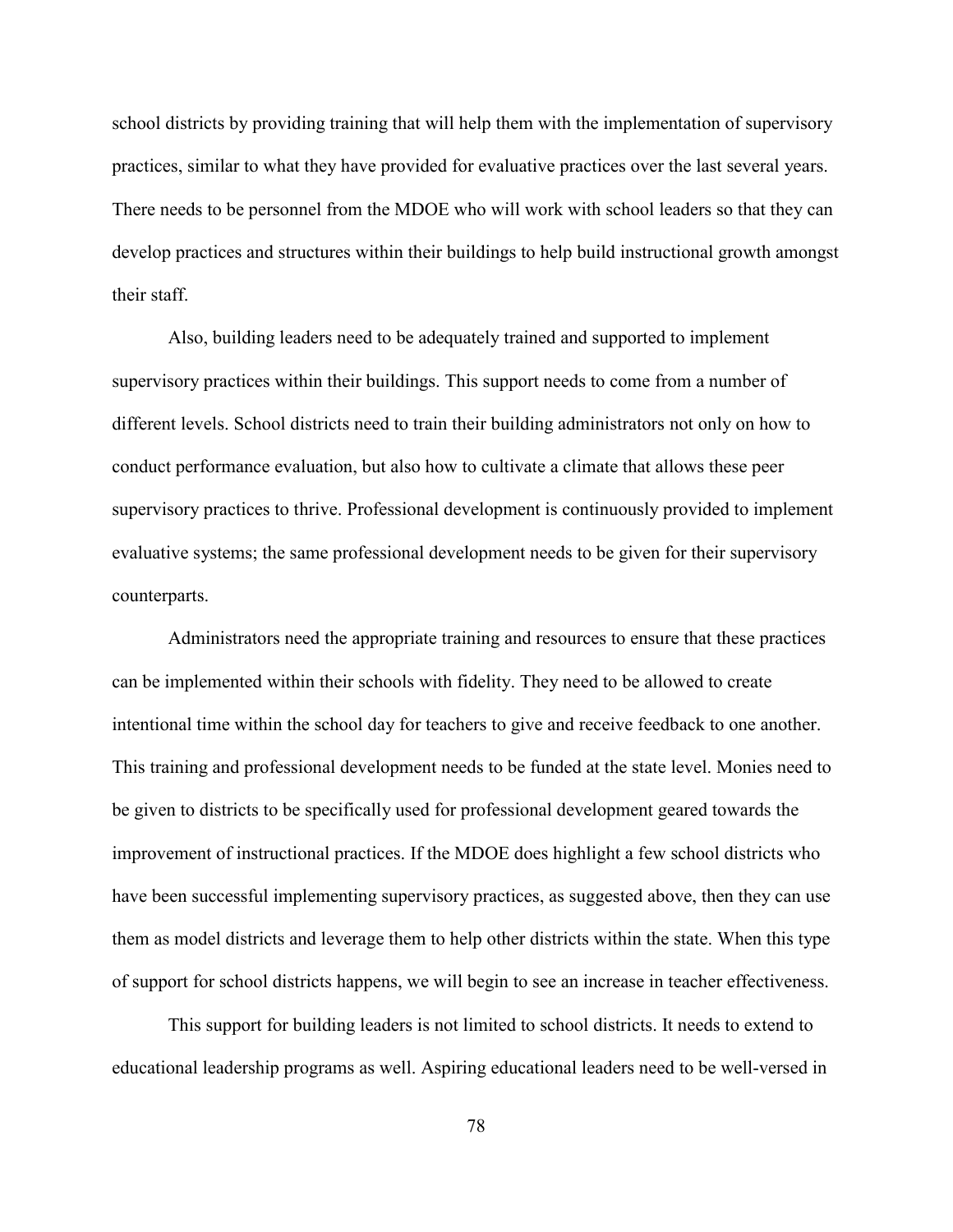the difference between evaluative and formative practices. Educational leadership programs need to develop future administrators who understand the distinct functions of these types of practices. Specifically, they need to provide these educational leaders with the knowledge of how to leverage supervisory practices within their schools so that they can improve the instructional practices of their teachers. In Maine, there is a need for a policy that requires accredited educational leadership preparation programs to incorporate coursework specifically geared towards supervision. This coursework will create a foundation for all administrators who go through a Maine program to implement these practices within the schools that they will eventually lead.

#### **Implications for Research**

This case study produced five findings relative to the two research questions that it was looking to answer. These findings were consistent with literature and showed the value of peer supervisory practices. One of the limitations to this research was the size of the study. With a small number of participants, it was difficult to get numerous points of statistically significant data. A similar study, across several schools and with a larger number of participants, could produce findings that are more generalizable. A larger study could not only validate the findings from this study, but it also could explore with more depth the differences in perceptions of core and non-core teachers, as well as between more and less experienced educators. This study found some significant differences, and a larger study could elaborate on the different types of supports each of these subgroups need. The larger study could further explore the differing support needs between core and non-core teachers, as well as between newer and more experienced teachers. Also, this larger study could look more specifically at what supervisory practices are successful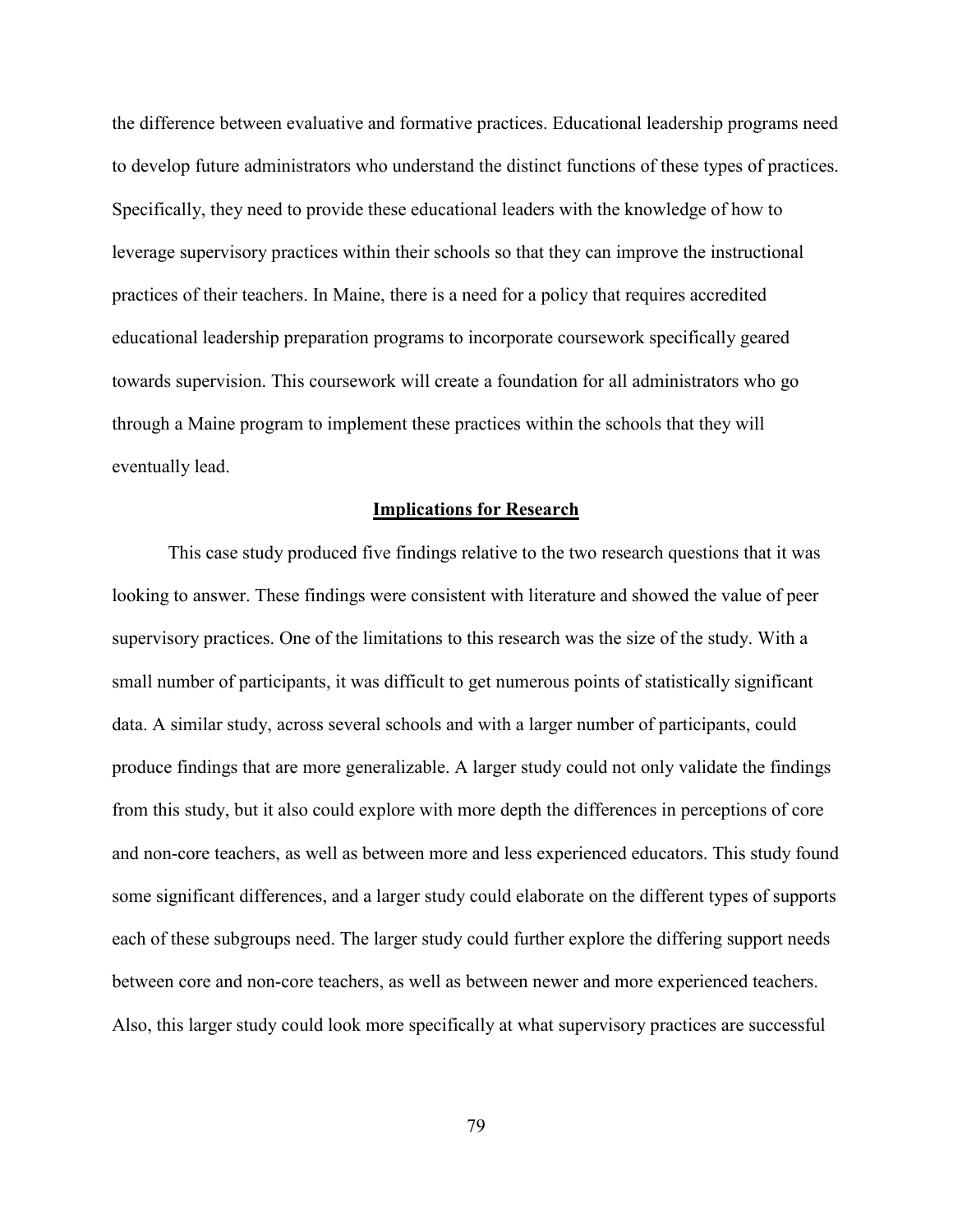and why. The findings from a larger study could go a long way to inform the policy recommendations made in the prior section.

In this study, one of the important components was the use of a participant action researcher. This study was constructed in a way where the researcher was able to protect the participants, even as their direct supervisor. It is important for scholarly practitioners to be able to conduct this type of research in order to produce data that can benefit the various stakeholders within their organizations. By providing safeguards for the participants, researchers can produce honest data that can result in powerful findings. This study produced a very high participation rate from the survey, which means the data collected truly did represent the vast majority of teaching staff within the school. By partnering with another researcher for the interviews, participants were able to give honest feedback about the school and the use of supervisory practices. This model can be used by other scholarly practitioners not only for future research, but also for program evaluation within a school. Building leaders can partner with their counterparts in other schools so that they can get honest and reliable feedback about the programs within their school and make any necessary adjustments.

In addition to a replication of this study with multiple schools, there is a need to do a different study in regards to supervisory practices within the state of Maine. The Maine Department of Education should look to partner with a number of pilot districts that are implementing supervisory practices within their schools. This study should look to identify the successful implementation of supervisory practices and the impact that they are having on teachers' instructional practices. This study should look to highlight what practices are being implemented, what supports and structures are present, and how they were integrated into the school. In addition to this, there also needs to be an understanding of what resources are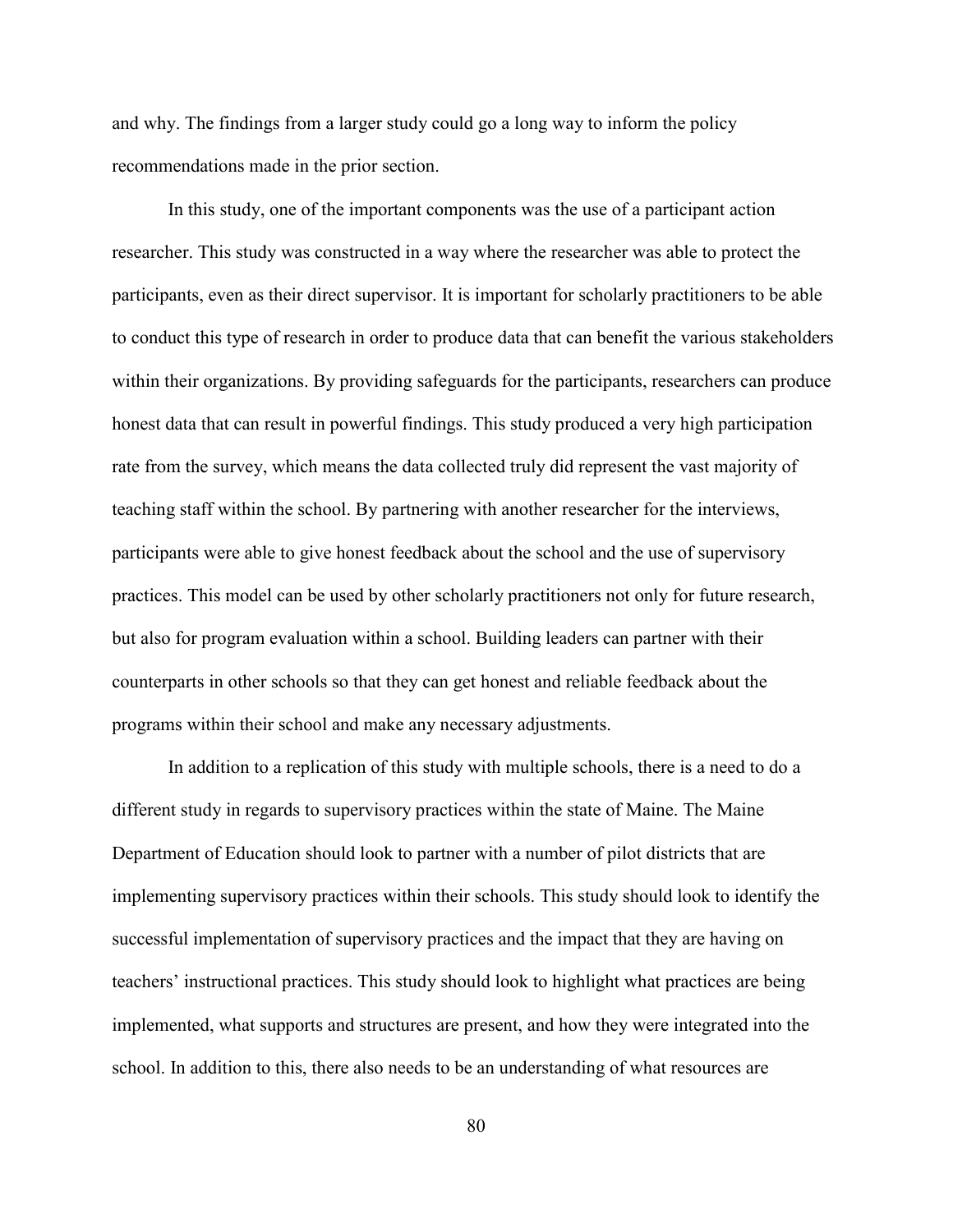necessary for the implementation of these practices. The results from this study could then be used to inform policy and provide other districts with a framework to implement within their own schools. Additionally, the MDOE could look at the resources necessary to implement these successful supervisory practices and make necessary fiscal adjustments so that all school districts are able to adopt the suggested framework. As is evident from the findings of this study, as well as the implications for practice detailed at the beginning of this chapter, the data from these types of studies provide opportunities for growth and change within an organization. Schools seeking to make substantial change should do so with data that supports this change. Engaging the decision makers within a district with findings from a study such as this will allow them to make informed decisions and provide them with some confidence of their potential success. This type of study also provides a voice to the teachers within the building. Encouraging teachers to buy into substantive change is much more plausible when it is in direct response to the data gathered from the staff.

Also, there is a need for an increase in literature that focuses on the field of supervision. Additional, current literature would help support practitioners in the field as they look to implement supervisory practices within their schools. One spot that this is happening is in the *Journal of Educational Supervision* (JES). Their website states that "JES offers a wide range of opportunities for academics and practitioners to add to the literature on supervision that addresses the nexus of theory and practice." Journals such as JES provide scholarly practitioners an avenue to access literature that can both inform and support their work. Future submissions to such journals should continue to look at the need for change in both federal and state policy in regards to evaluation and supervision. Additionally, future research should look at the wellness of both teachers and administrators, due to the effects of providing an education to students

81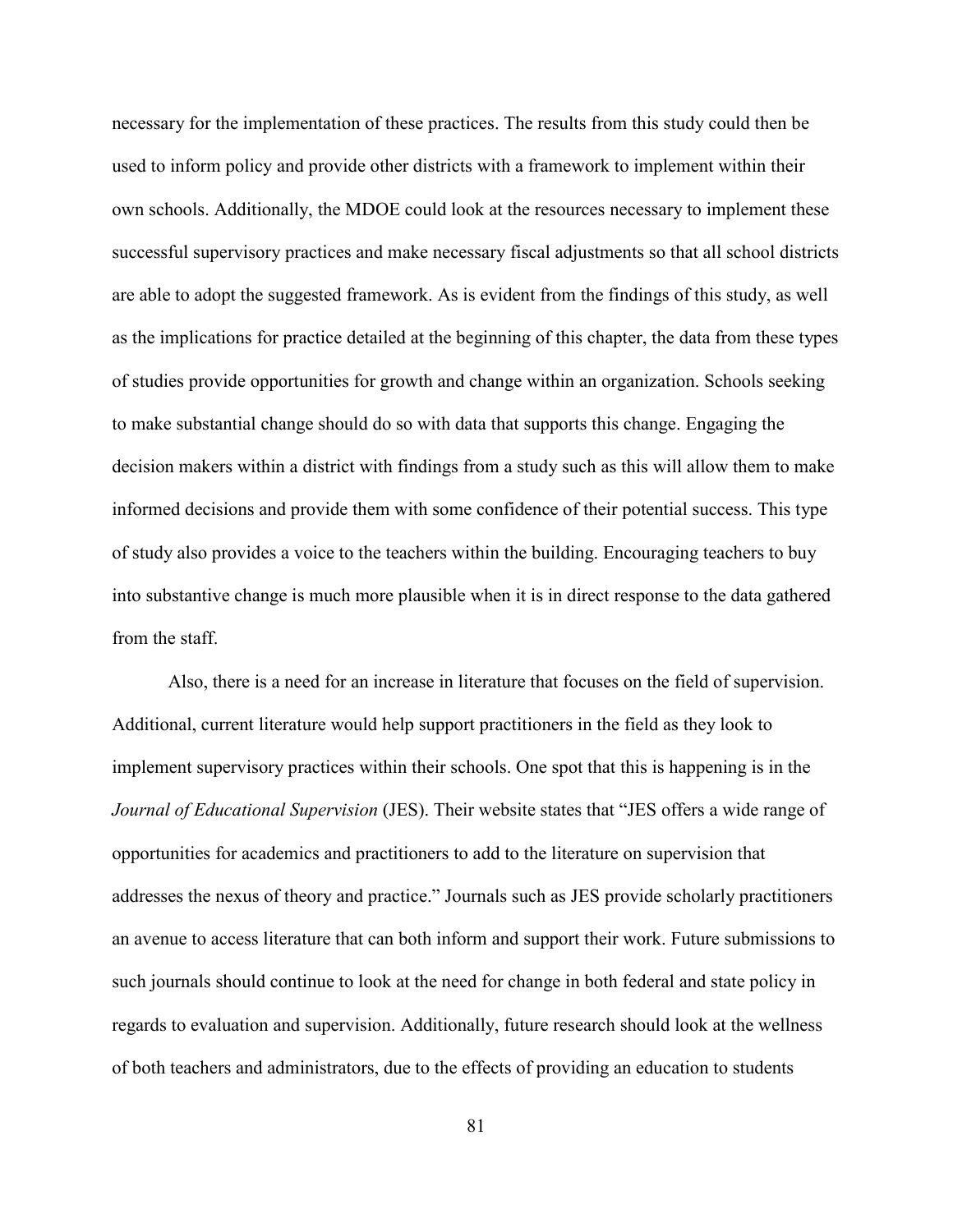during a pandemic, and how supervisory practices can support them. It is my hope that I can use the results from my study and contribute to the literature through this venue.

#### **Conclusion**

As a building administrator for the past eight years I have struggled with my obligation to formally evaluate my teaching staff and simultaneously trying to use this as the same tool to promote teacher growth. During this time, I have seen no direct correlation between the time and effort that I have committed to this process and the instructional growth of my teaching staff. While the evaluative process that my district uses has been useful as a human resource tool, it is not promoting the professional growth that I desire. This study was important to me as the building administrator because I wanted to know how my teaching staff perceives the impact of both evaluative and supervisory practices on their instructional performance. Also, conducting this study within my school allowed me to give back to the organization that has allowed me to pursue my own professional and educational goals.

The findings from this study reaffirmed my personal beliefs about the impact of supervisory practices. Throughout my tenure as both a teacher and administrator, I have grown as an educator because of the great feedback that I have received from my peers over time. We need to continue to make a push, both at the policy and practitioner level, to make the use of these supervisory practices more prevalent. With financial support, professional development, and changes to educational leadership training programs, there is a pathway to make this prevalence possible. As districts and administrators look to reinvent their schools' postpandemic, they should be doing so with a mindset of allowing teachers to grow and learn from one another.

82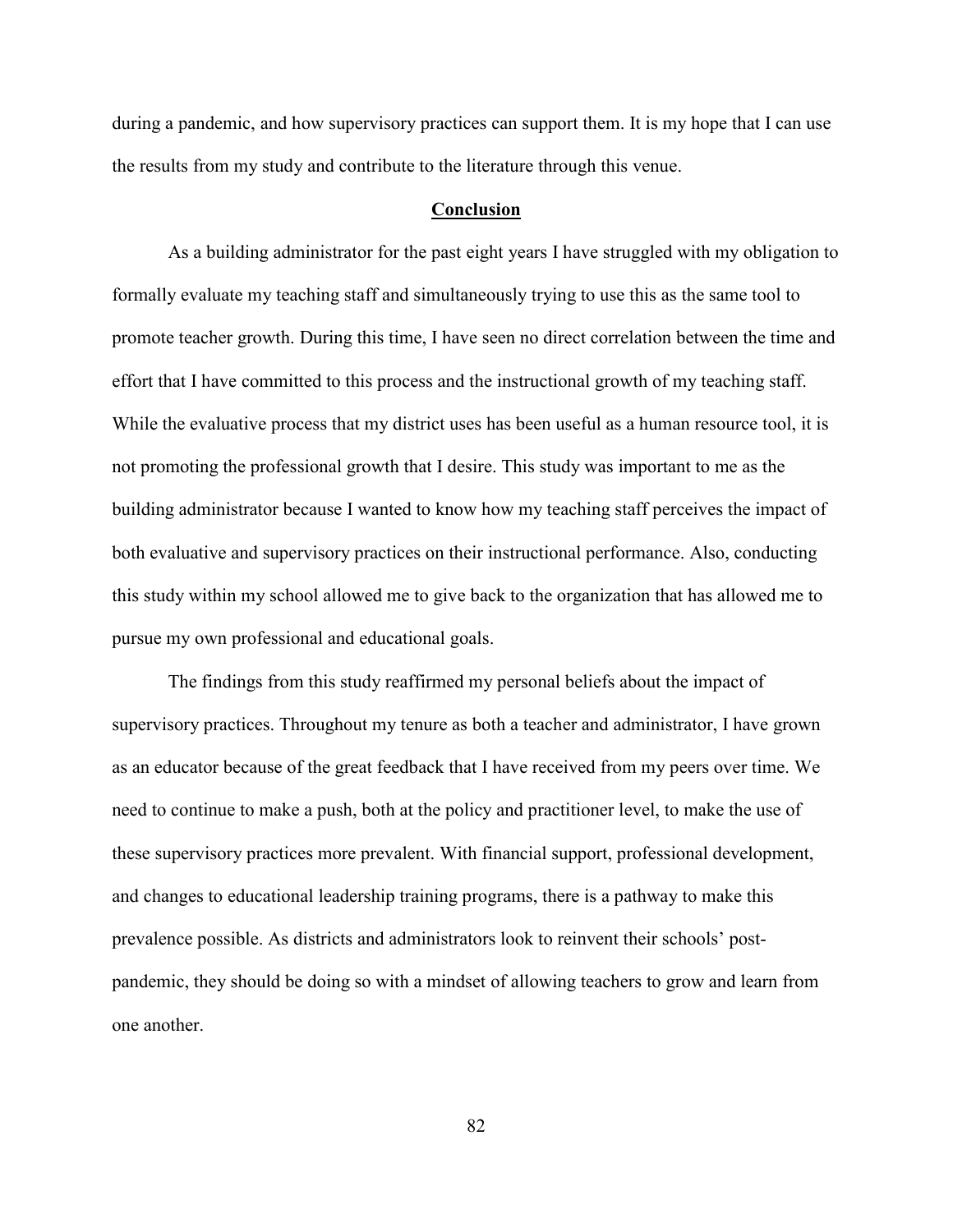#### **REFERENCES**

- Anderson, E. & Pounder, D. G. (2019). Shaping the School-wide Learning Environment Through Supervisory Leadership (pp. 533-554). In Zepeda, S. J., & Ponticell, J. A. (Ed.), *The Wiley handbook of educational supervision*. John Wiley & Sons, Inc.
- Arnold, N. (2019). Supervisory Identity: Cultural Shift, Critical Pedagogy, and the Crisis of Supervision (pp. 575-600). In Zepeda, S.J., & Ponticell, J. A. (Ed.), *The Wiley handbook of educational supervision* (pp. 17-44). John Wiley & Sons, Inc.
- Brock, J. D., Beach, D. M., Musselwhite, M., & Holder, I. (2021). Instructional supervision and the COVID-19 pandemic: Perspectives from principals. Journal of Educational Research and Practice, 11, 168–180. https://doi.org/10.5590/JERAP.2021.11.1.12
- Cogan, M. L. (1973). *Clinical supervision*. Boston, MA: Houghton Mifflin Company.
- Courneya, C.-A., Pratt, D. D., & Collins, J. (2008). Through what perspective do we judge the teaching of peers? *Teaching and Teacher Education*, *24*(1), 69–79. https://doi.org/10.1016/j.tate.2007.01.009
- Darling-Hammond, L. (2013). *Getting teacher evaluation right: What really matters for effectiveness and improvement.* New York: Teachers College Press.
- Darling-Hammond, L., &McLaughlin, M.W. (1996). Policies that support professional development in an era of reform. In M. W. McLaughlin and I. Oberman (Eds.), *Teacher learning: New policies, new practices* (pp. 202-218). Teachers College Press.
- Drago-Severson, E., & Blum-Destefano, J. (2018). Building a developmental culture of feedback. *Journal of Professional Capital and Community, 3*(2), 62-78. doi:10.1108/jpcc-06-2017-0016
- Drago-Severson, E. (2009). *Leading adult learning: Supporting adult development in our schools*. Corwin.
- Drago-Severson, E., & Blum-DeStefano, J. (2018). *Leading change together: Developing educator capacity within schools and systems*. ASCD.
- Drago-Severson, E., & Blum-DeStefano, J. (2019). From Supervision to "Super Vision": A Developmental Approach to Collaboration and Capacity Building (pp. 329-352). In Zepeda, S. J., & Ponticell, J. A. (Ed.), *The Wiley handbook of educational supervision*. John Wiley & Sons, Inc.
- Eady, C. K., & Zepeda, S. J. (2018). Evaluation, supervision, and staff development under mandated reform. *The Rural Educator*, *28*(2). https://doi.org/10.35608/ruraled.v28i2.479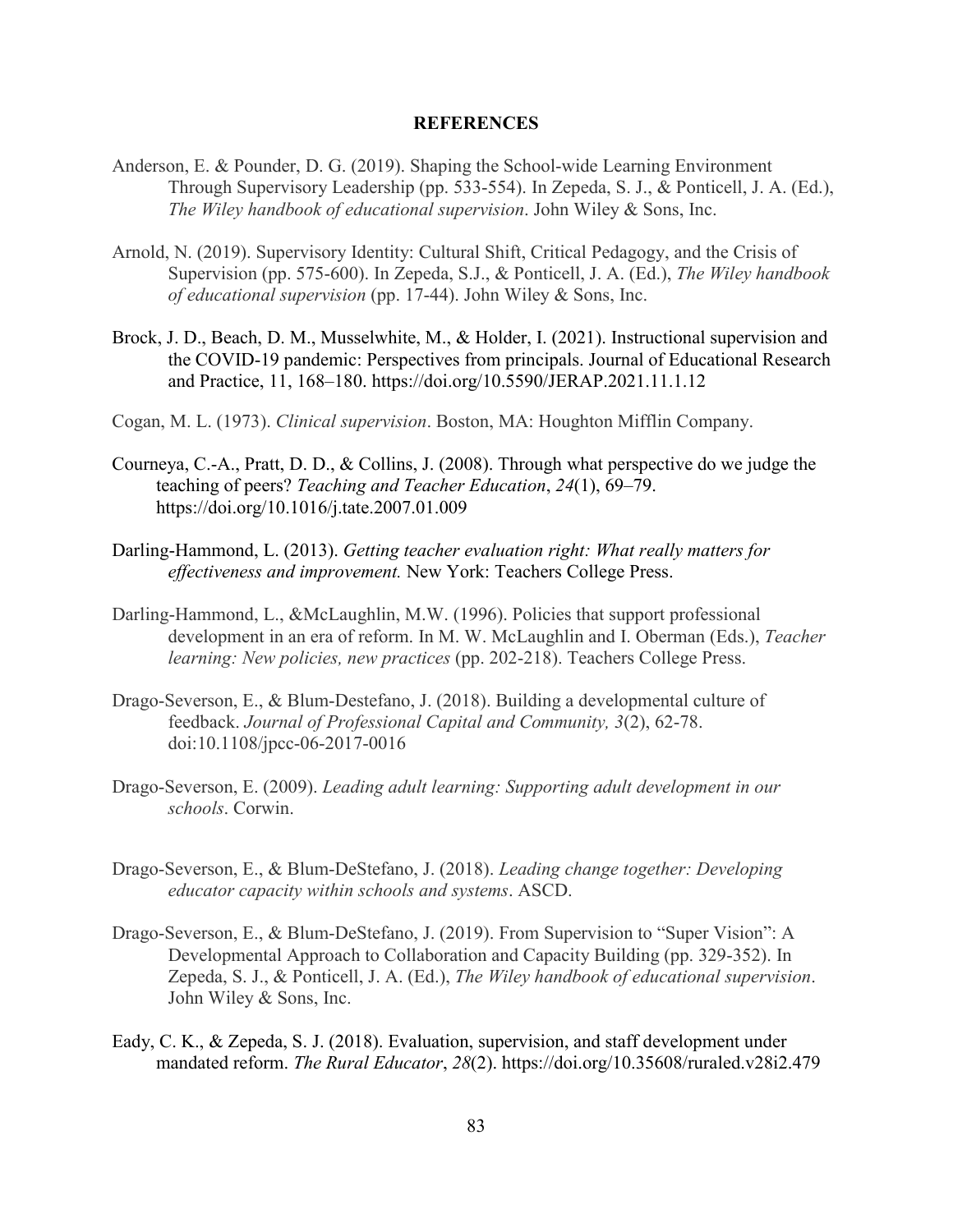- Fairman, J., Mette, I., (2017). *Working toward implementation of performance evaluation and professional growth (PE/PG) systems in Maine school districts.* Maine Education Policy Research Institute.
- Fusarelli, L. D., & Fusarelli, B. C. (2019). Instructional Supervision in an Era of High-Stakes Accountability (pp. 131-158). In Zepeda, S. J., & Ponticell, J. A. (Ed.), *The Wiley Handbook of educational supervision*. John Wiley & Sons, Inc.
- Glanz, J., & Hazi, H. M. (2019). Shedding Light on the Phenomenon of Supervision Traveling Incognito: A Field's Struggles for Visibility. Journal of Educational Supervision, 2 (1). <https://doi.org/10.31045/jes.2.1.1>
- Glickman, C.D., Gordon, S. P., & Ross-Gordon, J. M. (2013). *The basic guide to supervision and instructional leadership.* Pearson.
- Glickman, C. D., Gordon, S. P., & Ross-Gordon, J. M. (2001). *Supervision and instructional leadership a developmental approach. Sixth edition*. Distributed by ERIC Clearinghouse.
- Goldhammer, R. (1969). *Clinical supervision special methods for the supervision of teachers*. Holt, Rinehart & Winston.
- Gordon, S. (2020). Lessons from the Past: Ideas from Supervision Books Published from 1920 through 1950. *Journal of Educational Supervision, 3*(2), 51-82. doi:10.31045/jes.3.2.4
- Gordon, S. P., & Ross-Gordon, J.M. (2019). Foundations of Adult Development and Learning: Implications for Educational Supervision (pp. 45-74). In Zepeda, S. J., & Ponticell, J. A. (Ed.), *The Wiley handbook of educational supervision*. John Wiley & Sons, Inc.
- Hamilton, E. R. (2013). His ideas are in my head: Peer-to-peer teacher observations as professional development. *Professional Development in Education, 39*(1), 42-64. doi:10.1080/19415257.2012.726202
- Hazi, H.M. (2019). Coming to Understand the Wicked Problem of Teacher Evaluation (pp. 183-208). In Zepeda, S. J., & Ponticell, J. A. (Ed.), *The Wiley handbook of educational supervision*. John Wiley & Sons, Inc.
- Hill, K. L., & Desimone, L. M. (2019). How school leaders can use job-embedded learning as a mechanism for school improvement. In Zepeda, S. J., & Ponticell, J. A. (ED.), *The Wiley handbook of educational supervision.* John Wiley & sons, Inc.
- Ingle, W. K. & Lindle, J. C. (2019). A policy and political history of educational supervision. In Zepeda, S. J., & Ponticell, J. A. (Ed.), *The Wiley handbook of educational supervision*. John Wiley & Sons, Inc.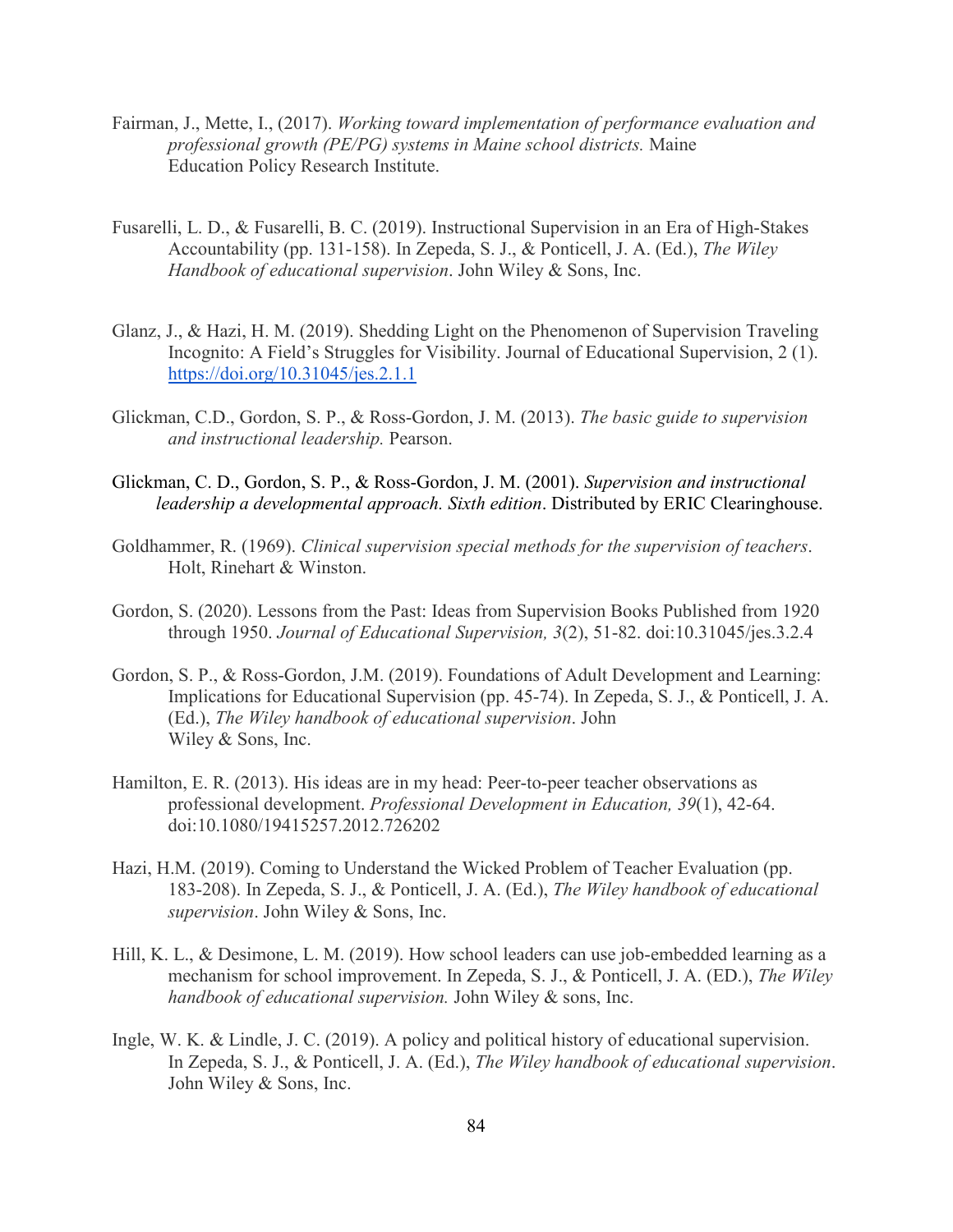- Kohut, G. F., Burnap, C., & Yon, M. G. (2007). Peer Observation of Teaching: Perceptions of the Observer and the Observed. *College Teaching, 55*(1), 19-25. doi:10.3200/ctch.55.1.19-25
- Krathwohl, D. R. (2009). *Methods of educational and social science research: The logic of methods* (Third ed.). Waveland Press.
- Marshall, K. (2013). *Rethinking teacher supervision and evaluation: How to work smart, build collaboration, and close the achievement gap.* Jossey-Bass.
- Maxwell, J. A. (2013). *Qualitative research design: An interactive approach*. SAGE Publications.
- McGhee, M. (2020). The Supervision-Evaluation Debate Meets the Theory-to-Practice Conundrum: Contemplations of a Practitioner Turned Professor. *Journal of Educational Supervision, 3*(2), 1-5. doi:10.31045/jes.3.2.1
- Mcintyre, D. J., & Mcintyre, C. (2020). The Evolution of Clinical Practice and Supervision in the United States. *Journal of Educational Supervision, 3*(1), 5-17. doi:10.31045/jes.3.1.2
- Mette, Ian M. et al. The wicked problem of the intersection between supervision and evaluation. *International Electronic Journal of Elementary Education*, [S.l.], v. 9, n. 3, p. 709-724, aug. 2017. ISSN 1307-9298. Available at: [<https://www.iejee.com/index.php/IEJEE/article/view/185>](https://www.iejee.com/index.php/IEJEE/article/view/185). Date accessed: 09 January 2020.
- Mette, I. (2020). Reflections on Supervision in the Time of COVID-19. *Journal of Educational Supervision, 3*(3), 1-6. doi:10.31045/jes.3.3.1
- Mette, I., Aguilar, I., & Wieczorek, D. (2020). A Thirty State Analysis of Teacher Supervision and Evaluation Systems in the ESSA Era. *Journal of Educational Supervision, 3*(2), 105-135. doi:10.31045/jes.3.2.7
- Mette, I., Fairman, J.C., Terzi, S. D., (2017). *Strategies, supports, and supervision of teacher leaders and development of future school leaders.* Maine Education Policy Research Institute.
- Mette, I., Range, B., Anderson, J., Hvidston, D., Nieuwenhuizen, L., & Doty, J. (2017). The wicked problem of the intersection of supervision and evaluation . *International Electronic Journal of Elementary Education*, *9*, 709–724.
- Ponticell, J. A., Zepeda, S. J., Lanoue, P. D., Haines, J. G., Jimenez, A. M., & Ata, A. (2019). Observation, Feedback, and Reflection (pp. 251-280). In Zepeda, S. J., & Ponticell, J. A. (Ed.), *The Wiley handbook of educational supervision* (pp. 17-44). John Wiley & Sons, Inc.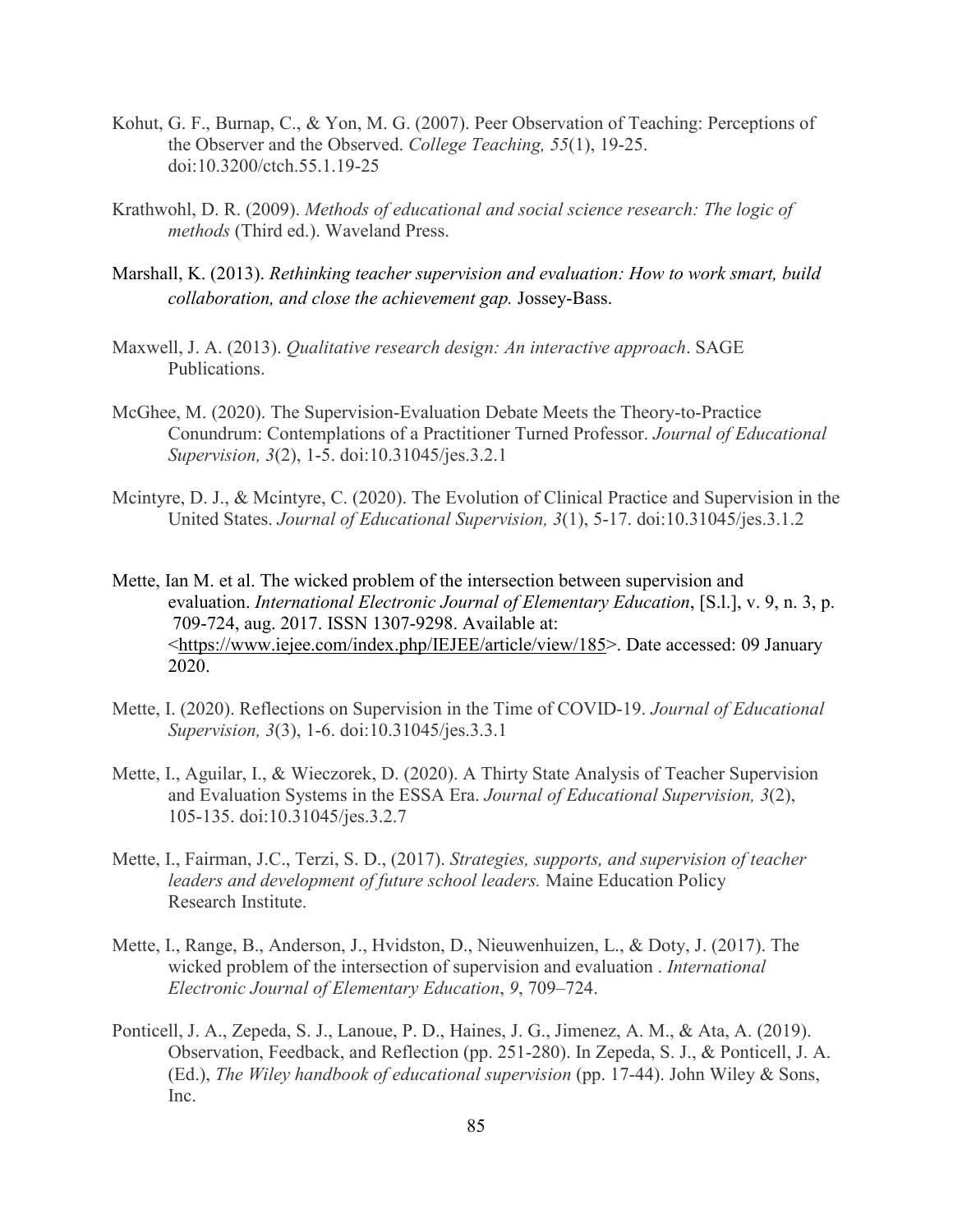Saldaña, J. (2016). *The coding manual for qualitative researchers*. SAGE.

- Steneck, N. H. (2007). *ORI Introduction to the responsible conduct of research*. Clinical Research Resources.
- Tschannen-Moran, M., & Gareis, C.R. (2019). Discretion and Trust in Professional Supervisory Practices (pp. 209 – 228). In Zepeda, S. J., & Ponticell, J. A. (Ed.), *The Wiley handbook of educational supervision*. John Wiley & Sons, Inc.
- Zepeda, S. J., & Jimenez, A. M. (2019). Teacher Evaluation and Reliability: Additional Insights Gathered from Inter-rater Reliability Analyses. Journal of Educational Supervision, 2 (2). https://doi.org/https://doi.org/10.31045/jes.2.2.2
- Zepeda, S. J., & Ponticell, J. A. (2019). *The Wiley handbook of educational supervision*. John Wiley & Sons, Inc.
- Zimpher, N. & Neidl, J.F. (2019). Necessity is the Mother of Re-Invention: Making Teaching Excellence the Norm through Policy and Established Clinical Practice (pp. 483 – 508). In Zepeda, S. J., & Ponticell, J. A. (Ed.), *The Wiley handbook of educational supervision*. John Wiley & Sons, Inc.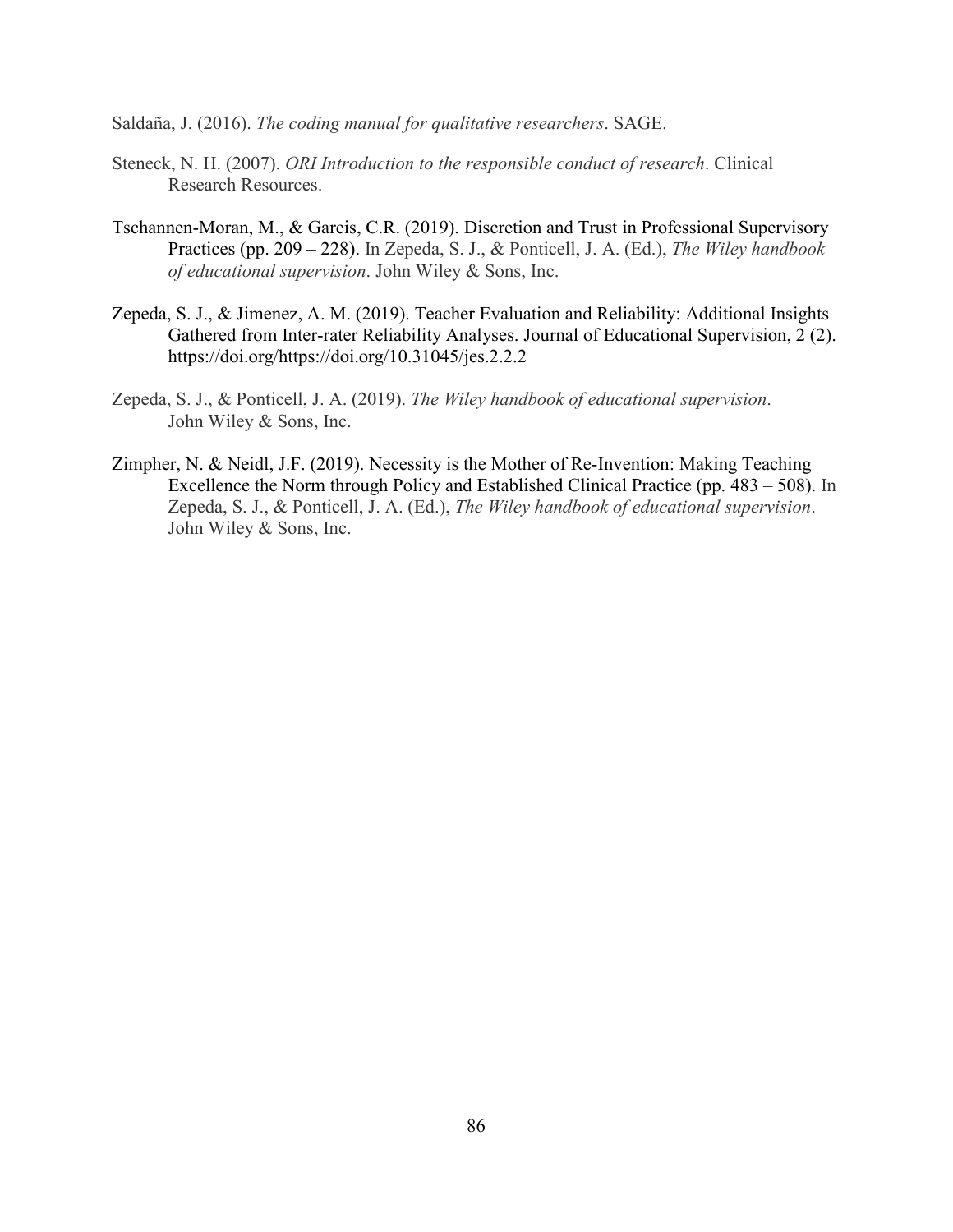## **APPENDIX A: Staff Survey**

## **Demographics**

How many years of experience do you have as a teacher?

What department do you teach in?

## **Evaluation and PE/PG System (Likert Scale 1-4)**

Are you familiar with the district's current evaluation system?

I agree that the evaluation system in my district improves teacher effectiveness.

In my experience the evaluation process has improved my instructional capacity.

In my experience the evaluation process has improved my effectiveness as a teacher.

In my experience the evaluation process is used as a professional growth tool.

In my experience the evaluation process is used as a human resource tool (teacher retention).

# **Supervisory Practices and the Impact on Teacher Effectiveness (Same Likert Scale as above)**

The use of supervisory practices is prevalent within the school.

In my experience, supervisory practices have improved my instructional capacity.

In my experience, supervisory practices have improved my effectiveness as a teacher.

There is time provided for the implementation of supervisory practices.

Staff are encouraged to give and receive feedback about instruction from one another.

Peer feedback is given and received consistently throughout the school.

Which of the following practices has the greatest impact on your teaching? (Multiple Choice) Peer observation Reflective conversations Formal observation Informal observation Casual walkthroughs with short follow up conversation

What is the most common way that you receive feedback from your colleagues? (Short answer)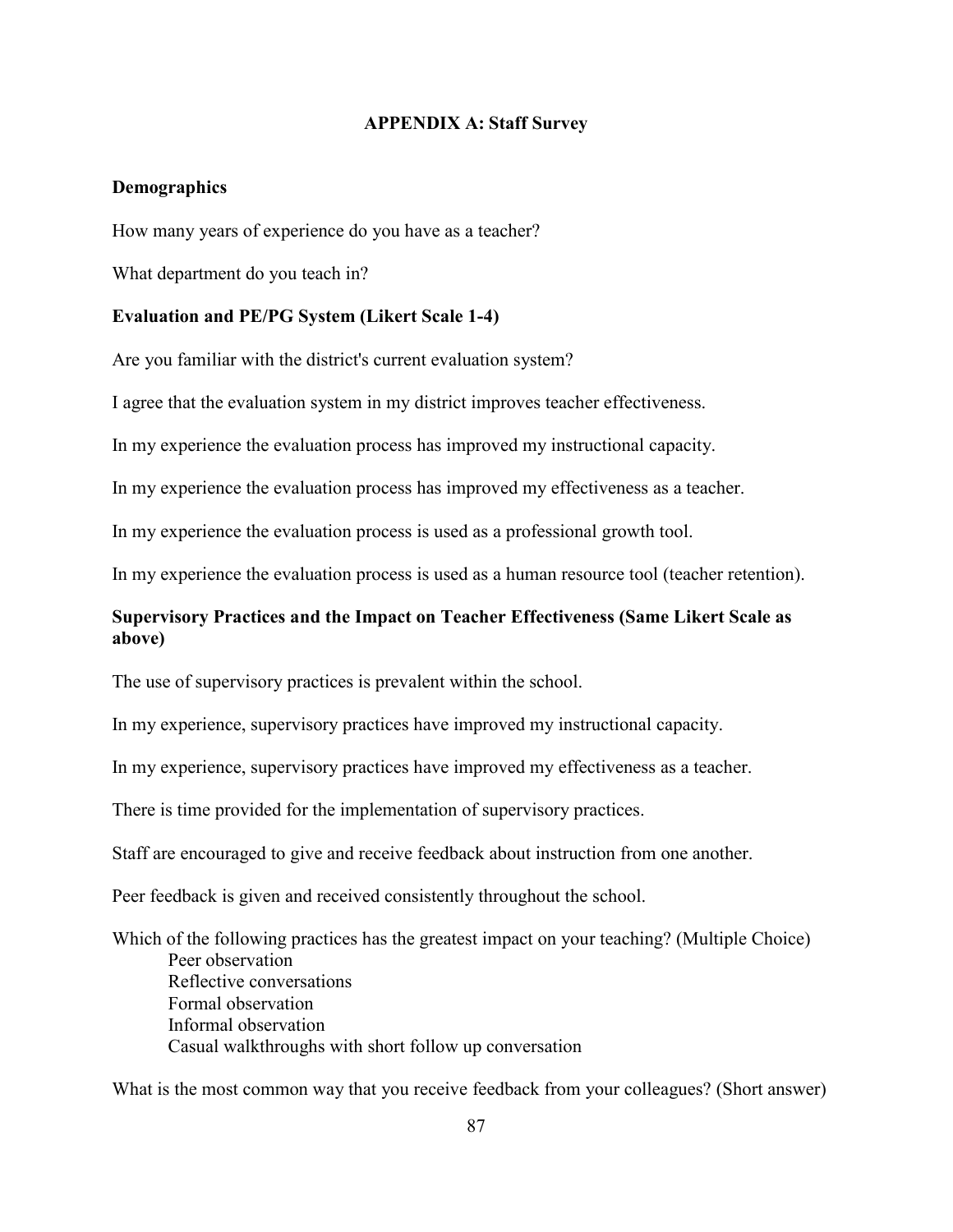Please describe the supervisory practices that are most beneficial to you as an educator. (Short answer)

# **Supervisory Practices and their Impact on Remote/Hybrid Learning (Same Likert Scale as above)**

The amount of support needed from my peers has increased due to remote/hybrid learning.

Peer feedback systems were available to staff in preparation for and delivering remote/hybrid learning.

Professional development was adequately provided in preparation for and delivering remote/hybrid learning.

What was the most valuable supervisory practice in preparing and delivering remote/hybrid learning? Why was it the most valuable? (Short Answer)

# **School Culture and Climate (Same Likert Scale as above)**

The school culture and climate is supportive of supervisory practices.

The school culture and climate is conducive to peer feedback systems.

The school culture and climate is one that promotes collaborations amongst staff.

I feel comfortable giving feedback about instruction to my peers.

I feel comfortable receiving feedback from my peers.

The school climate and culture promote a common set of expectations about student learning.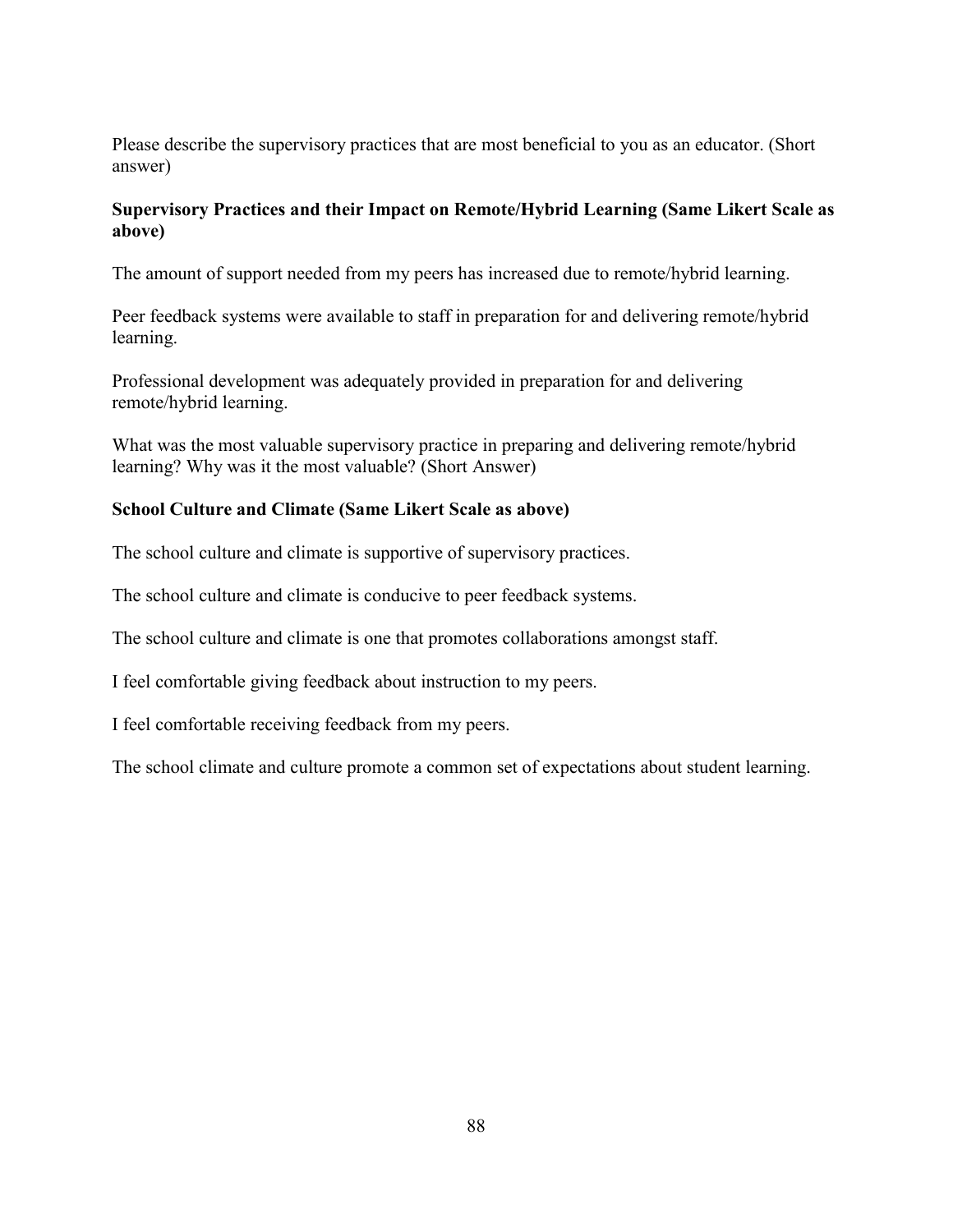# **APPENDIX B: Semi-Structured Teacher Interview Questions**

- 1. Describe your experience with different evaluation systems during your time as an educator.
- 2. Describe your experience with different supervisory practices (peer observations, reflections, PLCs, etc.) during your time as an educator.
- 3. Prior to COVID-19, describe the impact that these supervisory practices had on improving your classroom instruction.
- 4. Describe how you have implemented feedback from a colleague to improve your own instruction.
- 5. Describe the different ways that you give or receive peer feedback.
- 6. How have supervisory practices impacted your teaching in a hybrid/remote learning environment?
- 7. How does the school encourage or provide time for these practices to happen?
- 8. In what ways is the school climate and culture supportive of peer feedback systems?
- 9. How could the school climate and culture be more supportive of peer feedback systems?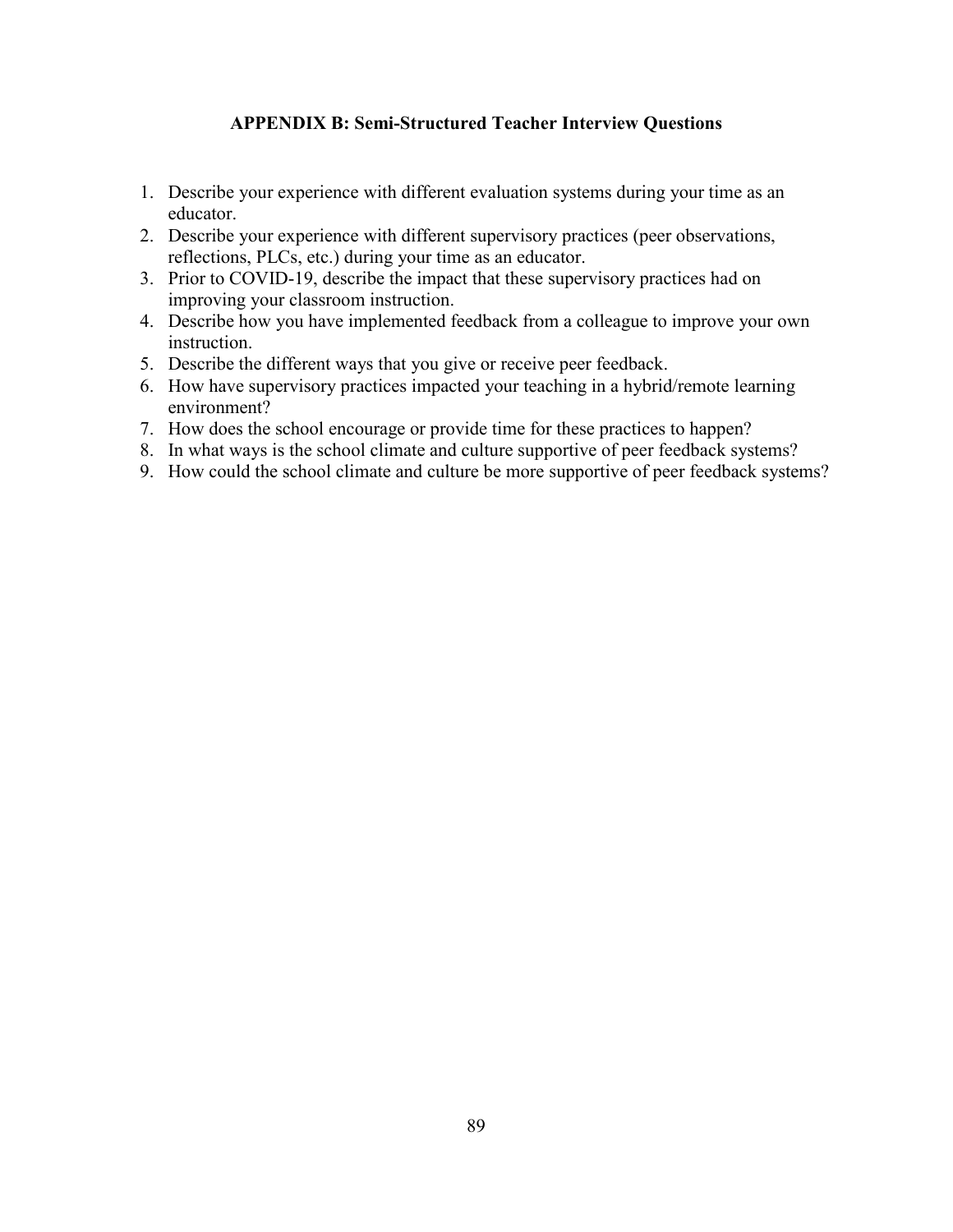# **APPENDIX C: Structural Coding from Semi-Structured Interviews**

- Climate and Culture
	- o Additional Support
	- o Relationships<br>Staff to
		- Staff to Staff
		- Staff to Students
- Evaluation (Formal)
	- o Non-BHS Evaluation Systems
- Supervisory Practices
	- o BARR
	- o Experience
	- o Leadership Team
	- o Pandemic Related
	- o Peer to Peer Feedback Systems
		- Assessment
		- **Instruction**
	- o PLCs
- Professional Development